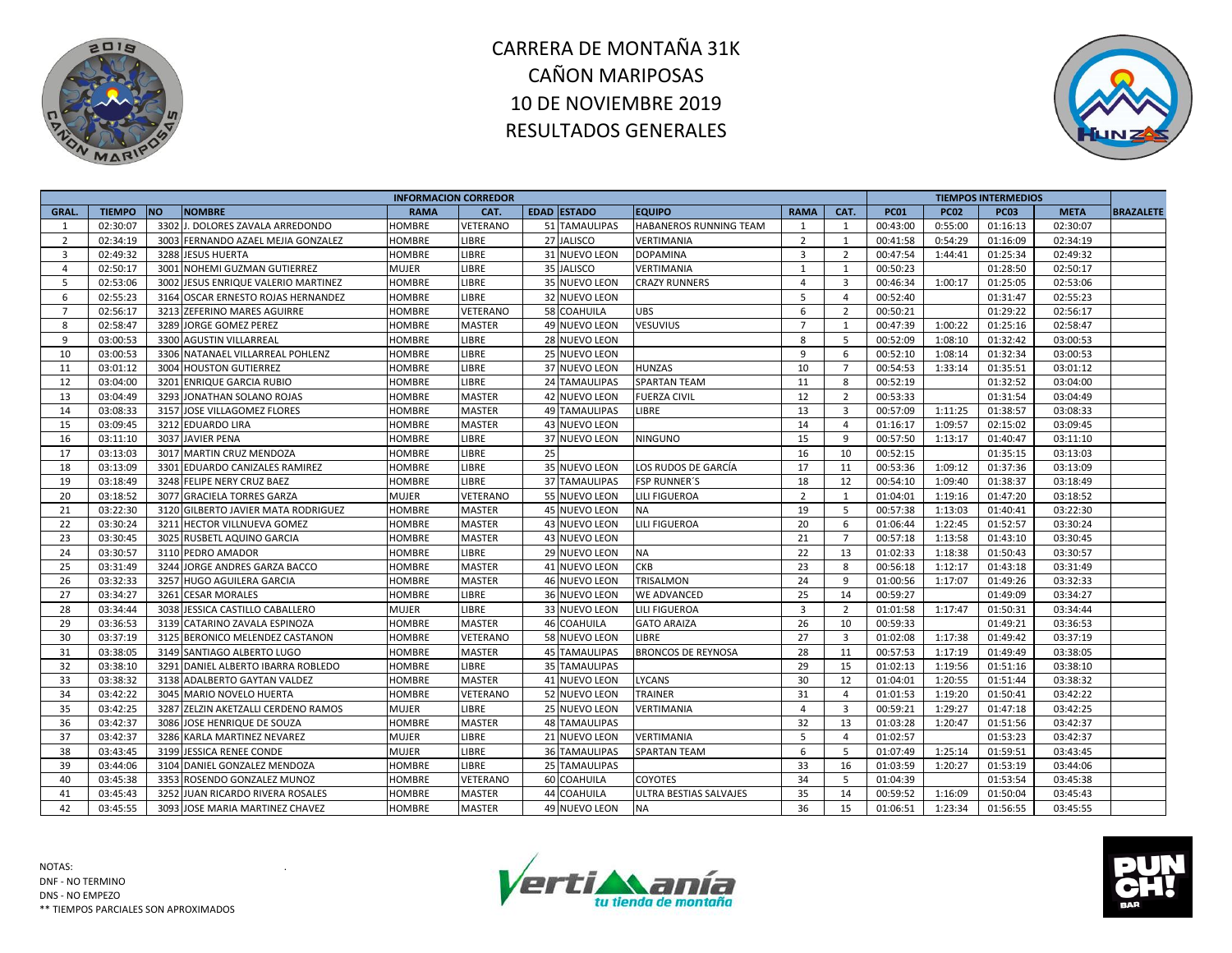



|             |               |                                         | <b>INFORMACION CORREDOR</b> |               |    |                          |                               |                |                         |             |             | <b>TIEMPOS INTERMEDIOS</b> |             |                  |
|-------------|---------------|-----------------------------------------|-----------------------------|---------------|----|--------------------------|-------------------------------|----------------|-------------------------|-------------|-------------|----------------------------|-------------|------------------|
| <b>GRAL</b> | <b>TIEMPO</b> | <b>NO</b><br><b>NOMBRE</b>              | <b>RAMA</b>                 | CAT.          |    | EDAD ESTADO              | <b>EQUIPO</b>                 | <b>RAMA</b>    | CAT.                    | <b>PC01</b> | <b>PC02</b> | <b>PC03</b>                | <b>META</b> | <b>BRAZALETE</b> |
| 43          | 03:48:45      | 3084 NOHEMI HERNANDEZ OLIVA             | MUJER                       | <b>MASTER</b> |    | <b>40 COAHUILA</b>       | <b>RAMOS RUNNING</b>          | $\overline{7}$ | 1                       | 01:06:00    | 1:22:45     | 01:59:01                   | 03:48:45    |                  |
| 44          | 03:49:13      | 3016 BLADIMIR CARRANZA JIMENEZ          | HOMBRE                      | LIBRE         | 34 |                          |                               | 37             | 17                      | 01:04:01    | 1:20:10     | 01:52:17                   | 03:49:13    |                  |
| 45          | 03:49:38      | 3220 ALEJANDRO DE LEON PIMENTEL         | HOMBRE                      | VETERANO      |    | <b>17 TAMAULIPAS</b>     | PEOPLES GYM                   | 38             | 6                       | 00:50:16    |             | 01:28:50                   | 03:49:38    |                  |
| 46          | 03:49:39      | 3136 JUAN ANTONIO CHAVEZ PEREYRA        | HOMBRE                      | LIBRE         |    | 39 NUEVO LEON            | <b>ALFA RUNNERS</b>           | 39             | 18                      | 01:02:24    | 1:19:47     | 01:51:35                   | 03:49:39    |                  |
| 47          | 03:50:27      | 3007 BRENDA PATRICIA FERNANDEZ LEDEZMA  | <b>MUJER</b>                | <b>MASTER</b> | 47 |                          |                               | 8              | $\overline{2}$          | 01:07:28    | 1:24:35     | 01:57:02                   | 03:50:27    |                  |
| 48          | 03:52:35      | 3175 DINORAH TREVINO GAMEZ              | <b>MUJER</b>                | <b>MASTER</b> |    | 48 NUEVO LEON            | LIBRE                         | 9              | $\overline{\mathbf{3}}$ | 01:10:30    |             | 02:02:31                   | 03:52:35    |                  |
| 49          | 03:52:35      | 3176 EDUARDO RODRIGUEZ FLORES           | HOMBRE                      | <b>MASTER</b> |    | 43 NUEVO LEON            | LIBRE                         | 40             | 16                      | 01:10:28    | 1:30:09     | 02:00:28                   | 03:52:35    |                  |
| 50          | 03:52:51      | 3352 ALMA BURCIAGA GONZALEZ             | MUJER                       | LIBRE         |    | 35 MORELOS               | <b>MOUNTAIN NAVY</b>          | 10             | 6                       | 01:05:17    |             | 01:54:45                   | 03:52:51    |                  |
| 51          | 03:52:57      | 3012 PORFIRIA RUIZ FERNANDEZ            | MUJER                       | LIBRE         | 39 |                          |                               | 11             | $\overline{7}$          | 01:17:12    | 1:34:39     | 02:07:05                   | 03:52:57    |                  |
| 52          | 03:53:20      | 3303 ISABEL BALDERRABANO MENESES        | <b>MUJER</b>                | <b>MASTER</b> |    | 44 NUEVO LEON            | <b>SLOW MOTION TEAM</b>       | 12             | $\overline{a}$          | 01:14:14    | 1:31:55     | 02:04:28                   | 03:53:20    |                  |
| 53          | 03:54:55      | 3350 DAVID GOCHICOA                     | HOMBRE                      | <b>LIBRE</b>  |    | 29 NUEVO LEON            |                               | 41             | 19                      | 00:59:32    |             | 01:53:30                   | 03:54:55    |                  |
| 54          | 03:54:57      | 3245 CARMINA CASTELLANOS CANTU          | MUJER                       | LIBRE         |    | 38 NUEVO LEON            | <b>CKB</b>                    | 13             | 8                       | 01:07:47    | 1:26:27     | 02:01:29                   | 03:54:57    |                  |
| 55          | 03:55:13      | 3133 EDUARDO GARCIA ZUNIGA              | HOMBRE                      | LIBRE         |    | 34 NUEVO LEON            |                               | 42             | 20                      | 01:05:36    | 1:22:11     | 01:55:52                   | 03:55:13    |                  |
| 56          | 03:55:38      | 3168 JOSE GUMARO MARQUEZ DAVILA         | <b>HOMBRE</b>               | <b>MASTER</b> |    | 45 NUEVO LEON            | DE ACERO                      | 43             | 17                      | 01:09:26    |             | 02:00:15                   | 03:55:38    |                  |
| 57          | 03:55:49      | 3147 ALFONSO GARCIA ARCE                | HOMBRE                      | <b>MASTER</b> |    | 42 NUEVO LEON            | <b>ODR TEAM</b>               | 44             | 18                      | 01:10:08    | 1:27:25     | 01:58:44                   | 03:55:49    |                  |
| 58          | 03:56:16      | 3158 LORENZO ANTONIO BAUTISTA HERNANDEZ | <b>HOMBRE</b>               | LIBRE         |    | 36 TAMAULIPAS            | <b>FAMILY RUNNERS REYNOSA</b> | 45             | 21                      | 01:03:17    | 1:21:03     | 01:56:11                   | 03:56:16    |                  |
| 59          | 03:56:29      | 3270 ANDRY COLMENAREZ                   | HOMBRE                      | LIBRE         |    | 39 NUEVO LEON            | <b>LOMAS RUNNERS</b>          | 46             | 22                      | 01:05:52    | 1:22:51     | 01:57:04                   | 03:56:29    |                  |
| 60          | 03:56:59      | 3083 ARMANDO TREVINO GONZALEZ           | HOMBRE                      | LIBRE         |    | 27 NUEVO LEON            | <b>RIBERAS RUNNERS</b>        | 47             | 23                      | 01:07:22    | 1:25:32     | 02:02:07                   | 03:56:59    |                  |
| 61          | 03:57:49      | 3112 JORGE EDUARDO ZAMBRANO GOMEZ       | <b>HOMBRE</b>               | LIBRE         |    | 39 NUEVO LEON            |                               | 48             | 24                      | 01:07:00    | 1:24:10     | 01:56:04                   | 03:57:49    |                  |
| 62          | 03:58:00      | 3223 ANA BERTHA GUEVARA CORONADO        | <b>MUJER</b>                | <b>MASTER</b> |    | 44 TAMAULIPAS            | <b>NINGUNO</b>                | 14             | 5                       | 01:10:52    | 1:28:34     | 02:02:33                   | 03:58:00    |                  |
| 63          | 03:58:03      | 3101 FELIX FERNANDO CHAVEZ MARTINEZ     | HOMBRE                      | <b>MASTER</b> |    | <b>40 TAMAULIPAS</b>     | <b>FAMILY RUNNERS REYNOSA</b> | 49             | 19                      | 01:07:41    | 1:26:07     | 01:59:09                   | 03:58:03    |                  |
| 64          | 03:58:34      | 3267 CRISTINA TEJADA MORALES            | MUJER                       | LIBRE         |    | 26 NUEVO LEON            |                               | 15             | 9                       | 01:11:33    | 1:29:11     | 02:04:42                   | 03:58:34    |                  |
| 65          | 03:59:10      | 3272 KAREN IVONE AGUILERA REYES         | <b>MUJER</b>                | LIBRE         |    | 26 COAHUILA              | <b>ENOVI MOUNTAIN</b>         | 16             | 10                      | 01:07:34    | 1:26:39     | 02:02:39                   | 03:59:10    |                  |
| 66          | 03:59:13      | 3276 EDUARDO JEOVANI MENDEZ JAUREGUI    | <b>HOMBRE</b>               | LIBRE         |    | 30 NUEVO LEON            | <b>GUEPARDOS TRAIL</b>        | 50             | 25                      | 01:04:33    | 1:22:19     | 01:54:56                   | 03:59:13    |                  |
| 67          | 03:59:19      | 3246 SOFIA BALDERAS VILLARREAL          | MUJER                       | LIBRE         |    | 21 NUEVO LEON            | <b>NINGUNO</b>                | 17             | 11                      | 01:08:42    |             | 02:04:28                   | 03:59:19    |                  |
| 68          | 04:01:28      | 3354 CINTHIA NEIRA                      | <b>MUJER</b>                | LIBRE         |    | 30 NUEVO LEON            | <b>GUEPARDOS TRAIL</b>        | 18             | 12                      | 01:12:38    |             | 02:02:55                   | 04:01:28    |                  |
| 69          | 04:01:38      | 3188 RICARDO FLORES FARIAS              | <b>HOMBRE</b>               | LIBRE         |    | 36 NUEVO LEON            | <b>JARRUN</b>                 | 51             | 26                      | 01:02:43    | 1:20:36     | 01:51:35                   | 04:01:38    |                  |
| 70          | 04:02:35      | 3108 OSCAR ALEJANDRO CARREON HERNANDEZ  | HOMBRE                      | VETERANO      |    | 17 NUEVO LEON            | <b>CIMARRONES</b>             | 52             | $\overline{7}$          | 01:01:37    | 1:21:06     | 01:51:16                   | 04:02:35    |                  |
| 71          | 04:03:15      | 3128 FRANCISCO JAVIER GARCIA HERNANDEZ  | <b>HOMBRE</b>               | <b>MASTER</b> |    | 46 COAHUILA              | <b>GATO ARAIZA RUNNERS</b>    | 53             | 20                      | 01:06:35    | 1:23:17     | 01:55:55                   | 04:03:15    |                  |
| 72          | 04:03:43      | 3312 IVAN ALEJANDRO MATA DEL RIO        | <b>HOMBRE</b>               | LIBRE         |    | 36 COAHUILA              | <b>PACE RUNNERS</b>           | 54             | 27                      | 01:12:08    | 1:31:42     | 02:04:06                   | 04:03:43    |                  |
| 73          | 04:03:44      | 3351 ADRIANA PEDRAZA PAYDON             | <b>MUJER</b>                | <b>MASTER</b> |    | 43 NUEVO LEON            | <b>HUNZAS</b>                 | 19             | 6                       | 01:06:59    |             | 01:57:03                   | 04:03:44    |                  |
| 74          | 04:04:07      | 3129 MARIA GRACIELA HERNANDEZ MARTINEZ  | <b>MUJER</b>                | <b>MASTER</b> |    | 45 COAHUILA              | <b>GATO ARAIZA RUNNERS</b>    | 20             | $\overline{7}$          | 01:21:03    | 1:39:05     | 02:15:09                   | 04:04:07    |                  |
| 75          | 04:04:43      | 3152 RUBEN ADRIAN ORTIZ MENDOZA         | <b>HOMBRE</b>               | VETERANO      |    | 52 NUEVO LEON            | <b>LYCANS</b>                 | 55             | 8                       | 01:08:41    | 1:26:56     | 02:02:34                   | 04:04:43    |                  |
| 76          | 04:07:26      | 3006 DAMARIS SARAHI OLLIVARY TREVINO    | MUJER                       | <b>LIBRE</b>  | 39 |                          |                               | 21             | 13                      | 01:06:39    | 1:22:48     | 01:58:46                   | 04:07:26    |                  |
| 77          | 04:07:29      | 3266 MARISA ORTEGA CASANOVA             | MUJER                       | <b>MASTER</b> |    | <b>46 TAMAULIPAS</b>     | <b>PANTERAS RUNNERS</b>       | 22             | 8                       | 01:07:44    | 1:25:57     | 02:02:03                   | 04:07:29    |                  |
| 78          | 04:07:31      | 3294 ALMA YARELI SANCHEZ MORALES        | <b>MUJER</b>                | LIBRE         |    | 32 ESTADO DE MEX 3 XTREM |                               | 23             | 14                      | 01:09:51    | 1:27:35     | 02:02:32                   | 04:07:31    |                  |
| 79          | 04:07:41      | 3216 DAVID MORALES REYES                | <b>HOMBRE</b>               | LIBRE         |    | 19 COAHUILA              | MONTAÑISMO TEC SALTILLO       | 56             | 28                      | 01:15:11    | 1:34:32     | 02:09:32                   | 04:07:41    |                  |
| 80          | 04:07:57      | 3185 ANA KAREN REYES CARRANCO           | MUJER                       | LIBRE         |    | 24 NUEVO LEON            | <b>SPARTANS ZONE</b>          | 24             | 15                      | 01:20:25    | 1:43:29     | 02:42:08                   | 04:07:57    |                  |
| 81          | 04:09:33      | 3296 MARIA JIMENEZ HERNANDEZ            | <b>MUJER</b>                | <b>MASTER</b> |    | 45 COAHUILA              | CCDL                          | 25             | 9                       | 01:17:53    | 1:36:25     | 02:11:27                   | 04:09:33    |                  |
| 82          | 04:10:36      | 3359 ALEJANDRO GRANADOS JUAREZ          | HOMBRE                      | <b>MASTER</b> |    | 41 NUEVO LEON            | <b>GRANA2 RUNNERS</b>         | 57             | 21                      | 01:06:26    |             | 01:53:25                   | 04:10:36    |                  |
| 83          | 04:11:07      | 3178 MARCELO LOPEZ CASTRO               | <b>HOMBRE</b>               | <b>LIBRE</b>  |    | 36 COAHUILA              | <b>RAPPORT</b>                | 58             | 29                      | 01:18:31    | 1:37:57     | 02:12:30                   | 04:11:07    |                  |
| 84          | 04:11:23      | 3232 NOE LOPEZ CANTU                    | HOMBRE                      | LIBRE         |    | 37 TAMAULIPAS            | <b>CORREMANIA</b>             | 59             | 30                      | 01:06:51    | 1:22:55     | 01:56:04                   | 04:11:23    |                  |



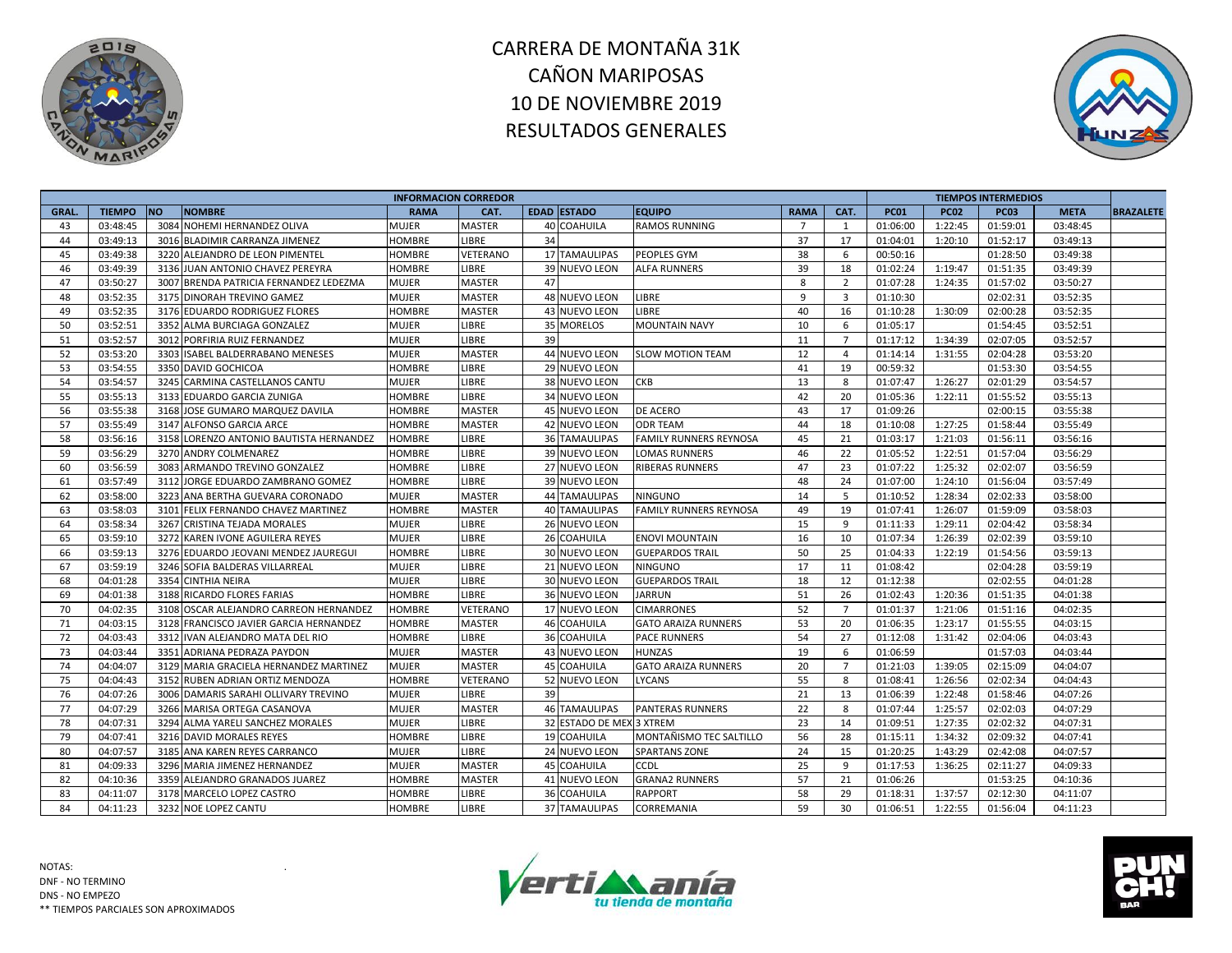



| <b>EDAD ESTADO</b><br>CAT.<br><b>TIEMPO</b><br><b>NO</b><br><b>NOMBRE</b><br><b>EQUIPO</b><br><b>RAMA</b><br><b>PC01</b><br><b>PC02</b><br><b>PC03</b><br><b>GRAL.</b><br><b>RAMA</b><br>CAT.<br><b>META</b><br><b>BRAZALETE</b><br>3187 SERGIO IBARRA GONZALEZ<br><b>34 TAMAULIPAS</b><br>85<br>04:12:02<br><b>LIBRE</b><br><b>CANGREJOS WONG</b><br>60<br>31<br>01:11:11<br>1:36:41<br>02:08:14<br>04:12:02<br><b>HOMBRE</b><br>1:31:38<br>86<br>04:12:14<br>3313 JOSE JUAN PADILLA HERNANDEZ<br><b>HOMBRE</b><br>VETERANO<br>59 COAHUILA<br><b>PACE RUNNERS</b><br>61<br>9<br>01:13:25<br>02:05:08<br>04:12:14<br>87<br>04:12:17<br>LIBRE<br>32<br>26<br>1:23:38<br>3005 EVELYN CORONADO RAMIREZ<br><b>MUJER</b><br>16<br>01:06:00<br>01:57:20<br>04:12:17<br>51<br>88<br>04:12:17<br>62<br>3010 ERNESTO JAIME VILLARREAL CHAPA<br>VETERANO<br>10<br>01:06:18<br>1:23:30<br>01:57:14<br>04:12:17<br><b>HOMBRE</b><br>27<br>89<br>04:12:53<br><b>MUJER</b><br>LIBRE<br>31 NUEVO LEON<br>17<br>01:16:57<br>1:34:30<br>02:09:59<br>04:12:53<br>3163 LIDIA AZUCENA CARO HERNANDEZ ALONZO<br>04:12:55<br>22<br>1:29:56<br>90<br>3011<br><b>HOMBRE</b><br><b>MASTER</b><br>48<br>63<br>01:11:16<br>02:04:58<br>04:12:55<br><b>GERARDO GARCES GARCIA</b><br>04:13:40<br>58 NUEVO LEON<br>91<br>3242 RODOLFO SANCHEZ DE LA GARZA<br><b>HOMBRE</b><br>VETERANO<br><b>CFE RUNNERS</b><br>64<br>11<br>01:03:31<br>1:21:19<br>01:55:50<br>04:13:40<br>65<br>92<br>04:13:57<br>3235<br>VETERANO<br>12<br>1:35:52<br>MIGUEL STRATMANN<br>HOMBRE<br>55 NUEVO LEON<br><b>TRAINER</b><br>01:17:06<br>02:13:42<br>04:13:57<br>28<br>93<br>04:14:26<br>3357 CECILIA OLGUIN ROMERO<br>29 COAHUILA<br>18<br>01:10:25<br><b>MUJER</b><br>LIBRE<br>02:04:05<br>04:14:26<br>94<br>04:14:26<br>3358 SERGIO GUTIERREZ DE LA FUENTE<br>LIBRE<br>30 COAHUILA<br>66<br>32<br><b>HOMBRE</b><br>01:10:18<br>02:04:06<br>04:14:26<br>95<br>04:15:55<br>3123 JESUS TORRES ZAPATA<br><b>MASTER</b><br><b>47 TAMAULIPAS</b><br>67<br>23<br>01:42:04<br>2:09:02<br>03:02:00<br>04:15:55<br><b>HOMBRE</b><br><b>FAMILY RUNNERS REYNOSA</b><br>96<br>04:21:44<br>3269 JAVIER ROCHA<br><b>LIBRE</b><br>68<br>33<br>1:30:14<br>04:21:44<br><b>HOMBRE</b><br>23 TAMAULIPAS<br>CORREMANIA<br>01:12:35<br>02:04:33<br>04:21:57<br>97<br>3260 PEDRO AVALOS CASTILLO<br><b>HOMBRE</b><br><b>LIBRE</b><br>30 NUEVO LEON<br><b>VRTIKX</b><br>69<br>34<br>1:30:33<br>02:07:51<br>04:21:57<br>01:11:48<br>04:22:02<br>29<br>98<br>3285 CATALINA GALINDO RODRIGUEZ<br><b>VETERANO</b><br>53 NUEVO LEON<br>NATALIA'S TEAM.<br>2<br>01:13:07<br>1:33:04<br>04:22:02<br><b>MUJER</b><br>02:08:48<br>04:22:32<br>27 NUEVO LEON<br>70<br>35<br>99<br>3190 CESAR IVAN VENANCIO LOPEZ<br><b>HOMBRE</b><br><b>LIBRE</b><br><b>JARRUN</b><br>01:21:44<br>1:39:49<br>02:10:45<br>04:22:32<br>100<br>04:22:34<br><b>MASTER</b><br>42 NUEVO LEON<br>LYCANS<br>71<br>24<br>1:36:42<br>04:22:34<br>3174 DAVID REYNALDO SIFUENTES ENRIQUEZ<br><b>HOMBRE</b><br>01:18:16<br>02:11:09<br>101<br>04:22:51<br>3278 LUIS DANIEL HERNANDEZ AMAYA<br><b>HOMBRE</b><br>LIBRE<br>35 NUEVO LEON<br><b>GUEPARDOS</b><br>72<br>01:04:50<br>01:59:55<br>04:22:51<br>36<br>30<br>102<br>04:23:10<br>3021 MARIA AURORA RODRIGUEZ GARCIA<br><b>MUJER</b><br><b>MASTER</b><br>44 NUEVO LEON<br><b>MONARCH BUTTERFLIES</b><br>10<br>01:16:04<br>1:36:04<br>02:12:27<br>04:23:10<br>04:23:12<br>3028 NORA FAJARDO<br><b>MUJER</b><br>31<br>$\overline{\mathbf{3}}$<br>03:01:57<br>04:23:12<br>103<br>VETERANO<br>51 TAMAULIPAS<br>LIBRE<br>01:36:33<br>2:04:49<br>104<br>04:23:13<br><b>MUJER</b><br>53<br>32<br>3363 MARIA SOLEDAD RODRIGUEZ VAZQUEZ<br>VETERANO<br>$\overline{4}$<br>01:45:52<br>03:01:43<br>04:23:13<br>73<br>105<br>04:23:59<br>3273 EDUARDO JAVIER MACIAS SANCHEZ<br>39 NUEVO LEON<br>37<br>LIBRE<br>LYCANS<br>01:07:01<br>1:28:21<br>02:04:20<br>04:23:59<br><b>HOMBRE</b><br>74<br>106<br>04:24:30<br>3271 JOSE ELIAS CANTU GARZA<br><b>HOMBRE</b><br><b>MASTER</b><br>45 NUEVO LEON<br><b>GUEPARDOS</b><br>25<br>00:59:51<br>1:16:24<br>01:53:58<br>04:24:30<br>107<br>04:24:54<br><b>MASTER</b><br>75<br>26<br>1:38:17<br>04:24:54<br>3109 MIGUEL ANGEL GRANADOS SALINAS<br><b>HOMBRE</b><br>41 TAMAULIPAS<br><b>SIN LIMITES</b><br>01:19:48<br>02:15:59<br>108<br>04:25:25<br>3236 DAVID SOLIS TORRES<br>VETERANO<br>54 NUEVO LEON<br><b>TRAINER</b><br>76<br>13<br>1:41:01<br><b>HOMBRE</b><br>01:20:47<br>02:21:16<br>04:25:25<br>3238 ANA ISABEL RAMIREZ MARTINEZ<br>33<br>109<br>04:25:25<br><b>MUJER</b><br>VETERANO<br>50 NUEVO LEON<br>TRAINER<br>- 5<br>01:20:33<br>1:41:03<br>02:21:16<br>04:25:25<br>04:25:57<br>77<br>27<br>110<br>3059 LEONARDO IGNACIO RIOS MANCILLA<br><b>MASTER</b><br><b>RAPTORS RUNNERS</b><br>01:09:52<br>1:29:46<br>02:10:27<br>04:25:57<br><b>HOMBRE</b><br><b>42 TAMAULIPAS</b><br>111<br>3297 JOSUE ACOSTA CABELLO<br>78<br>28<br>1:25:06<br>04:26:08<br><b>HOMBRE</b><br><b>MASTER</b><br><b>47 NUEVO LEON</b><br><b>LYCANS</b><br>01:07:21<br>02:02:03<br>04:26:08<br>79<br>112<br>04:26:17<br>3205 DANIEL CASTILLO TORRES<br><b>LIBRE</b><br><b>30 TAMAULIPAS</b><br><b>FAMILY RUNNERS</b><br>38<br>01:13:19<br>1:31:30<br>02:09:50<br>04:26:17<br><b>HOMBRE</b><br><b>LIBRE</b><br>113<br>04:26:18<br>3064 LUZ ELENA GONZALEZ BARRON<br><b>MUJER</b><br>35 NUEVO LEON<br>34<br>19<br>01:12:16<br>1:32:55<br>02:13:01<br>04:26:18<br><b>CORREDORES DEL SUR</b><br>114<br>04:26:24<br>3049 ELISA SANTIAGO DEL ANGEL<br>35<br><b>MUJER</b><br><b>MASTER</b><br>40 NUEVO LEON<br><b>ESCOBEDO RUNNERS</b><br>11<br>01:25:21<br>02:21:40<br>04:26:24<br>04:26:25<br>80<br>115<br>3100 MIGUEL ANGEL BANDA BELMARES<br>LIBRE<br><b>37 TAMAULIPAS</b><br>39<br>01:10:32<br>1:28:15<br>02:04:25<br>04:26:25<br><b>HOMBRE</b><br><b>FAMILY RUNNERS REYNOSA</b><br>36<br>116<br>04:26:33<br>LIBRE<br>37 NUEVO LEON<br><b>TRAINER</b><br>20<br>1:41:07<br>02:21:11<br>04:26:33<br>3172 MARIAN SALAZAR GARZA<br><b>MUJER</b><br>01:20:29<br>1:32:31<br>117<br>04:26:48<br>3298 RUBEN ALBERTO JURADO<br>LIBRE<br>23 N/A<br><b>TRI SALMONES</b><br>81<br>40<br>01:14:24<br>02:10:57<br>04:26:48<br><b>HOMBRE</b><br>118<br>04:27:33<br>56 COAHUILA<br>82<br>3155 CESAR RODOLFO VEGA RANGEL<br><b>HOMBRE</b><br>VETERANO<br><b>GATO ARAIZA</b><br>14<br>01:23:16<br>1:41:48<br>02:15:46<br>04:27:33<br>119<br>04:27:45<br>3029 ANDRES OZIL ARIAS<br>VETERANO<br>83<br><b>HOMBRE</b><br>50 NUEVO LEON<br><b>TEAM TRAINER</b><br>15<br>01:12:38<br>1:33:10<br>02:09:40<br>04:27:45<br>04:29:31<br>37<br>120<br>3207<br>BEATRIZ ADRIANA INTERIAL MARTINEZ<br><b>MASTER</b><br>12<br>02:26:47<br>1:31:09<br>03:59:51<br>04:29:31<br><b>MUJER</b><br>40 COAHUILA<br><b>CHUY ROSALES</b><br>121<br>04:31:33<br>35 NUEVO LEON<br>ALPHA&OMEGA<br>84<br>3131<br>ALEJANDRO IGNACIO PEREYRA GARZA<br><b>HOMBRE</b><br>LIBRE<br>41<br>01:13:12<br>1:33:45<br>02:13:22<br>04:31:33<br>38<br>122<br>04:31:48<br><b>LIBRE</b><br>31 NUEVO LEON<br>21<br>1:38:53<br>02:18:18<br>3146 DELIA LETICIA RENTERIA CUEVAS<br><b>MUJER</b><br>01:19:00<br>04:31:48<br>39<br>123<br>04:31:53<br>3122 NORA ADRIANA GARCIA MUNOZ<br><b>MUJER</b><br><b>MASTER</b><br>48 NUEVO LEON<br><b>POBLANO</b><br>13<br>01:22:33<br>1:42:39<br>02:18:39<br>04:31:53<br>124<br>04:31:53<br>53 NUEVO LEON<br>POBLANO TEAM<br>85<br>1:37:53<br>04:31:53<br>3151 RUBEN PEQUENO<br><b>HOMBRE</b><br>VETERANO<br>16<br>01:20:38<br>02:14:16<br>125<br>04:32:22<br><b>LIBRE</b><br>33 NUEVO LEON<br>40<br>22<br>04:32:22<br>3166 JESSICA SAUCEDO FABELA<br><b>MUJER</b><br>DE ACERO<br>01:10:51<br>02:05:03<br>126<br>04:33:33<br>3224 ROBERTO OCHOA ALVARADO<br>31 NUEVO LEON<br>86<br>42<br>01:22:50<br>LIBRE<br>1:42:34<br>02:18:21<br>04:33:33 |  |  | <b>INFORMACION CORREDOR</b> |  |  |  |  | <b>TIEMPOS INTERMEDIOS</b> |  |
|--------------------------------------------------------------------------------------------------------------------------------------------------------------------------------------------------------------------------------------------------------------------------------------------------------------------------------------------------------------------------------------------------------------------------------------------------------------------------------------------------------------------------------------------------------------------------------------------------------------------------------------------------------------------------------------------------------------------------------------------------------------------------------------------------------------------------------------------------------------------------------------------------------------------------------------------------------------------------------------------------------------------------------------------------------------------------------------------------------------------------------------------------------------------------------------------------------------------------------------------------------------------------------------------------------------------------------------------------------------------------------------------------------------------------------------------------------------------------------------------------------------------------------------------------------------------------------------------------------------------------------------------------------------------------------------------------------------------------------------------------------------------------------------------------------------------------------------------------------------------------------------------------------------------------------------------------------------------------------------------------------------------------------------------------------------------------------------------------------------------------------------------------------------------------------------------------------------------------------------------------------------------------------------------------------------------------------------------------------------------------------------------------------------------------------------------------------------------------------------------------------------------------------------------------------------------------------------------------------------------------------------------------------------------------------------------------------------------------------------------------------------------------------------------------------------------------------------------------------------------------------------------------------------------------------------------------------------------------------------------------------------------------------------------------------------------------------------------------------------------------------------------------------------------------------------------------------------------------------------------------------------------------------------------------------------------------------------------------------------------------------------------------------------------------------------------------------------------------------------------------------------------------------------------------------------------------------------------------------------------------------------------------------------------------------------------------------------------------------------------------------------------------------------------------------------------------------------------------------------------------------------------------------------------------------------------------------------------------------------------------------------------------------------------------------------------------------------------------------------------------------------------------------------------------------------------------------------------------------------------------------------------------------------------------------------------------------------------------------------------------------------------------------------------------------------------------------------------------------------------------------------------------------------------------------------------------------------------------------------------------------------------------------------------------------------------------------------------------------------------------------------------------------------------------------------------------------------------------------------------------------------------------------------------------------------------------------------------------------------------------------------------------------------------------------------------------------------------------------------------------------------------------------------------------------------------------------------------------------------------------------------------------------------------------------------------------------------------------------------------------------------------------------------------------------------------------------------------------------------------------------------------------------------------------------------------------------------------------------------------------------------------------------------------------------------------------------------------------------------------------------------------------------------------------------------------------------------------------------------------------------------------------------------------------------------------------------------------------------------------------------------------------------------------------------------------------------------------------------------------------------------------------------------------------------------------------------------------------------------------------------------------------------------------------------------------------------------------------------------------------------------------------------------------------------------------------------------------------------------------------------------------------------------------------------------------------------------------------------------------------------------------------------------------------------------------------------------------------------------------------------------------------------------------------------------------------------------------------------------------------------------------------------------------------------------------------------------------------------------------------------------------------------------------------------------------------------------------------------------------------------------------------------------------------------------------------------------------------------------------------------------------------------------------------------------------------------------------------------------------------------------------------------------------------------------------------------------------------------------------------------------------------------------------------------------------------------------------------------------------------------------------------------------------------------------------------------------------------------------------------------------------------|--|--|-----------------------------|--|--|--|--|----------------------------|--|
|                                                                                                                                                                                                                                                                                                                                                                                                                                                                                                                                                                                                                                                                                                                                                                                                                                                                                                                                                                                                                                                                                                                                                                                                                                                                                                                                                                                                                                                                                                                                                                                                                                                                                                                                                                                                                                                                                                                                                                                                                                                                                                                                                                                                                                                                                                                                                                                                                                                                                                                                                                                                                                                                                                                                                                                                                                                                                                                                                                                                                                                                                                                                                                                                                                                                                                                                                                                                                                                                                                                                                                                                                                                                                                                                                                                                                                                                                                                                                                                                                                                                                                                                                                                                                                                                                                                                                                                                                                                                                                                                                                                                                                                                                                                                                                                                                                                                                                                                                                                                                                                                                                                                                                                                                                                                                                                                                                                                                                                                                                                                                                                                                                                                                                                                                                                                                                                                                                                                                                                                                                                                                                                                                                                                                                                                                                                                                                                                                                                                                                                                                                                                                                                                                                                                                                                                                                                                                                                                                                                                                                                                                                                                                                                                                                                                                                                                                                                                                                                                                                                                                                                                                                                                                                                                                                          |  |  |                             |  |  |  |  |                            |  |
|                                                                                                                                                                                                                                                                                                                                                                                                                                                                                                                                                                                                                                                                                                                                                                                                                                                                                                                                                                                                                                                                                                                                                                                                                                                                                                                                                                                                                                                                                                                                                                                                                                                                                                                                                                                                                                                                                                                                                                                                                                                                                                                                                                                                                                                                                                                                                                                                                                                                                                                                                                                                                                                                                                                                                                                                                                                                                                                                                                                                                                                                                                                                                                                                                                                                                                                                                                                                                                                                                                                                                                                                                                                                                                                                                                                                                                                                                                                                                                                                                                                                                                                                                                                                                                                                                                                                                                                                                                                                                                                                                                                                                                                                                                                                                                                                                                                                                                                                                                                                                                                                                                                                                                                                                                                                                                                                                                                                                                                                                                                                                                                                                                                                                                                                                                                                                                                                                                                                                                                                                                                                                                                                                                                                                                                                                                                                                                                                                                                                                                                                                                                                                                                                                                                                                                                                                                                                                                                                                                                                                                                                                                                                                                                                                                                                                                                                                                                                                                                                                                                                                                                                                                                                                                                                                                          |  |  |                             |  |  |  |  |                            |  |
|                                                                                                                                                                                                                                                                                                                                                                                                                                                                                                                                                                                                                                                                                                                                                                                                                                                                                                                                                                                                                                                                                                                                                                                                                                                                                                                                                                                                                                                                                                                                                                                                                                                                                                                                                                                                                                                                                                                                                                                                                                                                                                                                                                                                                                                                                                                                                                                                                                                                                                                                                                                                                                                                                                                                                                                                                                                                                                                                                                                                                                                                                                                                                                                                                                                                                                                                                                                                                                                                                                                                                                                                                                                                                                                                                                                                                                                                                                                                                                                                                                                                                                                                                                                                                                                                                                                                                                                                                                                                                                                                                                                                                                                                                                                                                                                                                                                                                                                                                                                                                                                                                                                                                                                                                                                                                                                                                                                                                                                                                                                                                                                                                                                                                                                                                                                                                                                                                                                                                                                                                                                                                                                                                                                                                                                                                                                                                                                                                                                                                                                                                                                                                                                                                                                                                                                                                                                                                                                                                                                                                                                                                                                                                                                                                                                                                                                                                                                                                                                                                                                                                                                                                                                                                                                                                                          |  |  |                             |  |  |  |  |                            |  |
|                                                                                                                                                                                                                                                                                                                                                                                                                                                                                                                                                                                                                                                                                                                                                                                                                                                                                                                                                                                                                                                                                                                                                                                                                                                                                                                                                                                                                                                                                                                                                                                                                                                                                                                                                                                                                                                                                                                                                                                                                                                                                                                                                                                                                                                                                                                                                                                                                                                                                                                                                                                                                                                                                                                                                                                                                                                                                                                                                                                                                                                                                                                                                                                                                                                                                                                                                                                                                                                                                                                                                                                                                                                                                                                                                                                                                                                                                                                                                                                                                                                                                                                                                                                                                                                                                                                                                                                                                                                                                                                                                                                                                                                                                                                                                                                                                                                                                                                                                                                                                                                                                                                                                                                                                                                                                                                                                                                                                                                                                                                                                                                                                                                                                                                                                                                                                                                                                                                                                                                                                                                                                                                                                                                                                                                                                                                                                                                                                                                                                                                                                                                                                                                                                                                                                                                                                                                                                                                                                                                                                                                                                                                                                                                                                                                                                                                                                                                                                                                                                                                                                                                                                                                                                                                                                                          |  |  |                             |  |  |  |  |                            |  |
|                                                                                                                                                                                                                                                                                                                                                                                                                                                                                                                                                                                                                                                                                                                                                                                                                                                                                                                                                                                                                                                                                                                                                                                                                                                                                                                                                                                                                                                                                                                                                                                                                                                                                                                                                                                                                                                                                                                                                                                                                                                                                                                                                                                                                                                                                                                                                                                                                                                                                                                                                                                                                                                                                                                                                                                                                                                                                                                                                                                                                                                                                                                                                                                                                                                                                                                                                                                                                                                                                                                                                                                                                                                                                                                                                                                                                                                                                                                                                                                                                                                                                                                                                                                                                                                                                                                                                                                                                                                                                                                                                                                                                                                                                                                                                                                                                                                                                                                                                                                                                                                                                                                                                                                                                                                                                                                                                                                                                                                                                                                                                                                                                                                                                                                                                                                                                                                                                                                                                                                                                                                                                                                                                                                                                                                                                                                                                                                                                                                                                                                                                                                                                                                                                                                                                                                                                                                                                                                                                                                                                                                                                                                                                                                                                                                                                                                                                                                                                                                                                                                                                                                                                                                                                                                                                                          |  |  |                             |  |  |  |  |                            |  |
|                                                                                                                                                                                                                                                                                                                                                                                                                                                                                                                                                                                                                                                                                                                                                                                                                                                                                                                                                                                                                                                                                                                                                                                                                                                                                                                                                                                                                                                                                                                                                                                                                                                                                                                                                                                                                                                                                                                                                                                                                                                                                                                                                                                                                                                                                                                                                                                                                                                                                                                                                                                                                                                                                                                                                                                                                                                                                                                                                                                                                                                                                                                                                                                                                                                                                                                                                                                                                                                                                                                                                                                                                                                                                                                                                                                                                                                                                                                                                                                                                                                                                                                                                                                                                                                                                                                                                                                                                                                                                                                                                                                                                                                                                                                                                                                                                                                                                                                                                                                                                                                                                                                                                                                                                                                                                                                                                                                                                                                                                                                                                                                                                                                                                                                                                                                                                                                                                                                                                                                                                                                                                                                                                                                                                                                                                                                                                                                                                                                                                                                                                                                                                                                                                                                                                                                                                                                                                                                                                                                                                                                                                                                                                                                                                                                                                                                                                                                                                                                                                                                                                                                                                                                                                                                                                                          |  |  |                             |  |  |  |  |                            |  |
|                                                                                                                                                                                                                                                                                                                                                                                                                                                                                                                                                                                                                                                                                                                                                                                                                                                                                                                                                                                                                                                                                                                                                                                                                                                                                                                                                                                                                                                                                                                                                                                                                                                                                                                                                                                                                                                                                                                                                                                                                                                                                                                                                                                                                                                                                                                                                                                                                                                                                                                                                                                                                                                                                                                                                                                                                                                                                                                                                                                                                                                                                                                                                                                                                                                                                                                                                                                                                                                                                                                                                                                                                                                                                                                                                                                                                                                                                                                                                                                                                                                                                                                                                                                                                                                                                                                                                                                                                                                                                                                                                                                                                                                                                                                                                                                                                                                                                                                                                                                                                                                                                                                                                                                                                                                                                                                                                                                                                                                                                                                                                                                                                                                                                                                                                                                                                                                                                                                                                                                                                                                                                                                                                                                                                                                                                                                                                                                                                                                                                                                                                                                                                                                                                                                                                                                                                                                                                                                                                                                                                                                                                                                                                                                                                                                                                                                                                                                                                                                                                                                                                                                                                                                                                                                                                                          |  |  |                             |  |  |  |  |                            |  |
|                                                                                                                                                                                                                                                                                                                                                                                                                                                                                                                                                                                                                                                                                                                                                                                                                                                                                                                                                                                                                                                                                                                                                                                                                                                                                                                                                                                                                                                                                                                                                                                                                                                                                                                                                                                                                                                                                                                                                                                                                                                                                                                                                                                                                                                                                                                                                                                                                                                                                                                                                                                                                                                                                                                                                                                                                                                                                                                                                                                                                                                                                                                                                                                                                                                                                                                                                                                                                                                                                                                                                                                                                                                                                                                                                                                                                                                                                                                                                                                                                                                                                                                                                                                                                                                                                                                                                                                                                                                                                                                                                                                                                                                                                                                                                                                                                                                                                                                                                                                                                                                                                                                                                                                                                                                                                                                                                                                                                                                                                                                                                                                                                                                                                                                                                                                                                                                                                                                                                                                                                                                                                                                                                                                                                                                                                                                                                                                                                                                                                                                                                                                                                                                                                                                                                                                                                                                                                                                                                                                                                                                                                                                                                                                                                                                                                                                                                                                                                                                                                                                                                                                                                                                                                                                                                                          |  |  |                             |  |  |  |  |                            |  |
|                                                                                                                                                                                                                                                                                                                                                                                                                                                                                                                                                                                                                                                                                                                                                                                                                                                                                                                                                                                                                                                                                                                                                                                                                                                                                                                                                                                                                                                                                                                                                                                                                                                                                                                                                                                                                                                                                                                                                                                                                                                                                                                                                                                                                                                                                                                                                                                                                                                                                                                                                                                                                                                                                                                                                                                                                                                                                                                                                                                                                                                                                                                                                                                                                                                                                                                                                                                                                                                                                                                                                                                                                                                                                                                                                                                                                                                                                                                                                                                                                                                                                                                                                                                                                                                                                                                                                                                                                                                                                                                                                                                                                                                                                                                                                                                                                                                                                                                                                                                                                                                                                                                                                                                                                                                                                                                                                                                                                                                                                                                                                                                                                                                                                                                                                                                                                                                                                                                                                                                                                                                                                                                                                                                                                                                                                                                                                                                                                                                                                                                                                                                                                                                                                                                                                                                                                                                                                                                                                                                                                                                                                                                                                                                                                                                                                                                                                                                                                                                                                                                                                                                                                                                                                                                                                                          |  |  |                             |  |  |  |  |                            |  |
|                                                                                                                                                                                                                                                                                                                                                                                                                                                                                                                                                                                                                                                                                                                                                                                                                                                                                                                                                                                                                                                                                                                                                                                                                                                                                                                                                                                                                                                                                                                                                                                                                                                                                                                                                                                                                                                                                                                                                                                                                                                                                                                                                                                                                                                                                                                                                                                                                                                                                                                                                                                                                                                                                                                                                                                                                                                                                                                                                                                                                                                                                                                                                                                                                                                                                                                                                                                                                                                                                                                                                                                                                                                                                                                                                                                                                                                                                                                                                                                                                                                                                                                                                                                                                                                                                                                                                                                                                                                                                                                                                                                                                                                                                                                                                                                                                                                                                                                                                                                                                                                                                                                                                                                                                                                                                                                                                                                                                                                                                                                                                                                                                                                                                                                                                                                                                                                                                                                                                                                                                                                                                                                                                                                                                                                                                                                                                                                                                                                                                                                                                                                                                                                                                                                                                                                                                                                                                                                                                                                                                                                                                                                                                                                                                                                                                                                                                                                                                                                                                                                                                                                                                                                                                                                                                                          |  |  |                             |  |  |  |  |                            |  |
|                                                                                                                                                                                                                                                                                                                                                                                                                                                                                                                                                                                                                                                                                                                                                                                                                                                                                                                                                                                                                                                                                                                                                                                                                                                                                                                                                                                                                                                                                                                                                                                                                                                                                                                                                                                                                                                                                                                                                                                                                                                                                                                                                                                                                                                                                                                                                                                                                                                                                                                                                                                                                                                                                                                                                                                                                                                                                                                                                                                                                                                                                                                                                                                                                                                                                                                                                                                                                                                                                                                                                                                                                                                                                                                                                                                                                                                                                                                                                                                                                                                                                                                                                                                                                                                                                                                                                                                                                                                                                                                                                                                                                                                                                                                                                                                                                                                                                                                                                                                                                                                                                                                                                                                                                                                                                                                                                                                                                                                                                                                                                                                                                                                                                                                                                                                                                                                                                                                                                                                                                                                                                                                                                                                                                                                                                                                                                                                                                                                                                                                                                                                                                                                                                                                                                                                                                                                                                                                                                                                                                                                                                                                                                                                                                                                                                                                                                                                                                                                                                                                                                                                                                                                                                                                                                                          |  |  |                             |  |  |  |  |                            |  |
|                                                                                                                                                                                                                                                                                                                                                                                                                                                                                                                                                                                                                                                                                                                                                                                                                                                                                                                                                                                                                                                                                                                                                                                                                                                                                                                                                                                                                                                                                                                                                                                                                                                                                                                                                                                                                                                                                                                                                                                                                                                                                                                                                                                                                                                                                                                                                                                                                                                                                                                                                                                                                                                                                                                                                                                                                                                                                                                                                                                                                                                                                                                                                                                                                                                                                                                                                                                                                                                                                                                                                                                                                                                                                                                                                                                                                                                                                                                                                                                                                                                                                                                                                                                                                                                                                                                                                                                                                                                                                                                                                                                                                                                                                                                                                                                                                                                                                                                                                                                                                                                                                                                                                                                                                                                                                                                                                                                                                                                                                                                                                                                                                                                                                                                                                                                                                                                                                                                                                                                                                                                                                                                                                                                                                                                                                                                                                                                                                                                                                                                                                                                                                                                                                                                                                                                                                                                                                                                                                                                                                                                                                                                                                                                                                                                                                                                                                                                                                                                                                                                                                                                                                                                                                                                                                                          |  |  |                             |  |  |  |  |                            |  |
|                                                                                                                                                                                                                                                                                                                                                                                                                                                                                                                                                                                                                                                                                                                                                                                                                                                                                                                                                                                                                                                                                                                                                                                                                                                                                                                                                                                                                                                                                                                                                                                                                                                                                                                                                                                                                                                                                                                                                                                                                                                                                                                                                                                                                                                                                                                                                                                                                                                                                                                                                                                                                                                                                                                                                                                                                                                                                                                                                                                                                                                                                                                                                                                                                                                                                                                                                                                                                                                                                                                                                                                                                                                                                                                                                                                                                                                                                                                                                                                                                                                                                                                                                                                                                                                                                                                                                                                                                                                                                                                                                                                                                                                                                                                                                                                                                                                                                                                                                                                                                                                                                                                                                                                                                                                                                                                                                                                                                                                                                                                                                                                                                                                                                                                                                                                                                                                                                                                                                                                                                                                                                                                                                                                                                                                                                                                                                                                                                                                                                                                                                                                                                                                                                                                                                                                                                                                                                                                                                                                                                                                                                                                                                                                                                                                                                                                                                                                                                                                                                                                                                                                                                                                                                                                                                                          |  |  |                             |  |  |  |  |                            |  |
|                                                                                                                                                                                                                                                                                                                                                                                                                                                                                                                                                                                                                                                                                                                                                                                                                                                                                                                                                                                                                                                                                                                                                                                                                                                                                                                                                                                                                                                                                                                                                                                                                                                                                                                                                                                                                                                                                                                                                                                                                                                                                                                                                                                                                                                                                                                                                                                                                                                                                                                                                                                                                                                                                                                                                                                                                                                                                                                                                                                                                                                                                                                                                                                                                                                                                                                                                                                                                                                                                                                                                                                                                                                                                                                                                                                                                                                                                                                                                                                                                                                                                                                                                                                                                                                                                                                                                                                                                                                                                                                                                                                                                                                                                                                                                                                                                                                                                                                                                                                                                                                                                                                                                                                                                                                                                                                                                                                                                                                                                                                                                                                                                                                                                                                                                                                                                                                                                                                                                                                                                                                                                                                                                                                                                                                                                                                                                                                                                                                                                                                                                                                                                                                                                                                                                                                                                                                                                                                                                                                                                                                                                                                                                                                                                                                                                                                                                                                                                                                                                                                                                                                                                                                                                                                                                                          |  |  |                             |  |  |  |  |                            |  |
|                                                                                                                                                                                                                                                                                                                                                                                                                                                                                                                                                                                                                                                                                                                                                                                                                                                                                                                                                                                                                                                                                                                                                                                                                                                                                                                                                                                                                                                                                                                                                                                                                                                                                                                                                                                                                                                                                                                                                                                                                                                                                                                                                                                                                                                                                                                                                                                                                                                                                                                                                                                                                                                                                                                                                                                                                                                                                                                                                                                                                                                                                                                                                                                                                                                                                                                                                                                                                                                                                                                                                                                                                                                                                                                                                                                                                                                                                                                                                                                                                                                                                                                                                                                                                                                                                                                                                                                                                                                                                                                                                                                                                                                                                                                                                                                                                                                                                                                                                                                                                                                                                                                                                                                                                                                                                                                                                                                                                                                                                                                                                                                                                                                                                                                                                                                                                                                                                                                                                                                                                                                                                                                                                                                                                                                                                                                                                                                                                                                                                                                                                                                                                                                                                                                                                                                                                                                                                                                                                                                                                                                                                                                                                                                                                                                                                                                                                                                                                                                                                                                                                                                                                                                                                                                                                                          |  |  |                             |  |  |  |  |                            |  |
|                                                                                                                                                                                                                                                                                                                                                                                                                                                                                                                                                                                                                                                                                                                                                                                                                                                                                                                                                                                                                                                                                                                                                                                                                                                                                                                                                                                                                                                                                                                                                                                                                                                                                                                                                                                                                                                                                                                                                                                                                                                                                                                                                                                                                                                                                                                                                                                                                                                                                                                                                                                                                                                                                                                                                                                                                                                                                                                                                                                                                                                                                                                                                                                                                                                                                                                                                                                                                                                                                                                                                                                                                                                                                                                                                                                                                                                                                                                                                                                                                                                                                                                                                                                                                                                                                                                                                                                                                                                                                                                                                                                                                                                                                                                                                                                                                                                                                                                                                                                                                                                                                                                                                                                                                                                                                                                                                                                                                                                                                                                                                                                                                                                                                                                                                                                                                                                                                                                                                                                                                                                                                                                                                                                                                                                                                                                                                                                                                                                                                                                                                                                                                                                                                                                                                                                                                                                                                                                                                                                                                                                                                                                                                                                                                                                                                                                                                                                                                                                                                                                                                                                                                                                                                                                                                                          |  |  |                             |  |  |  |  |                            |  |
|                                                                                                                                                                                                                                                                                                                                                                                                                                                                                                                                                                                                                                                                                                                                                                                                                                                                                                                                                                                                                                                                                                                                                                                                                                                                                                                                                                                                                                                                                                                                                                                                                                                                                                                                                                                                                                                                                                                                                                                                                                                                                                                                                                                                                                                                                                                                                                                                                                                                                                                                                                                                                                                                                                                                                                                                                                                                                                                                                                                                                                                                                                                                                                                                                                                                                                                                                                                                                                                                                                                                                                                                                                                                                                                                                                                                                                                                                                                                                                                                                                                                                                                                                                                                                                                                                                                                                                                                                                                                                                                                                                                                                                                                                                                                                                                                                                                                                                                                                                                                                                                                                                                                                                                                                                                                                                                                                                                                                                                                                                                                                                                                                                                                                                                                                                                                                                                                                                                                                                                                                                                                                                                                                                                                                                                                                                                                                                                                                                                                                                                                                                                                                                                                                                                                                                                                                                                                                                                                                                                                                                                                                                                                                                                                                                                                                                                                                                                                                                                                                                                                                                                                                                                                                                                                                                          |  |  |                             |  |  |  |  |                            |  |
|                                                                                                                                                                                                                                                                                                                                                                                                                                                                                                                                                                                                                                                                                                                                                                                                                                                                                                                                                                                                                                                                                                                                                                                                                                                                                                                                                                                                                                                                                                                                                                                                                                                                                                                                                                                                                                                                                                                                                                                                                                                                                                                                                                                                                                                                                                                                                                                                                                                                                                                                                                                                                                                                                                                                                                                                                                                                                                                                                                                                                                                                                                                                                                                                                                                                                                                                                                                                                                                                                                                                                                                                                                                                                                                                                                                                                                                                                                                                                                                                                                                                                                                                                                                                                                                                                                                                                                                                                                                                                                                                                                                                                                                                                                                                                                                                                                                                                                                                                                                                                                                                                                                                                                                                                                                                                                                                                                                                                                                                                                                                                                                                                                                                                                                                                                                                                                                                                                                                                                                                                                                                                                                                                                                                                                                                                                                                                                                                                                                                                                                                                                                                                                                                                                                                                                                                                                                                                                                                                                                                                                                                                                                                                                                                                                                                                                                                                                                                                                                                                                                                                                                                                                                                                                                                                                          |  |  |                             |  |  |  |  |                            |  |
|                                                                                                                                                                                                                                                                                                                                                                                                                                                                                                                                                                                                                                                                                                                                                                                                                                                                                                                                                                                                                                                                                                                                                                                                                                                                                                                                                                                                                                                                                                                                                                                                                                                                                                                                                                                                                                                                                                                                                                                                                                                                                                                                                                                                                                                                                                                                                                                                                                                                                                                                                                                                                                                                                                                                                                                                                                                                                                                                                                                                                                                                                                                                                                                                                                                                                                                                                                                                                                                                                                                                                                                                                                                                                                                                                                                                                                                                                                                                                                                                                                                                                                                                                                                                                                                                                                                                                                                                                                                                                                                                                                                                                                                                                                                                                                                                                                                                                                                                                                                                                                                                                                                                                                                                                                                                                                                                                                                                                                                                                                                                                                                                                                                                                                                                                                                                                                                                                                                                                                                                                                                                                                                                                                                                                                                                                                                                                                                                                                                                                                                                                                                                                                                                                                                                                                                                                                                                                                                                                                                                                                                                                                                                                                                                                                                                                                                                                                                                                                                                                                                                                                                                                                                                                                                                                                          |  |  |                             |  |  |  |  |                            |  |
|                                                                                                                                                                                                                                                                                                                                                                                                                                                                                                                                                                                                                                                                                                                                                                                                                                                                                                                                                                                                                                                                                                                                                                                                                                                                                                                                                                                                                                                                                                                                                                                                                                                                                                                                                                                                                                                                                                                                                                                                                                                                                                                                                                                                                                                                                                                                                                                                                                                                                                                                                                                                                                                                                                                                                                                                                                                                                                                                                                                                                                                                                                                                                                                                                                                                                                                                                                                                                                                                                                                                                                                                                                                                                                                                                                                                                                                                                                                                                                                                                                                                                                                                                                                                                                                                                                                                                                                                                                                                                                                                                                                                                                                                                                                                                                                                                                                                                                                                                                                                                                                                                                                                                                                                                                                                                                                                                                                                                                                                                                                                                                                                                                                                                                                                                                                                                                                                                                                                                                                                                                                                                                                                                                                                                                                                                                                                                                                                                                                                                                                                                                                                                                                                                                                                                                                                                                                                                                                                                                                                                                                                                                                                                                                                                                                                                                                                                                                                                                                                                                                                                                                                                                                                                                                                                                          |  |  |                             |  |  |  |  |                            |  |
|                                                                                                                                                                                                                                                                                                                                                                                                                                                                                                                                                                                                                                                                                                                                                                                                                                                                                                                                                                                                                                                                                                                                                                                                                                                                                                                                                                                                                                                                                                                                                                                                                                                                                                                                                                                                                                                                                                                                                                                                                                                                                                                                                                                                                                                                                                                                                                                                                                                                                                                                                                                                                                                                                                                                                                                                                                                                                                                                                                                                                                                                                                                                                                                                                                                                                                                                                                                                                                                                                                                                                                                                                                                                                                                                                                                                                                                                                                                                                                                                                                                                                                                                                                                                                                                                                                                                                                                                                                                                                                                                                                                                                                                                                                                                                                                                                                                                                                                                                                                                                                                                                                                                                                                                                                                                                                                                                                                                                                                                                                                                                                                                                                                                                                                                                                                                                                                                                                                                                                                                                                                                                                                                                                                                                                                                                                                                                                                                                                                                                                                                                                                                                                                                                                                                                                                                                                                                                                                                                                                                                                                                                                                                                                                                                                                                                                                                                                                                                                                                                                                                                                                                                                                                                                                                                                          |  |  |                             |  |  |  |  |                            |  |
|                                                                                                                                                                                                                                                                                                                                                                                                                                                                                                                                                                                                                                                                                                                                                                                                                                                                                                                                                                                                                                                                                                                                                                                                                                                                                                                                                                                                                                                                                                                                                                                                                                                                                                                                                                                                                                                                                                                                                                                                                                                                                                                                                                                                                                                                                                                                                                                                                                                                                                                                                                                                                                                                                                                                                                                                                                                                                                                                                                                                                                                                                                                                                                                                                                                                                                                                                                                                                                                                                                                                                                                                                                                                                                                                                                                                                                                                                                                                                                                                                                                                                                                                                                                                                                                                                                                                                                                                                                                                                                                                                                                                                                                                                                                                                                                                                                                                                                                                                                                                                                                                                                                                                                                                                                                                                                                                                                                                                                                                                                                                                                                                                                                                                                                                                                                                                                                                                                                                                                                                                                                                                                                                                                                                                                                                                                                                                                                                                                                                                                                                                                                                                                                                                                                                                                                                                                                                                                                                                                                                                                                                                                                                                                                                                                                                                                                                                                                                                                                                                                                                                                                                                                                                                                                                                                          |  |  |                             |  |  |  |  |                            |  |
|                                                                                                                                                                                                                                                                                                                                                                                                                                                                                                                                                                                                                                                                                                                                                                                                                                                                                                                                                                                                                                                                                                                                                                                                                                                                                                                                                                                                                                                                                                                                                                                                                                                                                                                                                                                                                                                                                                                                                                                                                                                                                                                                                                                                                                                                                                                                                                                                                                                                                                                                                                                                                                                                                                                                                                                                                                                                                                                                                                                                                                                                                                                                                                                                                                                                                                                                                                                                                                                                                                                                                                                                                                                                                                                                                                                                                                                                                                                                                                                                                                                                                                                                                                                                                                                                                                                                                                                                                                                                                                                                                                                                                                                                                                                                                                                                                                                                                                                                                                                                                                                                                                                                                                                                                                                                                                                                                                                                                                                                                                                                                                                                                                                                                                                                                                                                                                                                                                                                                                                                                                                                                                                                                                                                                                                                                                                                                                                                                                                                                                                                                                                                                                                                                                                                                                                                                                                                                                                                                                                                                                                                                                                                                                                                                                                                                                                                                                                                                                                                                                                                                                                                                                                                                                                                                                          |  |  |                             |  |  |  |  |                            |  |
|                                                                                                                                                                                                                                                                                                                                                                                                                                                                                                                                                                                                                                                                                                                                                                                                                                                                                                                                                                                                                                                                                                                                                                                                                                                                                                                                                                                                                                                                                                                                                                                                                                                                                                                                                                                                                                                                                                                                                                                                                                                                                                                                                                                                                                                                                                                                                                                                                                                                                                                                                                                                                                                                                                                                                                                                                                                                                                                                                                                                                                                                                                                                                                                                                                                                                                                                                                                                                                                                                                                                                                                                                                                                                                                                                                                                                                                                                                                                                                                                                                                                                                                                                                                                                                                                                                                                                                                                                                                                                                                                                                                                                                                                                                                                                                                                                                                                                                                                                                                                                                                                                                                                                                                                                                                                                                                                                                                                                                                                                                                                                                                                                                                                                                                                                                                                                                                                                                                                                                                                                                                                                                                                                                                                                                                                                                                                                                                                                                                                                                                                                                                                                                                                                                                                                                                                                                                                                                                                                                                                                                                                                                                                                                                                                                                                                                                                                                                                                                                                                                                                                                                                                                                                                                                                                                          |  |  |                             |  |  |  |  |                            |  |
|                                                                                                                                                                                                                                                                                                                                                                                                                                                                                                                                                                                                                                                                                                                                                                                                                                                                                                                                                                                                                                                                                                                                                                                                                                                                                                                                                                                                                                                                                                                                                                                                                                                                                                                                                                                                                                                                                                                                                                                                                                                                                                                                                                                                                                                                                                                                                                                                                                                                                                                                                                                                                                                                                                                                                                                                                                                                                                                                                                                                                                                                                                                                                                                                                                                                                                                                                                                                                                                                                                                                                                                                                                                                                                                                                                                                                                                                                                                                                                                                                                                                                                                                                                                                                                                                                                                                                                                                                                                                                                                                                                                                                                                                                                                                                                                                                                                                                                                                                                                                                                                                                                                                                                                                                                                                                                                                                                                                                                                                                                                                                                                                                                                                                                                                                                                                                                                                                                                                                                                                                                                                                                                                                                                                                                                                                                                                                                                                                                                                                                                                                                                                                                                                                                                                                                                                                                                                                                                                                                                                                                                                                                                                                                                                                                                                                                                                                                                                                                                                                                                                                                                                                                                                                                                                                                          |  |  |                             |  |  |  |  |                            |  |
|                                                                                                                                                                                                                                                                                                                                                                                                                                                                                                                                                                                                                                                                                                                                                                                                                                                                                                                                                                                                                                                                                                                                                                                                                                                                                                                                                                                                                                                                                                                                                                                                                                                                                                                                                                                                                                                                                                                                                                                                                                                                                                                                                                                                                                                                                                                                                                                                                                                                                                                                                                                                                                                                                                                                                                                                                                                                                                                                                                                                                                                                                                                                                                                                                                                                                                                                                                                                                                                                                                                                                                                                                                                                                                                                                                                                                                                                                                                                                                                                                                                                                                                                                                                                                                                                                                                                                                                                                                                                                                                                                                                                                                                                                                                                                                                                                                                                                                                                                                                                                                                                                                                                                                                                                                                                                                                                                                                                                                                                                                                                                                                                                                                                                                                                                                                                                                                                                                                                                                                                                                                                                                                                                                                                                                                                                                                                                                                                                                                                                                                                                                                                                                                                                                                                                                                                                                                                                                                                                                                                                                                                                                                                                                                                                                                                                                                                                                                                                                                                                                                                                                                                                                                                                                                                                                          |  |  |                             |  |  |  |  |                            |  |
|                                                                                                                                                                                                                                                                                                                                                                                                                                                                                                                                                                                                                                                                                                                                                                                                                                                                                                                                                                                                                                                                                                                                                                                                                                                                                                                                                                                                                                                                                                                                                                                                                                                                                                                                                                                                                                                                                                                                                                                                                                                                                                                                                                                                                                                                                                                                                                                                                                                                                                                                                                                                                                                                                                                                                                                                                                                                                                                                                                                                                                                                                                                                                                                                                                                                                                                                                                                                                                                                                                                                                                                                                                                                                                                                                                                                                                                                                                                                                                                                                                                                                                                                                                                                                                                                                                                                                                                                                                                                                                                                                                                                                                                                                                                                                                                                                                                                                                                                                                                                                                                                                                                                                                                                                                                                                                                                                                                                                                                                                                                                                                                                                                                                                                                                                                                                                                                                                                                                                                                                                                                                                                                                                                                                                                                                                                                                                                                                                                                                                                                                                                                                                                                                                                                                                                                                                                                                                                                                                                                                                                                                                                                                                                                                                                                                                                                                                                                                                                                                                                                                                                                                                                                                                                                                                                          |  |  |                             |  |  |  |  |                            |  |
|                                                                                                                                                                                                                                                                                                                                                                                                                                                                                                                                                                                                                                                                                                                                                                                                                                                                                                                                                                                                                                                                                                                                                                                                                                                                                                                                                                                                                                                                                                                                                                                                                                                                                                                                                                                                                                                                                                                                                                                                                                                                                                                                                                                                                                                                                                                                                                                                                                                                                                                                                                                                                                                                                                                                                                                                                                                                                                                                                                                                                                                                                                                                                                                                                                                                                                                                                                                                                                                                                                                                                                                                                                                                                                                                                                                                                                                                                                                                                                                                                                                                                                                                                                                                                                                                                                                                                                                                                                                                                                                                                                                                                                                                                                                                                                                                                                                                                                                                                                                                                                                                                                                                                                                                                                                                                                                                                                                                                                                                                                                                                                                                                                                                                                                                                                                                                                                                                                                                                                                                                                                                                                                                                                                                                                                                                                                                                                                                                                                                                                                                                                                                                                                                                                                                                                                                                                                                                                                                                                                                                                                                                                                                                                                                                                                                                                                                                                                                                                                                                                                                                                                                                                                                                                                                                                          |  |  |                             |  |  |  |  |                            |  |
|                                                                                                                                                                                                                                                                                                                                                                                                                                                                                                                                                                                                                                                                                                                                                                                                                                                                                                                                                                                                                                                                                                                                                                                                                                                                                                                                                                                                                                                                                                                                                                                                                                                                                                                                                                                                                                                                                                                                                                                                                                                                                                                                                                                                                                                                                                                                                                                                                                                                                                                                                                                                                                                                                                                                                                                                                                                                                                                                                                                                                                                                                                                                                                                                                                                                                                                                                                                                                                                                                                                                                                                                                                                                                                                                                                                                                                                                                                                                                                                                                                                                                                                                                                                                                                                                                                                                                                                                                                                                                                                                                                                                                                                                                                                                                                                                                                                                                                                                                                                                                                                                                                                                                                                                                                                                                                                                                                                                                                                                                                                                                                                                                                                                                                                                                                                                                                                                                                                                                                                                                                                                                                                                                                                                                                                                                                                                                                                                                                                                                                                                                                                                                                                                                                                                                                                                                                                                                                                                                                                                                                                                                                                                                                                                                                                                                                                                                                                                                                                                                                                                                                                                                                                                                                                                                                          |  |  |                             |  |  |  |  |                            |  |
|                                                                                                                                                                                                                                                                                                                                                                                                                                                                                                                                                                                                                                                                                                                                                                                                                                                                                                                                                                                                                                                                                                                                                                                                                                                                                                                                                                                                                                                                                                                                                                                                                                                                                                                                                                                                                                                                                                                                                                                                                                                                                                                                                                                                                                                                                                                                                                                                                                                                                                                                                                                                                                                                                                                                                                                                                                                                                                                                                                                                                                                                                                                                                                                                                                                                                                                                                                                                                                                                                                                                                                                                                                                                                                                                                                                                                                                                                                                                                                                                                                                                                                                                                                                                                                                                                                                                                                                                                                                                                                                                                                                                                                                                                                                                                                                                                                                                                                                                                                                                                                                                                                                                                                                                                                                                                                                                                                                                                                                                                                                                                                                                                                                                                                                                                                                                                                                                                                                                                                                                                                                                                                                                                                                                                                                                                                                                                                                                                                                                                                                                                                                                                                                                                                                                                                                                                                                                                                                                                                                                                                                                                                                                                                                                                                                                                                                                                                                                                                                                                                                                                                                                                                                                                                                                                                          |  |  |                             |  |  |  |  |                            |  |
|                                                                                                                                                                                                                                                                                                                                                                                                                                                                                                                                                                                                                                                                                                                                                                                                                                                                                                                                                                                                                                                                                                                                                                                                                                                                                                                                                                                                                                                                                                                                                                                                                                                                                                                                                                                                                                                                                                                                                                                                                                                                                                                                                                                                                                                                                                                                                                                                                                                                                                                                                                                                                                                                                                                                                                                                                                                                                                                                                                                                                                                                                                                                                                                                                                                                                                                                                                                                                                                                                                                                                                                                                                                                                                                                                                                                                                                                                                                                                                                                                                                                                                                                                                                                                                                                                                                                                                                                                                                                                                                                                                                                                                                                                                                                                                                                                                                                                                                                                                                                                                                                                                                                                                                                                                                                                                                                                                                                                                                                                                                                                                                                                                                                                                                                                                                                                                                                                                                                                                                                                                                                                                                                                                                                                                                                                                                                                                                                                                                                                                                                                                                                                                                                                                                                                                                                                                                                                                                                                                                                                                                                                                                                                                                                                                                                                                                                                                                                                                                                                                                                                                                                                                                                                                                                                                          |  |  |                             |  |  |  |  |                            |  |
|                                                                                                                                                                                                                                                                                                                                                                                                                                                                                                                                                                                                                                                                                                                                                                                                                                                                                                                                                                                                                                                                                                                                                                                                                                                                                                                                                                                                                                                                                                                                                                                                                                                                                                                                                                                                                                                                                                                                                                                                                                                                                                                                                                                                                                                                                                                                                                                                                                                                                                                                                                                                                                                                                                                                                                                                                                                                                                                                                                                                                                                                                                                                                                                                                                                                                                                                                                                                                                                                                                                                                                                                                                                                                                                                                                                                                                                                                                                                                                                                                                                                                                                                                                                                                                                                                                                                                                                                                                                                                                                                                                                                                                                                                                                                                                                                                                                                                                                                                                                                                                                                                                                                                                                                                                                                                                                                                                                                                                                                                                                                                                                                                                                                                                                                                                                                                                                                                                                                                                                                                                                                                                                                                                                                                                                                                                                                                                                                                                                                                                                                                                                                                                                                                                                                                                                                                                                                                                                                                                                                                                                                                                                                                                                                                                                                                                                                                                                                                                                                                                                                                                                                                                                                                                                                                                          |  |  |                             |  |  |  |  |                            |  |
|                                                                                                                                                                                                                                                                                                                                                                                                                                                                                                                                                                                                                                                                                                                                                                                                                                                                                                                                                                                                                                                                                                                                                                                                                                                                                                                                                                                                                                                                                                                                                                                                                                                                                                                                                                                                                                                                                                                                                                                                                                                                                                                                                                                                                                                                                                                                                                                                                                                                                                                                                                                                                                                                                                                                                                                                                                                                                                                                                                                                                                                                                                                                                                                                                                                                                                                                                                                                                                                                                                                                                                                                                                                                                                                                                                                                                                                                                                                                                                                                                                                                                                                                                                                                                                                                                                                                                                                                                                                                                                                                                                                                                                                                                                                                                                                                                                                                                                                                                                                                                                                                                                                                                                                                                                                                                                                                                                                                                                                                                                                                                                                                                                                                                                                                                                                                                                                                                                                                                                                                                                                                                                                                                                                                                                                                                                                                                                                                                                                                                                                                                                                                                                                                                                                                                                                                                                                                                                                                                                                                                                                                                                                                                                                                                                                                                                                                                                                                                                                                                                                                                                                                                                                                                                                                                                          |  |  |                             |  |  |  |  |                            |  |
|                                                                                                                                                                                                                                                                                                                                                                                                                                                                                                                                                                                                                                                                                                                                                                                                                                                                                                                                                                                                                                                                                                                                                                                                                                                                                                                                                                                                                                                                                                                                                                                                                                                                                                                                                                                                                                                                                                                                                                                                                                                                                                                                                                                                                                                                                                                                                                                                                                                                                                                                                                                                                                                                                                                                                                                                                                                                                                                                                                                                                                                                                                                                                                                                                                                                                                                                                                                                                                                                                                                                                                                                                                                                                                                                                                                                                                                                                                                                                                                                                                                                                                                                                                                                                                                                                                                                                                                                                                                                                                                                                                                                                                                                                                                                                                                                                                                                                                                                                                                                                                                                                                                                                                                                                                                                                                                                                                                                                                                                                                                                                                                                                                                                                                                                                                                                                                                                                                                                                                                                                                                                                                                                                                                                                                                                                                                                                                                                                                                                                                                                                                                                                                                                                                                                                                                                                                                                                                                                                                                                                                                                                                                                                                                                                                                                                                                                                                                                                                                                                                                                                                                                                                                                                                                                                                          |  |  |                             |  |  |  |  |                            |  |
|                                                                                                                                                                                                                                                                                                                                                                                                                                                                                                                                                                                                                                                                                                                                                                                                                                                                                                                                                                                                                                                                                                                                                                                                                                                                                                                                                                                                                                                                                                                                                                                                                                                                                                                                                                                                                                                                                                                                                                                                                                                                                                                                                                                                                                                                                                                                                                                                                                                                                                                                                                                                                                                                                                                                                                                                                                                                                                                                                                                                                                                                                                                                                                                                                                                                                                                                                                                                                                                                                                                                                                                                                                                                                                                                                                                                                                                                                                                                                                                                                                                                                                                                                                                                                                                                                                                                                                                                                                                                                                                                                                                                                                                                                                                                                                                                                                                                                                                                                                                                                                                                                                                                                                                                                                                                                                                                                                                                                                                                                                                                                                                                                                                                                                                                                                                                                                                                                                                                                                                                                                                                                                                                                                                                                                                                                                                                                                                                                                                                                                                                                                                                                                                                                                                                                                                                                                                                                                                                                                                                                                                                                                                                                                                                                                                                                                                                                                                                                                                                                                                                                                                                                                                                                                                                                                          |  |  |                             |  |  |  |  |                            |  |
|                                                                                                                                                                                                                                                                                                                                                                                                                                                                                                                                                                                                                                                                                                                                                                                                                                                                                                                                                                                                                                                                                                                                                                                                                                                                                                                                                                                                                                                                                                                                                                                                                                                                                                                                                                                                                                                                                                                                                                                                                                                                                                                                                                                                                                                                                                                                                                                                                                                                                                                                                                                                                                                                                                                                                                                                                                                                                                                                                                                                                                                                                                                                                                                                                                                                                                                                                                                                                                                                                                                                                                                                                                                                                                                                                                                                                                                                                                                                                                                                                                                                                                                                                                                                                                                                                                                                                                                                                                                                                                                                                                                                                                                                                                                                                                                                                                                                                                                                                                                                                                                                                                                                                                                                                                                                                                                                                                                                                                                                                                                                                                                                                                                                                                                                                                                                                                                                                                                                                                                                                                                                                                                                                                                                                                                                                                                                                                                                                                                                                                                                                                                                                                                                                                                                                                                                                                                                                                                                                                                                                                                                                                                                                                                                                                                                                                                                                                                                                                                                                                                                                                                                                                                                                                                                                                          |  |  |                             |  |  |  |  |                            |  |
|                                                                                                                                                                                                                                                                                                                                                                                                                                                                                                                                                                                                                                                                                                                                                                                                                                                                                                                                                                                                                                                                                                                                                                                                                                                                                                                                                                                                                                                                                                                                                                                                                                                                                                                                                                                                                                                                                                                                                                                                                                                                                                                                                                                                                                                                                                                                                                                                                                                                                                                                                                                                                                                                                                                                                                                                                                                                                                                                                                                                                                                                                                                                                                                                                                                                                                                                                                                                                                                                                                                                                                                                                                                                                                                                                                                                                                                                                                                                                                                                                                                                                                                                                                                                                                                                                                                                                                                                                                                                                                                                                                                                                                                                                                                                                                                                                                                                                                                                                                                                                                                                                                                                                                                                                                                                                                                                                                                                                                                                                                                                                                                                                                                                                                                                                                                                                                                                                                                                                                                                                                                                                                                                                                                                                                                                                                                                                                                                                                                                                                                                                                                                                                                                                                                                                                                                                                                                                                                                                                                                                                                                                                                                                                                                                                                                                                                                                                                                                                                                                                                                                                                                                                                                                                                                                                          |  |  |                             |  |  |  |  |                            |  |
|                                                                                                                                                                                                                                                                                                                                                                                                                                                                                                                                                                                                                                                                                                                                                                                                                                                                                                                                                                                                                                                                                                                                                                                                                                                                                                                                                                                                                                                                                                                                                                                                                                                                                                                                                                                                                                                                                                                                                                                                                                                                                                                                                                                                                                                                                                                                                                                                                                                                                                                                                                                                                                                                                                                                                                                                                                                                                                                                                                                                                                                                                                                                                                                                                                                                                                                                                                                                                                                                                                                                                                                                                                                                                                                                                                                                                                                                                                                                                                                                                                                                                                                                                                                                                                                                                                                                                                                                                                                                                                                                                                                                                                                                                                                                                                                                                                                                                                                                                                                                                                                                                                                                                                                                                                                                                                                                                                                                                                                                                                                                                                                                                                                                                                                                                                                                                                                                                                                                                                                                                                                                                                                                                                                                                                                                                                                                                                                                                                                                                                                                                                                                                                                                                                                                                                                                                                                                                                                                                                                                                                                                                                                                                                                                                                                                                                                                                                                                                                                                                                                                                                                                                                                                                                                                                                          |  |  |                             |  |  |  |  |                            |  |
|                                                                                                                                                                                                                                                                                                                                                                                                                                                                                                                                                                                                                                                                                                                                                                                                                                                                                                                                                                                                                                                                                                                                                                                                                                                                                                                                                                                                                                                                                                                                                                                                                                                                                                                                                                                                                                                                                                                                                                                                                                                                                                                                                                                                                                                                                                                                                                                                                                                                                                                                                                                                                                                                                                                                                                                                                                                                                                                                                                                                                                                                                                                                                                                                                                                                                                                                                                                                                                                                                                                                                                                                                                                                                                                                                                                                                                                                                                                                                                                                                                                                                                                                                                                                                                                                                                                                                                                                                                                                                                                                                                                                                                                                                                                                                                                                                                                                                                                                                                                                                                                                                                                                                                                                                                                                                                                                                                                                                                                                                                                                                                                                                                                                                                                                                                                                                                                                                                                                                                                                                                                                                                                                                                                                                                                                                                                                                                                                                                                                                                                                                                                                                                                                                                                                                                                                                                                                                                                                                                                                                                                                                                                                                                                                                                                                                                                                                                                                                                                                                                                                                                                                                                                                                                                                                                          |  |  |                             |  |  |  |  |                            |  |
|                                                                                                                                                                                                                                                                                                                                                                                                                                                                                                                                                                                                                                                                                                                                                                                                                                                                                                                                                                                                                                                                                                                                                                                                                                                                                                                                                                                                                                                                                                                                                                                                                                                                                                                                                                                                                                                                                                                                                                                                                                                                                                                                                                                                                                                                                                                                                                                                                                                                                                                                                                                                                                                                                                                                                                                                                                                                                                                                                                                                                                                                                                                                                                                                                                                                                                                                                                                                                                                                                                                                                                                                                                                                                                                                                                                                                                                                                                                                                                                                                                                                                                                                                                                                                                                                                                                                                                                                                                                                                                                                                                                                                                                                                                                                                                                                                                                                                                                                                                                                                                                                                                                                                                                                                                                                                                                                                                                                                                                                                                                                                                                                                                                                                                                                                                                                                                                                                                                                                                                                                                                                                                                                                                                                                                                                                                                                                                                                                                                                                                                                                                                                                                                                                                                                                                                                                                                                                                                                                                                                                                                                                                                                                                                                                                                                                                                                                                                                                                                                                                                                                                                                                                                                                                                                                                          |  |  |                             |  |  |  |  |                            |  |
|                                                                                                                                                                                                                                                                                                                                                                                                                                                                                                                                                                                                                                                                                                                                                                                                                                                                                                                                                                                                                                                                                                                                                                                                                                                                                                                                                                                                                                                                                                                                                                                                                                                                                                                                                                                                                                                                                                                                                                                                                                                                                                                                                                                                                                                                                                                                                                                                                                                                                                                                                                                                                                                                                                                                                                                                                                                                                                                                                                                                                                                                                                                                                                                                                                                                                                                                                                                                                                                                                                                                                                                                                                                                                                                                                                                                                                                                                                                                                                                                                                                                                                                                                                                                                                                                                                                                                                                                                                                                                                                                                                                                                                                                                                                                                                                                                                                                                                                                                                                                                                                                                                                                                                                                                                                                                                                                                                                                                                                                                                                                                                                                                                                                                                                                                                                                                                                                                                                                                                                                                                                                                                                                                                                                                                                                                                                                                                                                                                                                                                                                                                                                                                                                                                                                                                                                                                                                                                                                                                                                                                                                                                                                                                                                                                                                                                                                                                                                                                                                                                                                                                                                                                                                                                                                                                          |  |  |                             |  |  |  |  |                            |  |
|                                                                                                                                                                                                                                                                                                                                                                                                                                                                                                                                                                                                                                                                                                                                                                                                                                                                                                                                                                                                                                                                                                                                                                                                                                                                                                                                                                                                                                                                                                                                                                                                                                                                                                                                                                                                                                                                                                                                                                                                                                                                                                                                                                                                                                                                                                                                                                                                                                                                                                                                                                                                                                                                                                                                                                                                                                                                                                                                                                                                                                                                                                                                                                                                                                                                                                                                                                                                                                                                                                                                                                                                                                                                                                                                                                                                                                                                                                                                                                                                                                                                                                                                                                                                                                                                                                                                                                                                                                                                                                                                                                                                                                                                                                                                                                                                                                                                                                                                                                                                                                                                                                                                                                                                                                                                                                                                                                                                                                                                                                                                                                                                                                                                                                                                                                                                                                                                                                                                                                                                                                                                                                                                                                                                                                                                                                                                                                                                                                                                                                                                                                                                                                                                                                                                                                                                                                                                                                                                                                                                                                                                                                                                                                                                                                                                                                                                                                                                                                                                                                                                                                                                                                                                                                                                                                          |  |  |                             |  |  |  |  |                            |  |
|                                                                                                                                                                                                                                                                                                                                                                                                                                                                                                                                                                                                                                                                                                                                                                                                                                                                                                                                                                                                                                                                                                                                                                                                                                                                                                                                                                                                                                                                                                                                                                                                                                                                                                                                                                                                                                                                                                                                                                                                                                                                                                                                                                                                                                                                                                                                                                                                                                                                                                                                                                                                                                                                                                                                                                                                                                                                                                                                                                                                                                                                                                                                                                                                                                                                                                                                                                                                                                                                                                                                                                                                                                                                                                                                                                                                                                                                                                                                                                                                                                                                                                                                                                                                                                                                                                                                                                                                                                                                                                                                                                                                                                                                                                                                                                                                                                                                                                                                                                                                                                                                                                                                                                                                                                                                                                                                                                                                                                                                                                                                                                                                                                                                                                                                                                                                                                                                                                                                                                                                                                                                                                                                                                                                                                                                                                                                                                                                                                                                                                                                                                                                                                                                                                                                                                                                                                                                                                                                                                                                                                                                                                                                                                                                                                                                                                                                                                                                                                                                                                                                                                                                                                                                                                                                                                          |  |  | HOMBRE                      |  |  |  |  |                            |  |



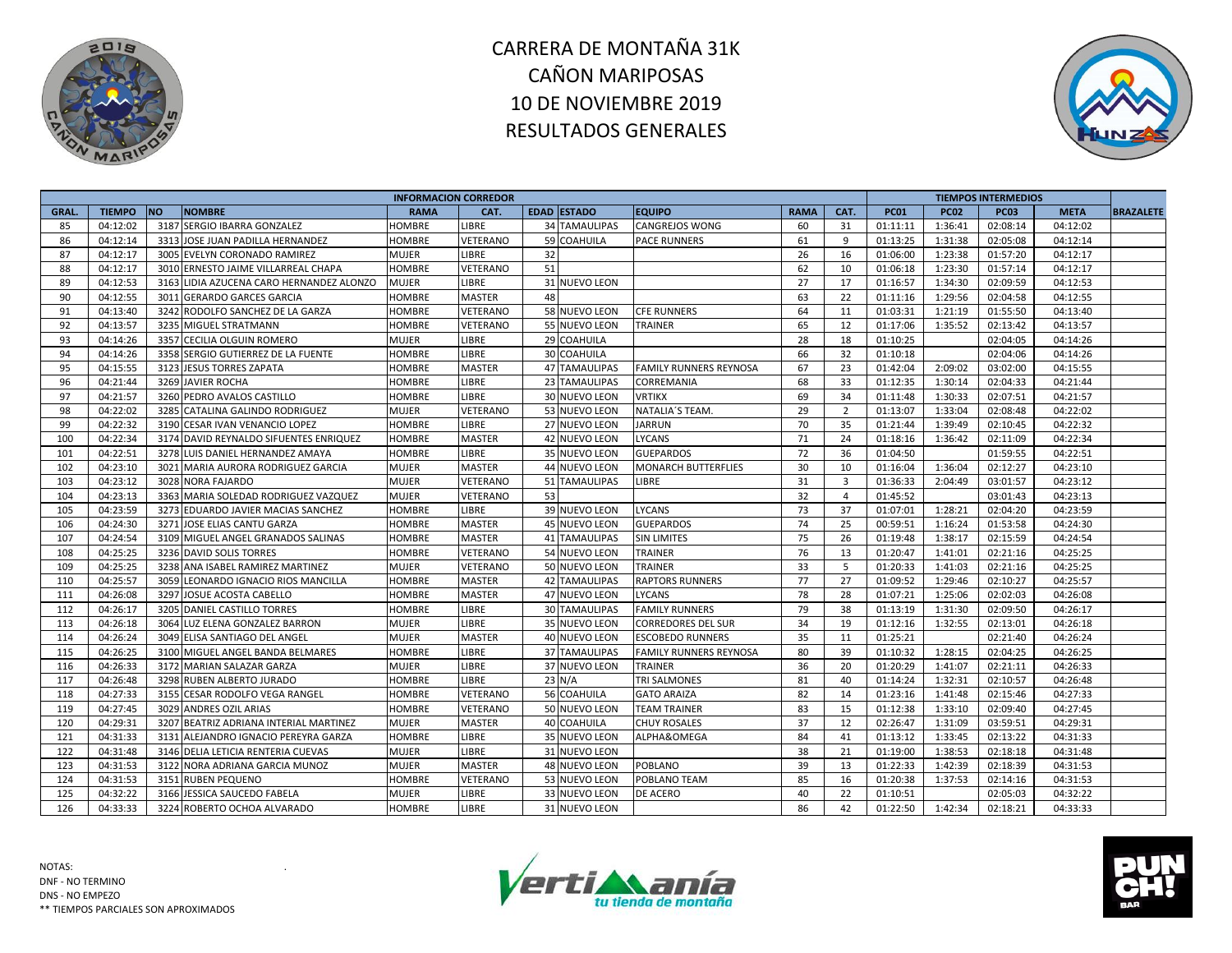



|       |               |           |                                                  | <b>INFORMACION CORREDOR</b> |                 |    |                      |                             |             |                |             |             | <b>TIEMPOS INTERMEDIOS</b> |             |                  |
|-------|---------------|-----------|--------------------------------------------------|-----------------------------|-----------------|----|----------------------|-----------------------------|-------------|----------------|-------------|-------------|----------------------------|-------------|------------------|
| GRAL. | <b>TIEMPO</b> | <b>NO</b> | <b>NOMBRE</b>                                    | <b>RAMA</b>                 | CAT.            |    | <b>EDAD ESTADO</b>   | <b>EQUIPO</b>               | <b>RAMA</b> | CAT.           | <b>PC01</b> | <b>PC02</b> | <b>PC03</b>                | <b>META</b> | <b>BRAZALETE</b> |
| 127   | 04:34:53      |           | 3240 JULIO CESAR MENDOZA BOLADO                  | HOMBRE                      | VETERANO        |    | 53 TAMAULIPAS        | PEOPLES GYM                 | 87          | 17             | 01:16:56    | 1:38:02     | 02:14:43                   | 04:34:53    |                  |
| 128   | 04:36:52      |           | 3027 RUTH HERNANDEZ GARCIA                       | <b>MUJER</b>                | LIBRE           |    | 30 NUEVO LEON        |                             | 41          | 23             | 01:12:41    | 1:32:53     | 02:11:04                   | 04:36:52    |                  |
| 129   | 04:36:54      |           | 3142 LYLIA CRYSTINA RODRIGUEZ AGUILAR            | <b>MUJER</b>                | <b>MASTER</b>   |    | 45 NUEVO LEON        | <b>CIRCULO MERCANTIL</b>    | 42          | 14             | 01:11:56    | 1:31:47     | 02:10:36                   | 04:36:54    |                  |
| 130   | 04:37:01      |           | 3046 ANA ISABEL RIVERA CHAVEZ                    | <b>MUJER</b>                | MASTER          |    | 46 NUEVO LEON        | POBLANO SPORT               | 43          | 15             | 01:26:20    | 1:47:17     | 02:25:35                   | 04:37:01    |                  |
| 131   | 04:37:23      |           | 3144 ESMERALDA OROZCO OROZCO                     | <b>MUJER</b>                | <b>MASTER</b>   |    | 45 NUEVO LEON        | <b>TEAM TRAINER</b>         | 44          | 16             | 01:17:01    | 1:35:56     | 02:14:20                   | 04:37:23    |                  |
| 132   | 04:37:24      |           | 3014 MICHELLE HERNANDEZ LEAL                     | <b>MUJER</b>                | LIBRE           | 27 |                      |                             | 45          | 24             | 01:26:33    | 1:46:52     | 02:24:02                   | 04:37:24    |                  |
| 133   | 04:37:32      |           | 3066 HECTOR MAURICIO FAJARDO GRANA GUZMAI HOMBRE |                             | VETERANO        |    | 54 NUEVO LEON        |                             | 88          | 18             | 01:28:04    | 1:48:54     | 02:24:46                   | 04:37:32    |                  |
| 134   | 04:37:32      | 3067      | REYMONTE DAVID LOPEZ AVALOS                      | <b>HOMBRE</b>               | LIBRE           |    | 37 NUEVO LEON        |                             | 89          | 43             | 01:28:02    | 1:49:03     | 02:24:44                   | 04:37:32    |                  |
| 135   | 04:37:34      |           | 3022 AZUCENA RIVAS RIOS                          | <b>MUJER</b>                | LIBRE           |    | <b>37 TAMAULIPAS</b> | CANGREJOS WONG DE REYNOSA   | 46          | 25             | 01:14:47    | 1:33:54     | 02:15:06                   | 04:37:34    |                  |
| 136   | 04:37:43      |           | 3277 EVA ADRIANA LOA ALMAGUER                    | <b>MUJER</b>                | <b>MASTER</b>   |    | 43 NUEVO LEON        | <b>GUEPARDOS</b>            | 47          | 17             | 01:20:21    | 1:41:51     | 02:21:24                   | 04:37:43    |                  |
| 137   | 04:38:02      |           | 3282 OLGA LIDIA NOYOLA GUTIERREZ                 | <b>MUJER</b>                | VETERANO        |    | 51 TAMAULIPAS        | CC <sub>2</sub> L           | 48          | 6              | 01:22:52    | 1:43:16     | 02:20:24                   | 04:38:02    |                  |
| 138   | 04:38:22      |           | 3053 OBED RETA CAPISTRAN                         | <b>HOMBRE</b>               | LIBRE           |    | <b>33 TAMAULIPAS</b> | <b>FORREST FAST TEAM</b>    | 90          | 44             | 01:19:20    | 1:38:11     | 02:15:56                   | 04:38:22    |                  |
| 139   | 04:38:44      |           | 3364 GUSTAVO ROJAS                               | <b>HOMBRE</b>               | VETERANO        | 57 |                      |                             | 91          | 19             | 01:10:29    |             | 02:05:33                   | 04:38:44    |                  |
| 140   | 04:39:02      |           | 3192 LORENA CASTRO VASQUEZ                       | <b>MUJER</b>                | LIBRE           |    | <b>36 TAMAULIPAS</b> | <b>GUERRERAS RUNNERS</b>    | 49          | 26             | 01:19:18    | 1:39:54     | 02:18:52                   | 04:39:02    |                  |
| 141   | 04:39:04      |           | 3234 LUIS MARIO BENITEZ                          | <b>HOMBRE</b>               | VETERANO        |    | 56 NUEVO LEON        | TRAINER                     | 92          | 20             | 01:20:51    | 1:41:12     | 02:21:21                   | 04:39:04    |                  |
| 142   | 04:39:05      |           | 3092 FRANCISCO MANUEL VALLARTA MENDOZA           | <b>HOMBRE</b>               | VETERANO        |    | 53 COAHUILA          | BESOS Y ASI.                | 93          | 21             | 01:18:24    | 1:36:30     | 02:17:14                   | 04:39:05    |                  |
| 143   | 04:40:21      |           | 3115 ABEL VEGA ESCALANTE                         | <b>HOMBRE</b>               | MASTER          |    | 40 NUEVO LEON        |                             | 94          | 29             | 01:24:46    | 1:45:38     | 02:20:33                   | 04:40:21    |                  |
| 144   | 04:40:21      |           | 3116 YOLANDA AGUILAR LUCIO                       | <b>MUJER</b>                | <b>MASTER</b>   |    | 43 NUEVO LEON        |                             | 50          | 18             | 01:24:45    | 1:44:30     | 02:20:33                   | 04:40:21    |                  |
| 145   | 04:40:27      | 3091      | <b>GILBERTO OVALLE OVALLE</b>                    | <b>HOMBRE</b>               | VETERANO        |    | 62 NUEVO LEON        | ----                        | 95          | 22             | 01:11:51    | 2:15:36     | 02:00:12                   | 04:40:27    |                  |
| 146   | 04:41:42      |           | 3024 RUBEN AZIEL RENDON GARCIA                   | <b>HOMBRE</b>               | LIBRE           |    | 37 NUEVO LEON        | <b>SCHNEIDER ELECTRIC</b>   | 96          | 45             | 01:22:33    | 1:43:04     | 02:20:53                   | 04:41:42    |                  |
| 147   | 04:41:51      |           | 3102 ANTONIO IBARRA                              | <b>HOMBRE</b>               | <b>MASTER</b>   |    | 46 NUEVO LEON        | <b>HOME DEPOT</b>           | 97          | 30             | 01:10:56    | 1:29:08     | 02:06:12                   | 04:41:51    |                  |
| 148   | 04:43:03      |           | 3256 JUAN ANTONIO JIMENEZ VILLARREAL             | <b>HOMBRE</b>               | LIBRE           |    | <b>36 TAMAULIPAS</b> | <b>REPTILIANOS</b>          | 98          | 46             | 01:17:44    | 1:39:09     | 02:19:41                   | 04:43:03    |                  |
| 149   | 04:44:10      |           | 3044 DANIEL GODINEZ ROLDAN                       | <b>HOMBRE</b>               | VETERANO        |    | 50 NUEVO LEON        | POBLANO SPORT               | 99          | 23             | 01:15:29    | 1:36:48     | 02:16:09                   | 04:44:10    |                  |
| 150   | 04:44:11      |           | 3265 ALEJANDRO MONSIVAIS RODRIGUEZ               | <b>HOMBRE</b>               | <b>MASTER</b>   |    | 41 NUEVO LEON        | N/A                         | 100         | 31             | 01:30:29    | 2:01:38     | 02:50:03                   | 04:44:11    |                  |
| 151   | 04:44:18      |           | 3019 ALBERTO SAENZ MARTINEZ                      | <b>HOMBRE</b>               | <b>MASTER</b>   | 48 |                      |                             | 101         | 32             | 01:13:06    | 1:33:20     | 02:12:19                   | 04:44:18    |                  |
| 152   | 04:44:46      |           | 3126 ALICIA AVINIGA SALAZAR                      | <b>MUJER</b>                | <b>VETERANO</b> |    | 54 NUEVO LEON        | <b>GUSANITO RUNNERS</b>     | 51          | $\overline{7}$ | 01:19:17    | 1:39:58     | 02:18:17                   | 04:44:46    |                  |
| 153   | 04:46:11      |           | 3026 ESTEBAN MIGUEL CANSECO VIVEROS              | <b>HOMBRE</b>               | LIBRE           |    | 37 NUEVO LEON        |                             | 102         | 47             | 01:14:48    | 1:36:14     | 02:17:03                   | 04:46:11    |                  |
| 154   | 04:47:00      |           | 3179 MARIA MONCERRATH CORNEJO GARCIA             | <b>MUJER</b>                | MASTER          |    | <b>45 TAMAULIPAS</b> | CANGREJOS WONG              | 52          | 19             | 01:20:28    | 1:41:41     | 02:22:08                   | 04:47:00    |                  |
| 155   | 04:47:05      |           | 3290 MARTHA EUGENIA RODRIGUEZ CORNEJO            | <b>MUJER</b>                | <b>MASTER</b>   |    | 41 NUEVO LEON        | <b>TERNIUM</b>              | 53          | 20             | 01:21:33    | 1:42:07     | 02:23:37                   | 04:47:05    |                  |
| 156   | 04:47:13      |           | 3226 FRANCISCO OCHOA GARZA                       | <b>HOMBRE</b>               | VETERANO        |    | 63 NUEVO LEON        |                             | 103         | 24             | 01:22:52    | 1:42:52     | 02:18:18                   | 04:47:13    |                  |
| 157   | 04:47:20      |           | 3165 JORGE LUIS MEXICANO CAMARGO                 | <b>HOMBRE</b>               | LIBRE           |    | 30 NUEVO LEON        | DE ACERO                    | 104         | 48             | 01:22:00    | 1:41:36     | 02:17:42                   | 04:47:20    |                  |
| 158   | 04:47:37      |           | 3079 ROBERTO YANKARLO REYES TEJADA               | <b>HOMBRE</b>               | LIBRE           |    | <b>39 TAMAULIPAS</b> |                             | 105         | 49             | 01:16:50    | 1:36:19     | 02:14:23                   | 04:47:37    |                  |
| 159   | 04:47:43      |           | 3292 MINE YARA ESTRADA LARTIGUE                  | <b>MUJER</b>                | LIBRE           |    | 29 NUEVO LEON        | <b>ODR TEAM</b>             | 54          | 27             | 01:22:21    | 2:13:22     | 02:25:00                   | 04:47:43    |                  |
| 160   | 04:48:25      |           | 3050 DANIEL ALEJANDRO SIFUENTES CAMARILLO        | <b>HOMBRE</b>               | LIBRE           |    | 28 NUEVO LEON        | <b>SYMRISE RUNNERS</b>      | 106         | 50             | 01:02:30    | 1:19:51     | 01:58:37                   | 04:48:25    |                  |
| 161   | 04:49:21      |           | 3132 ALFREDO VIVAR                               | <b>HOMBRE</b>               | <b>MASTER</b>   |    | 41 NUEVO LEON        | <b>SNOOPY TEAM</b>          | 107         | 33             | 01:31:41    | 1:52:54     | 02:29:01                   | 04:49:21    |                  |
| 162   | 04:49:41      |           | 3299 PATRICIA COLIN RIVERA                       | <b>MUJER</b>                | <b>MASTER</b>   |    | 46 N/A               | <b>TRI SALMONES</b>         | 55          | 21             | 01:30:27    | 1:52:45     | 02:30:53                   | 04:49:41    |                  |
| 163   | 04:50:20      |           | 3200 EDUARDO GABRIEL URBINA PENA                 | <b>HOMBRE</b>               | LIBRE           |    | 22 TAMAULIPAS        | SPARTAN TEAM                | 108         | 51             | 01:02:48    | 1:20:41     | 01:56:24                   | 04:50:20    |                  |
| 164   | 04:50:59      |           | 3043 MARTIN ESTEBAN TORRES ARIAS                 | HOMBRE                      | LIBRE           |    | 31 NUEVO LEON        |                             | 109         | 52             | 01:15:43    | 1:33:49     | 02:15:16                   | 04:50:59    |                  |
| 165   | 04:51:00      |           | 3193 KEILA FACUSSEH FACUSSEH CEJA                | <b>MUJER</b>                | LIBRE           |    | <b>32 TAMAULIPAS</b> | <b>GUERRERAS RUNNERS</b>    | 56          | 28             | 01:21:35    | 1:42:02     | 02:23:40                   | 04:51:00    |                  |
| 166   | 04:51:13      |           | 3161 FRANCISCO JAVIER LAZCANO GONZALEZ           | <b>HOMBRE</b>               | <b>MASTER</b>   |    | 45 NUEVO LEON        | <b>RIBERAS RUNNERS</b>      | 110         | 34             | 01:27:53    | 1:47:12     | 02:24:20                   | 04:51:13    |                  |
| 167   | 04:51:14      |           | 3173 POLET YAZMIN PEQUENO PEREZ                  | <b>MUJER</b>                | LIBRE           |    | 31 NUEVO LEON        | RIBERAS RUNNERS SABINAS HID | 57          | 29             | 01:27:30    | 1:46:50     | 02:24:21                   | 04:51:14    |                  |
| 168   | 04:51:15      |           | 3180 RODOLFO HERNANDEZ VAZQUEZ                   | <b>HOMBRE</b>               | <b>MASTER</b>   |    | <b>41 TAMAULIPAS</b> | <b>CANGREJOS WONG</b>       | 111         | 35             | 01:20:34    | 1:41:17     | 02:22:08                   | 04:51:15    |                  |



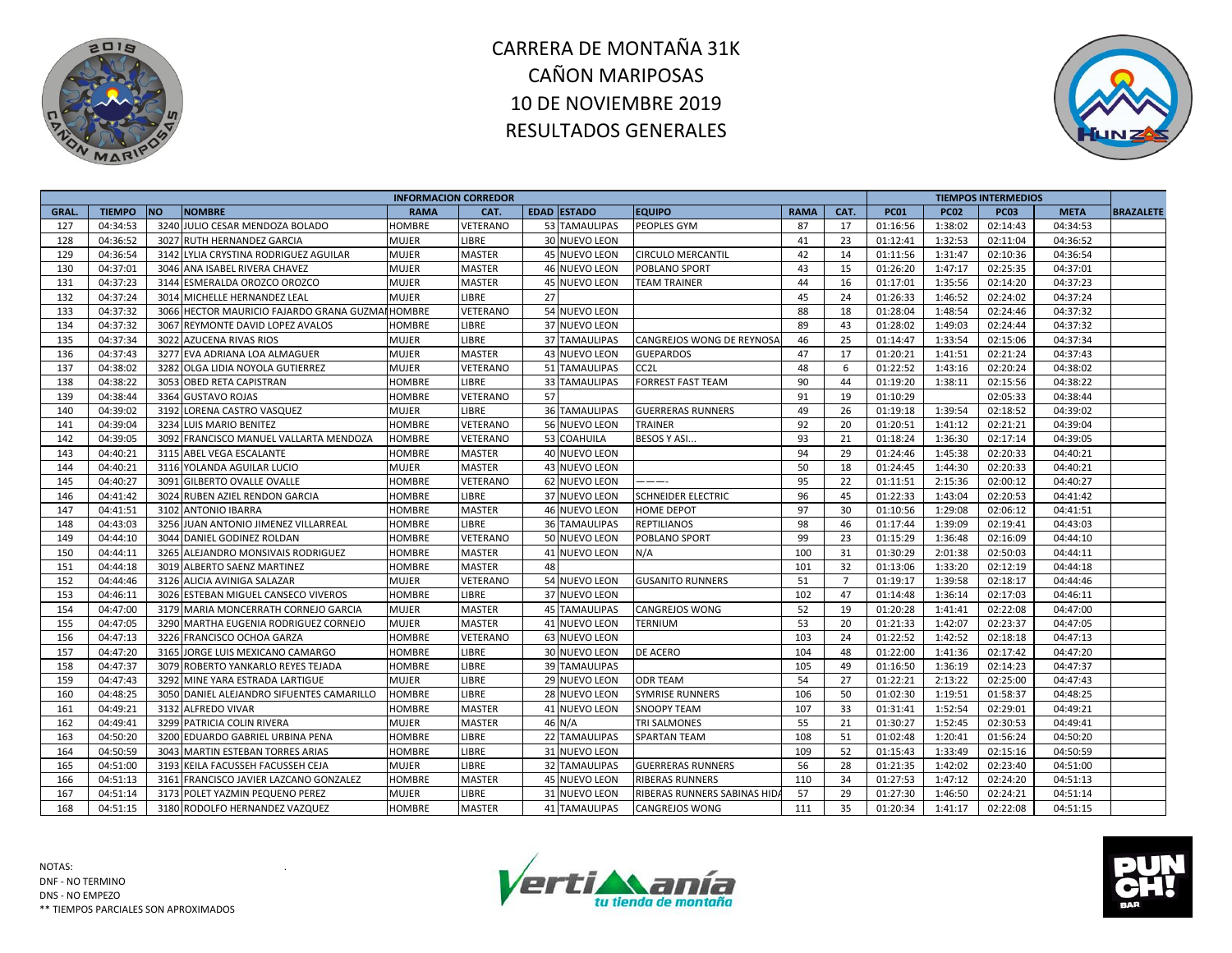



|       |               |                                          | <b>INFORMACION CORREDOR</b> |                 |    |                      |                             |             |      |             |             | <b>TIEMPOS INTERMEDIOS</b> |             |                  |
|-------|---------------|------------------------------------------|-----------------------------|-----------------|----|----------------------|-----------------------------|-------------|------|-------------|-------------|----------------------------|-------------|------------------|
| GRAL. | <b>TIEMPO</b> | <b>NO</b><br><b>NOMBRE</b>               | <b>RAMA</b>                 | CAT.            |    | EDAD ESTADO          | <b>EQUIPO</b>               | <b>RAMA</b> | CAT. | <b>PC01</b> | <b>PC02</b> | <b>PC03</b>                | <b>META</b> | <b>BRAZALETE</b> |
| 169   | 04:51:19      | 3137 FRANCISCO DE JESUS PERALES ALFARO   | <b>HOMBRE</b>               | <b>MASTER</b>   |    | 46 COAHUILA          | <b>TEAM BESOS Y ASI</b>     | 112         | 36   | 01:18:33    | 1:36:23     | 02:17:19                   | 04:51:19    |                  |
| 170   | 04:51:38      | 3206 PABLO RAMIREZ MARTINEZ              | <b>HOMBRE</b>               | LIBRE           |    | <b>30 TAMAULIPAS</b> | <b>FAMILY RUNNERS</b>       | 113         | 53   | 01:14:49    | 1:35:43     | 02:19:55                   | 04:51:38    |                  |
| 171   | 04:52:17      | 3181 KARLA GARCIA SALAS                  | <b>MUJER</b>                | LIBRE           |    | 33 NUEVO LEON        | JARRUN                      | 58          | 30   | 01:14:34    | 1:43:41     | 02:11:28                   | 04:52:17    |                  |
| 172   | 04:52:48      | 3143 NORMA NAJERA HOLGUIN                | <b>MUJER</b>                | VETERANO        |    | 50 CHIHUAHUA         | <b>VESPA RUNNERS</b>        | 59          | 8    | 01:14:43    | 1:33:38     | 02:11:48                   | 04:52:48    |                  |
| 173   | 04:53:00      | 3275 LOURDES PATRICIA ROBLEDO DORBECKER  | <b>MUJER</b>                | <b>MASTER</b>   |    | 47 COAHUILA          | <b>GATO ARAIZA</b>          | 60          | 22   | 01:27:19    | 1:48:04     | 02:29:34                   | 04:53:00    |                  |
| 174   | 04:53:04      | 3117 LIZANIA GODINA YOUNG                | <b>MUJER</b>                | <b>MASTER</b>   |    | 41 COAHUILA          | <b>BBYA</b>                 | 61          | 23   | 01:23:11    | 1:44:04     | 02:22:17                   | 04:53:04    |                  |
| 175   | 04:53:14      | 3171 MILY RUIZ MARTELL                   | <b>MUJER</b>                | <b>MASTER</b>   |    | 40 NUEVO LEON        | <b>RIBERAS RUNNERS</b>      | 62          | 24   | 01:27:31    |             | 02:27:34                   | 04:53:14    |                  |
| 176   | 04:54:37      | 3203 ALICIA COTA CASTILLO                | MUJER                       | <b>MASTER</b>   |    | 48 NUEVO LEON        | N/A                         | 63          | 25   | 01:11:59    | 1:33:24     | 02:14:24                   | 04:54:37    |                  |
| 177   | 04:54:37      | 3204 MARIA MAGDALENA OLVERA ESTRADA      | <b>MUJER</b>                | LIBRE           |    | 23 NUEVO LEON        | <b>TRAINERS</b>             | 64          | 31   | 01:27:37    | 1:49:18     | 02:30:56                   | 04:54:37    |                  |
| 178   | 04:55:36      | 3361 MA. REBECA MARTINEZ DURAN           | <b>MUJER</b>                | VETERANO        | 53 |                      |                             | 65          | 9    | 01:30:39    |             | 02:29:42                   | 04:55:36    |                  |
| 179   | 04:55:55      | 3057 JOSE ALBERTO DAMKEN ROBLES          | HOMBRE                      | VETERANO        |    | 53 TAMAULIPAS        |                             | 114         | 25   | 01:27:53    | 1:48:48     | 02:26:47                   | 04:55:55    |                  |
| 180   | 04:55:59      | 3237 ROSALINDA RAMOS GARZA               | <b>MUJER</b>                | <b>MASTER</b>   |    | 47 NUEVO LEON        | <b>TRAINER</b>              | 66          | 26   | 01:28:00    |             | 02:32:06                   | 04:55:59    |                  |
| 181   | 04:56:23      | 3197 TIGRE MORA                          | HOMBRE                      | VETERANO        |    | 53 NUEVO LEON        | <b>ESCOBEDO RUNNER</b>      | 115         | 26   | 01:18:29    | 1:40:17     | 02:21:01                   | 04:56:23    |                  |
| 182   | 04:57:45      | 3263 SELMA CAROLINA PEREZ BERNAL         | MUJER                       | <b>LIBRE</b>    |    | 29 COAHUILA          |                             | 67          | 32   | 01:22:44    | 1:44:46     | 02:26:25                   | 04:57:45    |                  |
| 183   | 04:58:13      | 3198 EDUARDO CAZARES BENAVIDES           | HOMBRE                      | VETERANO        |    | 53 NUEVO LEON        | <b>LIBRE</b>                | 116         | 27   | 01:02:29    | 1:20:31     | 01:58:14                   | 04:58:13    |                  |
| 184   | 04:59:33      | 3054 LUIS JESUS CASTILLO RUIZ            | <b>HOMBRE</b>               | <b>LIBRE</b>    |    | 23 TAMAULIPAS        | <b>FORREST FAST TEAM</b>    | 117         | 54   | 01:19:21    |             | 02:16:04                   | 04:59:33    |                  |
| 185   | 04:59:52      | 3239 JUAN CARLOS RAMIREZ MENDOZA         | HOMBRE                      | <b>LIBRE</b>    |    | 29 COAHUILA          | TEAM BESOS Y ASÍ            | 118         | 55   | 01:18:13    | 1:36:36     | 02:17:14                   | 04:59:52    |                  |
| 186   | 04:59:59      | 3056 GABRIELA LOPEZ CRUZ                 | MUJER                       | <b>VETERANO</b> |    | 50 TAMAULIPAS        |                             | 68          | 10   | 01:27:51    | 1:38:21     | 02:39:06                   | 04:59:59    |                  |
| 187   | 04:59:59      | 3182 BLANCA ROSALIA CARRANCO CARRANCO    | <b>MUJER</b>                | <b>MASTER</b>   |    | 45 NUEVO LEON        | <b>SPARTANS ZONE</b>        | 69          | 27   | 01:28:06    | 1:50:10     | 02:33:12                   | 04:59:59    |                  |
| 188   | 05:00:29      | 3052 MARIA DE LOS ANGELES ARTEAGA GRACIA | <b>MUJER</b>                | MASTER          |    | <b>49 TAMAULIPAS</b> |                             | 70          | 28   | 01:30:36    | 1:52:39     | 02:31:24                   | 05:00:29    |                  |
| 189   | 05:02:43      | 3156 MARIA REYNA ESPINOZA BAZALDUA       | <b>MUJER</b>                | MASTER          |    | 41 COAHUILA          | <b>GATO ARAIZA</b>          | 71          | 29   | 01:27:07    | 1:50:44     | 02:31:08                   | 05:02:43    |                  |
| 190   | 05:03:29      | 3095 ELSA PATRICIA ALVARADO RAMIREZ      | <b>MUJER</b>                | <b>MASTER</b>   |    | <b>40 COAHUILA</b>   | <b>GATO ARAIZA</b>          | 72          | 30   | 01:26:52    | 1:50:40     | 02:31:09                   | 05:03:29    |                  |
| 191   | 05:03:39      | 3194 NORMA CHARLES GARCIA                | <b>MUJER</b>                | <b>MASTER</b>   |    | <b>47 TAMAULIPAS</b> | <b>GUERRERAS RUNNERS</b>    | 73          | 31   | 01:25:09    | 1:46:43     | 02:29:29                   | 05:03:39    |                  |
| 192   | 05:03:43      | 3033 ADRIANA CRUZ TORRES                 | <b>MUJER</b>                | VETERANO        |    | 56 NUEVO LEON        | <b>TEAM TRAINER</b>         | 74          | 11   | 01:28:37    | 1:52:50     | 02:31:54                   | 05:03:43    |                  |
| 193   | 05:03:50      | 3268 MARICELA DE LA FUENTE RAMOS         | MUJER                       | LIBRE           |    | <b>36 TAMAULIPAS</b> | COYOTES                     | 75          | 33   | 01:27:02    | 1:49:35     | 02:33:52                   | 05:03:50    |                  |
| 194   | 05:04:38      | 3183 RENATO REYES VERA                   | <b>HOMBRE</b>               | <b>MASTER</b>   |    | 48 NUEVO LEON        | <b>SPARTANS ZONE</b>        | 119         | 37   | 01:27:59    | 1:46:48     | 02:29:16                   | 05:04:38    |                  |
| 195   | 05:06:29      | 3295 LEYDY DAYAMA ORREGO BETANCOURT      | <b>MUJER</b>                | <b>LIBRE</b>    |    | 38 NUEVO LEON        | 3 XTREM                     | 76          | 34   | 01:24:53    | 1:48:31     | 02:29:11                   | 05:06:29    |                  |
| 196   | 05:07:37      | 3160 CARLOS GONZALEZ VIEJO               | HOMBRE                      | VETERANO        |    | 58 NUEVO LEON        | <b>RIBERAS RUNNERS</b>      | 120         | 28   | 01:29:30    | 1:53:09     | 02:32:42                   | 05:07:37    |                  |
| 197   | 05:07:38      | 3159 MYRIAM ANTONIETA VILLARREAL PEREZ   | <b>MUJER</b>                | <b>MASTER</b>   |    | 44 NUEVO LEON        | <b>RIBERAS RUNNERS</b>      | 77          | 32   | 01:29:09    | 1:51:07     | 02:32:41                   | 05:07:38    |                  |
| 198   | 05:08:05      | 3130 JUVENTINO HERNANDEZ DE LA CRUZ      | <b>HOMBRE</b>               | LIBRE           |    | 35 TAMAULIPAS        | <b>WOLVES JAN</b>           | 121         | 56   | 01:21:17    | 1:43:25     | 02:25:33                   | 05:08:05    |                  |
| 199   | 05:08:45      | 3218 MARIA OLGA ROSALES VALDES           | MUJER                       | VETERANO        |    | 50 COAHUILA          | <b>CHUY ROSALES</b>         | 78          | 12   | 01:24:04    | 1:48:23     | 02:26:24                   | 05:08:45    |                  |
| 200   | 05:09:59      | 3247 GRETCHEL ERHARD SANDOVAL            | MUJER                       | <b>LIBRE</b>    |    | 36 NUEVO LEON        | <b>CORREDORES DEL SUR</b>   | 79          | 35   | 01:35:06    | 1:55:13     | 02:33:03                   | 05:09:59    |                  |
| 201   | 05:10:17      | 3076 ABGAIL LARA VARGAS                  | <b>MUJER</b>                | <b>MASTER</b>   |    | 45 NUEVO LEON        | CKB COACH KARI BAILON       | 80          | 33   | 01:23:21    | 1:45:52     | 02:30:04                   | 05:10:17    |                  |
| 202   | 05:10:41      | 3097 NORA PATRICIA GARCIA RODRIGUEZ      | <b>MUJER</b>                | MASTER          |    | 44 TAMAULIPAS        | LIBRE                       | 81          | 34   | 01:27:24    | 1:51:50     | 02:39:53                   | 05:10:41    |                  |
| 203   | 05:11:32      | 3121<br>SERGIO MAGDIEL FLORES GARCIA     | HOMBRE                      | <b>MASTER</b>   |    | 40 NUEVO LEON        | <b>RIBERAS RUNNERS</b>      | 122         | 38   | 01:29:42    | 1:53:04     | 02:33:59                   | 05:11:32    |                  |
| 204   | 05:13:08      | 3251 JOSE MIGUEL BAHENA GARCIA           | <b>HOMBRE</b>               | <b>MASTER</b>   |    | 49 COAHUILA          | <b>RUN TIME</b>             | 123         | 39   | 01:26:21    | 1:46:32     | 02:24:43                   | 05:13:08    |                  |
| 205   | 05:14:07      | 3279 VICTOR HUGO MARTINEZ AGUAYO         | HOMBRE                      | VETERANO        |    | 58 COAHUILA          | <b>BESOS Y ASÍ</b>          | 124         | 29   | 01:31:48    | 1:51:34     | 02:30:51                   | 05:14:07    |                  |
| 206   | 05:18:41      | 3068 JESSICA JAZMIN TORRES TAMEZ         | MUJER                       | <b>MASTER</b>   |    | 47 NUEVO LEON        |                             | 82          | 35   | 01:22:04    | 1:44:27     | 02:25:35                   | 05:18:41    |                  |
| 207   | 05:18:57      | 3184 MARTHA RAQUEL CARRANCO GARCIA       | <b>MUJER</b>                | <b>MASTER</b>   |    | 47 NUEVO LEON        | <b>SPARTANS ZONE</b>        | 83          | 36   | 01:37:22    | 2:03:04     | 02:50:07                   | 05:18:57    |                  |
| 208   | 05:19:15      | 3274 LUIS FERNANDO CRUZ CASTILLO         | HOMBRE                      | <b>LIBRE</b>    |    | <b>29 TAMAULIPAS</b> | PEOPLE'S GYM                | 125         | 57   | 01:31:32    | 1:52:23     | 02:35:15                   | 05:19:15    |                  |
| 209   | 05:19:38      | 3230 MONICA GRACIA CRUZ                  | MUJER                       | <b>MASTER</b>   |    | 40 TAMAULIPAS        | <b>RAPTORS RUNNERS A.C.</b> | 84          | 37   | 01:38:10    | 2:01:02     | 02:44:34                   | 05:19:38    |                  |
| 210   | 05:20:44      | 3114 OSCAR ESCUDERO                      | <b>HOMBRE</b>               | <b>LIBRE</b>    |    | 19 NUEVO LEON        |                             | 126         | 58   | 01:29:59    | 1:48:10     | 02:28:11                   | 05:20:44    |                  |
|       |               |                                          |                             |                 |    |                      |                             |             |      |             |             |                            |             |                  |



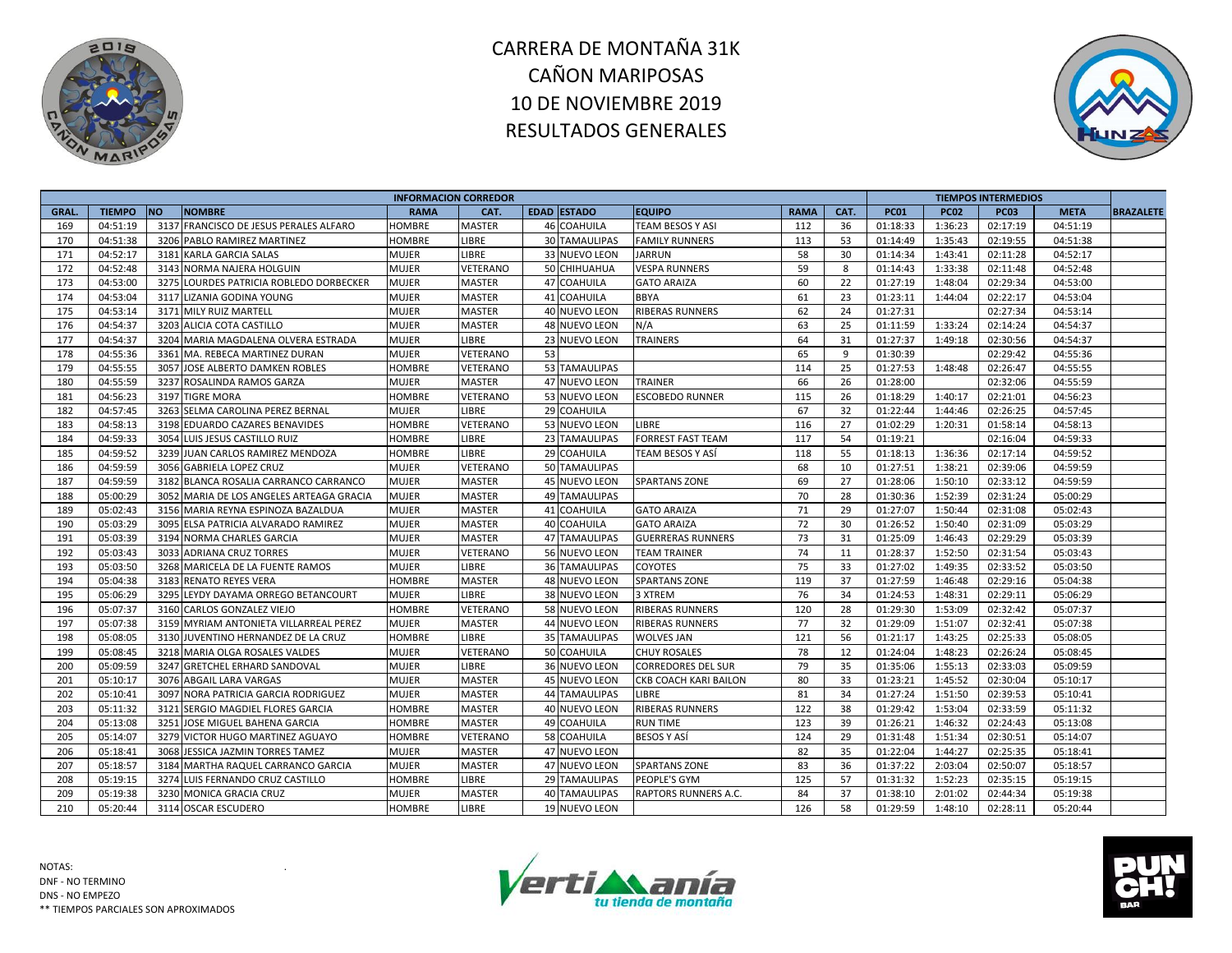



| <b>TIEMPO</b><br><b>NO</b><br><b>NOMBRE</b><br><b>EDAD ESTADO</b><br><b>RAMA</b><br>CAT.<br><b>PC01</b><br><b>GRAL</b><br><b>RAMA</b><br>CAT.<br><b>EQUIPO</b><br><b>PC02</b><br><b>PC03</b><br><b>META</b><br>85<br>05:21:22<br>3135 MARY LARA<br>50 NUEVO LEON<br>1:48:06<br>02:27:20<br>05:21:22<br>211<br>MUJER<br>VETERANO<br>13<br>01:28:30<br>212<br>05:21:22<br>3217 KATIA ALEJANDRA ELIZONDO RAMIREZ<br>86<br>05:21:22<br>MUJER<br><b>LIBRE</b><br>29 NUEVO LEON<br>36<br>01:42:54<br>02:49:46<br>05:21:22<br>LIBRE<br>87<br>2:06:49<br>213<br>3305 KARLA NELLY BARRON KIDDER<br>MUJER<br>37 NUEVO LEON<br><b>WE ADVANCE</b><br>37<br>01:42:47<br>02:49:44<br>05:21:22<br>05:22:11<br>88<br>214<br>3013 MARIA DEL CARMEN VEGA RAMIREZ<br>MUJER<br>VETERANO<br>54<br>01:41:56<br>2:07:54<br>02:50:44<br>05:22:11<br>14<br>215<br>05:22:15<br>127<br>3154 OSCAR ATAYDE GONZALEZ<br><b>HOMBRE</b><br>LIBRE<br>35 COAHUILA<br>N/A<br>59<br>01:24:59<br>1:46:10<br>02:24:12<br>05:22:15<br>05:22:24<br>LIBRE<br>128<br>1:53:30<br>216<br>3250 MANUEL ALEJANDRO VAZQUEZ SAUCEDA<br><b>HOMBRE</b><br><b>30 TAMAULIPAS</b><br><b>RUNNERS PEOPLE'S GYM</b><br>60<br>01:31:31<br>02:39:24<br>05:22:24<br>217<br>05:22:26<br>3070 ZELUIS GOMEZ CHAVEZ<br><b>MASTER</b><br>129<br>40<br>1:39:19<br>05:22:26<br>HOMBRE<br><b>40 COAHUILA</b><br><b>NINGUNO</b><br>01:18:08<br>02:21:04<br>218<br>05:24:09<br>3310 VICTOR ERIC BAZAN BERRONES<br>LIBRE<br><b>30 TAMAULIPAS</b><br>130<br>61<br>2:08:09<br>03:59:24<br>05:24:09<br>HOMBRE<br>LIBRE<br>01:36:15<br>219<br>05:25:22<br>LIBRE<br>1:59:55<br>3111 JAVIER ARTURO HERNANDEZ MEZA<br><b>HOMBRE</b><br>32 COAHUILA<br><b>TEAM BESOS Y ASÍ</b><br>131<br>62<br>01:40:38<br>02:35:59<br>05:25:22<br>220<br>05:26:45<br><b>LIBRE</b><br>34 NUEVO LEON<br>132<br>1:55:55<br>02:37:19<br>3031 HECTOR ALEJANDRO ROJAS ORTIZ<br><b>HOMBRE</b><br>63<br>01:33:38<br>05:26:45<br>221<br>05:26:58<br>3284 MARCELA PEREZ ACOSTA<br>LIBRE<br>37 NUEVO LEON<br>89<br>38<br>1:56:21<br>02:42:51<br>05:26:58<br>MUJER<br>01:34:02<br>------<br>222<br><b>LIBRE</b><br>90<br>05:27:01<br>3134 TANNIA PAOLA ESPINOZA GALVAN<br>MUJER<br>31 NUEVO LEON<br>39<br>1:48:39<br>02:34:36<br>05:27:01<br>01:27:18<br>223<br>05:27:20<br>91<br>38<br>05:27:20<br>3202 BRENDA DEYANIRA VILLANUEVA MONTES<br><b>MUJER</b><br><b>MASTER</b><br>45 NUEVO LEON<br><b>SPARTANS ZONE</b><br>01:33:32<br>2:00:33<br>02:43:10 |                  |
|-----------------------------------------------------------------------------------------------------------------------------------------------------------------------------------------------------------------------------------------------------------------------------------------------------------------------------------------------------------------------------------------------------------------------------------------------------------------------------------------------------------------------------------------------------------------------------------------------------------------------------------------------------------------------------------------------------------------------------------------------------------------------------------------------------------------------------------------------------------------------------------------------------------------------------------------------------------------------------------------------------------------------------------------------------------------------------------------------------------------------------------------------------------------------------------------------------------------------------------------------------------------------------------------------------------------------------------------------------------------------------------------------------------------------------------------------------------------------------------------------------------------------------------------------------------------------------------------------------------------------------------------------------------------------------------------------------------------------------------------------------------------------------------------------------------------------------------------------------------------------------------------------------------------------------------------------------------------------------------------------------------------------------------------------------------------------------------------------------------------------------------------------------------------------------------------------------------------------------------------------------------------------------------------------------------------------------------------------------------------------------------------------------------------------------------------------|------------------|
|                                                                                                                                                                                                                                                                                                                                                                                                                                                                                                                                                                                                                                                                                                                                                                                                                                                                                                                                                                                                                                                                                                                                                                                                                                                                                                                                                                                                                                                                                                                                                                                                                                                                                                                                                                                                                                                                                                                                                                                                                                                                                                                                                                                                                                                                                                                                                                                                                                               | <b>BRAZALETE</b> |
|                                                                                                                                                                                                                                                                                                                                                                                                                                                                                                                                                                                                                                                                                                                                                                                                                                                                                                                                                                                                                                                                                                                                                                                                                                                                                                                                                                                                                                                                                                                                                                                                                                                                                                                                                                                                                                                                                                                                                                                                                                                                                                                                                                                                                                                                                                                                                                                                                                               |                  |
|                                                                                                                                                                                                                                                                                                                                                                                                                                                                                                                                                                                                                                                                                                                                                                                                                                                                                                                                                                                                                                                                                                                                                                                                                                                                                                                                                                                                                                                                                                                                                                                                                                                                                                                                                                                                                                                                                                                                                                                                                                                                                                                                                                                                                                                                                                                                                                                                                                               |                  |
|                                                                                                                                                                                                                                                                                                                                                                                                                                                                                                                                                                                                                                                                                                                                                                                                                                                                                                                                                                                                                                                                                                                                                                                                                                                                                                                                                                                                                                                                                                                                                                                                                                                                                                                                                                                                                                                                                                                                                                                                                                                                                                                                                                                                                                                                                                                                                                                                                                               |                  |
|                                                                                                                                                                                                                                                                                                                                                                                                                                                                                                                                                                                                                                                                                                                                                                                                                                                                                                                                                                                                                                                                                                                                                                                                                                                                                                                                                                                                                                                                                                                                                                                                                                                                                                                                                                                                                                                                                                                                                                                                                                                                                                                                                                                                                                                                                                                                                                                                                                               |                  |
|                                                                                                                                                                                                                                                                                                                                                                                                                                                                                                                                                                                                                                                                                                                                                                                                                                                                                                                                                                                                                                                                                                                                                                                                                                                                                                                                                                                                                                                                                                                                                                                                                                                                                                                                                                                                                                                                                                                                                                                                                                                                                                                                                                                                                                                                                                                                                                                                                                               |                  |
|                                                                                                                                                                                                                                                                                                                                                                                                                                                                                                                                                                                                                                                                                                                                                                                                                                                                                                                                                                                                                                                                                                                                                                                                                                                                                                                                                                                                                                                                                                                                                                                                                                                                                                                                                                                                                                                                                                                                                                                                                                                                                                                                                                                                                                                                                                                                                                                                                                               |                  |
|                                                                                                                                                                                                                                                                                                                                                                                                                                                                                                                                                                                                                                                                                                                                                                                                                                                                                                                                                                                                                                                                                                                                                                                                                                                                                                                                                                                                                                                                                                                                                                                                                                                                                                                                                                                                                                                                                                                                                                                                                                                                                                                                                                                                                                                                                                                                                                                                                                               |                  |
|                                                                                                                                                                                                                                                                                                                                                                                                                                                                                                                                                                                                                                                                                                                                                                                                                                                                                                                                                                                                                                                                                                                                                                                                                                                                                                                                                                                                                                                                                                                                                                                                                                                                                                                                                                                                                                                                                                                                                                                                                                                                                                                                                                                                                                                                                                                                                                                                                                               |                  |
|                                                                                                                                                                                                                                                                                                                                                                                                                                                                                                                                                                                                                                                                                                                                                                                                                                                                                                                                                                                                                                                                                                                                                                                                                                                                                                                                                                                                                                                                                                                                                                                                                                                                                                                                                                                                                                                                                                                                                                                                                                                                                                                                                                                                                                                                                                                                                                                                                                               |                  |
|                                                                                                                                                                                                                                                                                                                                                                                                                                                                                                                                                                                                                                                                                                                                                                                                                                                                                                                                                                                                                                                                                                                                                                                                                                                                                                                                                                                                                                                                                                                                                                                                                                                                                                                                                                                                                                                                                                                                                                                                                                                                                                                                                                                                                                                                                                                                                                                                                                               |                  |
|                                                                                                                                                                                                                                                                                                                                                                                                                                                                                                                                                                                                                                                                                                                                                                                                                                                                                                                                                                                                                                                                                                                                                                                                                                                                                                                                                                                                                                                                                                                                                                                                                                                                                                                                                                                                                                                                                                                                                                                                                                                                                                                                                                                                                                                                                                                                                                                                                                               |                  |
|                                                                                                                                                                                                                                                                                                                                                                                                                                                                                                                                                                                                                                                                                                                                                                                                                                                                                                                                                                                                                                                                                                                                                                                                                                                                                                                                                                                                                                                                                                                                                                                                                                                                                                                                                                                                                                                                                                                                                                                                                                                                                                                                                                                                                                                                                                                                                                                                                                               |                  |
|                                                                                                                                                                                                                                                                                                                                                                                                                                                                                                                                                                                                                                                                                                                                                                                                                                                                                                                                                                                                                                                                                                                                                                                                                                                                                                                                                                                                                                                                                                                                                                                                                                                                                                                                                                                                                                                                                                                                                                                                                                                                                                                                                                                                                                                                                                                                                                                                                                               |                  |
| 224<br>05:27:43<br>3020 AARON NEFTALI RAMIREZ HERNANDEZ<br>LIBRE<br>25<br>133<br>64<br>01:23:18<br>1:44:22<br>02:30:32<br>05:27:43<br><b>HOMBRE</b>                                                                                                                                                                                                                                                                                                                                                                                                                                                                                                                                                                                                                                                                                                                                                                                                                                                                                                                                                                                                                                                                                                                                                                                                                                                                                                                                                                                                                                                                                                                                                                                                                                                                                                                                                                                                                                                                                                                                                                                                                                                                                                                                                                                                                                                                                           |                  |
| 225<br>05:27:51<br>92<br>3262 GABRIELA ALEXANDRA BRICENO RUIZ<br>MUJER<br>LIBRE<br>35 COAHUILA<br>40<br>01:21:27<br>1:45:25<br>02:37:35<br>05:27:51                                                                                                                                                                                                                                                                                                                                                                                                                                                                                                                                                                                                                                                                                                                                                                                                                                                                                                                                                                                                                                                                                                                                                                                                                                                                                                                                                                                                                                                                                                                                                                                                                                                                                                                                                                                                                                                                                                                                                                                                                                                                                                                                                                                                                                                                                           |                  |
| 05:28:32<br>DE ACERO<br>134<br>226<br>3167 DAGOBERTO RIVAS DURAN<br><b>HOMBRE</b><br><b>MASTER</b><br>47 NUEVO LEON<br>41<br>01:24:56<br>1:45:44<br>02:26:33<br>05:28:32                                                                                                                                                                                                                                                                                                                                                                                                                                                                                                                                                                                                                                                                                                                                                                                                                                                                                                                                                                                                                                                                                                                                                                                                                                                                                                                                                                                                                                                                                                                                                                                                                                                                                                                                                                                                                                                                                                                                                                                                                                                                                                                                                                                                                                                                      |                  |
| 227<br>05:28:44<br>3150 KARLA ELIZABETH SANCHEZ CARMONA<br><b>MASTER</b><br>93<br>39<br>MUJER<br>41 NUEVO LEON<br>N/A<br>01:41:53<br>2:07:59<br>02:50:45<br>05:28:44                                                                                                                                                                                                                                                                                                                                                                                                                                                                                                                                                                                                                                                                                                                                                                                                                                                                                                                                                                                                                                                                                                                                                                                                                                                                                                                                                                                                                                                                                                                                                                                                                                                                                                                                                                                                                                                                                                                                                                                                                                                                                                                                                                                                                                                                          |                  |
| 228<br>05:29:11<br>3186 LESLIE RUBI ARIZPE DEL VALLE<br>44 NUEVO LEON<br><b>SPARTANS ZONE</b><br>94<br>2:00:43<br>02:44:22<br>05:29:11<br>MUJER<br><b>MASTER</b><br>40<br>01:33:42                                                                                                                                                                                                                                                                                                                                                                                                                                                                                                                                                                                                                                                                                                                                                                                                                                                                                                                                                                                                                                                                                                                                                                                                                                                                                                                                                                                                                                                                                                                                                                                                                                                                                                                                                                                                                                                                                                                                                                                                                                                                                                                                                                                                                                                            |                  |
| 229<br>05:29:23<br>LIBRE<br><b>DE ACERO</b><br>135<br>1:45:02<br>3169 RICARDO SOLIS ORTEGA<br><b>HOMBRE</b><br>36 NUEVO LEON<br>65<br>01:21:21<br>02:24:37<br>05:29:23                                                                                                                                                                                                                                                                                                                                                                                                                                                                                                                                                                                                                                                                                                                                                                                                                                                                                                                                                                                                                                                                                                                                                                                                                                                                                                                                                                                                                                                                                                                                                                                                                                                                                                                                                                                                                                                                                                                                                                                                                                                                                                                                                                                                                                                                        |                  |
| 230<br>05:30:27<br>3055 SAN JUANA GUADALUPE RAMIREZ NAVARRO<br><b>MUJER</b><br><b>MASTER</b><br>42 NUEVO LEON<br>95<br>2:01:44<br>02:44:49<br>05:30:27<br>PEDAL XTREME<br>41<br>01:38:35                                                                                                                                                                                                                                                                                                                                                                                                                                                                                                                                                                                                                                                                                                                                                                                                                                                                                                                                                                                                                                                                                                                                                                                                                                                                                                                                                                                                                                                                                                                                                                                                                                                                                                                                                                                                                                                                                                                                                                                                                                                                                                                                                                                                                                                      |                  |
| 231<br>05:30:27<br>3225 ARACELY COLUNGA BRIONES<br><b>VETERANO</b><br>50 NUEVO LEON<br>PEDAL XTREME<br>96<br>15<br>01:29:55<br>1:52:05<br>02:36:20<br>05:30:27<br>MUJER                                                                                                                                                                                                                                                                                                                                                                                                                                                                                                                                                                                                                                                                                                                                                                                                                                                                                                                                                                                                                                                                                                                                                                                                                                                                                                                                                                                                                                                                                                                                                                                                                                                                                                                                                                                                                                                                                                                                                                                                                                                                                                                                                                                                                                                                       |                  |
| 232<br>97<br>05:30:28<br>3073 ARELY KARINA MENDOZA GARCIA<br>MUJER<br><b>LIBRE</b><br><b>32 TAMAULIPAS</b><br><b>EDH</b><br>41<br>01:32:47<br>02:45:34<br>05:30:28                                                                                                                                                                                                                                                                                                                                                                                                                                                                                                                                                                                                                                                                                                                                                                                                                                                                                                                                                                                                                                                                                                                                                                                                                                                                                                                                                                                                                                                                                                                                                                                                                                                                                                                                                                                                                                                                                                                                                                                                                                                                                                                                                                                                                                                                            |                  |
| 233<br>LIBRE<br>98<br>2:03:31<br>05:31:08<br>3304 ANA LAURA DAMIAN SERNA<br>29 TAMAULIPAS<br><b>RAPTORS RUNNERS</b><br>42<br>01:39:58<br>02:50:19<br>05:31:08<br>MUJER                                                                                                                                                                                                                                                                                                                                                                                                                                                                                                                                                                                                                                                                                                                                                                                                                                                                                                                                                                                                                                                                                                                                                                                                                                                                                                                                                                                                                                                                                                                                                                                                                                                                                                                                                                                                                                                                                                                                                                                                                                                                                                                                                                                                                                                                        |                  |
| 234<br>05:32:43<br>3208 ERIK CARBAJAL TAGARA<br>LIBRE<br>136<br>05:32:43<br><b>HOMBRE</b><br>26 TAMAULIPAS<br>PEOPLES GYM<br>66<br>01:36:36<br>2:00:09<br>02:42:01                                                                                                                                                                                                                                                                                                                                                                                                                                                                                                                                                                                                                                                                                                                                                                                                                                                                                                                                                                                                                                                                                                                                                                                                                                                                                                                                                                                                                                                                                                                                                                                                                                                                                                                                                                                                                                                                                                                                                                                                                                                                                                                                                                                                                                                                            |                  |
| 235<br>05:32:47<br><b>MASTER</b><br>99<br>3229 MARIA DE LOURDES VAZQUEZ HERNANDEZ<br>MUJER<br><b>48 TAMAULIPAS</b><br><b>RAPTORS RUNNERS A.C.</b><br>42<br>01:38:11<br>02:44:45<br>05:32:47                                                                                                                                                                                                                                                                                                                                                                                                                                                                                                                                                                                                                                                                                                                                                                                                                                                                                                                                                                                                                                                                                                                                                                                                                                                                                                                                                                                                                                                                                                                                                                                                                                                                                                                                                                                                                                                                                                                                                                                                                                                                                                                                                                                                                                                   |                  |
| 05:33:58<br>100<br>1:55:02<br>236<br>3009 MARIA GUADALUPE TREVINO HERNANDEZ<br><b>MUJER</b><br>VETERANO<br>51<br>16<br>01:29:33<br>02:39:40<br>05:33:58                                                                                                                                                                                                                                                                                                                                                                                                                                                                                                                                                                                                                                                                                                                                                                                                                                                                                                                                                                                                                                                                                                                                                                                                                                                                                                                                                                                                                                                                                                                                                                                                                                                                                                                                                                                                                                                                                                                                                                                                                                                                                                                                                                                                                                                                                       |                  |
| 237<br>05:33:59<br>3008 GILBERTO GARZA GARZA<br><b>MASTER</b><br>47<br>137<br>42<br>1:55:05<br><b>HOMBRE</b><br>01:29:36<br>02:40:05<br>05:33:59                                                                                                                                                                                                                                                                                                                                                                                                                                                                                                                                                                                                                                                                                                                                                                                                                                                                                                                                                                                                                                                                                                                                                                                                                                                                                                                                                                                                                                                                                                                                                                                                                                                                                                                                                                                                                                                                                                                                                                                                                                                                                                                                                                                                                                                                                              |                  |
| 238<br>05:34:42<br>LIBRE<br>27 TAMAULIPAS<br>138<br>67<br>3071 JUAN EMANUEL HERNANDEZ GONZALEZ<br>HOMBRE<br><b>EDH</b><br>01:29:39<br>1:54:47<br>02:45:32<br>05:34:42                                                                                                                                                                                                                                                                                                                                                                                                                                                                                                                                                                                                                                                                                                                                                                                                                                                                                                                                                                                                                                                                                                                                                                                                                                                                                                                                                                                                                                                                                                                                                                                                                                                                                                                                                                                                                                                                                                                                                                                                                                                                                                                                                                                                                                                                         |                  |
| 239<br>05:35:09<br>3051<br><b>HOMBRE</b><br><b>MASTER</b><br>49 NUEVO LEON<br><b>ANDARES RUNNING UP</b><br>139<br>43<br>01:27:05<br>1:47:02<br>02:28:44<br>05:35:09<br>RENE ROJAS ESPARZA                                                                                                                                                                                                                                                                                                                                                                                                                                                                                                                                                                                                                                                                                                                                                                                                                                                                                                                                                                                                                                                                                                                                                                                                                                                                                                                                                                                                                                                                                                                                                                                                                                                                                                                                                                                                                                                                                                                                                                                                                                                                                                                                                                                                                                                     |                  |
| 05:35:10<br>240<br>3119 ALEJANDRO TAPIA ALARMILLA<br><b>HOMBRE</b><br>VETERANO<br>51 NUEVO LEON<br>T <sub>3</sub><br>140<br>30<br>01:43:50<br>2:10:15<br>02:53:48<br>05:35:10                                                                                                                                                                                                                                                                                                                                                                                                                                                                                                                                                                                                                                                                                                                                                                                                                                                                                                                                                                                                                                                                                                                                                                                                                                                                                                                                                                                                                                                                                                                                                                                                                                                                                                                                                                                                                                                                                                                                                                                                                                                                                                                                                                                                                                                                 |                  |
| 241<br>05:35:14<br>3032 ERIKA MORALES<br>MUJER<br><b>MASTER</b><br>41 COAHUILA<br><b>TEAM BESOS Y ASÍ</b><br>101<br>43<br>2:03:09<br>02:48:37<br>05:35:14<br>01:40:43                                                                                                                                                                                                                                                                                                                                                                                                                                                                                                                                                                                                                                                                                                                                                                                                                                                                                                                                                                                                                                                                                                                                                                                                                                                                                                                                                                                                                                                                                                                                                                                                                                                                                                                                                                                                                                                                                                                                                                                                                                                                                                                                                                                                                                                                         |                  |
| 242<br>102<br>05:37:45<br>3210 SANDRA IVONNE GARCIA SANCHEZ<br>MUJER<br><b>LIBRE</b><br><b>36 TAMAULIPAS</b><br>PEOPLES GYM<br>43<br>01:31:32<br>1:53:12<br>02:39:28<br>05:37:45                                                                                                                                                                                                                                                                                                                                                                                                                                                                                                                                                                                                                                                                                                                                                                                                                                                                                                                                                                                                                                                                                                                                                                                                                                                                                                                                                                                                                                                                                                                                                                                                                                                                                                                                                                                                                                                                                                                                                                                                                                                                                                                                                                                                                                                              |                  |
| 243<br>05:38:44<br>44<br>1:59:11<br>3196 IZDARELI CONTRERAS MACIAS<br>MUJER<br>LIBRE<br><b>32 TAMAULIPAS</b><br><b>GUERRERAS RUNNERS</b><br>103<br>01:34:02<br>02:46:23<br>05:38:44                                                                                                                                                                                                                                                                                                                                                                                                                                                                                                                                                                                                                                                                                                                                                                                                                                                                                                                                                                                                                                                                                                                                                                                                                                                                                                                                                                                                                                                                                                                                                                                                                                                                                                                                                                                                                                                                                                                                                                                                                                                                                                                                                                                                                                                           |                  |
| 244<br>05:40:43<br>3062<br><b>LIBRE</b><br>37 COLIMA<br>1:50:53<br>JEANDELINE IRASEMA BARRIENTOS SILVA<br>MUJER<br><b>REYNOSA RUNNERS</b><br>104<br>45<br>01:28:05<br>02:43:44<br>05:40:43                                                                                                                                                                                                                                                                                                                                                                                                                                                                                                                                                                                                                                                                                                                                                                                                                                                                                                                                                                                                                                                                                                                                                                                                                                                                                                                                                                                                                                                                                                                                                                                                                                                                                                                                                                                                                                                                                                                                                                                                                                                                                                                                                                                                                                                    |                  |
| 245<br>05:40:44<br>3058 ANA LAURA LOPEZ CRUZ<br>MUJER<br>VETERANO<br><b>54 TAMAULIPAS</b><br>105<br>17<br>01:27:50<br>1:48:43<br>02:43:52<br>05:40:44                                                                                                                                                                                                                                                                                                                                                                                                                                                                                                                                                                                                                                                                                                                                                                                                                                                                                                                                                                                                                                                                                                                                                                                                                                                                                                                                                                                                                                                                                                                                                                                                                                                                                                                                                                                                                                                                                                                                                                                                                                                                                                                                                                                                                                                                                         |                  |
| 246<br>05:41:43<br>3085 JORGE LUIS SANTES JUAREZ<br><b>HOMBRE</b><br><b>MASTER</b><br><b>46 TAMAULIPAS</b><br><b>FAMILY RUNNERS</b><br>141<br>44<br>01:20:45<br>1:42:45<br>02:30:39<br>05:41:43                                                                                                                                                                                                                                                                                                                                                                                                                                                                                                                                                                                                                                                                                                                                                                                                                                                                                                                                                                                                                                                                                                                                                                                                                                                                                                                                                                                                                                                                                                                                                                                                                                                                                                                                                                                                                                                                                                                                                                                                                                                                                                                                                                                                                                               |                  |
| 247<br>05:42:54<br>3127<br>MARIA DEL SOCORRO VALLEJO FLORES<br>MUJER<br><b>MASTER</b><br>48 NUEVO LEON<br><b>TLALOC</b><br>106<br>44<br>01:34:50<br>2:09:59<br>02:43:40<br>05:42:54                                                                                                                                                                                                                                                                                                                                                                                                                                                                                                                                                                                                                                                                                                                                                                                                                                                                                                                                                                                                                                                                                                                                                                                                                                                                                                                                                                                                                                                                                                                                                                                                                                                                                                                                                                                                                                                                                                                                                                                                                                                                                                                                                                                                                                                           |                  |
| 248<br>05:42:54<br>3227 SILVIA CORONADO RIOS<br>LIBRE<br>107<br>2:01:10<br>MUJER<br><b>MASTER</b><br>44 NUEVO LEON<br>45<br>01:34:49<br>02:43:40<br>05:42:54                                                                                                                                                                                                                                                                                                                                                                                                                                                                                                                                                                                                                                                                                                                                                                                                                                                                                                                                                                                                                                                                                                                                                                                                                                                                                                                                                                                                                                                                                                                                                                                                                                                                                                                                                                                                                                                                                                                                                                                                                                                                                                                                                                                                                                                                                  |                  |
| 249<br>05:43:10<br>3249 MARTHA SUSANA VIDAURRI PUENTE<br>LIBRE<br>35 TAMAULIPAS<br>CORREMANIA<br>108<br>46<br>01:37:04<br>02:51:48<br>05:43:10<br>MUJER                                                                                                                                                                                                                                                                                                                                                                                                                                                                                                                                                                                                                                                                                                                                                                                                                                                                                                                                                                                                                                                                                                                                                                                                                                                                                                                                                                                                                                                                                                                                                                                                                                                                                                                                                                                                                                                                                                                                                                                                                                                                                                                                                                                                                                                                                       |                  |
| 250<br>05:44:44<br><b>MASTER</b><br><b>GUERRERAS RUNNERS</b><br>109<br>46<br>01:32:56<br>1:56:21<br>02:44:19<br>05:44:44<br>3195<br>CONSUELO MENDEZ GARCIA<br>MUJER<br><b>43 TAMAULIPAS</b>                                                                                                                                                                                                                                                                                                                                                                                                                                                                                                                                                                                                                                                                                                                                                                                                                                                                                                                                                                                                                                                                                                                                                                                                                                                                                                                                                                                                                                                                                                                                                                                                                                                                                                                                                                                                                                                                                                                                                                                                                                                                                                                                                                                                                                                   |                  |
| 251<br>05:45:50<br><b>MUJER</b><br><b>MASTER</b><br>41 TAMAULIPAS<br>110<br>47<br>2:05:44<br>05:45:50<br>3113 BRENDA GIL VILLARREAL<br><b>TORTUGAS</b><br>01:41:05<br>02:52:44                                                                                                                                                                                                                                                                                                                                                                                                                                                                                                                                                                                                                                                                                                                                                                                                                                                                                                                                                                                                                                                                                                                                                                                                                                                                                                                                                                                                                                                                                                                                                                                                                                                                                                                                                                                                                                                                                                                                                                                                                                                                                                                                                                                                                                                                |                  |
| 252<br>142<br>45<br>05:46:24<br>3241 JOSE RODRIGUEZ<br><b>HOMBRE</b><br><b>MASTER</b><br><b>49 TAMAULIPAS</b><br><b>LIBRE</b><br>01:35:14<br>2:03:40<br>02:57:50<br>05:46:24                                                                                                                                                                                                                                                                                                                                                                                                                                                                                                                                                                                                                                                                                                                                                                                                                                                                                                                                                                                                                                                                                                                                                                                                                                                                                                                                                                                                                                                                                                                                                                                                                                                                                                                                                                                                                                                                                                                                                                                                                                                                                                                                                                                                                                                                  |                  |



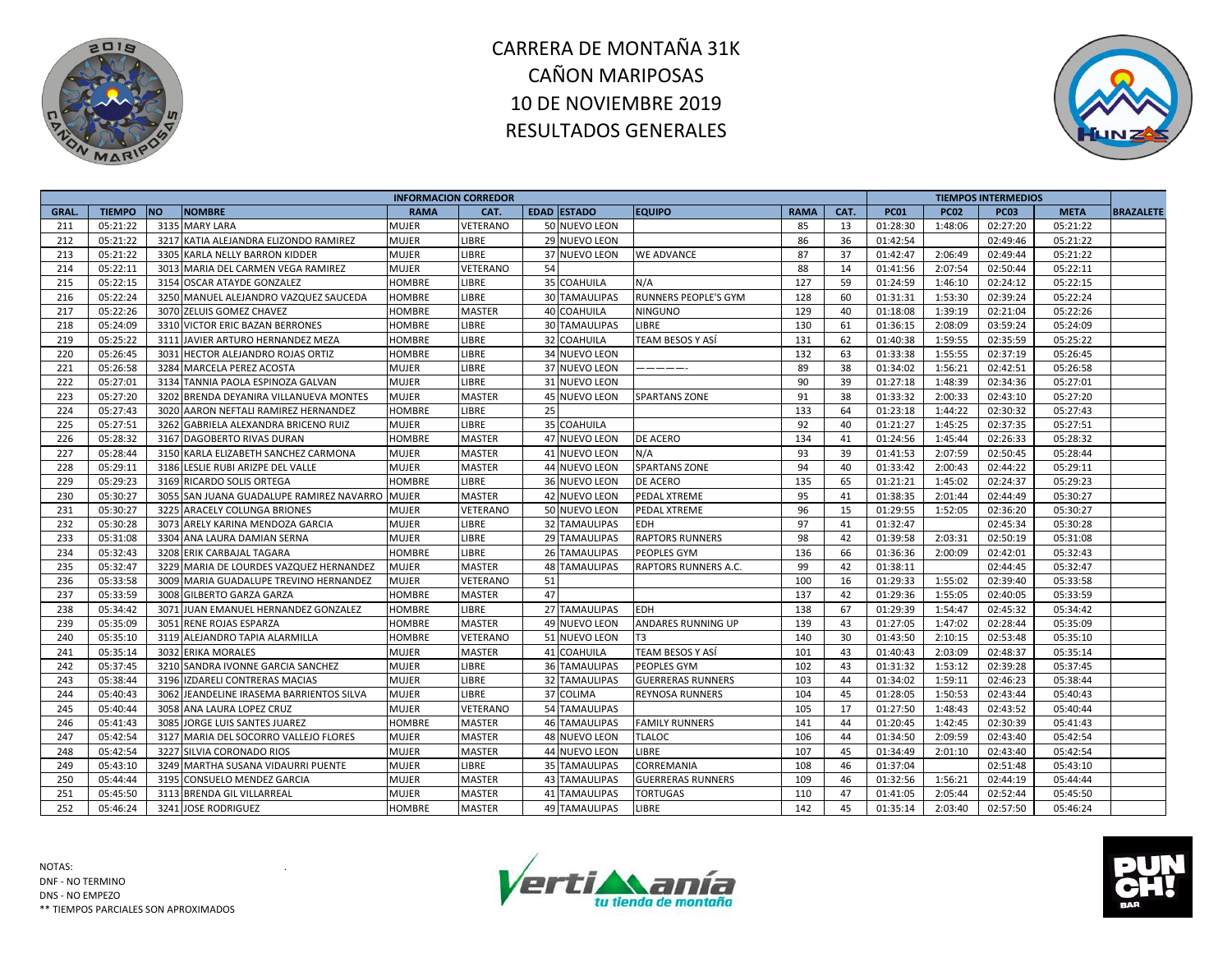



|             |               |                                           |               | <b>INFORMACION CORREDOR</b> |    |                      |                               |             |      |             |             | <b>TIEMPOS INTERMEDIOS</b> |             |                  |
|-------------|---------------|-------------------------------------------|---------------|-----------------------------|----|----------------------|-------------------------------|-------------|------|-------------|-------------|----------------------------|-------------|------------------|
| <b>GRAL</b> | <b>TIEMPO</b> | <b>NO</b><br><b>NOMBRE</b>                | <b>RAMA</b>   | CAT.                        |    | EDAD ESTADO          | <b>EQUIPO</b>                 | <b>RAMA</b> | CAT. | <b>PC01</b> | <b>PC02</b> | <b>PC03</b>                | <b>META</b> | <b>BRAZALETE</b> |
| 253         | 05:46:30      | 3082 ANA KAREN RODRIGUEZ ESCAMILLA        | <b>MUJER</b>  | LIBRE                       |    | 27 NUEVO LEON        | <b>RIBERAS RUNNERS</b>        | 111         | 47   | 01:44:41    | 2:10:45     | 02:53:14                   | 05:46:30    |                  |
| 254         | 05:49:05      | 3222 CLAUDIA INES ALMEIDA FLORES          | <b>MUJER</b>  | <b>MASTER</b>               |    | 46 NUEVO LEON        | N/A                           | 112         | 48   | 01:46:13    | 2:14:09     | 02:57:24                   | 05:49:05    |                  |
| 255         | 05:49:15      | 3015 VERONICA ROSAS ALEMAN                | <b>MUJER</b>  | <b>MASTER</b>               | 44 |                      |                               | 113         | 49   | 01:35:02    | 1:59:58     | 02:52:48                   | 05:49:15    |                  |
| 256         | 05:49:25      | 3221 MARIA GONZALEZ MOYA                  | <b>MUJER</b>  | <b>MASTER</b>               |    | 42 NUEVO LEON        | N/A                           | 114         | 50   | 01:46:22    | 2:14:14     | 02:57:28                   | 05:49:25    |                  |
| 257         | 05:51:01      | 3362 JUAN ANTONIO GUERRERO O              | <b>HOMBRE</b> | VETERANO                    | 57 |                      |                               | 143         | 31   | 01:45:48    |             | 02:57:33                   | 05:51:01    |                  |
| 258         | 05:52:04      | 3219 MARIA DE LOS ANGELES PIMENTEL CASTRO | <b>MUJER</b>  | LIBRE                       |    | 35 TAMAULIPAS        | PEOPLES GYM                   | 115         | 48   | 01:40:19    | 2:06:31     | 02:57:48                   | 05:52:04    |                  |
| 259         | 05:53:08      | 3074 LUIS ARMANDO GARCIA ALEGRIA          | <b>HOMBRE</b> | VETERANO                    |    | 50 TAMAULIPAS        | <b>RAPTORS</b>                | 144         | 32   | 01:31:24    | 1:56:26     | 02:48:42                   | 05:53:08    |                  |
| 260         | 05:55:07      | 3228 LUIS DANIEL REYES TREVINO            | HOMBRE        | <b>LIBRE</b>                |    | 25 TAMAULIPAS        | <b>RAPTORS RUNNERS A.C.</b>   | 145         | 68   | 01:34:28    | 2:00:14     | 02:51:03                   | 05:55:07    |                  |
| 261         | 05:55:52      | 3036 GABRIELA GALVAN                      | <b>MUJER</b>  | LIBRE                       |    | 33 TAMAULIPAS        | <b>HABANEROS RUNNING TEAM</b> | 116         | 49   | 01:41:32    |             | 02:58:48                   | 05:55:52    |                  |
| 262         | 05:56:43      | 3254 LAURA ESTHER GARZA RAMIREZ           | <b>MUJER</b>  | <b>MASTER</b>               |    | 44 NUEVO LEON        | <b>ODR TEAM</b>               | 117         | 51   | 01:48:39    |             | 03:04:38                   | 05:56:43    |                  |
| 263         | 05:57:21      | 3145 DANIELA MARIA RODRIGUEZ RODRIGUEZ    | <b>MUJER</b>  | LIBRE                       |    | 38 COAHUILA          |                               | 118         | 50   | 01:41:48    | 2:08:24     | 02:51:20                   | 05:57:21    |                  |
| 264         | 05:57:25      | 3118 ANA CECILIA MATA RDZ.                | <b>MUJER</b>  | <b>MASTER</b>               |    | 49 COAHUILA          |                               | 119         | 52   | 01:41:45    | 2:08:28     | 02:50:38                   | 05:57:25    |                  |
| 265         | 05:58:34      | 3089 MARTHA GARZA GARCIA                  | <b>MUJER</b>  | VETERANO                    |    | 54 NUEVO LEON        | INDEPENDIENTE                 | 120         | 18   | 01:38:52    | 2:04:02     | 02:51:34                   | 05:58:34    |                  |
| 266         | 05:58:45      | 3153 MARIA MAYELA FIGUEROA VELAZQUEZ      | <b>MUJER</b>  | MASTER                      |    | <b>43 TAMAULIPAS</b> | <b>GUERRERAS RUNNERS.</b>     | 121         | 53   | 01:46:41    | 2:15:12     | 03:01:19                   | 05:58:45    |                  |
| 267         | 06:04:19      | 3041 CHRISTIAN PANTOJA GUTIERREZ          | HOMBRE        | MASTER                      |    | 40 NUEVO LEON        | <b>NEGROCONGO</b>             | 146         | 46   | 01:38:12    | 2:10:55     | 02:51:49                   | 06:04:19    |                  |
| 268         | 06:07:32      | 3105 FERNANDO NAVARRO MATA                | <b>HOMBRE</b> | <b>MASTER</b>               |    | 47 NUEVO LEON        | <b>CABRAS REALES</b>          | 147         | 47   | 01:43:17    | 2:10:27     | 02:56:19                   | 06:07:32    |                  |
| 269         | 06:10:56      | 3255<br>ALEJANDRO RODRIGUEZ LARA          | HOMBRE        | <b>MASTER</b>               |    | 45 NUEVO LEON        | <b>TLALOC</b>                 | 148         | 48   | 01:34:25    | 2:00:54     | 02:52:35                   | 06:10:56    |                  |
| 270         | 06:10:58      | 3259 MARIA LOURDES PEREZ GOMEZ            | MUJER         | <b>LIBRE</b>                |    | 36 COAHUILA          | <b>NINGUNO</b>                | 122         | 51   | 01:34:28    | 2:00:59     | 02:52:34                   | 06:10:58    |                  |
| 271         | 06:13:14      | 3096 DARIO RODRIGUEZ RODRIGUEZ            | <b>HOMBRE</b> | <b>LIBRE</b>                |    | 30 NUEVO LEON        | <b>ODR</b>                    | 149         | 69   | 01:20:06    | 1:43:30     | 02:19:52                   | 06:13:14    |                  |
| 272         | 06:15:58      | 3243 REYNA CARRETERO GONZALEZ             | <b>MUJER</b>  | VETERANO                    |    | 55 NUEVO LEON        | ODR                           | 123         | 19   | 01:47:09    | 2:13:11     | 03:03:25                   | 06:15:58    |                  |
| 273         | 06:16:02      | 3307 CLAUDIA MARTINEZ URBANO              | <b>MUJER</b>  | <b>MASTER</b>               |    | 47 NUEVO LEON        | N/A                           | 124         | 54   | 01:50:11    | 2:15:56     | 03:05:20                   | 06:16:02    |                  |
| 274         | 06:16:13      | 3063 RUBEN ALEJANDRO MARTINEZ             | HOMBRE        | LIBRE                       |    | 39 NUEVO LEON        | ANFIBIOS JACARANDOSOS         | 150         | 70   | 01:37:14    |             | 03:05:19                   | 06:16:13    |                  |
| 275         | 06:16:55      | 3023 CAROLINA FUENTES SALAS               | MUJER         | LIBRE                       |    | 30 NUEVO LEON        |                               | 125         | 52   | 01:47:20    | 2:13:32     | 03:04:38                   | 06:16:55    |                  |
| 276         | 06:18:02      | 3191 OCTAVIO CASTANEDA PINEDA             | HOMBRE        | VETERANO                    |    | 51 NUEVO LEON        | <b>JARRUN</b>                 | 151         | 33   | 01:35:30    | 2:02:05     | 02:56:04                   | 06:18:02    |                  |
| 277         | 06:21:05      | 3081 RUBEN RAMIREZ TREJO                  | HOMBRE        | MASTER                      |    | <b>44 TAMAULIPAS</b> | HABANEROS RUNNING TEAM        | 152         | 49   | 01:43:51    | 2:11:40     | 03:06:53                   | 06:21:05    |                  |
| 278         | 06:21:17      | 3088 IVETTE HERNANDEZ MARTINEZ            | <b>MUJER</b>  | <b>MASTER</b>               |    | 46 NUEVO LEON        | <b>KAKTUS MONTERREY</b>       | 126         | 55   | 02:04:04    | 2:42:14     | 04:01:52                   | 06:21:17    |                  |
| 279         | 06:22:11      | 3040 NORA ISABEL JAUREGUI NINO            | MUJER         | MASTER                      |    | 45 NUEVO LEON        | <b>ESCOBEDO RUNNERS</b>       | 127         | 56   | 01:52:24    | 2:19:55     | 03:12:31                   | 06:22:11    |                  |
| 280         | 06:26:26      | 3099 RODRIGUEZ GARCIA                     | HOMBRE        | <b>MASTER</b>               |    | 40 NUEVO LEON        | APODACA RUNNERS               | 153         | 50   | 01:40:06    | 2:06:24     | 02:58:37                   | 06:26:26    |                  |
| 281         | 06:30:26      | 3177 EDI MORALES TOVAR                    | HOMBRE        | <b>MASTER</b>               |    | 46 NUEVO LEON        | <b>JARRUN</b>                 | 154         | 51   | 01:27:22    | 1:51:45     | 02:56:09                   | 06:30:26    |                  |
| 282         | 06:30:59      | 3253 SASHA CAROLINA SOLORZANO OJEDA       | MUJER         | LIBRE                       |    | 35 COAHUILA          | MONTAÑEROS COAHUIKA           | 128         | 53   | 01:52:48    | 2:22:00     | 03:12:31                   | 06:30:59    |                  |
| 283         | 06:39:01      | 3209 MARCO ANTONIO YEE CHAN               | HOMBRE        | <b>MASTER</b>               |    | <b>49 TAMAULIPAS</b> | PEOPLES GYM                   | 155         | 52   | 01:46:47    | 2:15:00     | 03:01:05                   | 06:39:01    |                  |
| 284         | 06:39:02      | 3094 BLANCA ISELA TOVAR                   | MUJER         | <b>MASTER</b>               |    | 41 TAMAULIPAS        | <b>LIBRE</b>                  | 129         | 57   | 01:40:21    | 2:06:59     | 02:59:57                   | 06:39:02    |                  |
| 285         | 06:46:46      | 3233 DULCE DANIELA MARTINEZ DE LEON       | <b>MUJER</b>  | <b>LIBRE</b>                |    | 37 TAMAULIPAS        | CORREMANIA                    | 130         | 54   | 01:44:54    | 2:15:24     | 03:11:55                   | 06:46:46    |                  |
| 286         | 06:46:47      | 3283 SAIRA JOHANNA SAUCEDO CHAIREZ        | <b>MUJER</b>  | LIBRE                       |    | 24 TAMAULIPAS        | CORREMANIA                    | 131         | 55   | 01:44:56    | 2:15:21     | 03:12:40                   | 06:46:47    |                  |
| 287         | <b>DNF</b>    | 3098 MAURO MANUEL SEGURA CHAVEZ           | HOMBRE        | <b>MASTER</b>               |    | 40 NUEVO LEON        |                               | 156         | 53   | 01:34:05    | 2:01:23     | 03:13:24                   | 07:15:17    |                  |
| 288         | <b>DNF</b>    | 3080 HEIDY JANETH RAMIREZ RODRIGUEZ       | <b>MUJER</b>  | <b>LIBRE</b>                |    | 39 NUEVO LEON        | <b>COACH KARI BAILON</b>      | 132         | 56   | 01:38:38    | 2:05:54     | 02:56:34                   |             |                  |
| 289         | <b>DNF</b>    | 3090 TANIA GAMBOA VAZQUEZ                 | <b>MUJER</b>  | LIBRE                       |    | 28 TAMAULIPAS        | <b>MUÑECOS</b>                | 133         | 57   | 01:44:45    | 2:14:33     | 03:17:10                   |             |                  |
| 290         | <b>DNF</b>    | 3231 LUIS ALEJANDRO FLORES ESPINOZA       | HOMBRE        | LIBRE                       |    | 32 COAHUILA          |                               | 157         | 71   | 01:18:59    | 1:38:13     |                            |             |                  |
| 291         | <b>DNF</b>    | 3189 MARISOL ARAMBULA TORRES              | <b>MUJER</b>  | <b>MASTER</b>               |    | 40 NUEVO LEON        | <b>JARRUN</b>                 | 134         | 58   |             |             |                            |             |                  |
| 292         | <b>DNF</b>    | 3215 KARLA CATALINA DE LA ROSA RODRIGUEZ  | <b>MUJER</b>  | LIBRE                       |    | 37 COAHUILA          | TEAM BESOS Y ASI              | 133         | 57   |             |             |                            |             |                  |
| 293         | <b>DNF</b>    | 3355 ENRIQUE ECHAVEZ                      | HOMBRE        | MASTER                      |    | 49 CHIHUAHUA         | PERROS MTB                    | 157         | 53   |             |             |                            |             |                  |
|             |               |                                           |               |                             |    |                      |                               |             |      |             |             |                            |             |                  |
| 294         | <b>DNS</b>    | 3030 CARLOS ALEJANDRO URIBE GARCIA        | <b>HOMBRE</b> | <b>LIBRE</b>                |    | 26 NUEVO LEON        |                               | 159         | 72   |             |             |                            |             |                  |



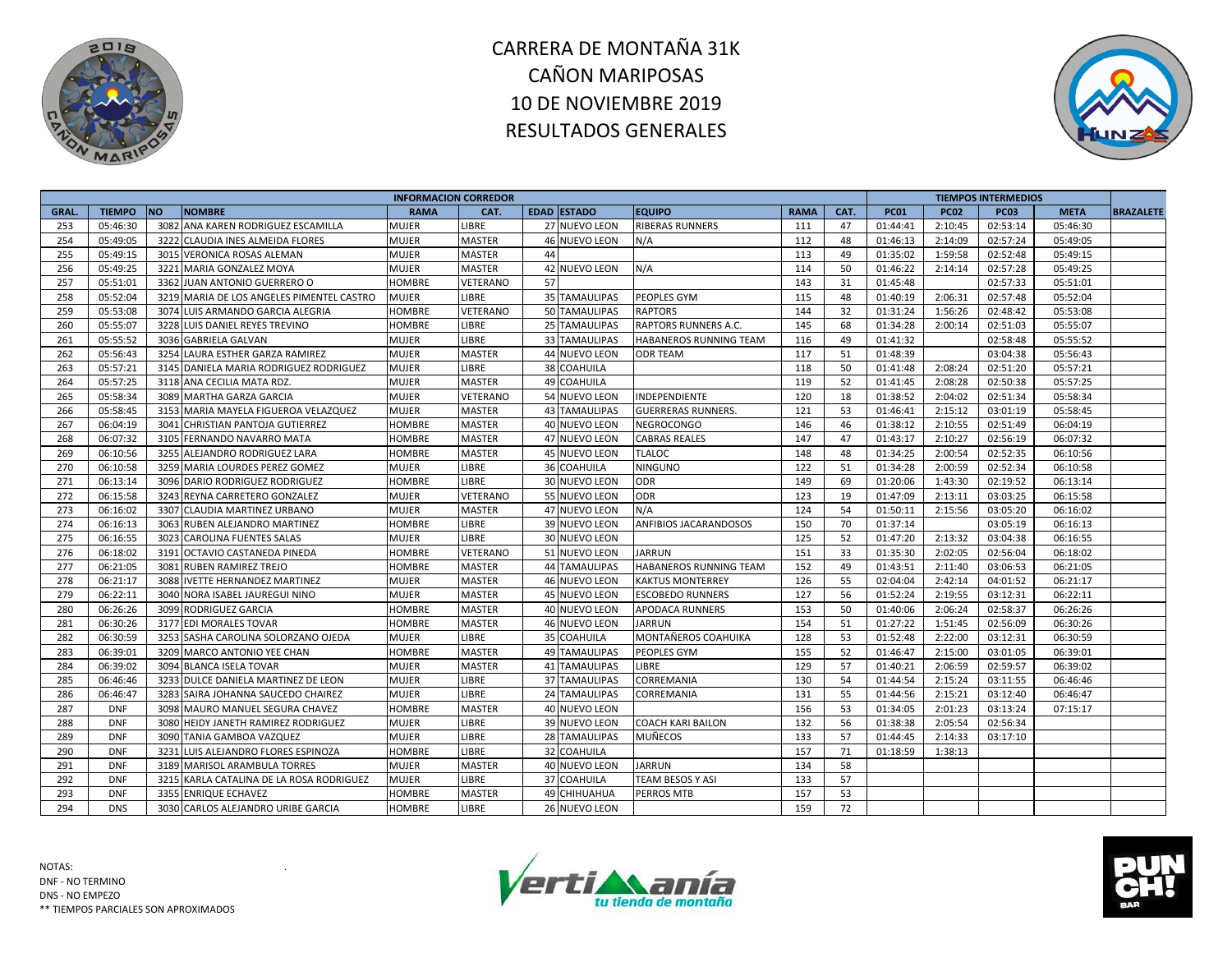



|             |               |           |                                        | <b>INFORMACION CORREDOR</b> |                 |    |                      |                         |             |      |             |             | <b>TIEMPOS INTERMEDIOS</b> |             |                  |
|-------------|---------------|-----------|----------------------------------------|-----------------------------|-----------------|----|----------------------|-------------------------|-------------|------|-------------|-------------|----------------------------|-------------|------------------|
| <b>GRAL</b> | <b>TIEMPO</b> | <b>NO</b> | <b>NOMBRE</b>                          | <b>RAMA</b>                 | CAT.            |    | <b>EDAD ESTADO</b>   | <b>EQUIPO</b>           | <b>RAMA</b> | CAT. | <b>PC01</b> | <b>PC02</b> | <b>PC03</b>                | <b>META</b> | <b>BRAZALETE</b> |
| 295         | <b>DNS</b>    |           | 3034 MARIA LUISA RUIZ                  | MUJER                       | LIBRE           |    | 35 NUEVO LEON        | <b>RR</b>               | 136         | 59   |             |             |                            |             |                  |
| 296         | <b>DNS</b>    |           | 3039 RUY ZAVALA                        | <b>HOMBRE</b>               | <b>VETERANO</b> |    | 50 NUEVO LEON        | <b>REGIOMONTAÑISTAS</b> | 160         | 34   |             |             |                            |             |                  |
| 297         | <b>DNS</b>    |           | 3060 SONIA JUAREZ QUIJADA              | <b>MUJER</b>                | <b>VETERANO</b> |    | 51 NUEVO LEON        |                         | 137         | 20   |             |             |                            |             |                  |
| 298         | <b>DNS</b>    |           | 3061 JOSE LEON CERDA                   | <b>HOMBRE</b>               | <b>VETERANO</b> |    | 51 NUEVO LEON        |                         | 161         | 35   |             |             |                            |             |                  |
| 299         | <b>DNS</b>    |           | 3065 JOSE ANGEL REYES ORTIZ            | <b>HOMBRE</b>               | <b>LIBRE</b>    |    | 37 NUEVO LEON        |                         | 162         | 73   |             |             |                            |             |                  |
| 300         | <b>DNS</b>    |           | 3072 ELISA LOPEZ                       | <b>MUJER</b>                | LIBRE           |    | <b>38 TAMAULIPAS</b> | <b>RRUNNERS</b>         | 138         | 60   |             |             |                            |             |                  |
| 301         | <b>DNS</b>    |           | 3075 ELENO FRANCISCO VALENCIA RIVERA   | <b>HOMBRE</b>               | <b>VETERANO</b> |    | 65 NUEVO LEON        | <b>TUCAN</b>            | 163         | 36   |             |             |                            |             |                  |
| 302         | <b>DNS</b>    |           | 3078 SERGIO GARCIA FLORES              | <b>HOMBRE</b>               | LIBRE           |    | 29 NUEVO LEON        | <b>RISKOP</b>           | 164         | 74   |             |             |                            |             |                  |
| 303         | <b>DNS</b>    |           | 3087 GABRIELA RECIO                    | <b>MUJER</b>                | <b>MASTER</b>   |    | 42 COAHUILA          | <b>GATO ARRAIGA</b>     | 139         | 59   |             |             |                            |             |                  |
| 304         | <b>DNS</b>    |           | 3103 MARY JUAREZ                       | MUJER                       | <b>MASTER</b>   |    | 41 NUEVO LEON        | <b>HOME DEPOT</b>       | 140         | 60   |             |             |                            |             |                  |
| 305         | <b>DNS</b>    |           | 3106 LILIANA ALEXANDRA PEREZ GRIJALVA  | <b>MUJER</b>                | <b>MASTER</b>   |    | 47 COAHUILA          | <b>INDEPENDIENTE</b>    | 141         | 61   |             |             |                            |             |                  |
| 306         | <b>DNS</b>    |           | 3107 JESUS LICEA PEREZ                 | <b>HOMBRE</b>               | <b>VETERANO</b> |    | 52 NUEVO LEON        |                         | 165         | 37   |             |             |                            |             |                  |
| 307         | <b>DNS</b>    |           | 3140 CESAR EMMANUEL LOZANO ALVAREZ     | <b>HOMBRE</b>               | <b>LIBRE</b>    |    | 33 COAHUILA          | <b>CROSSFIT SUR</b>     | 166         | 75   |             |             |                            |             |                  |
| 308         | <b>DNS</b>    |           | 3141 JAVIER IVAN SAGAON TELLEZ         | <b>HOMBRE</b>               | <b>MASTER</b>   |    | 42 COAHUILA          | <b>CROSSFIT SUR</b>     | 167         | 55   |             |             |                            |             |                  |
| 309         | <b>DNS</b>    |           | 3148 FLOR RODRIGUEZ RODRIGUEZ          | <b>MUJER</b>                | <b>MASTER</b>   |    | 49 NUEVO LEON        |                         | 142         | 62   |             |             |                            |             |                  |
| 310         | <b>DNS</b>    |           | 3162 POULLETTE GONZALEZ GARZA          | <b>MUJER</b>                | <b>LIBRE</b>    |    | 28 NUEVO LEON        | <b>RIBERAS RUNNERS</b>  | 143         | 61   |             |             |                            |             |                  |
| 311         | <b>DNS</b>    |           | 3170 FRANCISCO ADRIAN MORALES GONZALEZ | <b>HOMBRE</b>               | LIBRE           |    | 26 NUEVO LEON        | <b>DE ACERO</b>         | 168         | 76   |             |             |                            |             |                  |
| 312         | <b>DNS</b>    |           | 3214 JUAN ARTURO MONTES ESPINOSA       | <b>HOMBRE</b>               | <b>LIBRE</b>    |    | 33 COAHUILA          |                         | 169         | 77   |             |             |                            |             |                  |
| 313         | <b>DNS</b>    |           | 3258 JUAN CARLOS MEJIA VILLALOBOS      | <b>HOMBRE</b>               | <b>VETERANO</b> |    | 57 NUEVO LEON        | LIBRE                   | 170         | 38   |             |             |                            |             |                  |
| 314         | <b>DNS</b>    |           | 3264 JUAN ATANASIO ROMO VILLANUEVA     | <b>HOMBRE</b>               | <b>VETERANO</b> |    | 53 NUEVO LEON        | CARRERA                 | 171         | 39   |             |             |                            |             |                  |
| 315         | <b>DNS</b>    |           | 3280 ENOC ROBLEDO GONZALEZ             | <b>HOMBRE</b>               | <b>MASTER</b>   |    | 42 NUEVO LEON        | <b>LYCANS</b>           | 172         | 56   |             |             |                            |             |                  |
| 316         | <b>DNS</b>    |           | 3281 JOSE EDUARDO ESQUIVEL MARIN       | <b>HOMBRE</b>               | <b>LIBRE</b>    |    | <b>30 ZACATECAS</b>  | <b>TRISALMONES</b>      | 173         | 78   |             |             |                            |             |                  |
| 317         | <b>DNS</b>    |           | 3308 ELISA ALEJANDRA MARTINEZ LOZANO   | <b>MUJER</b>                | LIBRE           |    | 28 COAHUILA          |                         | 144         | 62   |             |             |                            |             |                  |
| 318         | <b>DNS</b>    |           | 3309 ARMANDO DE LA CRUZ ALARCON        | <b>HOMBRE</b>               | <b>LIBRE</b>    |    | 35 COAHUILA          |                         | 173         | 78   |             |             |                            |             |                  |
| 319         | <b>DNS</b>    |           | 3311 BLANCA MARTINEZ CEPEDA            | MUJER                       | <b>MASTER</b>   |    | 41 COAHUILA          | <b>RAPPORT</b>          | 143         | 61   |             |             |                            |             |                  |
| 320         | <b>DNS</b>    |           | 3360 OSCAR HERNANDEZ MARTNEZ           | <b>HOMBRE</b>               | <b>MASTER</b>   | 42 |                      |                         | 173         | 55   |             |             |                            |             |                  |



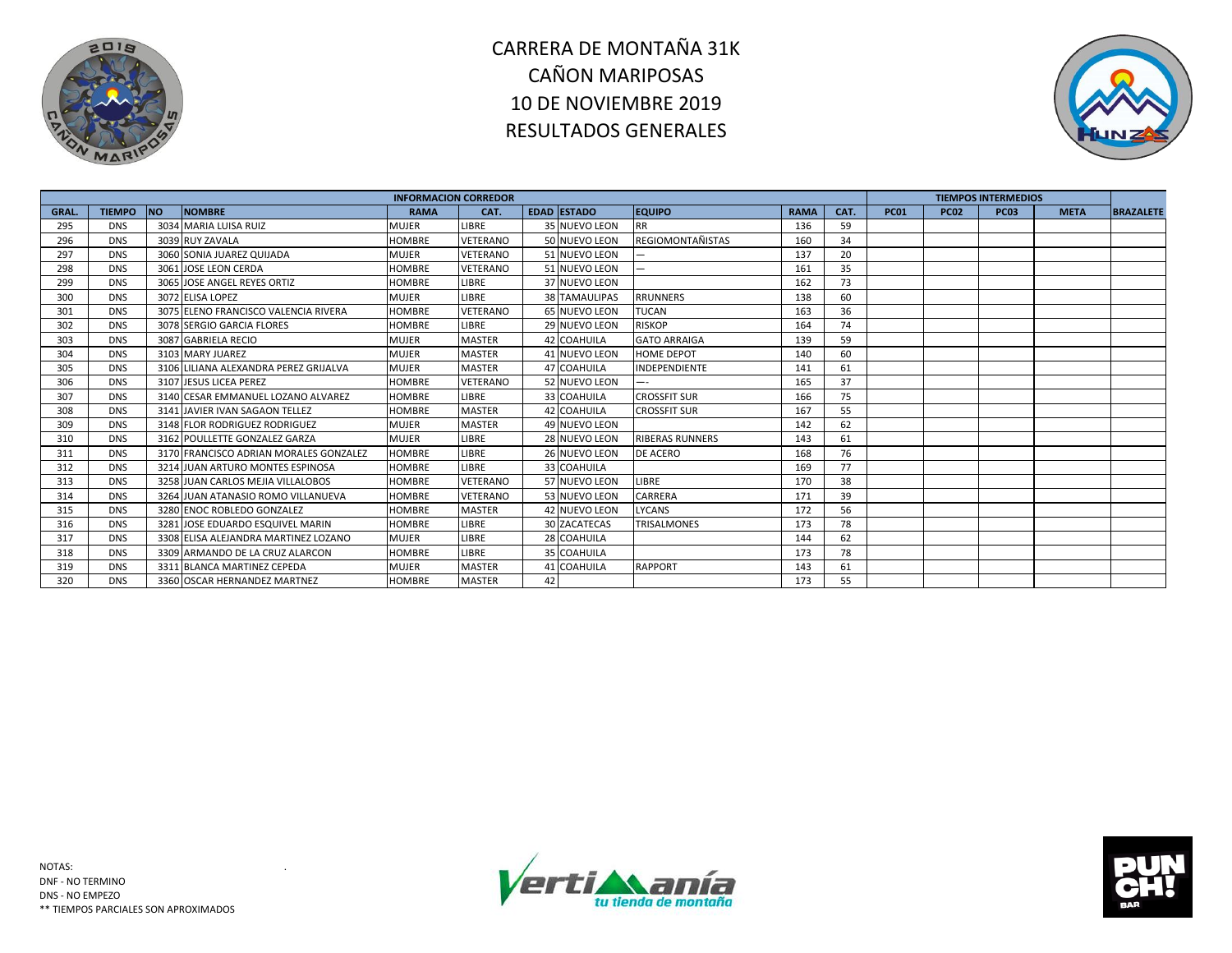



|       |               |           |                                          | <b>INFORMACION CORREDOR</b> |                 |    |                          |                            |                |                         |             |             | <b>TIEMPOS INTERMEDIOS</b> |             |                  |
|-------|---------------|-----------|------------------------------------------|-----------------------------|-----------------|----|--------------------------|----------------------------|----------------|-------------------------|-------------|-------------|----------------------------|-------------|------------------|
| GRAL. | <b>TIEMPO</b> | <b>NO</b> | <b>NOMBRE</b>                            | <b>RAMA</b>                 | CAT.            |    | <b>EDAD ESTADO</b>       | <b>EQUIPO</b>              | <b>RAMA</b>    | CAT.                    | <b>PC01</b> | <b>PC02</b> | <b>PC03</b>                | <b>META</b> | <b>BRAZALETE</b> |
| 4     | 02:50:17      | 3001      | <b>NOHEMI GUZMAN GUTIERREZ</b>           | <b>MUJER</b>                | <b>LIBRE</b>    |    | 35 JALISCO               | <b>VERTIMANIA</b>          | 1              | 1                       | 00:50:23    |             | 01:28:50                   | 02:50:17    |                  |
| 20    | 03:18:52      | 3077      | <b>GRACIELA TORRES GARZA</b>             | <b>MUJER</b>                | <b>VETERANO</b> |    | 55 NUEVO LEON            | <b>LILI FIGUEROA</b>       | $\overline{2}$ | 1                       | 01:04:01    | 1:19:16     | 01:47:20                   | 03:18:52    |                  |
| 28    | 03:34:44      |           | 3038 JESSICA CASTILLO CABALLERO          | <b>MUJER</b>                | <b>LIBRE</b>    |    | 33 NUEVO LEON            | <b>LILI FIGUEROA</b>       | $\overline{3}$ | $\overline{2}$          | 01:01:58    | 1:17:47     | 01:50:31                   | 03:34:44    |                  |
| 35    | 03:42:25      |           | 3287 ZELZIN AKETZALLI CERDENO RAMOS      | <b>MUJER</b>                | <b>LIBRE</b>    |    | 25 NUEVO LEON            | VERTIMANIA                 | $\overline{4}$ | $\overline{3}$          | 00:59:21    | 1:29:27     | 01:47:18                   | 03:42:25    |                  |
| 37    | 03:42:37      |           | 3286 KARLA MARTINEZ NEVAREZ              | <b>MUJER</b>                | LIBRE           |    | 21 NUEVO LEON            | VERTIMANIA                 | 5              | $\overline{4}$          | 01:02:57    |             | 01:53:23                   | 03:42:37    |                  |
| 38    | 03:43:45      |           | 3199 JESSICA RENEE CONDE                 | <b>MUJER</b>                | <b>LIBRE</b>    |    | <b>36 TAMAULIPAS</b>     | <b>SPARTAN TEAM</b>        | 6              | 5                       | 01:07:49    | 1:25:14     | 01:59:51                   | 03:43:45    |                  |
| 43    | 03:48:45      |           | 3084 NOHEMI HERNANDEZ OLIVA              | MUJER                       | <b>MASTER</b>   |    | <b>40 COAHUILA</b>       | <b>RAMOS RUNNING</b>       | $\overline{7}$ | $\overline{1}$          | 01:06:00    | 1:22:45     | 01:59:01                   | 03:48:45    |                  |
| 47    | 03:50:27      | 3007      | BRENDA PATRICIA FERNANDEZ LEDEZMA        | <b>MUJER</b>                | <b>MASTER</b>   | 47 |                          |                            | 8              | $\overline{2}$          | 01:07:28    | 1:24:35     | 01:57:02                   | 03:50:27    |                  |
| 48    | 03:52:35      |           | 3175 DINORAH TREVINO GAMEZ               | <b>MUJER</b>                | <b>MASTER</b>   |    | 48 NUEVO LEON            | LIBRE                      | 9              | $\overline{\mathbf{3}}$ | 01:10:30    |             | 02:02:31                   | 03:52:35    |                  |
| 50    | 03:52:51      |           | 3352 ALMA BURCIAGA GONZALEZ              | <b>MUJER</b>                | <b>LIBRE</b>    |    | 35 MORELOS               | <b>MOUNTAIN NAVY</b>       | 10             | 6                       | 01:05:17    |             | 01:54:45                   | 03:52:51    |                  |
| 51    | 03:52:57      |           | 3012 PORFIRIA RUIZ FERNANDEZ             | <b>MUJER</b>                | LIBRE           | 39 |                          |                            | 11             | $\overline{7}$          | 01:17:12    | 1:34:39     | 02:07:05                   | 03:52:57    |                  |
| 52    | 03:53:20      | 3303      | <b>ISABEL BALDERRABANO MENESES</b>       | <b>MUJER</b>                | <b>MASTER</b>   |    | 44 NUEVO LEON            | <b>SLOW MOTION TEAM</b>    | 12             | $\overline{4}$          | 01:14:14    | 1:31:55     | 02:04:28                   | 03:53:20    |                  |
| 54    | 03:54:57      |           | 3245 CARMINA CASTELLANOS CANTU           | <b>MUJER</b>                | <b>LIBRE</b>    |    | 38 NUEVO LEON            | CKB                        | 13             | 8                       | 01:07:47    | 1:26:27     | 02:01:29                   | 03:54:57    |                  |
| 62    | 03:58:00      |           | 3223 ANA BERTHA GUEVARA CORONADO         | <b>MUJER</b>                | <b>MASTER</b>   |    | 44 TAMAULIPAS            | <b>NINGUNO</b>             | 14             | 5                       | 01:10:52    | 1:28:34     | 02:02:33                   | 03:58:00    |                  |
| 64    | 03:58:34      | 3267      | <b>CRISTINA TEJADA MORALES</b>           | <b>MUJER</b>                | <b>LIBRE</b>    |    | 26 NUEVO LEON            |                            | 15             | 9                       | 01:11:33    | 1:29:11     | 02:04:42                   | 03:58:34    |                  |
| 65    | 03:59:10      |           | 3272 KAREN IVONE AGUILERA REYES          | <b>MUJER</b>                | <b>LIBRE</b>    |    | 26 COAHUILA              | <b>ENOVI MOUNTAIN</b>      | 16             | 10                      | 01:07:34    | 1:26:39     | 02:02:39                   | 03:59:10    |                  |
| 67    | 03:59:19      |           | 3246 SOFIA BALDERAS VILLARREAL           | <b>MUJER</b>                | <b>LIBRE</b>    |    | 21 NUEVO LEON            | <b>NINGUNO</b>             | 17             | 11                      | 01:08:42    |             | 02:04:28                   | 03:59:19    |                  |
| 68    | 04:01:28      | 3354      | <b>CINTHIA NEIRA</b>                     | <b>MUJER</b>                | LIBRE           |    | 30 NUEVO LEON            | <b>GUEPARDOS TRAIL</b>     | 18             | 12                      | 01:12:38    |             | 02:02:55                   | 04:01:28    |                  |
| 73    | 04:03:44      | 3351      | ADRIANA PEDRAZA PAYDON                   | <b>MUJER</b>                | <b>MASTER</b>   |    | 43 NUEVO LEON            | <b>HUNZAS</b>              | 19             | -6                      | 01:06:59    |             | 01:57:03                   | 04:03:44    |                  |
| 74    | 04:04:07      |           | 3129 MARIA GRACIELA HERNANDEZ MARTINEZ   | <b>MUJER</b>                | <b>MASTER</b>   |    | 45 COAHUILA              | <b>GATO ARAIZA RUNNERS</b> | 20             | $\overline{7}$          | 01:21:03    | 1:39:05     | 02:15:09                   | 04:04:07    |                  |
| 76    | 04:07:26      |           | 3006 DAMARIS SARAHI OLLIVARY TREVINO     | <b>MUJER</b>                | LIBRE           | 39 |                          |                            | 21             | 13                      | 01:06:39    | 1:22:48     | 01:58:46                   | 04:07:26    |                  |
| 77    | 04:07:29      |           | 3266 MARISA ORTEGA CASANOVA              | <b>MUJER</b>                | <b>MASTER</b>   |    | <b>46 TAMAULIPAS</b>     | <b>PANTERAS RUNNERS</b>    | 22             | 8                       | 01:07:44    | 1:25:57     | 02:02:03                   | 04:07:29    |                  |
| 78    | 04:07:31      |           | 3294 ALMA YARELI SANCHEZ MORALES         | <b>MUJER</b>                | <b>LIBRE</b>    |    | 32 ESTADO DE MEX 3 XTREM |                            | 23             | 14                      | 01:09:51    | 1:27:35     | 02:02:32                   | 04:07:31    |                  |
| 80    | 04:07:57      |           | 3185 ANA KAREN REYES CARRANCO            | <b>MUJER</b>                | LIBRE           |    | 24 NUEVO LEON            | <b>SPARTANS ZONE</b>       | 24             | 15                      | 01:20:25    | 1:43:29     | 02:42:08                   | 04:07:57    |                  |
| 81    | 04:09:33      |           | 3296 MARIA JIMENEZ HERNANDEZ             | <b>MUJER</b>                | <b>MASTER</b>   |    | <b>45 COAHUILA</b>       | CCDL                       | 25             | 9                       | 01:17:53    | 1:36:25     | 02:11:27                   | 04:09:33    |                  |
| 87    | 04:12:17      |           | 3005 EVELYN CORONADO RAMIREZ             | <b>MUJER</b>                | <b>LIBRE</b>    | 32 |                          |                            | 26             | 16                      | 01:06:00    | 1:23:38     | 01:57:20                   | 04:12:17    |                  |
| 89    | 04:12:53      |           | 3163 LIDIA AZUCENA CARO HERNANDEZ ALONZO | <b>MUJER</b>                | <b>LIBRE</b>    |    | 31 NUEVO LEON            |                            | 27             | 17                      | 01:16:57    | 1:34:30     | 02:09:59                   | 04:12:53    |                  |
| 93    | 04:14:26      |           | 3357 CECILIA OLGUIN ROMERO               | MUJER                       | LIBRE           |    | 29 COAHUILA              |                            | 28             | 18                      | 01:10:25    |             | 02:04:05                   | 04:14:26    |                  |
| 98    | 04:22:02      |           | 3285 CATALINA GALINDO RODRIGUEZ          | <b>MUJER</b>                | <b>VETERANO</b> |    | 53 NUEVO LEON            | NATALIA'S TEAM.            | 29             | 2                       | 01:13:07    | 1:33:04     | 02:08:48                   | 04:22:02    |                  |
| 102   | 04:23:10      | 3021      | MARIA AURORA RODRIGUEZ GARCIA            | <b>MUJER</b>                | <b>MASTER</b>   |    | 44 NUEVO LEON            | <b>MONARCH BUTTERFLIES</b> | 30             | 10                      | 01:16:04    | 1:36:04     | 02:12:27                   | 04:23:10    |                  |
| 103   | 04:23:12      |           | 3028 NORA FAJARDO                        | <b>MUJER</b>                | VETERANO        |    | 51 TAMAULIPAS            | LIBRE                      | 31             | 3                       | 01:36:33    | 2:04:49     | 03:01:57                   | 04:23:12    |                  |
| 104   | 04:23:13      | 3363      | MARIA SOLEDAD RODRIGUEZ VAZQUEZ          | <b>MUJER</b>                | VETERANO        | 53 |                          |                            | 32             | $\overline{4}$          | 01:45:52    |             | 03:01:43                   | 04:23:13    |                  |
| 109   | 04:25:25      |           | 3238 ANA ISABEL RAMIREZ MARTINEZ         | <b>MUJER</b>                | VETERANO        |    | 50 NUEVO LEON            | <b>TRAINER</b>             | 33             | - 5                     | 01:20:33    | 1:41:03     | 02:21:16                   | 04:25:25    |                  |
| 113   | 04:26:18      |           | 3064 LUZ ELENA GONZALEZ BARRON           | <b>MUJER</b>                | LIBRE           |    | 35 NUEVO LEON            | <b>CORREDORES DEL SUR</b>  | 34             | 19                      | 01:12:16    | 1:32:55     | 02:13:01                   | 04:26:18    |                  |
| 114   | 04:26:24      |           | 3049 ELISA SANTIAGO DEL ANGEL            | <b>MUJER</b>                | <b>MASTER</b>   |    | 40 NUEVO LEON            | <b>ESCOBEDO RUNNERS</b>    | 35             | 11                      | 01:25:21    |             | 02:21:40                   | 04:26:24    |                  |
| 116   | 04:26:33      |           | 3172 MARIAN SALAZAR GARZA                | <b>MUJER</b>                | <b>LIBRE</b>    |    | 37 NUEVO LEON            | TRAINER                    | 36             | 20                      | 01:20:29    | 1:41:07     | 02:21:11                   | 04:26:33    |                  |
| 120   | 04:29:31      |           | 3207 BEATRIZ ADRIANA INTERIAL MARTINEZ   | <b>MUJER</b>                | <b>MASTER</b>   |    | 40 COAHUILA              | <b>CHUY ROSALES</b>        | 37             | 12                      | 02:26:47    | 1:31:09     | 03:59:51                   | 04:29:31    |                  |
| 122   | 04:31:48      |           | 3146 DELIA LETICIA RENTERIA CUEVAS       | <b>MUJER</b>                | <b>LIBRE</b>    |    | 31 NUEVO LEON            |                            | 38             | 21                      | 01:19:00    | 1:38:53     | 02:18:18                   | 04:31:48    |                  |
| 123   | 04:31:53      |           | 3122 NORA ADRIANA GARCIA MUNOZ           | <b>MUJER</b>                | MASTER          |    | 48 NUEVO LEON            | <b>POBLANO</b>             | 39             | 13                      | 01:22:33    | 1:42:39     | 02:18:39                   | 04:31:53    |                  |
| 125   | 04:32:22      |           | 3166 JESSICA SAUCEDO FABELA              | <b>MUJER</b>                | <b>LIBRE</b>    |    | 33 NUEVO LEON            | DE ACERO                   | 40             | 22                      | 01:10:51    |             | 02:05:03                   | 04:32:22    |                  |
| 128   | 04:36:52      | 3027      | <b>RUTH HERNANDEZ GARCIA</b>             | <b>MUJER</b>                | <b>LIBRE</b>    |    | 30 NUEVO LEON            |                            | 41             | 23                      | 01:12:41    | 1:32:53     | 02:11:04                   | 04:36:52    |                  |
| 129   | 04:36:54      |           | 3142 LYLIA CRYSTINA RODRIGUEZ AGUILAR    | <b>MUJER</b>                | <b>MASTER</b>   |    | 45 NUEVO LEON            | <b>CIRCULO MERCANTIL</b>   | 42             | 14                      | 01:11:56    | 1:31:47     | 02:10:36                   | 04:36:54    |                  |



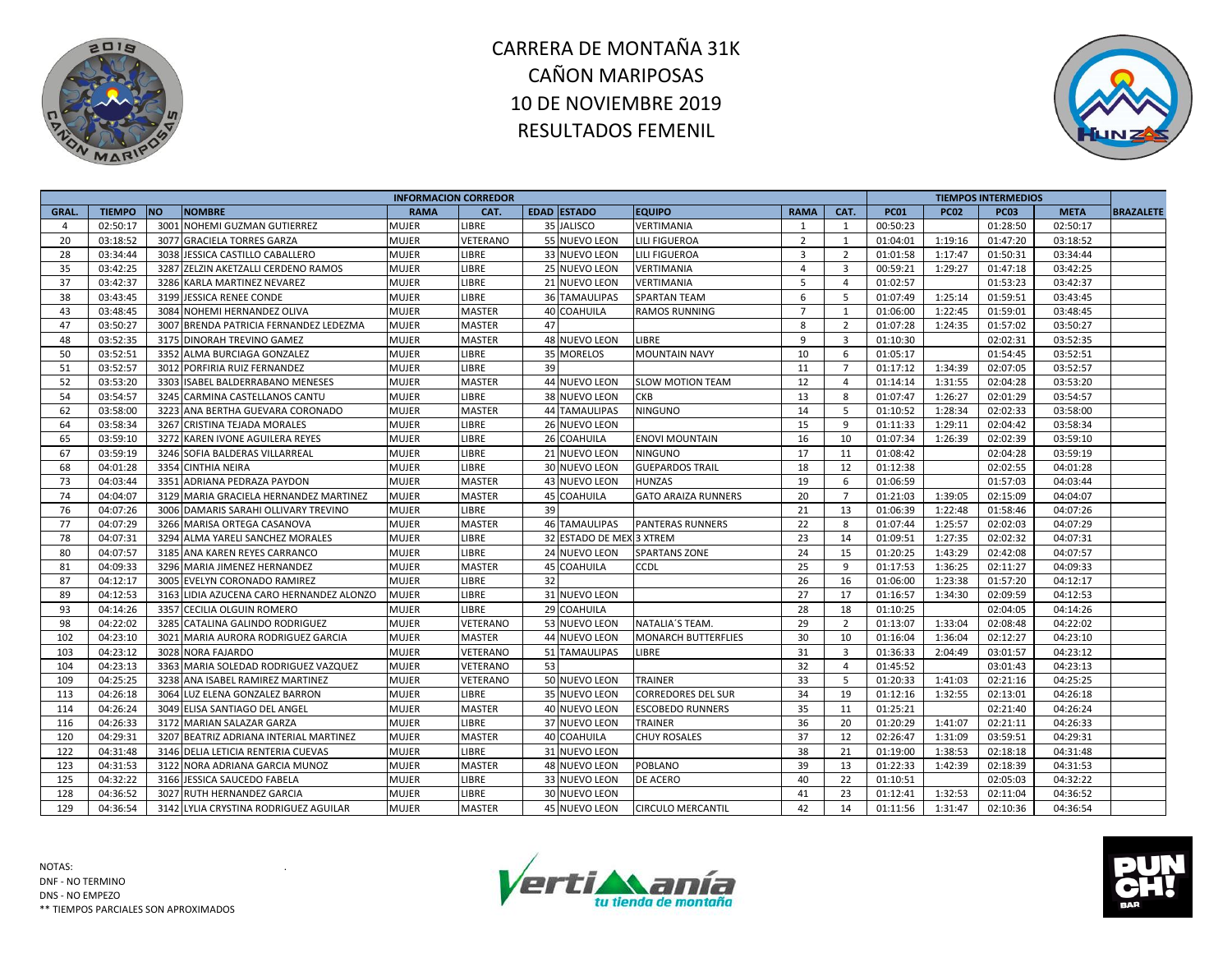



|       |               |           |                                          | <b>INFORMACION CORREDOR</b> |                 |    |                      |                             |             |                |             |             | <b>TIEMPOS INTERMEDIOS</b> |             |                  |
|-------|---------------|-----------|------------------------------------------|-----------------------------|-----------------|----|----------------------|-----------------------------|-------------|----------------|-------------|-------------|----------------------------|-------------|------------------|
| GRAL. | <b>TIEMPO</b> | <b>NO</b> | <b>NOMBRE</b>                            | <b>RAMA</b>                 | CAT.            |    | <b>EDAD ESTADO</b>   | <b>EQUIPO</b>               | <b>RAMA</b> | CAT.           | <b>PC01</b> | <b>PC02</b> | <b>PC03</b>                | <b>META</b> | <b>BRAZALETE</b> |
| 130   | 04:37:01      |           | 3046 ANA ISABEL RIVERA CHAVEZ            | <b>MUJER</b>                | <b>MASTER</b>   |    | <b>46 NUEVO LEON</b> | POBLANO SPORT               | 43          | 15             | 01:26:20    | 1:47:17     | 02:25:35                   | 04:37:01    |                  |
| 131   | 04:37:23      |           | 3144 ESMERALDA OROZCO OROZCO             | <b>MUJER</b>                | <b>MASTER</b>   |    | <b>45 NUEVO LEON</b> | <b>TEAM TRAINER</b>         | 44          | 16             | 01:17:01    | 1:35:56     | 02:14:20                   | 04:37:23    |                  |
| 132   | 04:37:24      |           | 3014 MICHELLE HERNANDEZ LEAL             | <b>MUJER</b>                | LIBRE           | 27 |                      |                             | 45          | 24             | 01:26:33    | 1:46:52     | 02:24:02                   | 04:37:24    |                  |
| 135   | 04:37:34      |           | 3022 AZUCENA RIVAS RIOS                  | <b>MUJER</b>                | <b>LIBRE</b>    |    | 37 TAMAULIPAS        | CANGREJOS WONG DE REYNOSA   | 46          | 25             | 01:14:47    | 1:33:54     | 02:15:06                   | 04:37:34    |                  |
| 136   | 04:37:43      |           | 3277 EVA ADRIANA LOA ALMAGUER            | <b>MUJER</b>                | <b>MASTER</b>   |    | 43 NUEVO LEON        | <b>GUEPARDOS</b>            | 47          | 17             | 01:20:21    | 1:41:51     | 02:21:24                   | 04:37:43    |                  |
| 137   | 04:38:02      |           | 3282 OLGA LIDIA NOYOLA GUTIERREZ         | <b>MUJER</b>                | <b>VETERANO</b> |    | <b>51 TAMAULIPAS</b> | CC <sub>2</sub> L           | 48          | 6              | 01:22:52    | 1:43:16     | 02:20:24                   | 04:38:02    |                  |
| 140   | 04:39:02      |           | 3192 LORENA CASTRO VASQUEZ               | <b>MUJER</b>                | LIBRE           |    | <b>36 TAMAULIPAS</b> | <b>GUERRERAS RUNNERS</b>    | 49          | 26             | 01:19:18    | 1:39:54     | 02:18:52                   | 04:39:02    |                  |
| 144   | 04:40:21      |           | 3116 YOLANDA AGUILAR LUCIO               | <b>MUJER</b>                | MASTER          |    | 43 NUEVO LEON        |                             | 50          | 18             | 01:24:45    | 1:44:30     | 02:20:33                   | 04:40:21    |                  |
| 152   | 04:44:46      |           | 3126 ALICIA AVINIGA SALAZAR              | <b>MUJER</b>                | VETERANO        |    | 54 NUEVO LEON        | <b>GUSANITO RUNNERS</b>     | 51          | $\overline{7}$ | 01:19:17    | 1:39:58     | 02:18:17                   | 04:44:46    |                  |
| 154   | 04:47:00      |           | 3179 MARIA MONCERRATH CORNEJO GARCIA     | <b>MUJER</b>                | <b>MASTER</b>   |    | <b>45 TAMAULIPAS</b> | CANGREJOS WONG              | 52          | 19             | 01:20:28    | 1:41:41     | 02:22:08                   | 04:47:00    |                  |
| 155   | 04:47:05      |           | 3290 MARTHA EUGENIA RODRIGUEZ CORNEJO    | <b>MUJER</b>                | MASTER          |    | 41 NUEVO LEON        | <b>TERNIUM</b>              | 53          | 20             | 01:21:33    | 1:42:07     | 02:23:37                   | 04:47:05    |                  |
| 159   | 04:47:43      |           | 3292 MINE YARA ESTRADA LARTIGUE          | <b>MUJER</b>                | LIBRE           |    | 29 NUEVO LEON        | <b>ODR TEAM</b>             | 54          | 27             | 01:22:21    | 2:13:22     | 02:25:00                   | 04:47:43    |                  |
| 162   | 04:49:41      |           | 3299 PATRICIA COLIN RIVERA               | <b>MUJER</b>                | <b>MASTER</b>   |    | 46 N/A               | <b>TRI SALMONES</b>         | 55          | 21             | 01:30:27    | 1:52:45     | 02:30:53                   | 04:49:41    |                  |
| 165   | 04:51:00      |           | 3193 KEILA FACUSSEH FACUSSEH CEJA        | <b>MUJER</b>                | LIBRE           |    | 32 TAMAULIPAS        | <b>GUERRERAS RUNNERS</b>    | 56          | 28             | 01:21:35    | 1:42:02     | 02:23:40                   | 04:51:00    |                  |
| 167   | 04:51:14      |           | 3173 POLET YAZMIN PEQUENO PEREZ          | <b>MUJER</b>                | LIBRE           |    | 31 NUEVO LEON        | RIBERAS RUNNERS SABINAS HID | 57          | 29             | 01:27:30    | 1:46:50     | 02:24:21                   | 04:51:14    |                  |
| 171   | 04:52:17      |           | 3181 KARLA GARCIA SALAS                  | <b>MUJER</b>                | LIBRE           |    | 33 NUEVO LEON        | <b>JARRUN</b>               | 58          | 30             | 01:14:34    | 1:43:41     | 02:11:28                   | 04:52:17    |                  |
| 172   | 04:52:48      |           | 3143 NORMA NAJERA HOLGUIN                | <b>MUJER</b>                | VETERANO        |    | 50 CHIHUAHUA         | <b>VESPA RUNNERS</b>        | 59          | 8              | 01:14:43    | 1:33:38     | 02:11:48                   | 04:52:48    |                  |
| 173   | 04:53:00      |           | 3275 LOURDES PATRICIA ROBLEDO DORBECKER  | <b>MUJER</b>                | <b>MASTER</b>   |    | 47 COAHUILA          | <b>GATO ARAIZA</b>          | 60          | 22             | 01:27:19    | 1:48:04     | 02:29:34                   | 04:53:00    |                  |
| 174   | 04:53:04      |           | 3117 LIZANIA GODINA YOUNG                | <b>MUJER</b>                | <b>MASTER</b>   |    | 41 COAHUILA          | <b>BBYA</b>                 | 61          | 23             | 01:23:11    | 1:44:04     | 02:22:17                   | 04:53:04    |                  |
| 175   | 04:53:14      |           | 3171 MILY RUIZ MARTELL                   | <b>MUJER</b>                | MASTER          |    | 40 NUEVO LEON        | <b>RIBERAS RUNNERS</b>      | 62          | 24             | 01:27:31    |             | 02:27:34                   | 04:53:14    |                  |
| 176   | 04:54:37      |           | 3203 ALICIA COTA CASTILLO                | <b>MUJER</b>                | MASTER          |    | 48 NUEVO LEON        | N/A                         | 63          | 25             | 01:11:59    | 1:33:24     | 02:14:24                   | 04:54:37    |                  |
| 177   | 04:54:37      |           | 3204 MARIA MAGDALENA OLVERA ESTRADA      | <b>MUJER</b>                | LIBRE           |    | 23 NUEVO LEON        | <b>TRAINERS</b>             | 64          | 31             | 01:27:37    | 1:49:18     | 02:30:56                   | 04:54:37    |                  |
| 178   | 04:55:36      |           | 3361 MA. REBECA MARTINEZ DURAN           | <b>MUJER</b>                | VETERANO        | 53 |                      |                             | 65          | 9              | 01:30:39    |             | 02:29:42                   | 04:55:36    |                  |
| 180   | 04:55:59      |           | 3237 ROSALINDA RAMOS GARZA               | <b>MUJER</b>                | <b>MASTER</b>   |    | 47 NUEVO LEON        | TRAINER                     | 66          | 26             | 01:28:00    |             | 02:32:06                   | 04:55:59    |                  |
| 182   | 04:57:45      |           | 3263 SELMA CAROLINA PEREZ BERNAL         | <b>MUJER</b>                | LIBRE           |    | 29 COAHUILA          |                             | 67          | 32             | 01:22:44    | 1:44:46     | 02:26:25                   | 04:57:45    |                  |
| 186   | 04:59:59      |           | 3056 GABRIELA LOPEZ CRUZ                 | <b>MUJER</b>                | VETERANO        |    | 50 TAMAULIPAS        |                             | 68          | 10             | 01:27:51    | 1:38:21     | 02:39:06                   | 04:59:59    |                  |
| 187   | 04:59:59      |           | 3182 BLANCA ROSALIA CARRANCO CARRANCO    | <b>MUJER</b>                | <b>MASTER</b>   |    | <b>45 NUEVO LEON</b> | <b>SPARTANS ZONE</b>        | 69          | 27             | 01:28:06    | 1:50:10     | 02:33:12                   | 04:59:59    |                  |
| 188   | 05:00:29      |           | 3052 MARIA DE LOS ANGELES ARTEAGA GRACIA | <b>MUJER</b>                | MASTER          |    | <b>49 TAMAULIPAS</b> |                             | 70          | 28             | 01:30:36    | 1:52:39     | 02:31:24                   | 05:00:29    |                  |
| 189   | 05:02:43      |           | 3156 MARIA REYNA ESPINOZA BAZALDUA       | <b>MUJER</b>                | <b>MASTER</b>   |    | 41 COAHUILA          | <b>GATO ARAIZA</b>          | 71          | 29             | 01:27:07    | 1:50:44     | 02:31:08                   | 05:02:43    |                  |
| 190   | 05:03:29      |           | 3095 ELSA PATRICIA ALVARADO RAMIREZ      | <b>MUJER</b>                | MASTER          |    | 40 COAHUILA          | <b>GATO ARAIZA</b>          | 72          | 30             | 01:26:52    | 1:50:40     | 02:31:09                   | 05:03:29    |                  |
| 191   | 05:03:39      |           | 3194 NORMA CHARLES GARCIA                | <b>MUJER</b>                | MASTER          |    | <b>47 TAMAULIPAS</b> | <b>GUERRERAS RUNNERS</b>    | 73          | 31             | 01:25:09    | 1:46:43     | 02:29:29                   | 05:03:39    |                  |
| 192   | 05:03:43      |           | 3033 ADRIANA CRUZ TORRES                 | <b>MUJER</b>                | VETERANO        |    | 56 NUEVO LEON        | <b>TEAM TRAINER</b>         | 74          | 11             | 01:28:37    | 1:52:50     | 02:31:54                   | 05:03:43    |                  |
| 193   | 05:03:50      |           | 3268 MARICELA DE LA FUENTE RAMOS         | <b>MUJER</b>                | LIBRE           |    | <b>36 TAMAULIPAS</b> | COYOTES                     | 75          | 33             | 01:27:02    | 1:49:35     | 02:33:52                   | 05:03:50    |                  |
| 195   | 05:06:29      |           | 3295 LEYDY DAYAMA ORREGO BETANCOURT      | <b>MUJER</b>                | <b>LIBRE</b>    |    | 38 NUEVO LEON        | 3 XTREM                     | 76          | 34             | 01:24:53    | 1:48:31     | 02:29:11                   | 05:06:29    |                  |
| 197   | 05:07:38      |           | 3159 MYRIAM ANTONIETA VILLARREAL PEREZ   | <b>MUJER</b>                | MASTER          |    | 44 NUEVO LEON        | <b>RIBERAS RUNNERS</b>      | 77          | 32             | 01:29:09    | 1:51:07     | 02:32:41                   | 05:07:38    |                  |
| 199   | 05:08:45      |           | 3218 MARIA OLGA ROSALES VALDES           | <b>MUJER</b>                | VETERANO        |    | 50 COAHUILA          | <b>CHUY ROSALES</b>         | 78          | 12             | 01:24:04    | 1:48:23     | 02:26:24                   | 05:08:45    |                  |
| 200   | 05:09:59      |           | 3247 GRETCHEL ERHARD SANDOVAL            | <b>MUJER</b>                | <b>LIBRE</b>    |    | 36 NUEVO LEON        | <b>CORREDORES DEL SUR</b>   | 79          | 35             | 01:35:06    | 1:55:13     | 02:33:03                   | 05:09:59    |                  |
| 201   | 05:10:17      |           | 3076 ABGAIL LARA VARGAS                  | <b>MUJER</b>                | <b>MASTER</b>   |    | 45 NUEVO LEON        | CKB COACH KARI BAILON       | 80          | 33             | 01:23:21    | 1:45:52     | 02:30:04                   | 05:10:17    |                  |
| 202   | 05:10:41      | 3097      | NORA PATRICIA GARCIA RODRIGUEZ           | <b>MUJER</b>                | <b>MASTER</b>   |    | <b>44 TAMAULIPAS</b> | LIBRE                       | 81          | 34             | 01:27:24    | 1:51:50     | 02:39:53                   | 05:10:41    |                  |
| 206   | 05:18:41      | 3068      | JESSICA JAZMIN TORRES TAMEZ              | <b>MUJER</b>                | <b>MASTER</b>   |    | 47 NUEVO LEON        |                             | 82          | 35             | 01:22:04    | 1:44:27     | 02:25:35                   | 05:18:41    |                  |
| 207   | 05:18:57      |           | 3184 MARTHA RAQUEL CARRANCO GARCIA       | <b>MUJER</b>                | <b>MASTER</b>   |    | <b>47 NUEVO LEON</b> | <b>SPARTANS ZONE</b>        | 83          | 36             | 01:37:22    | 2:03:04     | 02:50:07                   | 05:18:57    |                  |
| 209   | 05:19:38      |           | 3230 MONICA GRACIA CRUZ                  | <b>MUJER</b>                | <b>MASTER</b>   |    | <b>40 TAMAULIPAS</b> | RAPTORS RUNNERS A.C.        | 84          | 37             | 01:38:10    | 2:01:02     | 02:44:34                   | 05:19:38    |                  |



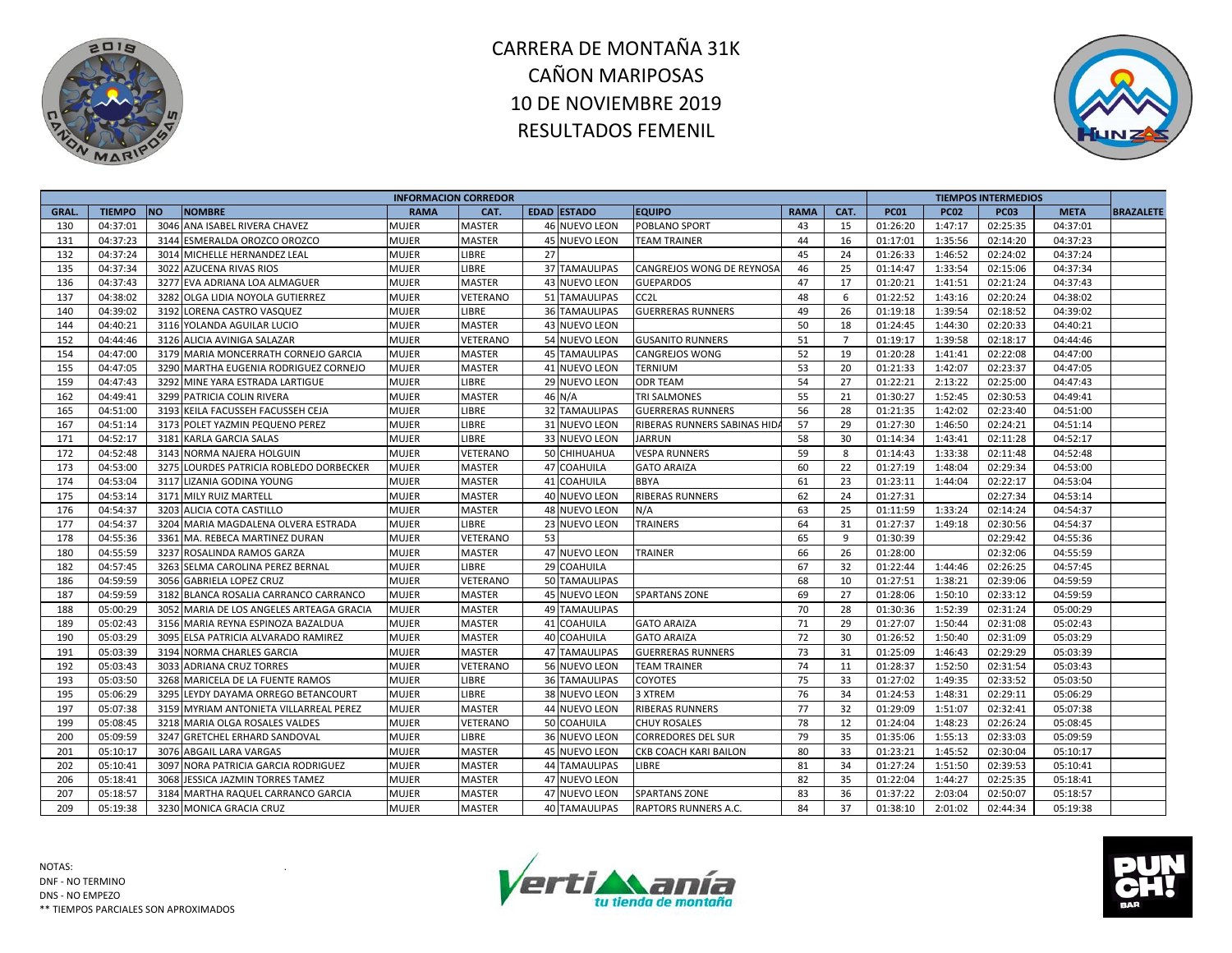



| <b>TIEMPO</b><br><b>NO</b><br><b>NOMBRE</b><br><b>EDAD ESTADO</b><br>CAT.<br><b>PC01</b><br><b>GRAL</b><br><b>RAMA</b><br>CAT.<br><b>EQUIPO</b><br><b>RAMA</b><br><b>PC02</b> | <b>PC03</b> |             |                  |
|-------------------------------------------------------------------------------------------------------------------------------------------------------------------------------|-------------|-------------|------------------|
|                                                                                                                                                                               |             | <b>META</b> | <b>BRAZALETE</b> |
| 85<br>05:21:22<br>3135 MARY LARA<br>50 NUEVO LEON<br>13<br>1:48:06<br>211<br>MUJER<br><b>VETERANO</b><br>01:28:30                                                             | 02:27:20    | 05:21:22    |                  |
| 05:21:22<br>3217 KATIA ALEJANDRA ELIZONDO RAMIREZ<br>86<br>212<br>MUJER<br><b>LIBRE</b><br>29 NUEVO LEON<br>36<br>01:42:54                                                    | 02:49:46    | 05:21:22    |                  |
| 213<br>05:21:22<br>LIBRE<br>87<br>2:06:49<br>3305 KARLA NELLY BARRON KIDDER<br>MUJER<br>37 NUEVO LEON<br><b>WE ADVANCE</b><br>37<br>01:42:47                                  | 02:49:44    | 05:21:22    |                  |
| 05:22:11<br>88<br>214<br>3013 MARIA DEL CARMEN VEGA RAMIREZ<br>MUJER<br><b>VETERANO</b><br>54<br>01:41:56<br>2:07:54<br>14                                                    | 02:50:44    | 05:22:11    |                  |
| 89<br>221<br>05:26:58<br>3284 MARCELA PEREZ ACOSTA<br>MUJER<br>LIBRE<br>37 NUEVO LEON<br>38<br>01:34:02<br>1:56:21<br>------                                                  | 02:42:51    | 05:26:58    |                  |
| 90<br>222<br>05:27:01<br>LIBRE<br>39<br>3134 TANNIA PAOLA ESPINOZA GALVAN<br><b>MUJER</b><br>31 NUEVO LEON<br>01:27:18<br>1:48:39                                             | 02:34:36    | 05:27:01    |                  |
| 223<br>91<br>05:27:20<br>3202 BRENDA DEYANIRA VILLANUEVA MONTES<br><b>MASTER</b><br>38<br>2:00:33<br><b>MUJER</b><br><b>45 NUEVO LEON</b><br><b>SPARTANS ZONE</b><br>01:33:32 | 02:43:10    | 05:27:20    |                  |
| 225<br>92<br>05:27:51<br>3262 GABRIELA ALEXANDRA BRICENO RUIZ<br><b>LIBRE</b><br>35 COAHUILA<br>40<br>01:21:27<br>1:45:25<br>MUJER                                            | 02:37:35    | 05:27:51    |                  |
| 227<br>05:28:44<br>N/A<br>93<br>3150 KARLA ELIZABETH SANCHEZ CARMONA<br><b>MUJER</b><br><b>MASTER</b><br>41 NUEVO LEON<br>39<br>01:41:53<br>2:07:59                           | 02:50:45    | 05:28:44    |                  |
| 94<br>228<br>05:29:11<br>3186 LESLIE RUBI ARIZPE DEL VALLE<br><b>MUJER</b><br><b>MASTER</b><br>44 NUEVO LEON<br><b>SPARTANS ZONE</b><br>40<br>01:33:42<br>2:00:43             | 02:44:22    | 05:29:11    |                  |
| 230<br>05:30:27<br>95<br>3055 SAN JUANA GUADALUPE RAMIREZ NAVARRO<br><b>MASTER</b><br>42 NUEVO LEON<br>41<br>2:01:44<br><b>MUJER</b><br>PEDAL XTREME<br>01:38:35              | 02:44:49    | 05:30:27    |                  |
| 96<br>231<br>05:30:27<br>3225 ARACELY COLUNGA BRIONES<br>MUJER<br>VETERANO<br>50 NUEVO LEON<br>15<br>01:29:55<br>1:52:05<br>PEDAL XTREME                                      | 02:36:20    | 05:30:27    |                  |
| 232<br>97<br>05:30:28<br><b>LIBRE</b><br>3073 ARELY KARINA MENDOZA GARCIA<br>MUJER<br><b>32 TAMAULIPAS</b><br><b>EDH</b><br>41<br>01:32:47                                    | 02:45:34    | 05:30:28    |                  |
| 233<br>05:31:08<br>3304 ANA LAURA DAMIAN SERNA<br><b>LIBRE</b><br>98<br>2:03:31<br>MUJER<br>29 TAMAULIPAS<br><b>RAPTORS RUNNERS</b><br>42<br>01:39:58                         | 02:50:19    | 05:31:08    |                  |
| 235<br>05:32:47<br><b>MASTER</b><br>99<br>3229 MARIA DE LOURDES VAZQUEZ HERNANDEZ<br>MUJER<br><b>48 TAMAULIPAS</b><br>RAPTORS RUNNERS A.C.<br>42<br>01:38:11                  | 02:44:45    | 05:32:47    |                  |
| 236<br>05:33:58<br>VETERANO<br>100<br>16<br>1:55:02<br>3009 MARIA GUADALUPE TREVINO HERNANDEZ<br><b>MUJER</b><br>51<br>01:29:33                                               | 02:39:40    | 05:33:58    |                  |
| 241<br>05:35:14<br>3032 ERIKA MORALES<br><b>MUJER</b><br><b>MASTER</b><br>41 COAHUILA<br>TEAM BESOS Y ASÍ<br>101<br>43<br>2:03:09<br>01:40:43                                 | 02:48:37    | 05:35:14    |                  |
| 242<br>05:37:45<br>102<br>3210 SANDRA IVONNE GARCIA SANCHEZ<br>MUJER<br><b>LIBRE</b><br><b>36 TAMAULIPAS</b><br><b>PEOPLES GYM</b><br>43<br>01:31:32<br>1:53:12               | 02:39:28    | 05:37:45    |                  |
| 05:38:44<br><b>LIBRE</b><br>243<br>3196 IZDARELI CONTRERAS MACIAS<br>MUJER<br><b>32 TAMAULIPAS</b><br><b>GUERRERAS RUNNERS</b><br>103<br>01:34:02<br>1:59:11<br>44            | 02:46:23    | 05:38:44    |                  |
| 244<br>05:40:43<br>104<br>45<br>1:50:53<br>3062 JEANDELINE IRASEMA BARRIENTOS SILVA<br><b>MUJER</b><br>LIBRE<br>37 COLIMA<br><b>REYNOSA RUNNERS</b><br>01:28:05               | 02:43:44    | 05:40:43    |                  |
| 245<br>05:40:44<br>3058 ANA LAURA LOPEZ CRUZ<br>MUJER<br>VETERANO<br><b>54 TAMAULIPAS</b><br>105<br>17<br>01:27:50<br>1:48:43                                                 | 02:43:52    | 05:40:44    |                  |
| 247<br><b>TLALOC</b><br>05:42:54<br>3127 MARIA DEL SOCORRO VALLEJO FLORES<br>MASTER<br>48 NUEVO LEON<br>106<br>44<br>01:34:50<br>2:09:59<br>MUJER                             | 02:43:40    | 05:42:54    |                  |
| 248<br>05:42:54<br>3227 SILVIA CORONADO RIOS<br>MUJER<br><b>MASTER</b><br>44 NUEVO LEON<br>LIBRE<br>107<br>45<br>2:01:10<br>01:34:49                                          | 02:43:40    | 05:42:54    |                  |
| 249<br>05:43:10<br><b>LIBRE</b><br><b>35 TAMAULIPAS</b><br>CORREMANIA<br>108<br>46<br>01:37:04<br>3249 MARTHA SUSANA VIDAURRI PUENTE<br>MUJER                                 | 02:51:48    | 05:43:10    |                  |
| 250<br>05:44:44<br>3195 CONSUELO MENDEZ GARCIA<br><b>MASTER</b><br><b>43 TAMAULIPAS</b><br>109<br>01:32:56<br>1:56:21<br>MUJER<br><b>GUERRERAS RUNNERS</b><br>46              | 02:44:19    | 05:44:44    |                  |
| 05:45:50<br>251<br>3113 BRENDA GIL VILLARREAL<br>MUJER<br><b>MASTER</b><br><b>TORTUGAS</b><br>110<br>47<br>01:41:05<br>2:05:44<br>41 TAMAULIPAS                               | 02:52:44    | 05:45:50    |                  |
| 253<br>LIBRE<br>05:46:30<br>3082 ANA KAREN RODRIGUEZ ESCAMILLA<br>MUJER<br>27 NUEVO LEON<br><b>RIBERAS RUNNERS</b><br>111<br>47<br>2:10:45<br>01:44:41                        | 02:53:14    | 05:46:30    |                  |
| 254<br>112<br>05:49:05<br>3222 CLAUDIA INES ALMEIDA FLORES<br><b>MASTER</b><br>N/A<br>48<br>2:14:09<br>Mujer<br>46 NUEVO LEON<br>01:46:13                                     | 02:57:24    | 05:49:05    |                  |
| 255<br>05:49:15<br>113<br>3015 VERONICA ROSAS ALEMAN<br>MUJER<br><b>MASTER</b><br>49<br>01:35:02<br>1:59:58<br>44                                                             | 02:52:48    | 05:49:15    |                  |
| 256<br>05:49:25<br>42 NUEVO LEON<br>N/A<br>3221 MARIA GONZALEZ MOYA<br>MUJER<br><b>MASTER</b><br>114<br>50<br>01:46:22<br>2:14:14                                             | 02:57:28    | 05:49:25    |                  |
| 258<br>05:52:04<br>PEOPLES GYM<br>115<br>3219 MARIA DE LOS ANGELES PIMENTEL CASTRO<br><b>MUJER</b><br>LIBRE<br><b>35 TAMAULIPAS</b><br>48<br>01:40:19<br>2:06:31              | 02:57:48    | 05:52:04    |                  |
| 261<br>05:55:52<br>MUJER<br><b>LIBRE</b><br>33 TAMAULIPAS<br>116<br>01:41:32<br>3036 GABRIELA GALVAN<br><b>HABANEROS RUNNING TEAM</b><br>49                                   | 02:58:48    | 05:55:52    |                  |
| 262<br>05:56:43<br>117<br>3254 LAURA ESTHER GARZA RAMIREZ<br>MUJER<br><b>MASTER</b><br>44 NUEVO LEON<br><b>ODR TEAM</b><br>51<br>01:48:39                                     | 03:04:38    | 05:56:43    |                  |
| 263<br><b>LIBRE</b><br>05:57:21<br>3145 DANIELA MARIA RODRIGUEZ RODRIGUEZ<br>MUJER<br>38 COAHUILA<br>118<br>50<br>2:08:24<br>01:41:48                                         | 02:51:20    | 05:57:21    |                  |
| 264<br>05:57:25<br>3118 ANA CECILIA MATA RDZ.<br><b>MASTER</b><br>49 COAHUILA<br>119<br>52<br>2:08:28<br>MUJER<br>01:41:45                                                    | 02:50:38    | 05:57:25    |                  |
| 265<br>05:58:34<br>120<br>3089 MARTHA GARZA GARCIA<br><b>MUJER</b><br>VETERANO<br>54 NUEVO LEON<br>INDEPENDIENTE<br>18<br>01:38:52<br>2:04:02                                 | 02:51:34    | 05:58:34    |                  |
| 121<br>266<br>05:58:45<br>3153 MARIA MAYELA FIGUEROA VELAZQUEZ<br>MUJER<br><b>MASTER</b><br>43 TAMAULIPAS<br>53<br>2:15:12<br><b>GUERRERAS RUNNERS.</b><br>01:46:41           | 03:01:19    | 05:58:45    |                  |
| 270<br>122<br>06:10:58<br>3259 MARIA LOURDES PEREZ GOMEZ<br>LIBRE<br>51<br>01:34:28<br>2:00:59<br>MUJER<br>36 COAHUILA<br><b>NINGUNO</b>                                      | 02:52:34    | 06:10:58    |                  |
| 123<br>272<br>06:15:58<br>MUJER<br>VETERANO<br>55 NUEVO LEON<br><b>ODR</b><br>19<br>01:47:09<br>2:13:11<br>3243 REYNA CARRETERO GONZALEZ                                      | 03:03:25    | 06:15:58    |                  |
| 273<br>06:16:02<br><b>MASTER</b><br>N/A<br>124<br>3307 CLAUDIA MARTINEZ URBANO<br>MUJER<br>47 NUEVO LEON<br>54<br>01:50:11<br>2:15:56                                         | 03:05:20    | 06:16:02    |                  |
| 275<br>06:16:55<br>LIBRE<br>125<br>52<br>3023<br><b>CAROLINA FUENTES SALAS</b><br>MUJER<br>30 NUEVO LEON<br>01:47:20<br>2:13:32                                               | 03:04:38    | 06:16:55    |                  |
| 278<br>55<br>06:21:17<br>3088 IVETTE HERNANDEZ MARTINEZ<br>MUJER<br><b>MASTER</b><br>46 NUEVO LEON<br><b>KAKTUS MONTERREY</b><br>126<br>02:04:04<br>2:42:14                   | 04:01:52    | 06:21:17    |                  |

NOTAS: DNF - NO TERMINO DNS - NO EMPEZO \*\* TIEMPOS PARCIALES SON APROXIMADOS



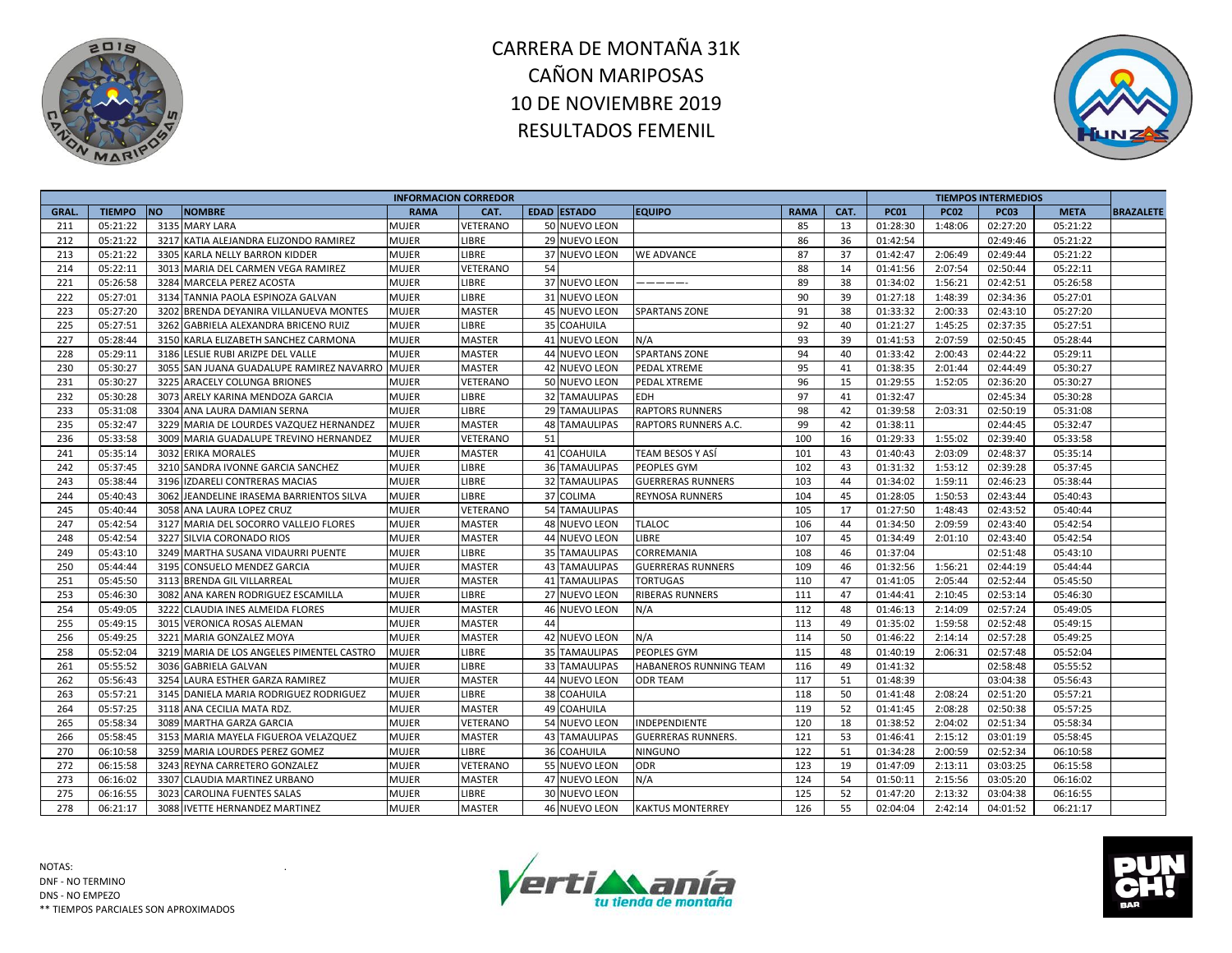



|       |               |           |                                          | <b>INFORMACION CORREDOR</b> |               |                      |                          |             |      |             |             | <b>TIEMPOS INTERMEDIOS</b> |             |                  |
|-------|---------------|-----------|------------------------------------------|-----------------------------|---------------|----------------------|--------------------------|-------------|------|-------------|-------------|----------------------------|-------------|------------------|
| GRAL. | <b>TIEMPO</b> | <b>NO</b> | <b>NOMBRE</b>                            | <b>RAMA</b>                 | CAT.          | EDAD ESTADO          | <b>EQUIPO</b>            | <b>RAMA</b> | CAT. | <b>PC01</b> | <b>PC02</b> | <b>PC03</b>                | <b>META</b> | <b>BRAZALETE</b> |
| 279   | 06:22:11      |           | 3040 NORA ISABEL JAUREGUI NINO           | MUJER                       | MASTER        | 45 NUEVO LEON        | <b>ESCOBEDO RUNNERS</b>  | 127         | 56   | 01:52:24    | 2:19:55     | 03:12:31                   | 06:22:11    |                  |
| 282   | 06:30:59      |           | 3253 SASHA CAROLINA SOLORZANO OJEDA      | MUJER                       | LIBRE         | 35 COAHUILA          | MONTAÑEROS COAHUIKA      | 128         | 53   | 01:52:48    | 2:22:00     | 03:12:31                   | 06:30:59    |                  |
| 284   | 06:39:02      |           | 3094 BLANCA ISELA TOVAR                  | <b>MUJER</b>                | <b>MASTER</b> | <b>41 TAMAULIPAS</b> | <b>LIBRE</b>             | 129         | 57   | 01:40:21    | 2:06:59     | 02:59:57                   | 06:39:02    |                  |
| 285   | 06:46:46      |           | 3233 DULCE DANIELA MARTINEZ DE LEON      | MUJER                       | LIBRE         | <b>37 TAMAULIPAS</b> | CORREMANIA               | 130         | 54   | 01:44:54    | 2:15:24     | 03:11:55                   | 06:46:46    |                  |
| 286   | 06:46:47      |           | 3283 SAIRA JOHANNA SAUCEDO CHAIREZ       | MUJER                       | LIBRE         | 24 TAMAULIPAS        | CORREMANIA               | 131         | 55   | 01:44:56    | 2:15:21     | 03:12:40                   | 06:46:47    |                  |
| 288   | <b>DNF</b>    |           | 3080 HEIDY JANETH RAMIREZ RODRIGUEZ      | MUJER                       | LIBRE         | 39 NUEVO LEON        | <b>COACH KARI BAILON</b> | 132         | 56   | 01:38:38    | 2:05:54     | 02:56:34                   |             |                  |
| 289   | <b>DNF</b>    |           | 3090 TANIA GAMBOA VAZQUEZ                | MUJER                       | LIBRE         | 28 TAMAULIPAS        | MUÑECOS                  | 133         | 57   | 01:44:45    | 2:14:33     | 03:17:10                   |             |                  |
| 291   | <b>DNF</b>    |           | 3189 MARISOL ARAMBULA TORRES             | MUJER                       | <b>MASTER</b> | 40 NUEVO LEON        | <b>JARRUN</b>            | 134         | 58   |             |             |                            |             |                  |
| 292   | <b>DNF</b>    |           | 3215 KARLA CATALINA DE LA ROSA RODRIGUEZ | MUJER                       | LIBRE         | 37 COAHUILA          | <b>TEAM BESOS Y ASI</b>  | 133         | 57   |             |             |                            |             |                  |
| 295   | <b>DNS</b>    |           | 3034 MARIA LUISA RUIZ                    | MUJER                       | <b>IBRE</b>   | 35 NUEVO LEON        | <b>RR</b>                | 136         | 59   |             |             |                            |             |                  |
| 297   | <b>DNS</b>    |           | 3060 SONIA JUAREZ QUIJADA                | MUJER                       | VETERANO      | 51 NUEVO LEON        |                          | 137         | 20   |             |             |                            |             |                  |
| 300   | <b>DNS</b>    |           | 3072 ELISA LOPEZ                         | <b>MUJER</b>                | LIBRE         | <b>38 TAMAULIPAS</b> | <b>RRUNNERS</b>          | 138         | 60   |             |             |                            |             |                  |
| 303   | <b>DNS</b>    |           | 3087 GABRIELA RECIO                      | MUJER                       | MASTER        | <b>42 COAHUILA</b>   | <b>GATO ARRAIGA</b>      | 139         | 59   |             |             |                            |             |                  |
| 304   | <b>DNS</b>    |           | 3103 MARY JUAREZ                         | MUJER                       | <b>MASTER</b> | 41 NUEVO LEON        | <b>HOME DEPOT</b>        | 140         | 60   |             |             |                            |             |                  |
| 305   | <b>DNS</b>    |           | 3106 LILIANA ALEXANDRA PEREZ GRIJALVA    | MUJER                       | MASTER        | 47 COAHUILA          | <b>INDEPENDIENTE</b>     | 141         | 61   |             |             |                            |             |                  |
| 309   | <b>DNS</b>    |           | 3148 FLOR RODRIGUEZ RODRIGUEZ            | <b>MUJER</b>                | MASTER        | 49 NUEVO LEON        |                          | 142         | 62   |             |             |                            |             |                  |
| 310   | <b>DNS</b>    |           | 3162 POULLETTE GONZALEZ GARZA            | <b>MUJER</b>                | <b>IBRE</b>   | 28 NUEVO LEON        | <b>RIBERAS RUNNERS</b>   | 143         | 61   |             |             |                            |             |                  |
| 317   | <b>DNS</b>    |           | 3308 ELISA ALEJANDRA MARTINEZ LOZANO     | MUJER                       | <b>IBRE</b>   | 28 COAHUILA          |                          | 144         | 62   |             |             |                            |             |                  |
| 319   | <b>DNS</b>    |           | 3311 BLANCA MARTINEZ CEPEDA              | MUJER                       | <b>MASTER</b> | 41 COAHUILA          | <b>RAPPORT</b>           | 143         | 61   |             |             |                            |             |                  |



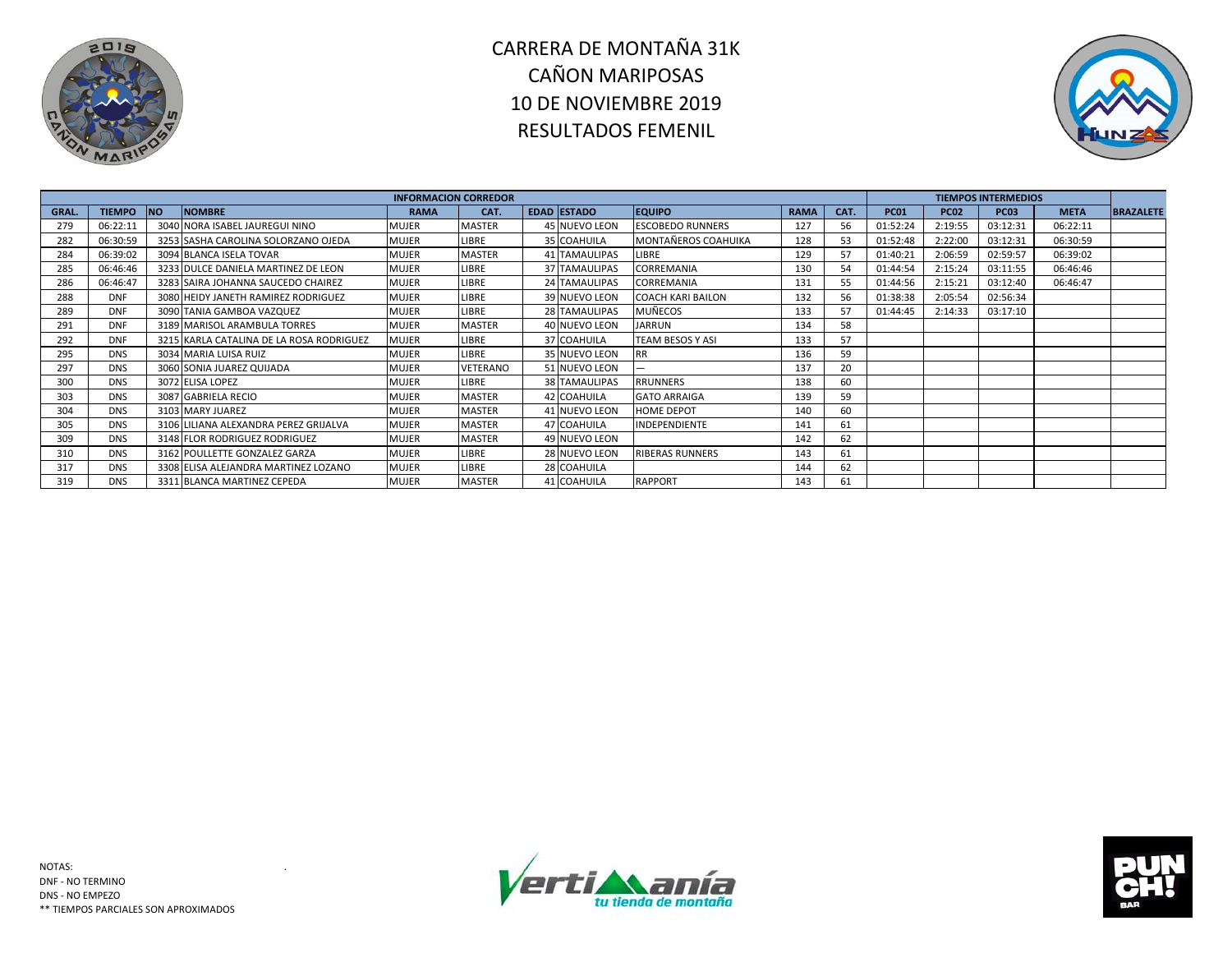



|                |               |           |                                     | <b>INFORMACION CORREDOR</b> |                 |    |                      |                           |                |                         |             |             | <b>TIEMPOS INTERMEDIOS</b> |             |                  |
|----------------|---------------|-----------|-------------------------------------|-----------------------------|-----------------|----|----------------------|---------------------------|----------------|-------------------------|-------------|-------------|----------------------------|-------------|------------------|
| GRAL.          | <b>TIEMPO</b> | <b>NO</b> | <b>NOMBRE</b>                       | <b>RAMA</b>                 | CAT.            |    | <b>EDAD ESTADO</b>   | <b>EQUIPO</b>             | <b>RAMA</b>    | CAT.                    | <b>PC01</b> | <b>PC02</b> | <b>PC03</b>                | <b>META</b> | <b>BRAZALETE</b> |
| -1             | 02:30:07      | 3302      | J. DOLORES ZAVALA ARREDONDO         | HOMBRE                      | <b>VETERANO</b> |    | 51 TAMAULIPAS        | HABANEROS RUNNING TEAM    | 1              | 1                       | 00:43:00    | 0:55:00     | 01:16:13                   | 02:30:07    |                  |
| 2              | 02:34:19      |           | 3003 FERNANDO AZAEL MEJIA GONZALEZ  | <b>HOMBRE</b>               | LIBRE           |    | 27 JALISCO           | <b>VERTIMANIA</b>         | $\overline{2}$ | $\mathbf{1}$            | 00:41:58    | 0:54:29     | 01:16:09                   | 02:34:19    |                  |
| $\overline{3}$ | 02:49:32      |           | 3288 JESUS HUERTA                   | <b>HOMBRE</b>               | LIBRE           |    | 31 NUEVO LEON        | <b>DOPAMINA</b>           | $\overline{3}$ | $\overline{2}$          | 00:47:54    | 1:44:41     | 01:25:34                   | 02:49:32    |                  |
| 5              | 02:53:06      |           | 3002 JESUS ENRIQUE VALERIO MARTINEZ | HOMBRE                      | LIBRE           |    | 35 NUEVO LEON        | <b>CRAZY RUNNERS</b>      | $\overline{4}$ | $\overline{\mathbf{3}}$ | 00:46:34    | 1:00:17     | 01:25:05                   | 02:53:06    |                  |
| 6              | 02:55:23      |           | 3164 OSCAR ERNESTO ROJAS HERNANDEZ  | <b>HOMBRE</b>               | LIBRE           |    | 32 NUEVO LEON        |                           | 5              | $\overline{4}$          | 00:52:40    |             | 01:31:47                   | 02:55:23    |                  |
| $\overline{7}$ | 02:56:17      |           | 3213 ZEFERINO MARES AGUIRRE         | <b>HOMBRE</b>               | VETERANO        |    | 58 COAHUILA          | <b>UBS</b>                | 6              | $\overline{2}$          | 00:50:21    |             | 01:29:22                   | 02:56:17    |                  |
| 8              | 02:58:47      |           | 3289 JORGE GOMEZ PEREZ              | <b>HOMBRE</b>               | <b>MASTER</b>   |    | 49 NUEVO LEON        | <b>VESUVIUS</b>           | $\overline{7}$ | 1                       | 00:47:39    | 1:00:22     | 01:25:16                   | 02:58:47    |                  |
| 9              | 03:00:53      |           | 3300 AGUSTIN VILLARREAL             | <b>HOMBRE</b>               | LIBRE           |    | 28 NUEVO LEON        |                           | 8              | 5                       | 00:52:09    | 1:08:10     | 01:32:42                   | 03:00:53    |                  |
| 10             | 03:00:53      |           | 3306 NATANAEL VILLARREAL POHLENZ    | <b>HOMBRE</b>               | LIBRE           |    | 25 NUEVO LEON        |                           | 9              | 6                       | 00:52:10    | 1:08:14     | 01:32:34                   | 03:00:53    |                  |
| 11             | 03:01:12      |           | 3004 HOUSTON GUTIERREZ              | <b>HOMBRE</b>               | LIBRE           |    | 37 NUEVO LEON        | <b>HUNZAS</b>             | 10             | $\overline{7}$          | 00:54:53    | 1:33:14     | 01:35:51                   | 03:01:12    |                  |
| 12             | 03:04:00      |           | 3201 ENRIQUE GARCIA RUBIO           | <b>HOMBRE</b>               | LIBRE           |    | 24 TAMAULIPAS        | <b>SPARTAN TEAM</b>       | 11             | 8                       | 00:52:19    |             | 01:32:52                   | 03:04:00    |                  |
| 13             | 03:04:49      |           | 3293 JONATHAN SOLANO ROJAS          | <b>HOMBRE</b>               | <b>MASTER</b>   |    | 42 NUEVO LEON        | <b>FUERZA CIVIL</b>       | 12             | $\overline{2}$          | 00:53:33    |             | 01:31:54                   | 03:04:49    |                  |
| 14             | 03:08:33      | 3157      | JOSE VILLAGOMEZ FLORES              | <b>HOMBRE</b>               | <b>MASTER</b>   |    | <b>49 TAMAULIPAS</b> | LIBRE                     | 13             | $\overline{3}$          | 00:57:09    | 1:11:25     | 01:38:57                   | 03:08:33    |                  |
| 15             | 03:09:45      |           | 3212 EDUARDO LIRA                   | <b>HOMBRE</b>               | <b>MASTER</b>   |    | 43 NUEVO LEON        |                           | 14             | $\overline{4}$          | 01:16:17    | 1:09:57     | 02:15:02                   | 03:09:45    |                  |
| 16             | 03:11:10      |           | 3037 JAVIER PENA                    | <b>HOMBRE</b>               | LIBRE           |    | 37 NUEVO LEON        | <b>NINGUNO</b>            | 15             | 9                       | 00:57:50    | 1:13:17     | 01:40:47                   | 03:11:10    |                  |
| 17             | 03:13:03      |           | 3017 MARTIN CRUZ MENDOZA            | <b>HOMBRE</b>               | LIBRE           | 25 |                      |                           | 16             | 10                      | 00:52:15    |             | 01:35:15                   | 03:13:03    |                  |
| 18             | 03:13:09      |           | 3301 EDUARDO CANIZALES RAMIREZ      | <b>HOMBRE</b>               | LIBRE           |    | 35 NUEVO LEON        | LOS RUDOS DE GARCÍA       | 17             | 11                      | 00:53:36    | 1:09:12     | 01:37:36                   | 03:13:09    |                  |
| 19             | 03:18:49      |           | 3248 FELIPE NERY CRUZ BAEZ          | <b>HOMBRE</b>               | LIBRE           |    | <b>37 TAMAULIPAS</b> | <b>FSP RUNNER'S</b>       | 18             | 12                      | 00:54:10    | 1:09:40     | 01:38:37                   | 03:18:49    |                  |
| 21             | 03:22:30      |           | 3120 GILBERTO JAVIER MATA RODRIGUEZ | <b>HOMBRE</b>               | <b>MASTER</b>   |    | 45 NUEVO LEON        | <b>NA</b>                 | 19             | 5                       | 00:57:38    | 1:13:03     | 01:40:41                   | 03:22:30    |                  |
| 22             | 03:30:24      | 3211      | HECTOR VILLNUEVA GOMEZ              | <b>HOMBRE</b>               | <b>MASTER</b>   |    | 43 NUEVO LEON        | LILI FIGUEROA             | 20             | 6                       | 01:06:44    | 1:22:45     | 01:52:57                   | 03:30:24    |                  |
| 23             | 03:30:45      |           | 3025 RUSBETL AQUINO GARCIA          | <b>HOMBRE</b>               | <b>MASTER</b>   |    | 43 NUEVO LEON        |                           | 21             | $\overline{7}$          | 00:57:18    | 1:13:58     | 01:43:10                   | 03:30:45    |                  |
| 24             | 03:30:57      |           | 3110 PEDRO AMADOR                   | <b>HOMBRE</b>               | LIBRE           |    | 29 NUEVO LEON        | <b>NA</b>                 | 22             | 13                      | 01:02:33    | 1:18:38     | 01:50:43                   | 03:30:57    |                  |
| 25             | 03:31:49      |           | 3244 JORGE ANDRES GARZA BACCO       | <b>HOMBRE</b>               | <b>MASTER</b>   |    | <b>41 NUEVO LEON</b> | <b>CKB</b>                | 23             | 8                       | 00:56:18    | 1:12:17     | 01:43:18                   | 03:31:49    |                  |
| 26             | 03:32:33      | 3257      | <b>HUGO AGUILERA GARCIA</b>         | <b>HOMBRE</b>               | <b>MASTER</b>   |    | 46 NUEVO LEON        | <b>TRISALMON</b>          | 24             | 9                       | 01:00:56    | 1:17:07     | 01:49:26                   | 03:32:33    |                  |
| 27             | 03:34:27      | 3261      | <b>CESAR MORALES</b>                | HOMBRE                      | LIBRE           |    | 36 NUEVO LEON        | <b>WE ADVANCED</b>        | 25             | 14                      | 00:59:27    |             | 01:49:09                   | 03:34:27    |                  |
| 29             | 03:36:53      |           | 3139 CATARINO ZAVALA ESPINOZA       | <b>HOMBRE</b>               | <b>MASTER</b>   |    | 46 COAHUILA          | <b>GATO ARAIZA</b>        | 26             | 10                      | 00:59:33    |             | 01:49:21                   | 03:36:53    |                  |
| 30             | 03:37:19      |           | 3125 BERONICO MELENDEZ CASTANON     | <b>HOMBRE</b>               | VETERANO        |    | 58 NUEVO LEON        | LIBRE                     | 27             | $\overline{\mathbf{3}}$ | 01:02:08    | 1:17:38     | 01:49:42                   | 03:37:19    |                  |
| 31             | 03:38:05      |           | 3149 SANTIAGO ALBERTO LUGO          | <b>HOMBRE</b>               | <b>MASTER</b>   |    | <b>45 TAMAULIPAS</b> | <b>BRONCOS DE REYNOSA</b> | 28             | 11                      | 00:57:53    | 1:17:19     | 01:49:49                   | 03:38:05    |                  |
| 32             | 03:38:10      |           | 3291 DANIEL ALBERTO IBARRA ROBLEDO  | <b>HOMBRE</b>               | LIBRE           |    | <b>35 TAMAULIPAS</b> |                           | 29             | 15                      | 01:02:13    | 1:19:56     | 01:51:16                   | 03:38:10    |                  |
| 33             | 03:38:32      |           | 3138 ADALBERTO GAYTAN VALDEZ        | <b>HOMBRE</b>               | <b>MASTER</b>   |    | 41 NUEVO LEON        | LYCANS                    | 30             | 12                      | 01:04:01    | 1:20:55     | 01:51:44                   | 03:38:32    |                  |
| 34             | 03:42:22      |           | 3045 MARIO NOVELO HUERTA            | <b>HOMBRE</b>               | VETERANO        |    | 52 NUEVO LEON        | TRAINER                   | 31             | $\overline{4}$          | 01:01:53    | 1:19:20     | 01:50:41                   | 03:42:22    |                  |
| 36             | 03:42:37      |           | 3086 JOSE HENRIQUE DE SOUZA         | <b>HOMBRE</b>               | <b>MASTER</b>   |    | <b>48 TAMAULIPAS</b> |                           | 32             | 13                      | 01:03:28    | 1:20:47     | 01:51:56                   | 03:42:37    |                  |
| 39             | 03:44:06      |           | 3104 DANIEL GONZALEZ MENDOZA        | <b>HOMBRE</b>               | LIBRE           |    | 25 TAMAULIPAS        |                           | 33             | 16                      | 01:03:59    | 1:20:27     | 01:53:19                   | 03:44:06    |                  |
| 40             | 03:45:38      |           | 3353 ROSENDO GONZALEZ MUNOZ         | <b>HOMBRE</b>               | VETERANO        |    | 60 COAHUILA          | <b>COYOTES</b>            | 34             | 5                       | 01:04:39    |             | 01:53:54                   | 03:45:38    |                  |
| 41             | 03:45:43      |           | 3252 JUAN RICARDO RIVERA ROSALES    | HOMBRE                      | <b>MASTER</b>   |    | <b>44 COAHUILA</b>   | ULTRA BESTIAS SALVAJES    | 35             | 14                      | 00:59:52    | 1:16:09     | 01:50:04                   | 03:45:43    |                  |
| 42             | 03:45:55      | 3093      | JOSE MARIA MARTINEZ CHAVEZ          | <b>HOMBRE</b>               | <b>MASTER</b>   |    | 49 NUEVO LEON        | <b>NA</b>                 | 36             | 15                      | 01:06:51    | 1:23:34     | 01:56:55                   | 03:45:55    |                  |
| 44             | 03:49:13      |           | 3016 BLADIMIR CARRANZA JIMENEZ      | <b>HOMBRE</b>               | LIBRE           | 34 |                      |                           | 37             | 17                      | 01:04:01    | 1:20:10     | 01:52:17                   | 03:49:13    |                  |
| 45             | 03:49:38      |           | 3220 ALEJANDRO DE LEON PIMENTEL     | <b>HOMBRE</b>               | <b>VETERANO</b> |    | <b>17 TAMAULIPAS</b> | PEOPLES GYM               | 38             | 6                       | 00:50:16    |             | 01:28:50                   | 03:49:38    |                  |
| 46             | 03:49:39      |           | 3136 JUAN ANTONIO CHAVEZ PEREYRA    | <b>HOMBRE</b>               | LIBRE           |    | 39 NUEVO LEON        | <b>ALFA RUNNERS</b>       | 39             | 18                      | 01:02:24    | 1:19:47     | 01:51:35                   | 03:49:39    |                  |
| 49             | 03:52:35      |           | 3176 EDUARDO RODRIGUEZ FLORES       | <b>HOMBRE</b>               | <b>MASTER</b>   |    | 43 NUEVO LEON        | LIBRE                     | 40             | 16                      | 01:10:28    | 1:30:09     | 02:00:28                   | 03:52:35    |                  |
| 53             | 03:54:55      |           | 3350 DAVID GOCHICOA                 | <b>HOMBRE</b>               | <b>LIBRE</b>    |    | 29 NUEVO LEON        |                           | 41             | 19                      | 00:59:32    |             | 01:53:30                   | 03:54:55    |                  |
| 55             | 03:55:13      |           | 3133 EDUARDO GARCIA ZUNIGA          | <b>HOMBRE</b>               | LIBRE           |    | 34 NUEVO LEON        |                           | 42             | 20                      | 01:05:36    | 1:22:11     | 01:55:52                   | 03:55:13    |                  |
|                |               |           |                                     |                             |                 |    |                      |                           |                |                         |             |             |                            |             |                  |



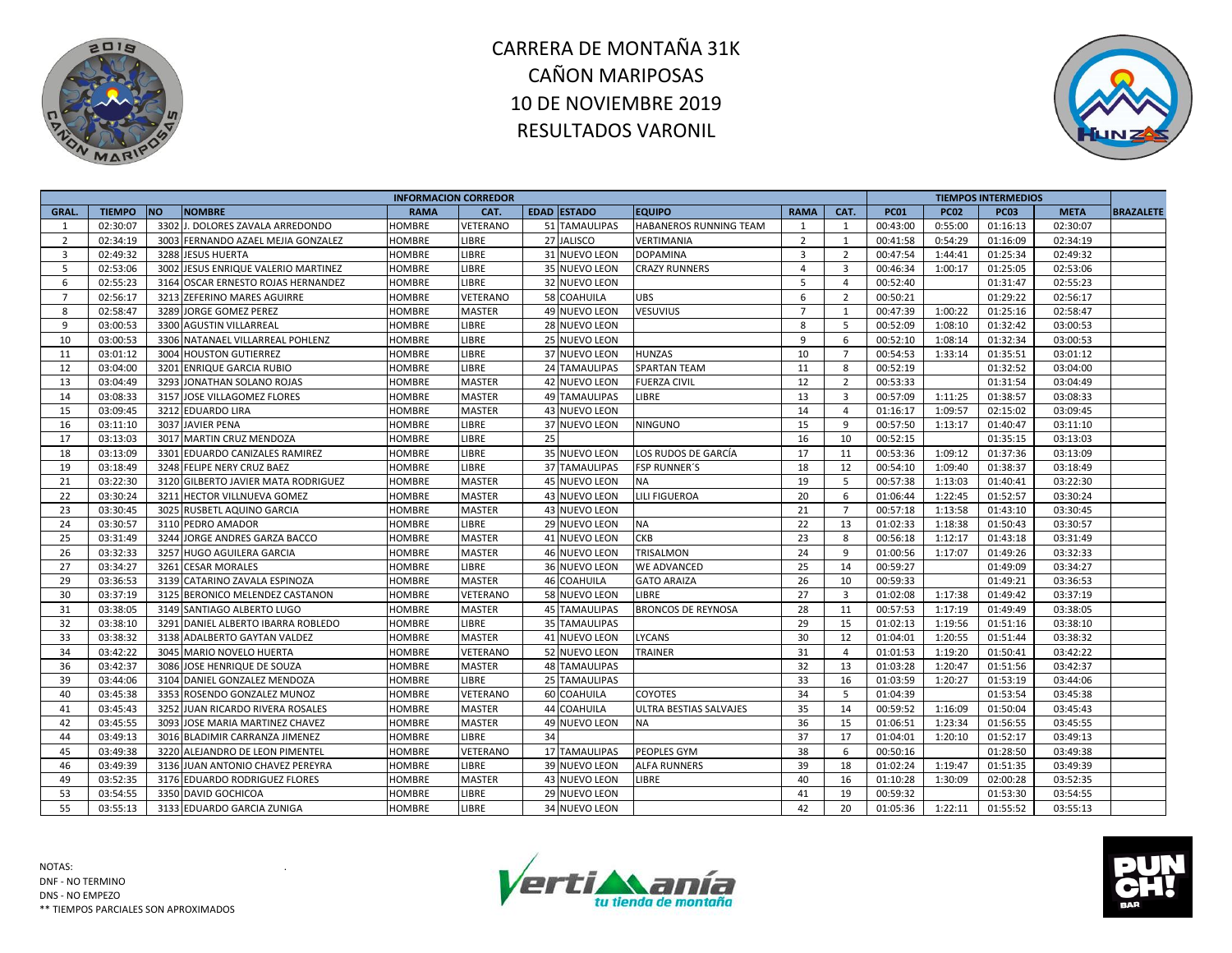



|       |               |                                         | <b>INFORMACION CORREDOR</b> |                 |                      |                               |             |                |             |             | <b>TIEMPOS INTERMEDIOS</b> |             |                  |
|-------|---------------|-----------------------------------------|-----------------------------|-----------------|----------------------|-------------------------------|-------------|----------------|-------------|-------------|----------------------------|-------------|------------------|
| GRAL. | <b>TIEMPO</b> | <b>NO</b><br><b>NOMBRE</b>              | <b>RAMA</b>                 | CAT.            | <b>EDAD ESTADO</b>   | <b>EQUIPO</b>                 | <b>RAMA</b> | CAT.           | <b>PC01</b> | <b>PC02</b> | <b>PC03</b>                | <b>META</b> | <b>BRAZALETE</b> |
| 56    | 03:55:38      | 3168 JOSE GUMARO MARQUEZ DAVILA         | HOMBRE                      | <b>MASTER</b>   | 45 NUEVO LEON        | DE ACERO                      | 43          | 17             | 01:09:26    |             | 02:00:15                   | 03:55:38    |                  |
| 57    | 03:55:49      | 3147 ALFONSO GARCIA ARCE                | <b>HOMBRE</b>               | <b>MASTER</b>   | 42 NUEVO LEON        | <b>ODR TEAM</b>               | 44          | 18             | 01:10:08    | 1:27:25     | 01:58:44                   | 03:55:49    |                  |
| 58    | 03:56:16      | 3158 LORENZO ANTONIO BAUTISTA HERNANDEZ | HOMBRE                      | <b>LIBRE</b>    | <b>36 TAMAULIPAS</b> | <b>FAMILY RUNNERS REYNOSA</b> | 45          | 21             | 01:03:17    | 1:21:03     | 01:56:11                   | 03:56:16    |                  |
| 59    | 03:56:29      | 3270 ANDRY COLMENAREZ                   | HOMBRE                      | <b>LIBRE</b>    | 39 NUEVO LEON        | <b>LOMAS RUNNERS</b>          | 46          | 22             | 01:05:52    | 1:22:51     | 01:57:04                   | 03:56:29    |                  |
| 60    | 03:56:59      | 3083 ARMANDO TREVINO GONZALEZ           | <b>HOMBRE</b>               | <b>LIBRE</b>    | 27 NUEVO LEON        | <b>RIBERAS RUNNERS</b>        | 47          | 23             | 01:07:22    | 1:25:32     | 02:02:07                   | 03:56:59    |                  |
| 61    | 03:57:49      | 3112 JORGE EDUARDO ZAMBRANO GOMEZ       | <b>HOMBRE</b>               | <b>LIBRE</b>    | 39 NUEVO LEON        |                               | 48          | 24             | 01:07:00    | 1:24:10     | 01:56:04                   | 03:57:49    |                  |
| 63    | 03:58:03      | 3101 FELIX FERNANDO CHAVEZ MARTINEZ     | <b>HOMBRE</b>               | <b>MASTER</b>   | <b>40 TAMAULIPAS</b> | <b>FAMILY RUNNERS REYNOSA</b> | 49          | 19             | 01:07:41    | 1:26:07     | 01:59:09                   | 03:58:03    |                  |
| 66    | 03:59:13      | 3276 EDUARDO JEOVANI MENDEZ JAUREGUI    | <b>HOMBRE</b>               | LIBRE           | 30 NUEVO LEON        | <b>GUEPARDOS TRAIL</b>        | 50          | 25             | 01:04:33    | 1:22:19     | 01:54:56                   | 03:59:13    |                  |
| 69    | 04:01:38      | 3188 RICARDO FLORES FARIAS              | <b>HOMBRE</b>               | LIBRE           | 36 NUEVO LEON        | <b>JARRUN</b>                 | 51          | 26             | 01:02:43    | 1:20:36     | 01:51:35                   | 04:01:38    |                  |
| 70    | 04:02:35      | 3108 OSCAR ALEJANDRO CARREON HERNANDEZ  | <b>HOMBRE</b>               | <b>VETERANO</b> | 17 NUEVO LEON        | <b>CIMARRONES</b>             | 52          | $\overline{7}$ | 01:01:37    | 1:21:06     | 01:51:16                   | 04:02:35    |                  |
| 71    | 04:03:15      | 3128 FRANCISCO JAVIER GARCIA HERNANDEZ  | <b>HOMBRE</b>               | <b>MASTER</b>   | 46 COAHUILA          | <b>GATO ARAIZA RUNNERS</b>    | 53          | 20             | 01:06:35    | 1:23:17     | 01:55:55                   | 04:03:15    |                  |
| 72    | 04:03:43      | 3312 IVAN ALEJANDRO MATA DEL RIO        | <b>HOMBRE</b>               | LIBRE           | 36 COAHUILA          | <b>PACE RUNNERS</b>           | 54          | 27             | 01:12:08    | 1:31:42     | 02:04:06                   | 04:03:43    |                  |
| 75    | 04:04:43      | 3152 RUBEN ADRIAN ORTIZ MENDOZA         | HOMBRE                      | <b>VETERANO</b> | 52 NUEVO LEON        | <b>LYCANS</b>                 | 55          | 8              | 01:08:41    | 1:26:56     | 02:02:34                   | 04:04:43    |                  |
| 79    | 04:07:41      | 3216 DAVID MORALES REYES                | HOMBRE                      | <b>LIBRE</b>    | 19 COAHUILA          | MONTAÑISMO TEC SALTILLO       | 56          | 28             | 01:15:11    | 1:34:32     | 02:09:32                   | 04:07:41    |                  |
| 82    | 04:10:36      | 3359 ALEJANDRO GRANADOS JUAREZ          | HOMBRE                      | <b>MASTER</b>   | 41 NUEVO LEON        | <b>GRANA2 RUNNERS</b>         | 57          | 21             | 01:06:26    |             | 01:53:25                   | 04:10:36    |                  |
| 83    | 04:11:07      | 3178 MARCELO LOPEZ CASTRO               | HOMBRE                      | <b>LIBRE</b>    | 36 COAHUILA          | <b>RAPPORT</b>                | 58          | 29             | 01:18:31    | 1:37:57     | 02:12:30                   | 04:11:07    |                  |
| 84    | 04:11:23      | 3232 NOE LOPEZ CANTU                    | <b>HOMBRE</b>               | LIBRE           | <b>37 TAMAULIPAS</b> | CORREMANIA                    | 59          | 30             | 01:06:51    | 1:22:55     | 01:56:04                   | 04:11:23    |                  |
| 85    | 04:12:02      | 3187 SERGIO IBARRA GONZALEZ             | HOMBRE                      | <b>LIBRE</b>    | <b>34 TAMAULIPAS</b> | <b>CANGREJOS WONG</b>         | 60          | 31             | 01:11:11    | 1:36:41     | 02:08:14                   | 04:12:02    |                  |
| 86    | 04:12:14      | 3313 JOSE JUAN PADILLA HERNANDEZ        | <b>HOMBRE</b>               | <b>VETERANO</b> | 59 COAHUILA          | <b>PACE RUNNERS</b>           | 61          | 9              | 01:13:25    | 1:31:38     | 02:05:08                   | 04:12:14    |                  |
| 88    | 04:12:17      | 3010 ERNESTO JAIME VILLARREAL CHAPA     | HOMBRE                      | <b>VETERANO</b> | 51                   |                               | 62          | 10             | 01:06:18    | 1:23:30     | 01:57:14                   | 04:12:17    |                  |
| 90    | 04:12:55      | 3011 GERARDO GARCES GARCIA              | HOMBRE                      | <b>MASTER</b>   | 48                   |                               | 63          | 22             | 01:11:16    | 1:29:56     | 02:04:58                   | 04:12:55    |                  |
| 91    | 04:13:40      | 3242 RODOLFO SANCHEZ DE LA GARZA        | HOMBRE                      | <b>VETERANO</b> | 58 NUEVO LEON        | <b>CFE RUNNERS</b>            | 64          | 11             | 01:03:31    | 1:21:19     | 01:55:50                   | 04:13:40    |                  |
| 92    | 04:13:57      | 3235 MIGUEL STRATMANN                   | <b>HOMBRE</b>               | <b>VETERANO</b> | 55 NUEVO LEON        | <b>TRAINER</b>                | 65          | 12             | 01:17:06    | 1:35:52     | 02:13:42                   | 04:13:57    |                  |
| 94    | 04:14:26      | 3358 SERGIO GUTIERREZ DE LA FUENTE      | HOMBRE                      | LIBRE           | 30 COAHUILA          |                               | 66          | 32             | 01:10:18    |             | 02:04:06                   | 04:14:26    |                  |
| 95    | 04:15:55      | 3123 JESUS TORRES ZAPATA                | HOMBRE                      | <b>MASTER</b>   | <b>47 TAMAULIPAS</b> | <b>FAMILY RUNNERS REYNOSA</b> | 67          | 23             | 01:42:04    | 2:09:02     | 03:02:00                   | 04:15:55    |                  |
| 96    | 04:21:44      | 3269 JAVIER ROCHA                       | <b>HOMBRE</b>               | <b>LIBRE</b>    | 23 TAMAULIPAS        | CORREMANIA                    | 68          | 33             | 01:12:35    | 1:30:14     | 02:04:33                   | 04:21:44    |                  |
| 97    | 04:21:57      | 3260 PEDRO AVALOS CASTILLO              | HOMBRE                      | <b>LIBRE</b>    | 30 NUEVO LEON        | <b>VRTIKX</b>                 | 69          | 34             | 01:11:48    | 1:30:33     | 02:07:51                   | 04:21:57    |                  |
| 99    | 04:22:32      | 3190 CESAR IVAN VENANCIO LOPEZ          | HOMBRE                      | <b>LIBRE</b>    | 27 NUEVO LEON        | <b>JARRUN</b>                 | 70          | 35             | 01:21:44    | 1:39:49     | 02:10:45                   | 04:22:32    |                  |
| 100   | 04:22:34      | 3174 DAVID REYNALDO SIFUENTES ENRIQUEZ  | <b>HOMBRE</b>               | <b>MASTER</b>   | <b>42 NUEVO LEON</b> | <b>LYCANS</b>                 | 71          | 24             | 01:18:16    | 1:36:42     | 02:11:09                   | 04:22:34    |                  |
| 101   | 04:22:51      | 3278 LUIS DANIEL HERNANDEZ AMAYA        | <b>HOMBRE</b>               | <b>LIBRE</b>    | 35 NUEVO LEON        | <b>GUEPARDOS</b>              | 72          | 36             | 01:04:50    |             | 01:59:55                   | 04:22:51    |                  |
| 105   | 04:23:59      | 3273 EDUARDO JAVIER MACIAS SANCHEZ      | HOMBRE                      | LIBRE           | 39 NUEVO LEON        | LYCANS                        | 73          | 37             | 01:07:01    | 1:28:21     | 02:04:20                   | 04:23:59    |                  |
| 106   | 04:24:30      | 3271 JOSE ELIAS CANTU GARZA             | <b>HOMBRE</b>               | <b>MASTER</b>   | 45 NUEVO LEON        | <b>GUEPARDOS</b>              | 74          | 25             | 00:59:51    | 1:16:24     | 01:53:58                   | 04:24:30    |                  |
| 107   | 04:24:54      | 3109 MIGUEL ANGEL GRANADOS SALINAS      | <b>HOMBRE</b>               | <b>MASTER</b>   | <b>41 TAMAULIPAS</b> | <b>SIN LIMITES</b>            | 75          | 26             | 01:19:48    | 1:38:17     | 02:15:59                   | 04:24:54    |                  |
| 108   | 04:25:25      | 3236 DAVID SOLIS TORRES                 | HOMBRE                      | <b>VETERANO</b> | 54 NUEVO LEON        | <b>TRAINER</b>                | 76          | 13             | 01:20:47    | 1:41:01     | 02:21:16                   | 04:25:25    |                  |
| 110   | 04:25:57      | 3059 LEONARDO IGNACIO RIOS MANCILLA     | HOMBRE                      | <b>MASTER</b>   | 42 TAMAULIPAS        | <b>RAPTORS RUNNERS</b>        | 77          | 27             | 01:09:52    | 1:29:46     | 02:10:27                   | 04:25:57    |                  |
| 111   | 04:26:08      | 3297 JOSUE ACOSTA CABELLO               | <b>HOMBRE</b>               | <b>MASTER</b>   | 47 NUEVO LEON        | LYCANS                        | 78          | 28             | 01:07:21    | 1:25:06     | 02:02:03                   | 04:26:08    |                  |
| 112   | 04:26:17      | 3205 DANIEL CASTILLO TORRES             | <b>HOMBRE</b>               | LIBRE           | <b>30 TAMAULIPAS</b> | <b>FAMILY RUNNERS</b>         | 79          | 38             | 01:13:19    | 1:31:30     | 02:09:50                   | 04:26:17    |                  |
| 115   | 04:26:25      | 3100 MIGUEL ANGEL BANDA BELMARES        | HOMBRE                      | LIBRE           | <b>37 TAMAULIPAS</b> | FAMILY RUNNERS REYNOSA        | 80          | 39             | 01:10:32    | 1:28:15     | 02:04:25                   | 04:26:25    |                  |
| 117   | 04:26:48      | 3298 RUBEN ALBERTO JURADO               | HOMBRE                      | <b>LIBRE</b>    | 23 N/A               | <b>TRI SALMONES</b>           | 81          | 40             | 01:14:24    | 1:32:31     | 02:10:57                   | 04:26:48    |                  |
| 118   | 04:27:33      | 3155 CESAR RODOLFO VEGA RANGEL          | HOMBRE                      | <b>VETERANO</b> | 56 COAHUILA          | <b>GATO ARAIZA</b>            | 82          | 14             | 01:23:16    | 1:41:48     | 02:15:46                   | 04:27:33    |                  |
| 119   | 04:27:45      | 3029 ANDRES OZIL ARIAS                  | HOMBRE                      | <b>VETERANO</b> | 50 NUEVO LEON        | <b>TEAM TRAINER</b>           | 83          | 15             | 01:12:38    | 1:33:10     | 02:09:40                   | 04:27:45    |                  |
| 121   | 04:31:33      | 3131 ALEJANDRO IGNACIO PEREYRA GARZA    | HOMBRE                      | <b>LIBRE</b>    | 35 NUEVO LEON        | ALPHA&OMEGA                   | 84          | 41             | 01:13:12    | 1:33:45     | 02:13:22                   | 04:31:33    |                  |



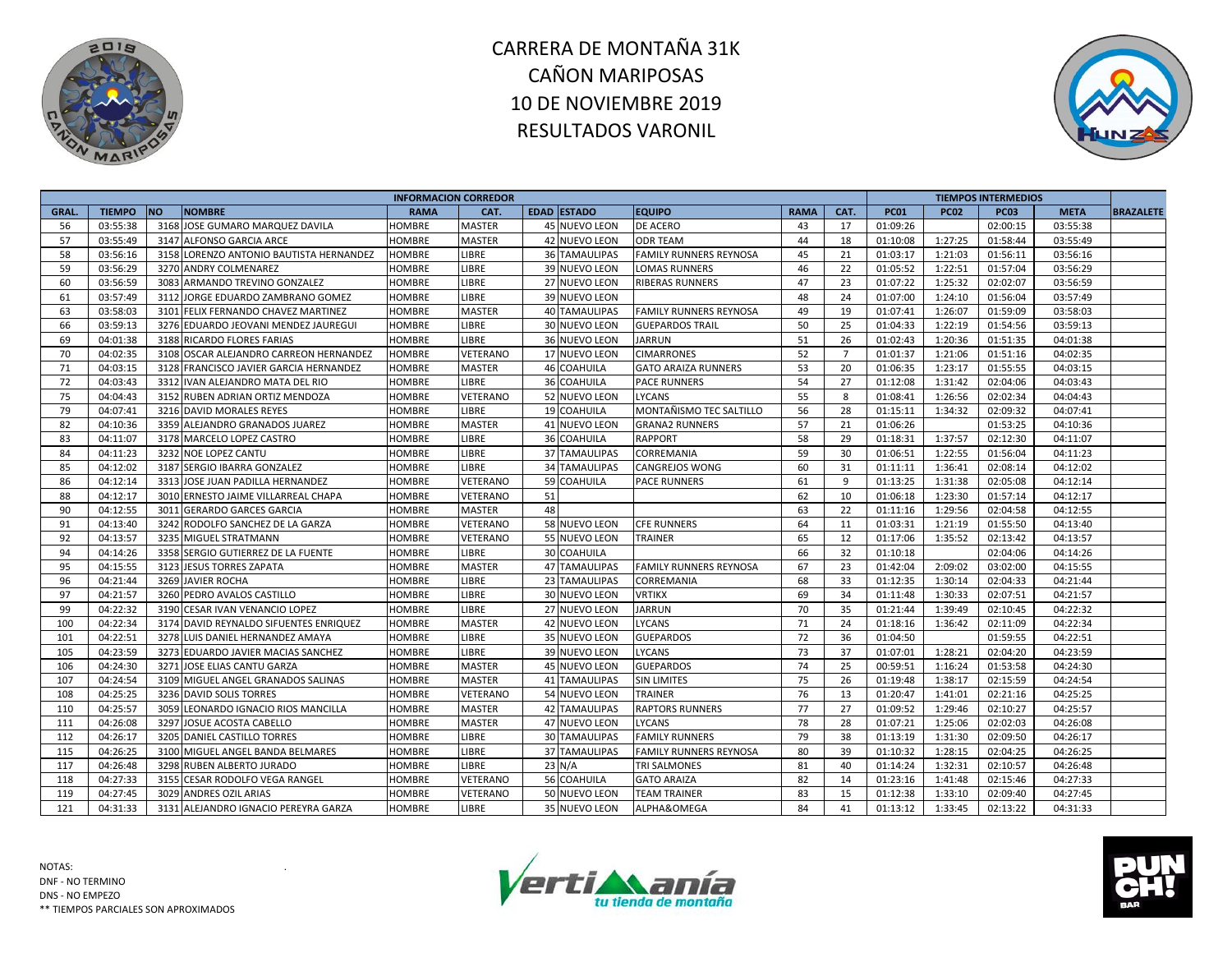



|       |               |                                                  | <b>INFORMACION CORREDOR</b> |                 |                      |                           |             |      |             |             | <b>TIEMPOS INTERMEDIOS</b> |             |                  |
|-------|---------------|--------------------------------------------------|-----------------------------|-----------------|----------------------|---------------------------|-------------|------|-------------|-------------|----------------------------|-------------|------------------|
| GRAL. | <b>TIEMPO</b> | <b>NO</b><br><b>NOMBRE</b>                       | <b>RAMA</b>                 | CAT.            | <b>EDAD ESTADO</b>   | <b>EQUIPO</b>             | <b>RAMA</b> | CAT. | <b>PC01</b> | <b>PC02</b> | <b>PC03</b>                | <b>META</b> | <b>BRAZALETE</b> |
| 124   | 04:31:53      | 3151 RUBEN PEQUENO                               | <b>HOMBRE</b>               | VETERANO        | 53 NUEVO LEON        | POBLANO TEAM              | 85          | 16   | 01:20:38    | 1:37:53     | 02:14:16                   | 04:31:53    |                  |
| 126   | 04:33:33      | 3224 ROBERTO OCHOA ALVARADO                      | <b>HOMBRE</b>               | <b>LIBRE</b>    | 31 NUEVO LEON        |                           | 86          | 42   | 01:22:50    | 1:42:34     | 02:18:21                   | 04:33:33    |                  |
| 127   | 04:34:53      | 3240 JULIO CESAR MENDOZA BOLADO                  | HOMBRE                      | VETERANO        | 53 TAMAULIPAS        | PEOPLES GYM               | 87          | 17   | 01:16:56    | 1:38:02     | 02:14:43                   | 04:34:53    |                  |
| 133   | 04:37:32      | 3066 HECTOR MAURICIO FAJARDO GRANA GUZMAI HOMBRE |                             | VETERANO        | 54 NUEVO LEON        |                           | 88          | 18   | 01:28:04    | 1:48:54     | 02:24:46                   | 04:37:32    |                  |
| 134   | 04:37:32      | 3067 REYMONTE DAVID LOPEZ AVALOS                 | <b>HOMBRE</b>               | LIBRE           | 37 NUEVO LEON        |                           | 89          | 43   | 01:28:02    | 1:49:03     | 02:24:44                   | 04:37:32    |                  |
| 138   | 04:38:22      | 3053 OBED RETA CAPISTRAN                         | <b>HOMBRE</b>               | LIBRE           | 33 TAMAULIPAS        | <b>FORREST FAST TEAM</b>  | 90          | 44   | 01:19:20    | 1:38:11     | 02:15:56                   | 04:38:22    |                  |
| 139   | 04:38:44      | 3364 GUSTAVO ROJAS                               | HOMBRE                      | VETERANO        | 57                   |                           | 91          | 19   | 01:10:29    |             | 02:05:33                   | 04:38:44    |                  |
| 141   | 04:39:04      | 3234 LUIS MARIO BENITEZ                          | <b>HOMBRE</b>               | VETERANO        | 56 NUEVO LEON        | <b>TRAINER</b>            | 92          | 20   | 01:20:51    | 1:41:12     | 02:21:21                   | 04:39:04    |                  |
| 142   | 04:39:05      | 3092 FRANCISCO MANUEL VALLARTA MENDOZA           | <b>HOMBRE</b>               | <b>VETERANO</b> | 53 COAHUILA          | <b>BESOS Y ASI.</b>       | 93          | 21   | 01:18:24    | 1:36:30     | 02:17:14                   | 04:39:05    |                  |
| 143   | 04:40:21      | 3115 ABEL VEGA ESCALANTE                         | <b>HOMBRE</b>               | <b>MASTER</b>   | 40 NUEVO LEON        |                           | 94          | 29   | 01:24:46    | 1:45:38     | 02:20:33                   | 04:40:21    |                  |
| 145   | 04:40:27      | 3091 GILBERTO OVALLE OVALLE                      | <b>HOMBRE</b>               | VETERANO        | 62 NUEVO LEON        | ----                      | 95          | 22   | 01:11:51    | 2:15:36     | 02:00:12                   | 04:40:27    |                  |
| 146   | 04:41:42      | 3024 RUBEN AZIEL RENDON GARCIA                   | <b>HOMBRE</b>               | LIBRE           | 37 NUEVO LEON        | <b>SCHNEIDER ELECTRIC</b> | 96          | 45   | 01:22:33    | 1:43:04     | 02:20:53                   | 04:41:42    |                  |
| 147   | 04:41:51      | 3102 ANTONIO IBARRA                              | HOMBRE                      | <b>MASTER</b>   | 46 NUEVO LEON        | <b>HOME DEPOT</b>         | 97          | 30   | 01:10:56    | 1:29:08     | 02:06:12                   | 04:41:51    |                  |
| 148   | 04:43:03      | 3256 JUAN ANTONIO JIMENEZ VILLARREAL             | HOMBRE                      | LIBRE           | <b>36 TAMAULIPAS</b> | <b>REPTILIANOS</b>        | 98          | 46   | 01:17:44    | 1:39:09     | 02:19:41                   | 04:43:03    |                  |
| 149   | 04:44:10      | 3044 DANIEL GODINEZ ROLDAN                       | HOMBRE                      | <b>VETERANO</b> | 50 NUEVO LEON        | POBLANO SPORT             | 99          | 23   | 01:15:29    | 1:36:48     | 02:16:09                   | 04:44:10    |                  |
| 150   | 04:44:11      | 3265 ALEJANDRO MONSIVAIS RODRIGUEZ               | <b>HOMBRE</b>               | <b>MASTER</b>   | 41 NUEVO LEON        | N/A                       | 100         | 31   | 01:30:29    | 2:01:38     | 02:50:03                   | 04:44:11    |                  |
| 151   | 04:44:18      | 3019 ALBERTO SAENZ MARTINEZ                      | HOMBRE                      | <b>MASTER</b>   | 48                   |                           | 101         | 32   | 01:13:06    | 1:33:20     | 02:12:19                   | 04:44:18    |                  |
| 153   | 04:46:11      | 3026 ESTEBAN MIGUEL CANSECO VIVEROS              | <b>HOMBRE</b>               | LIBRE           | 37 NUEVO LEON        |                           | 102         | 47   | 01:14:48    | 1:36:14     | 02:17:03                   | 04:46:11    |                  |
| 156   | 04:47:13      | 3226 FRANCISCO OCHOA GARZA                       | <b>HOMBRE</b>               | <b>VETERANO</b> | 63 NUEVO LEON        |                           | 103         | 24   | 01:22:52    | 1:42:52     | 02:18:18                   | 04:47:13    |                  |
| 157   | 04:47:20      | 3165 JORGE LUIS MEXICANO CAMARGO                 | HOMBRE                      | <b>LIBRE</b>    | 30 NUEVO LEON        | DE ACERO                  | 104         | 48   | 01:22:00    | 1:41:36     | 02:17:42                   | 04:47:20    |                  |
| 158   | 04:47:37      | 3079 ROBERTO YANKARLO REYES TEJADA               | HOMBRE                      | <b>LIBRE</b>    | <b>39 TAMAULIPAS</b> |                           | 105         | 49   | 01:16:50    | 1:36:19     | 02:14:23                   | 04:47:37    |                  |
| 160   | 04:48:25      | 3050 DANIEL ALEJANDRO SIFUENTES CAMARILLO        | <b>HOMBRE</b>               | <b>LIBRE</b>    | 28 NUEVO LEON        | <b>SYMRISE RUNNERS</b>    | 106         | 50   | 01:02:30    | 1:19:51     | 01:58:37                   | 04:48:25    |                  |
| 161   | 04:49:21      | 3132 ALFREDO VIVAR                               | <b>HOMBRE</b>               | <b>MASTER</b>   | 41 NUEVO LEON        | <b>SNOOPY TEAM</b>        | 107         | 33   | 01:31:41    | 1:52:54     | 02:29:01                   | 04:49:21    |                  |
| 163   | 04:50:20      | 3200 EDUARDO GABRIEL URBINA PENA                 | HOMBRE                      | LIBRE           | 22 TAMAULIPAS        | <b>SPARTAN TEAM</b>       | 108         | 51   | 01:02:48    | 1:20:41     | 01:56:24                   | 04:50:20    |                  |
| 164   | 04:50:59      | 3043 MARTIN ESTEBAN TORRES ARIAS                 | <b>HOMBRE</b>               | <b>LIBRE</b>    | 31 NUEVO LEON        |                           | 109         | 52   | 01:15:43    | 1:33:49     | 02:15:16                   | 04:50:59    |                  |
| 166   | 04:51:13      | 3161 FRANCISCO JAVIER LAZCANO GONZALEZ           | <b>HOMBRE</b>               | <b>MASTER</b>   | 45 NUEVO LEON        | <b>RIBERAS RUNNERS</b>    | 110         | 34   | 01:27:53    | 1:47:12     | 02:24:20                   | 04:51:13    |                  |
| 168   | 04:51:15      | 3180 RODOLFO HERNANDEZ VAZQUEZ                   | HOMBRE                      | <b>MASTER</b>   | <b>41 TAMAULIPAS</b> | <b>CANGREJOS WONG</b>     | 111         | 35   | 01:20:34    | 1:41:17     | 02:22:08                   | 04:51:15    |                  |
| 169   | 04:51:19      | 3137 FRANCISCO DE JESUS PERALES ALFARO           | <b>HOMBRE</b>               | <b>MASTER</b>   | 46 COAHUILA          | TEAM BESOS Y ASI          | 112         | 36   | 01:18:33    | 1:36:23     | 02:17:19                   | 04:51:19    |                  |
| 170   | 04:51:38      | 3206 PABLO RAMIREZ MARTINEZ                      | <b>HOMBRE</b>               | <b>LIBRE</b>    | 30 TAMAULIPAS        | <b>FAMILY RUNNERS</b>     | 113         | 53   | 01:14:49    | 1:35:43     | 02:19:55                   | 04:51:38    |                  |
| 179   | 04:55:55      | 3057 JOSE ALBERTO DAMKEN ROBLES                  | HOMBRE                      | <b>VETERANO</b> | <b>53 TAMAULIPAS</b> |                           | 114         | 25   | 01:27:53    | 1:48:48     | 02:26:47                   | 04:55:55    |                  |
| 181   | 04:56:23      | 3197 TIGRE MORA                                  | HOMBRE                      | <b>VETERANO</b> | 53 NUEVO LEON        | <b>ESCOBEDO RUNNER</b>    | 115         | 26   | 01:18:29    | 1:40:17     | 02:21:01                   | 04:56:23    |                  |
| 183   | 04:58:13      | 3198 EDUARDO CAZARES BENAVIDES                   | HOMBRE                      | <b>VETERANO</b> | 53 NUEVO LEON        | LIBRE                     | 116         | 27   | 01:02:29    | 1:20:31     | 01:58:14                   | 04:58:13    |                  |
| 184   | 04:59:33      | 3054 LUIS JESUS CASTILLO RUIZ                    | <b>HOMBRE</b>               | <b>LIBRE</b>    | 23 TAMAULIPAS        | <b>FORREST FAST TEAM</b>  | 117         | 54   | 01:19:21    |             | 02:16:04                   | 04:59:33    |                  |
| 185   | 04:59:52      | 3239 JUAN CARLOS RAMIREZ MENDOZA                 | HOMBRE                      | <b>LIBRE</b>    | 29 COAHUILA          | <b>TEAM BESOS Y ASÍ</b>   | 118         | 55   | 01:18:13    | 1:36:36     | 02:17:14                   | 04:59:52    |                  |
| 194   | 05:04:38      | 3183 RENATO REYES VERA                           | HOMBRE                      | <b>MASTER</b>   | 48 NUEVO LEON        | <b>SPARTANS ZONE</b>      | 119         | 37   | 01:27:59    | 1:46:48     | 02:29:16                   | 05:04:38    |                  |
| 196   | 05:07:37      | 3160 CARLOS GONZALEZ VIEJO                       | <b>HOMBRE</b>               | <b>VETERANO</b> | 58 NUEVO LEON        | <b>RIBERAS RUNNERS</b>    | 120         | 28   | 01:29:30    | 1:53:09     | 02:32:42                   | 05:07:37    |                  |
| 198   | 05:08:05      | 3130 JUVENTINO HERNANDEZ DE LA CRUZ              | HOMBRE                      | <b>LIBRE</b>    | <b>35 TAMAULIPAS</b> | <b>WOLVES JAN</b>         | 121         | 56   | 01:21:17    | 1:43:25     | 02:25:33                   | 05:08:05    |                  |
| 203   | 05:11:32      | 3121 SERGIO MAGDIEL FLORES GARCIA                | HOMBRE                      | <b>MASTER</b>   | 40 NUEVO LEON        | <b>RIBERAS RUNNERS</b>    | 122         | 38   | 01:29:42    | 1:53:04     | 02:33:59                   | 05:11:32    |                  |
| 204   | 05:13:08      | 3251 JOSE MIGUEL BAHENA GARCIA                   | <b>HOMBRE</b>               | <b>MASTER</b>   | 49 COAHUILA          | <b>RUN TIME</b>           | 123         | 39   | 01:26:21    | 1:46:32     | 02:24:43                   | 05:13:08    |                  |
| 205   | 05:14:07      | 3279 VICTOR HUGO MARTINEZ AGUAYO                 | HOMBRE                      | VETERANO        | 58 COAHUILA          | <b>BESOS Y ASÍ</b>        | 124         | 29   | 01:31:48    | 1:51:34     | 02:30:51                   | 05:14:07    |                  |
| 208   | 05:19:15      | 3274 LUIS FERNANDO CRUZ CASTILLO                 | HOMBRE                      | <b>LIBRE</b>    | 29 TAMAULIPAS        | PEOPLE'S GYM              | 125         | 57   | 01:31:32    | 1:52:23     | 02:35:15                   | 05:19:15    |                  |
| 210   | 05:20:44      | 3114 OSCAR ESCUDERO                              | <b>HOMBRE</b>               | <b>LIBRE</b>    | 19 NUEVO LEON        |                           | 126         | 58   | 01:29:59    | 1:48:10     | 02:28:11                   | 05:20:44    |                  |
|       |               |                                                  |                             |                 |                      |                           |             |      |             |             |                            |             |                  |



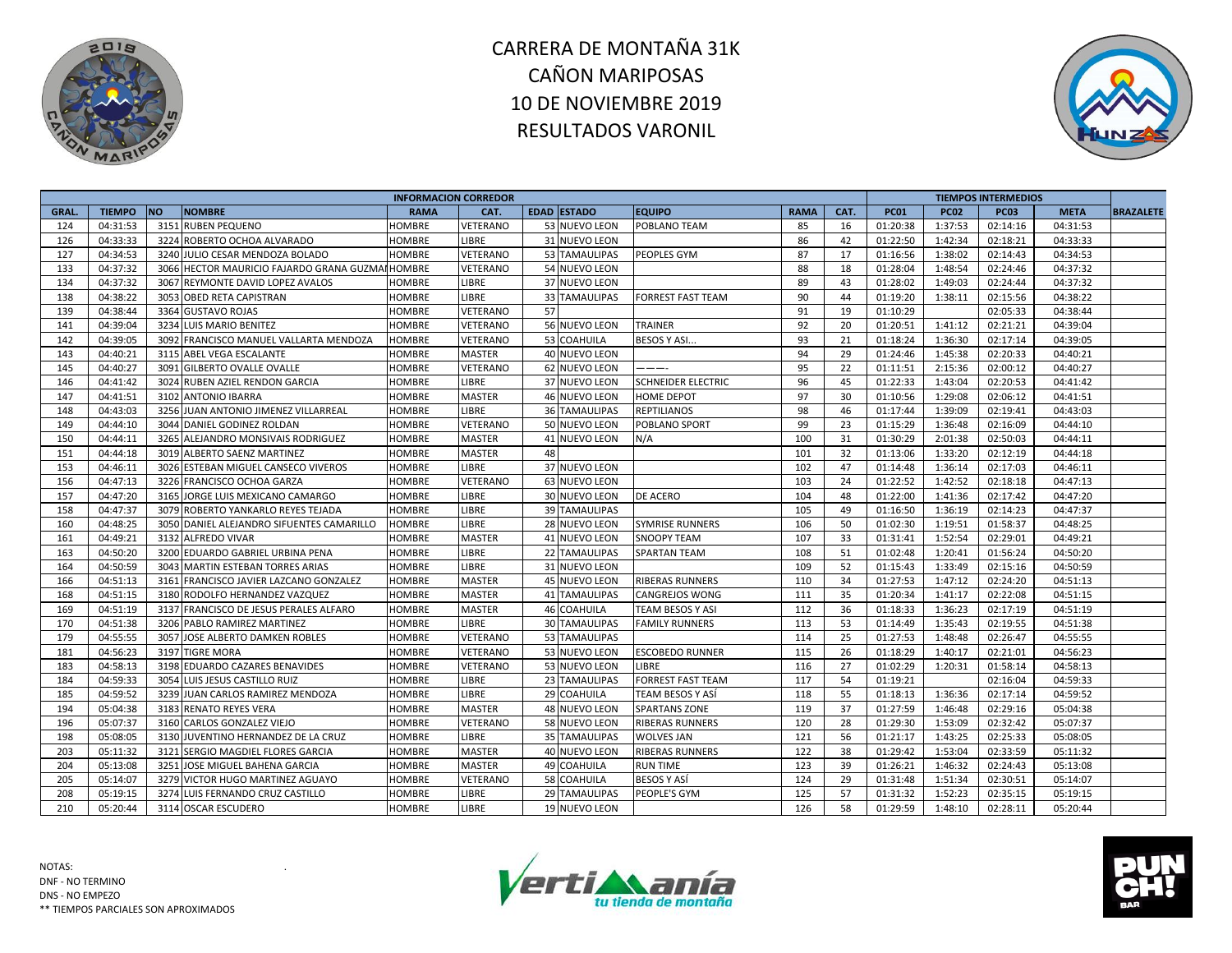



| <b>NO</b><br><b>EDAD ESTADO</b><br>CAT.<br><b>PC03</b><br>GRAL.<br><b>TIEMPO</b><br><b>NOMBRE</b><br><b>RAMA</b><br>CAT.<br><b>EQUIPO</b><br><b>RAMA</b><br><b>PC01</b><br><b>PC02</b><br><b>META</b><br>05:22:15<br>3154 OSCAR ATAYDE GONZALEZ<br><b>HOMBRE</b><br>LIBRE<br>35 COAHUILA<br>N/A<br>127<br>59<br>01:24:59<br>1:46:10<br>02:24:12<br>05:22:15<br>215<br>216<br>05:22:24<br>3250 MANUEL ALEJANDRO VAZQUEZ SAUCEDA<br>LIBRE<br><b>30 TAMAULIPAS</b><br>RUNNERS PEOPLE'S GYM<br>128<br>01:31:31<br>1:53:30<br>02:39:24<br>05:22:24<br><b>HOMBRE</b><br>60<br>217<br>05:22:26<br>1:39:19<br>3070 ZELUIS GOMEZ CHAVEZ<br><b>HOMBRE</b><br><b>MASTER</b><br><b>40 COAHUILA</b><br><b>NINGUNO</b><br>129<br>40<br>01:18:08<br>02:21:04<br>05:22:26<br>05:24:09<br>3310 VICTOR ERIC BAZAN BERRONES<br>LIBRE<br>130<br>03:59:24<br>218<br><b>HOMBRE</b><br><b>30 TAMAULIPAS</b><br><b>LIBRE</b><br>61<br>01:36:15<br>2:08:09<br>05:24:09<br>05:25:22<br>TEAM BESOS Y ASÍ<br>131<br>62<br>1:59:55<br>02:35:59<br>219<br>3111 JAVIER ARTURO HERNANDEZ MEZA<br><b>LIBRE</b><br>32 COAHUILA<br>01:40:38<br>05:25:22<br><b>HOMBRE</b><br>220<br>05:26:45<br>132<br>63<br>1:55:55<br>3031 HECTOR ALEJANDRO ROJAS ORTIZ<br>LIBRE<br>34 NUEVO LEON<br>01:33:38<br>02:37:19<br>05:26:45<br><b>HOMBRE</b><br>224<br>05:27:43<br>3020 AARON NEFTALI RAMIREZ HERNANDEZ<br>25<br>133<br>64<br>02:30:32<br>LIBRE<br>01:23:18<br>1:44:22<br>05:27:43<br><b>HOMBRE</b><br>226<br>05:28:32<br><b>MASTER</b><br>DE ACERO<br>1:45:44<br>02:26:33<br>$\overline{05}$ :28:32<br>3167 DAGOBERTO RIVAS DURAN<br><b>HOMBRE</b><br>47 NUEVO LEON<br>134<br>41<br>01:24:56<br>229<br>05:29:23<br>3169 RICARDO SOLIS ORTEGA<br><b>HOMBRE</b><br>LIBRE<br>36 NUEVO LEON<br>DE ACERO<br>135<br>65<br>01:21:21<br>1:45:02<br>02:24:37<br>05:29:23<br>234<br>05:32:43<br>3208 ERIK CARBAJAL TAGARA<br><b>HOMBRE</b><br>LIBRE<br><b>26 TAMAULIPAS</b><br>PEOPLES GYM<br>136<br>66<br>01:36:36<br>2:00:09<br>02:42:01<br>05:32:43<br>237<br>05:33:59<br>47<br>137<br>42<br>3008 GILBERTO GARZA GARZA<br>MASTER<br>01:29:36<br>1:55:05<br>02:40:05<br>05:33:59<br><b>HOMBRE</b><br>27 TAMAULIPAS<br>138<br>67<br>238<br>05:34:42<br>3071 JUAN EMANUEL HERNANDEZ GONZALEZ<br><b>HOMBRE</b><br>LIBRE<br><b>EDH</b><br>01:29:39<br>1:54:47<br>02:45:32<br>05:34:42<br>239<br>05:35:09<br>1:47:02<br>3051 RENE ROJAS ESPARZA<br>MASTER<br>49 NUEVO LEON<br>139<br>43<br>01:27:05<br>02:28:44<br>05:35:09<br><b>HOMBRE</b><br>ANDARES RUNNING UP<br>240<br>05:35:10<br>3119 ALEJANDRO TAPIA ALARMILLA<br>VETERANO<br>51 NUEVO LEON<br>140<br>30<br>01:43:50<br>2:10:15<br>02:53:48<br>05:35:10<br>HOMBRE<br>T3<br><b>MASTER</b><br><b>FAMILY RUNNERS</b><br>02:30:39<br>246<br>05:41:43<br>3085<br>JORGE LUIS SANTES JUAREZ<br><b>HOMBRE</b><br><b>46 TAMAULIPAS</b><br>141<br>44<br>01:20:45<br>1:42:45<br>05:41:43<br>252<br>05:46:24<br>3241<br><b>JOSE RODRIGUEZ</b><br><b>MASTER</b><br><b>49 TAMAULIPAS</b><br>142<br>45<br>2:03:40<br>02:57:50<br>05:46:24<br><b>HOMBRE</b><br><b>LIBRE</b><br>01:35:14<br>257<br>57<br>05:51:01<br>3362 JUAN ANTONIO GUERRERO O<br>143<br>31<br>02:57:33<br><b>HOMBRE</b><br>VETERANO<br>01:45:48<br>05:51:01<br>259<br>05:53:08<br>3074 LUIS ARMANDO GARCIA ALEGRIA<br>VETERANO<br>50 TAMAULIPAS<br><b>RAPTORS</b><br>144<br>32<br>1:56:26<br>05:53:08<br><b>HOMBRE</b><br>01:31:24<br>02:48:42<br>68<br>260<br>05:55:07<br>3228 LUIS DANIEL REYES TREVINO<br>LIBRE<br>25 TAMAULIPAS<br>RAPTORS RUNNERS A.C.<br>145<br>01:34:28<br>2:00:14<br>02:51:03<br>05:55:07<br><b>HOMBRE</b><br>267<br>06:04:19<br>3041 CHRISTIAN PANTOJA GUTIERREZ<br>MASTER<br>40 NUEVO LEON<br><b>NEGROCONGO</b><br>146<br>46<br>01:38:12<br>2:10:55<br>02:51:49<br>06:04:19<br><b>HOMBRE</b> |                 |                            | <b>INFORMACION CORREDOR</b> |               |               |                      |     |    |          |         | <b>TIEMPOS INTERMEDIOS</b> |          |                  |
|--------------------------------------------------------------------------------------------------------------------------------------------------------------------------------------------------------------------------------------------------------------------------------------------------------------------------------------------------------------------------------------------------------------------------------------------------------------------------------------------------------------------------------------------------------------------------------------------------------------------------------------------------------------------------------------------------------------------------------------------------------------------------------------------------------------------------------------------------------------------------------------------------------------------------------------------------------------------------------------------------------------------------------------------------------------------------------------------------------------------------------------------------------------------------------------------------------------------------------------------------------------------------------------------------------------------------------------------------------------------------------------------------------------------------------------------------------------------------------------------------------------------------------------------------------------------------------------------------------------------------------------------------------------------------------------------------------------------------------------------------------------------------------------------------------------------------------------------------------------------------------------------------------------------------------------------------------------------------------------------------------------------------------------------------------------------------------------------------------------------------------------------------------------------------------------------------------------------------------------------------------------------------------------------------------------------------------------------------------------------------------------------------------------------------------------------------------------------------------------------------------------------------------------------------------------------------------------------------------------------------------------------------------------------------------------------------------------------------------------------------------------------------------------------------------------------------------------------------------------------------------------------------------------------------------------------------------------------------------------------------------------------------------------------------------------------------------------------------------------------------------------------------------------------------------------------------------------------------------------------------------------------------------------------------------------------------------------------------------------------------------------------------------------------------------------------------------------------------------------------------------------------------------------------------------------------------------------------------------------------------------------------------------------------------------------------------------------------------------------------------------------------------------|-----------------|----------------------------|-----------------------------|---------------|---------------|----------------------|-----|----|----------|---------|----------------------------|----------|------------------|
|                                                                                                                                                                                                                                                                                                                                                                                                                                                                                                                                                                                                                                                                                                                                                                                                                                                                                                                                                                                                                                                                                                                                                                                                                                                                                                                                                                                                                                                                                                                                                                                                                                                                                                                                                                                                                                                                                                                                                                                                                                                                                                                                                                                                                                                                                                                                                                                                                                                                                                                                                                                                                                                                                                                                                                                                                                                                                                                                                                                                                                                                                                                                                                                                                                                                                                                                                                                                                                                                                                                                                                                                                                                                                                                                                                                |                 |                            |                             |               |               |                      |     |    |          |         |                            |          | <b>BRAZALETE</b> |
|                                                                                                                                                                                                                                                                                                                                                                                                                                                                                                                                                                                                                                                                                                                                                                                                                                                                                                                                                                                                                                                                                                                                                                                                                                                                                                                                                                                                                                                                                                                                                                                                                                                                                                                                                                                                                                                                                                                                                                                                                                                                                                                                                                                                                                                                                                                                                                                                                                                                                                                                                                                                                                                                                                                                                                                                                                                                                                                                                                                                                                                                                                                                                                                                                                                                                                                                                                                                                                                                                                                                                                                                                                                                                                                                                                                |                 |                            |                             |               |               |                      |     |    |          |         |                            |          |                  |
|                                                                                                                                                                                                                                                                                                                                                                                                                                                                                                                                                                                                                                                                                                                                                                                                                                                                                                                                                                                                                                                                                                                                                                                                                                                                                                                                                                                                                                                                                                                                                                                                                                                                                                                                                                                                                                                                                                                                                                                                                                                                                                                                                                                                                                                                                                                                                                                                                                                                                                                                                                                                                                                                                                                                                                                                                                                                                                                                                                                                                                                                                                                                                                                                                                                                                                                                                                                                                                                                                                                                                                                                                                                                                                                                                                                |                 |                            |                             |               |               |                      |     |    |          |         |                            |          |                  |
|                                                                                                                                                                                                                                                                                                                                                                                                                                                                                                                                                                                                                                                                                                                                                                                                                                                                                                                                                                                                                                                                                                                                                                                                                                                                                                                                                                                                                                                                                                                                                                                                                                                                                                                                                                                                                                                                                                                                                                                                                                                                                                                                                                                                                                                                                                                                                                                                                                                                                                                                                                                                                                                                                                                                                                                                                                                                                                                                                                                                                                                                                                                                                                                                                                                                                                                                                                                                                                                                                                                                                                                                                                                                                                                                                                                |                 |                            |                             |               |               |                      |     |    |          |         |                            |          |                  |
|                                                                                                                                                                                                                                                                                                                                                                                                                                                                                                                                                                                                                                                                                                                                                                                                                                                                                                                                                                                                                                                                                                                                                                                                                                                                                                                                                                                                                                                                                                                                                                                                                                                                                                                                                                                                                                                                                                                                                                                                                                                                                                                                                                                                                                                                                                                                                                                                                                                                                                                                                                                                                                                                                                                                                                                                                                                                                                                                                                                                                                                                                                                                                                                                                                                                                                                                                                                                                                                                                                                                                                                                                                                                                                                                                                                |                 |                            |                             |               |               |                      |     |    |          |         |                            |          |                  |
|                                                                                                                                                                                                                                                                                                                                                                                                                                                                                                                                                                                                                                                                                                                                                                                                                                                                                                                                                                                                                                                                                                                                                                                                                                                                                                                                                                                                                                                                                                                                                                                                                                                                                                                                                                                                                                                                                                                                                                                                                                                                                                                                                                                                                                                                                                                                                                                                                                                                                                                                                                                                                                                                                                                                                                                                                                                                                                                                                                                                                                                                                                                                                                                                                                                                                                                                                                                                                                                                                                                                                                                                                                                                                                                                                                                |                 |                            |                             |               |               |                      |     |    |          |         |                            |          |                  |
|                                                                                                                                                                                                                                                                                                                                                                                                                                                                                                                                                                                                                                                                                                                                                                                                                                                                                                                                                                                                                                                                                                                                                                                                                                                                                                                                                                                                                                                                                                                                                                                                                                                                                                                                                                                                                                                                                                                                                                                                                                                                                                                                                                                                                                                                                                                                                                                                                                                                                                                                                                                                                                                                                                                                                                                                                                                                                                                                                                                                                                                                                                                                                                                                                                                                                                                                                                                                                                                                                                                                                                                                                                                                                                                                                                                |                 |                            |                             |               |               |                      |     |    |          |         |                            |          |                  |
|                                                                                                                                                                                                                                                                                                                                                                                                                                                                                                                                                                                                                                                                                                                                                                                                                                                                                                                                                                                                                                                                                                                                                                                                                                                                                                                                                                                                                                                                                                                                                                                                                                                                                                                                                                                                                                                                                                                                                                                                                                                                                                                                                                                                                                                                                                                                                                                                                                                                                                                                                                                                                                                                                                                                                                                                                                                                                                                                                                                                                                                                                                                                                                                                                                                                                                                                                                                                                                                                                                                                                                                                                                                                                                                                                                                |                 |                            |                             |               |               |                      |     |    |          |         |                            |          |                  |
|                                                                                                                                                                                                                                                                                                                                                                                                                                                                                                                                                                                                                                                                                                                                                                                                                                                                                                                                                                                                                                                                                                                                                                                                                                                                                                                                                                                                                                                                                                                                                                                                                                                                                                                                                                                                                                                                                                                                                                                                                                                                                                                                                                                                                                                                                                                                                                                                                                                                                                                                                                                                                                                                                                                                                                                                                                                                                                                                                                                                                                                                                                                                                                                                                                                                                                                                                                                                                                                                                                                                                                                                                                                                                                                                                                                |                 |                            |                             |               |               |                      |     |    |          |         |                            |          |                  |
|                                                                                                                                                                                                                                                                                                                                                                                                                                                                                                                                                                                                                                                                                                                                                                                                                                                                                                                                                                                                                                                                                                                                                                                                                                                                                                                                                                                                                                                                                                                                                                                                                                                                                                                                                                                                                                                                                                                                                                                                                                                                                                                                                                                                                                                                                                                                                                                                                                                                                                                                                                                                                                                                                                                                                                                                                                                                                                                                                                                                                                                                                                                                                                                                                                                                                                                                                                                                                                                                                                                                                                                                                                                                                                                                                                                |                 |                            |                             |               |               |                      |     |    |          |         |                            |          |                  |
|                                                                                                                                                                                                                                                                                                                                                                                                                                                                                                                                                                                                                                                                                                                                                                                                                                                                                                                                                                                                                                                                                                                                                                                                                                                                                                                                                                                                                                                                                                                                                                                                                                                                                                                                                                                                                                                                                                                                                                                                                                                                                                                                                                                                                                                                                                                                                                                                                                                                                                                                                                                                                                                                                                                                                                                                                                                                                                                                                                                                                                                                                                                                                                                                                                                                                                                                                                                                                                                                                                                                                                                                                                                                                                                                                                                |                 |                            |                             |               |               |                      |     |    |          |         |                            |          |                  |
|                                                                                                                                                                                                                                                                                                                                                                                                                                                                                                                                                                                                                                                                                                                                                                                                                                                                                                                                                                                                                                                                                                                                                                                                                                                                                                                                                                                                                                                                                                                                                                                                                                                                                                                                                                                                                                                                                                                                                                                                                                                                                                                                                                                                                                                                                                                                                                                                                                                                                                                                                                                                                                                                                                                                                                                                                                                                                                                                                                                                                                                                                                                                                                                                                                                                                                                                                                                                                                                                                                                                                                                                                                                                                                                                                                                |                 |                            |                             |               |               |                      |     |    |          |         |                            |          |                  |
|                                                                                                                                                                                                                                                                                                                                                                                                                                                                                                                                                                                                                                                                                                                                                                                                                                                                                                                                                                                                                                                                                                                                                                                                                                                                                                                                                                                                                                                                                                                                                                                                                                                                                                                                                                                                                                                                                                                                                                                                                                                                                                                                                                                                                                                                                                                                                                                                                                                                                                                                                                                                                                                                                                                                                                                                                                                                                                                                                                                                                                                                                                                                                                                                                                                                                                                                                                                                                                                                                                                                                                                                                                                                                                                                                                                |                 |                            |                             |               |               |                      |     |    |          |         |                            |          |                  |
|                                                                                                                                                                                                                                                                                                                                                                                                                                                                                                                                                                                                                                                                                                                                                                                                                                                                                                                                                                                                                                                                                                                                                                                                                                                                                                                                                                                                                                                                                                                                                                                                                                                                                                                                                                                                                                                                                                                                                                                                                                                                                                                                                                                                                                                                                                                                                                                                                                                                                                                                                                                                                                                                                                                                                                                                                                                                                                                                                                                                                                                                                                                                                                                                                                                                                                                                                                                                                                                                                                                                                                                                                                                                                                                                                                                |                 |                            |                             |               |               |                      |     |    |          |         |                            |          |                  |
|                                                                                                                                                                                                                                                                                                                                                                                                                                                                                                                                                                                                                                                                                                                                                                                                                                                                                                                                                                                                                                                                                                                                                                                                                                                                                                                                                                                                                                                                                                                                                                                                                                                                                                                                                                                                                                                                                                                                                                                                                                                                                                                                                                                                                                                                                                                                                                                                                                                                                                                                                                                                                                                                                                                                                                                                                                                                                                                                                                                                                                                                                                                                                                                                                                                                                                                                                                                                                                                                                                                                                                                                                                                                                                                                                                                |                 |                            |                             |               |               |                      |     |    |          |         |                            |          |                  |
|                                                                                                                                                                                                                                                                                                                                                                                                                                                                                                                                                                                                                                                                                                                                                                                                                                                                                                                                                                                                                                                                                                                                                                                                                                                                                                                                                                                                                                                                                                                                                                                                                                                                                                                                                                                                                                                                                                                                                                                                                                                                                                                                                                                                                                                                                                                                                                                                                                                                                                                                                                                                                                                                                                                                                                                                                                                                                                                                                                                                                                                                                                                                                                                                                                                                                                                                                                                                                                                                                                                                                                                                                                                                                                                                                                                |                 |                            |                             |               |               |                      |     |    |          |         |                            |          |                  |
|                                                                                                                                                                                                                                                                                                                                                                                                                                                                                                                                                                                                                                                                                                                                                                                                                                                                                                                                                                                                                                                                                                                                                                                                                                                                                                                                                                                                                                                                                                                                                                                                                                                                                                                                                                                                                                                                                                                                                                                                                                                                                                                                                                                                                                                                                                                                                                                                                                                                                                                                                                                                                                                                                                                                                                                                                                                                                                                                                                                                                                                                                                                                                                                                                                                                                                                                                                                                                                                                                                                                                                                                                                                                                                                                                                                |                 |                            |                             |               |               |                      |     |    |          |         |                            |          |                  |
|                                                                                                                                                                                                                                                                                                                                                                                                                                                                                                                                                                                                                                                                                                                                                                                                                                                                                                                                                                                                                                                                                                                                                                                                                                                                                                                                                                                                                                                                                                                                                                                                                                                                                                                                                                                                                                                                                                                                                                                                                                                                                                                                                                                                                                                                                                                                                                                                                                                                                                                                                                                                                                                                                                                                                                                                                                                                                                                                                                                                                                                                                                                                                                                                                                                                                                                                                                                                                                                                                                                                                                                                                                                                                                                                                                                |                 |                            |                             |               |               |                      |     |    |          |         |                            |          |                  |
|                                                                                                                                                                                                                                                                                                                                                                                                                                                                                                                                                                                                                                                                                                                                                                                                                                                                                                                                                                                                                                                                                                                                                                                                                                                                                                                                                                                                                                                                                                                                                                                                                                                                                                                                                                                                                                                                                                                                                                                                                                                                                                                                                                                                                                                                                                                                                                                                                                                                                                                                                                                                                                                                                                                                                                                                                                                                                                                                                                                                                                                                                                                                                                                                                                                                                                                                                                                                                                                                                                                                                                                                                                                                                                                                                                                |                 |                            |                             |               |               |                      |     |    |          |         |                            |          |                  |
|                                                                                                                                                                                                                                                                                                                                                                                                                                                                                                                                                                                                                                                                                                                                                                                                                                                                                                                                                                                                                                                                                                                                                                                                                                                                                                                                                                                                                                                                                                                                                                                                                                                                                                                                                                                                                                                                                                                                                                                                                                                                                                                                                                                                                                                                                                                                                                                                                                                                                                                                                                                                                                                                                                                                                                                                                                                                                                                                                                                                                                                                                                                                                                                                                                                                                                                                                                                                                                                                                                                                                                                                                                                                                                                                                                                |                 |                            |                             |               |               |                      |     |    |          |         |                            |          |                  |
|                                                                                                                                                                                                                                                                                                                                                                                                                                                                                                                                                                                                                                                                                                                                                                                                                                                                                                                                                                                                                                                                                                                                                                                                                                                                                                                                                                                                                                                                                                                                                                                                                                                                                                                                                                                                                                                                                                                                                                                                                                                                                                                                                                                                                                                                                                                                                                                                                                                                                                                                                                                                                                                                                                                                                                                                                                                                                                                                                                                                                                                                                                                                                                                                                                                                                                                                                                                                                                                                                                                                                                                                                                                                                                                                                                                |                 |                            |                             |               |               |                      |     |    |          |         |                            |          |                  |
|                                                                                                                                                                                                                                                                                                                                                                                                                                                                                                                                                                                                                                                                                                                                                                                                                                                                                                                                                                                                                                                                                                                                                                                                                                                                                                                                                                                                                                                                                                                                                                                                                                                                                                                                                                                                                                                                                                                                                                                                                                                                                                                                                                                                                                                                                                                                                                                                                                                                                                                                                                                                                                                                                                                                                                                                                                                                                                                                                                                                                                                                                                                                                                                                                                                                                                                                                                                                                                                                                                                                                                                                                                                                                                                                                                                | 268<br>06:07:32 | 3105 FERNANDO NAVARRO MATA | <b>HOMBRE</b>               | <b>MASTER</b> | 47 NUEVO LEON | <b>CABRAS REALES</b> | 147 | 47 | 01:43:17 | 2:10:27 | 02:56:19                   | 06:07:32 |                  |
| 269<br>06:10:56<br>3255 ALEJANDRO RODRIGUEZ LARA<br><b>MASTER</b><br>45 NUEVO LEON<br>148<br>2:00:54<br>02:52:35<br>06:10:56<br><b>HOMBRE</b><br><b>TLALOC</b><br>48<br>01:34:25                                                                                                                                                                                                                                                                                                                                                                                                                                                                                                                                                                                                                                                                                                                                                                                                                                                                                                                                                                                                                                                                                                                                                                                                                                                                                                                                                                                                                                                                                                                                                                                                                                                                                                                                                                                                                                                                                                                                                                                                                                                                                                                                                                                                                                                                                                                                                                                                                                                                                                                                                                                                                                                                                                                                                                                                                                                                                                                                                                                                                                                                                                                                                                                                                                                                                                                                                                                                                                                                                                                                                                                               |                 |                            |                             |               |               |                      |     |    |          |         |                            |          |                  |
| 271<br>06:13:14<br>3096 DARIO RODRIGUEZ RODRIGUEZ<br>LIBRE<br>30 NUEVO LEON<br><b>ODR</b><br>149<br>69<br><b>HOMBRE</b><br>01:20:06<br>1:43:30<br>02:19:52<br>06:13:14                                                                                                                                                                                                                                                                                                                                                                                                                                                                                                                                                                                                                                                                                                                                                                                                                                                                                                                                                                                                                                                                                                                                                                                                                                                                                                                                                                                                                                                                                                                                                                                                                                                                                                                                                                                                                                                                                                                                                                                                                                                                                                                                                                                                                                                                                                                                                                                                                                                                                                                                                                                                                                                                                                                                                                                                                                                                                                                                                                                                                                                                                                                                                                                                                                                                                                                                                                                                                                                                                                                                                                                                         |                 |                            |                             |               |               |                      |     |    |          |         |                            |          |                  |
| 274<br>06:16:13<br>39 NUEVO LEON<br>150<br>70<br>3063 RUBEN ALEJANDRO MARTINEZ<br>LIBRE<br>ANFIBIOS JACARANDOSOS<br>01:37:14<br>03:05:19<br>06:16:13<br><b>HOMBRE</b>                                                                                                                                                                                                                                                                                                                                                                                                                                                                                                                                                                                                                                                                                                                                                                                                                                                                                                                                                                                                                                                                                                                                                                                                                                                                                                                                                                                                                                                                                                                                                                                                                                                                                                                                                                                                                                                                                                                                                                                                                                                                                                                                                                                                                                                                                                                                                                                                                                                                                                                                                                                                                                                                                                                                                                                                                                                                                                                                                                                                                                                                                                                                                                                                                                                                                                                                                                                                                                                                                                                                                                                                          |                 |                            |                             |               |               |                      |     |    |          |         |                            |          |                  |
| 276<br>06:18:02<br>3191 OCTAVIO CASTANEDA PINEDA<br>VETERANO<br>51 NUEVO LEON<br><b>JARRUN</b><br>151<br>33<br>2:02:05<br>02:56:04<br><b>HOMBRE</b><br>01:35:30<br>06:18:02                                                                                                                                                                                                                                                                                                                                                                                                                                                                                                                                                                                                                                                                                                                                                                                                                                                                                                                                                                                                                                                                                                                                                                                                                                                                                                                                                                                                                                                                                                                                                                                                                                                                                                                                                                                                                                                                                                                                                                                                                                                                                                                                                                                                                                                                                                                                                                                                                                                                                                                                                                                                                                                                                                                                                                                                                                                                                                                                                                                                                                                                                                                                                                                                                                                                                                                                                                                                                                                                                                                                                                                                    |                 |                            |                             |               |               |                      |     |    |          |         |                            |          |                  |
| 277<br>06:21:05<br>3081<br><b>MASTER</b><br>44 TAMAULIPAS<br>HABANEROS RUNNING TEAM<br>152<br>49<br>01:43:51<br>2:11:40<br>03:06:53<br>06:21:05<br><b>RUBEN RAMIREZ TREJO</b><br><b>HOMBRE</b>                                                                                                                                                                                                                                                                                                                                                                                                                                                                                                                                                                                                                                                                                                                                                                                                                                                                                                                                                                                                                                                                                                                                                                                                                                                                                                                                                                                                                                                                                                                                                                                                                                                                                                                                                                                                                                                                                                                                                                                                                                                                                                                                                                                                                                                                                                                                                                                                                                                                                                                                                                                                                                                                                                                                                                                                                                                                                                                                                                                                                                                                                                                                                                                                                                                                                                                                                                                                                                                                                                                                                                                 |                 |                            |                             |               |               |                      |     |    |          |         |                            |          |                  |
| 280<br>06:26:26<br>3099 RODRIGUEZ GARCIA<br>MASTER<br>40 NUEVO LEON<br>153<br>50<br>2:06:24<br>02:58:37<br>06:26:26<br><b>HOMBRE</b><br><b>APODACA RUNNERS</b><br>01:40:06                                                                                                                                                                                                                                                                                                                                                                                                                                                                                                                                                                                                                                                                                                                                                                                                                                                                                                                                                                                                                                                                                                                                                                                                                                                                                                                                                                                                                                                                                                                                                                                                                                                                                                                                                                                                                                                                                                                                                                                                                                                                                                                                                                                                                                                                                                                                                                                                                                                                                                                                                                                                                                                                                                                                                                                                                                                                                                                                                                                                                                                                                                                                                                                                                                                                                                                                                                                                                                                                                                                                                                                                     |                 |                            |                             |               |               |                      |     |    |          |         |                            |          |                  |
| 06:30:26<br>154<br>281<br>3177 EDI MORALES TOVAR<br>MASTER<br>46 NUEVO LEON<br><b>JARRUN</b><br>51<br>01:27:22<br>1:51:45<br>02:56:09<br>06:30:26<br><b>HOMBRE</b>                                                                                                                                                                                                                                                                                                                                                                                                                                                                                                                                                                                                                                                                                                                                                                                                                                                                                                                                                                                                                                                                                                                                                                                                                                                                                                                                                                                                                                                                                                                                                                                                                                                                                                                                                                                                                                                                                                                                                                                                                                                                                                                                                                                                                                                                                                                                                                                                                                                                                                                                                                                                                                                                                                                                                                                                                                                                                                                                                                                                                                                                                                                                                                                                                                                                                                                                                                                                                                                                                                                                                                                                             |                 |                            |                             |               |               |                      |     |    |          |         |                            |          |                  |
| 06:39:01<br>155<br>52<br>283<br>3209 MARCO ANTONIO YEE CHAN<br><b>HOMBRE</b><br><b>MASTER</b><br><b>49 TAMAULIPAS</b><br>PEOPLES GYM<br>01:46:47<br>2:15:00<br>03:01:05<br>06:39:01                                                                                                                                                                                                                                                                                                                                                                                                                                                                                                                                                                                                                                                                                                                                                                                                                                                                                                                                                                                                                                                                                                                                                                                                                                                                                                                                                                                                                                                                                                                                                                                                                                                                                                                                                                                                                                                                                                                                                                                                                                                                                                                                                                                                                                                                                                                                                                                                                                                                                                                                                                                                                                                                                                                                                                                                                                                                                                                                                                                                                                                                                                                                                                                                                                                                                                                                                                                                                                                                                                                                                                                            |                 |                            |                             |               |               |                      |     |    |          |         |                            |          |                  |
| 287<br>156<br>53<br><b>DNF</b><br>3098 MAURO MANUEL SEGURA CHAVEZ<br>MASTER<br>40 NUEVO LEON<br>01:34:05<br>2:01:23<br>03:13:24<br>07:15:17<br><b>HOMBRE</b>                                                                                                                                                                                                                                                                                                                                                                                                                                                                                                                                                                                                                                                                                                                                                                                                                                                                                                                                                                                                                                                                                                                                                                                                                                                                                                                                                                                                                                                                                                                                                                                                                                                                                                                                                                                                                                                                                                                                                                                                                                                                                                                                                                                                                                                                                                                                                                                                                                                                                                                                                                                                                                                                                                                                                                                                                                                                                                                                                                                                                                                                                                                                                                                                                                                                                                                                                                                                                                                                                                                                                                                                                   |                 |                            |                             |               |               |                      |     |    |          |         |                            |          |                  |
| 157<br>290<br><b>DNF</b><br>3231 LUIS ALEJANDRO FLORES ESPINOZA<br>LIBRE<br>32 COAHUILA<br>71<br><b>HOMBRE</b><br>01:18:59<br>1:38:13                                                                                                                                                                                                                                                                                                                                                                                                                                                                                                                                                                                                                                                                                                                                                                                                                                                                                                                                                                                                                                                                                                                                                                                                                                                                                                                                                                                                                                                                                                                                                                                                                                                                                                                                                                                                                                                                                                                                                                                                                                                                                                                                                                                                                                                                                                                                                                                                                                                                                                                                                                                                                                                                                                                                                                                                                                                                                                                                                                                                                                                                                                                                                                                                                                                                                                                                                                                                                                                                                                                                                                                                                                          |                 |                            |                             |               |               |                      |     |    |          |         |                            |          |                  |
| 293<br><b>DNF</b><br>3355 ENRIQUE ECHAVEZ<br><b>HOMBRE</b><br><b>MASTER</b><br>49 CHIHUAHUA<br><b>PERROS MTB</b><br>157<br>53                                                                                                                                                                                                                                                                                                                                                                                                                                                                                                                                                                                                                                                                                                                                                                                                                                                                                                                                                                                                                                                                                                                                                                                                                                                                                                                                                                                                                                                                                                                                                                                                                                                                                                                                                                                                                                                                                                                                                                                                                                                                                                                                                                                                                                                                                                                                                                                                                                                                                                                                                                                                                                                                                                                                                                                                                                                                                                                                                                                                                                                                                                                                                                                                                                                                                                                                                                                                                                                                                                                                                                                                                                                  |                 |                            |                             |               |               |                      |     |    |          |         |                            |          |                  |
| 294<br>LIBRE<br>26 NUEVO LEON<br>159<br>72<br><b>DNS</b><br>3030 CARLOS ALEJANDRO URIBE GARCIA<br><b>HOMBRE</b>                                                                                                                                                                                                                                                                                                                                                                                                                                                                                                                                                                                                                                                                                                                                                                                                                                                                                                                                                                                                                                                                                                                                                                                                                                                                                                                                                                                                                                                                                                                                                                                                                                                                                                                                                                                                                                                                                                                                                                                                                                                                                                                                                                                                                                                                                                                                                                                                                                                                                                                                                                                                                                                                                                                                                                                                                                                                                                                                                                                                                                                                                                                                                                                                                                                                                                                                                                                                                                                                                                                                                                                                                                                                |                 |                            |                             |               |               |                      |     |    |          |         |                            |          |                  |
| 296<br>3039 RUY ZAVALA<br><b>DNS</b><br><b>HOMBRE</b><br><b>VETERANO</b><br>50 NUEVO LEON<br><b>REGIOMONTAÑISTAS</b><br>160<br>34                                                                                                                                                                                                                                                                                                                                                                                                                                                                                                                                                                                                                                                                                                                                                                                                                                                                                                                                                                                                                                                                                                                                                                                                                                                                                                                                                                                                                                                                                                                                                                                                                                                                                                                                                                                                                                                                                                                                                                                                                                                                                                                                                                                                                                                                                                                                                                                                                                                                                                                                                                                                                                                                                                                                                                                                                                                                                                                                                                                                                                                                                                                                                                                                                                                                                                                                                                                                                                                                                                                                                                                                                                              |                 |                            |                             |               |               |                      |     |    |          |         |                            |          |                  |
| <b>VETERANO</b><br>35<br>298<br><b>DNS</b><br>3061<br><b>JOSE LEON CERDA</b><br><b>HOMBRE</b><br>51 NUEVO LEON<br>161                                                                                                                                                                                                                                                                                                                                                                                                                                                                                                                                                                                                                                                                                                                                                                                                                                                                                                                                                                                                                                                                                                                                                                                                                                                                                                                                                                                                                                                                                                                                                                                                                                                                                                                                                                                                                                                                                                                                                                                                                                                                                                                                                                                                                                                                                                                                                                                                                                                                                                                                                                                                                                                                                                                                                                                                                                                                                                                                                                                                                                                                                                                                                                                                                                                                                                                                                                                                                                                                                                                                                                                                                                                          |                 |                            |                             |               |               |                      |     |    |          |         |                            |          |                  |
| 73<br>299<br><b>DNS</b><br>3065<br>JOSE ANGEL REYES ORTIZ<br>LIBRE<br>37 NUEVO LEON<br>162<br><b>HOMBRE</b>                                                                                                                                                                                                                                                                                                                                                                                                                                                                                                                                                                                                                                                                                                                                                                                                                                                                                                                                                                                                                                                                                                                                                                                                                                                                                                                                                                                                                                                                                                                                                                                                                                                                                                                                                                                                                                                                                                                                                                                                                                                                                                                                                                                                                                                                                                                                                                                                                                                                                                                                                                                                                                                                                                                                                                                                                                                                                                                                                                                                                                                                                                                                                                                                                                                                                                                                                                                                                                                                                                                                                                                                                                                                    |                 |                            |                             |               |               |                      |     |    |          |         |                            |          |                  |
| 163<br>36<br>301<br><b>DNS</b><br>3075 ELENO FRANCISCO VALENCIA RIVERA<br>VETERANO<br>65 NUEVO LEON<br><b>TUCAN</b><br><b>HOMBRE</b>                                                                                                                                                                                                                                                                                                                                                                                                                                                                                                                                                                                                                                                                                                                                                                                                                                                                                                                                                                                                                                                                                                                                                                                                                                                                                                                                                                                                                                                                                                                                                                                                                                                                                                                                                                                                                                                                                                                                                                                                                                                                                                                                                                                                                                                                                                                                                                                                                                                                                                                                                                                                                                                                                                                                                                                                                                                                                                                                                                                                                                                                                                                                                                                                                                                                                                                                                                                                                                                                                                                                                                                                                                           |                 |                            |                             |               |               |                      |     |    |          |         |                            |          |                  |
| 302<br>74<br><b>DNS</b><br>3078 SERGIO GARCIA FLORES<br>LIBRE<br>29 NUEVO LEON<br><b>RISKOP</b><br>164<br><b>HOMBRE</b>                                                                                                                                                                                                                                                                                                                                                                                                                                                                                                                                                                                                                                                                                                                                                                                                                                                                                                                                                                                                                                                                                                                                                                                                                                                                                                                                                                                                                                                                                                                                                                                                                                                                                                                                                                                                                                                                                                                                                                                                                                                                                                                                                                                                                                                                                                                                                                                                                                                                                                                                                                                                                                                                                                                                                                                                                                                                                                                                                                                                                                                                                                                                                                                                                                                                                                                                                                                                                                                                                                                                                                                                                                                        |                 |                            |                             |               |               |                      |     |    |          |         |                            |          |                  |
| 306<br><b>VETERANO</b><br>165<br>37<br><b>DNS</b><br>3107 JESUS LICEA PEREZ<br><b>HOMBRE</b><br>52 NUEVO LEON                                                                                                                                                                                                                                                                                                                                                                                                                                                                                                                                                                                                                                                                                                                                                                                                                                                                                                                                                                                                                                                                                                                                                                                                                                                                                                                                                                                                                                                                                                                                                                                                                                                                                                                                                                                                                                                                                                                                                                                                                                                                                                                                                                                                                                                                                                                                                                                                                                                                                                                                                                                                                                                                                                                                                                                                                                                                                                                                                                                                                                                                                                                                                                                                                                                                                                                                                                                                                                                                                                                                                                                                                                                                  |                 |                            |                             |               |               |                      |     |    |          |         |                            |          |                  |
| 75<br>307<br><b>DNS</b><br>3140 CESAR EMMANUEL LOZANO ALVAREZ<br><b>LIBRE</b><br>33 COAHUILA<br><b>CROSSFIT SUR</b><br>166<br><b>HOMBRE</b>                                                                                                                                                                                                                                                                                                                                                                                                                                                                                                                                                                                                                                                                                                                                                                                                                                                                                                                                                                                                                                                                                                                                                                                                                                                                                                                                                                                                                                                                                                                                                                                                                                                                                                                                                                                                                                                                                                                                                                                                                                                                                                                                                                                                                                                                                                                                                                                                                                                                                                                                                                                                                                                                                                                                                                                                                                                                                                                                                                                                                                                                                                                                                                                                                                                                                                                                                                                                                                                                                                                                                                                                                                    |                 |                            |                             |               |               |                      |     |    |          |         |                            |          |                  |
| 55<br>308<br><b>DNS</b><br>3141 JAVIER IVAN SAGAON TELLEZ<br><b>MASTER</b><br><b>42 COAHUILA</b><br><b>CROSSFIT SUR</b><br>167<br><b>HOMBRE</b>                                                                                                                                                                                                                                                                                                                                                                                                                                                                                                                                                                                                                                                                                                                                                                                                                                                                                                                                                                                                                                                                                                                                                                                                                                                                                                                                                                                                                                                                                                                                                                                                                                                                                                                                                                                                                                                                                                                                                                                                                                                                                                                                                                                                                                                                                                                                                                                                                                                                                                                                                                                                                                                                                                                                                                                                                                                                                                                                                                                                                                                                                                                                                                                                                                                                                                                                                                                                                                                                                                                                                                                                                                |                 |                            |                             |               |               |                      |     |    |          |         |                            |          |                  |
| 168<br>76<br>311<br><b>DNS</b><br>3170 FRANCISCO ADRIAN MORALES GONZALEZ<br>LIBRE<br>26 NUEVO LEON<br><b>DE ACERO</b><br><b>HOMBRE</b>                                                                                                                                                                                                                                                                                                                                                                                                                                                                                                                                                                                                                                                                                                                                                                                                                                                                                                                                                                                                                                                                                                                                                                                                                                                                                                                                                                                                                                                                                                                                                                                                                                                                                                                                                                                                                                                                                                                                                                                                                                                                                                                                                                                                                                                                                                                                                                                                                                                                                                                                                                                                                                                                                                                                                                                                                                                                                                                                                                                                                                                                                                                                                                                                                                                                                                                                                                                                                                                                                                                                                                                                                                         |                 |                            |                             |               |               |                      |     |    |          |         |                            |          |                  |



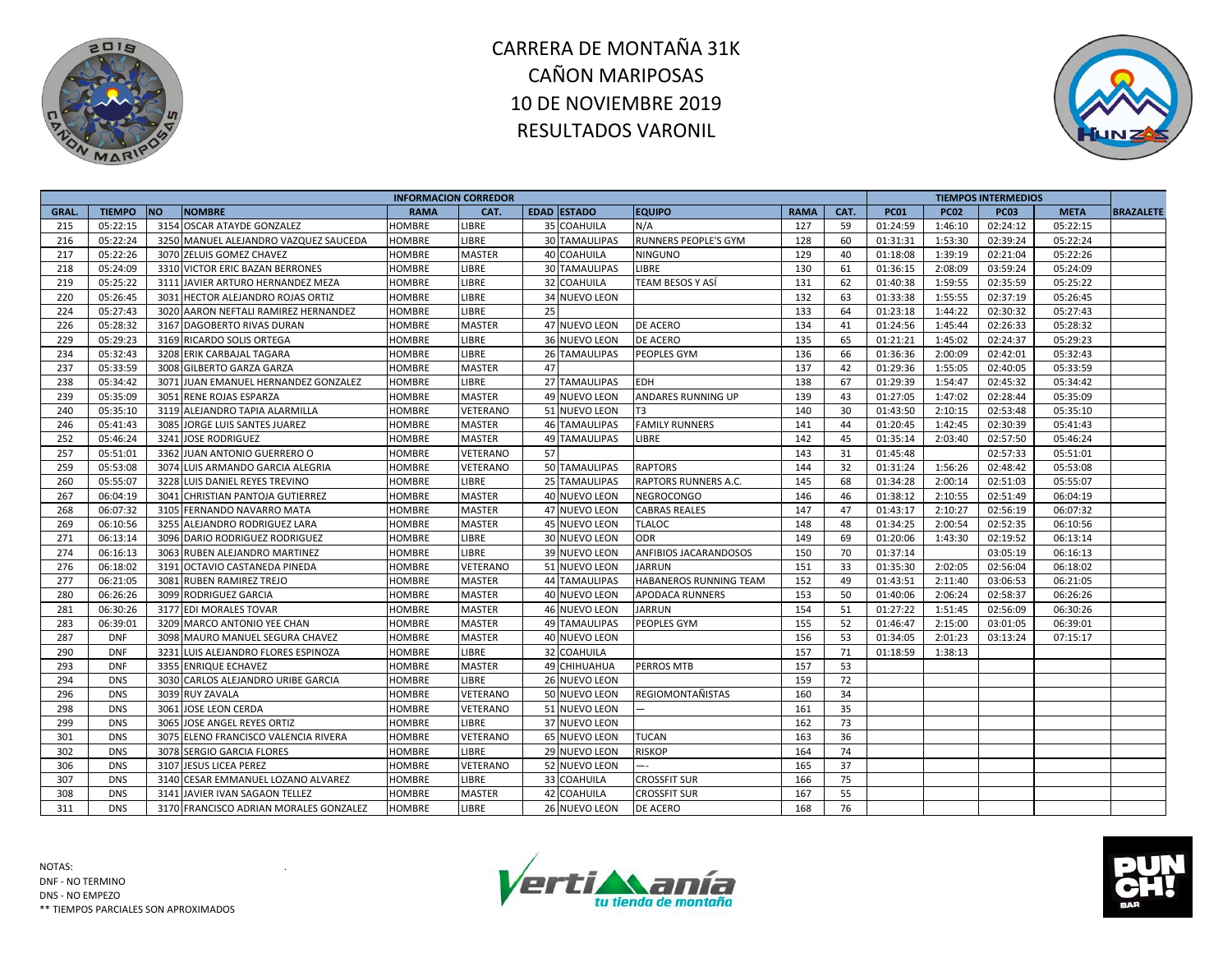



|       |               |            |                                    | <b>INFORMACION CORREDOR</b> |               |                    |                |             |      |             |             | <b>TIEMPOS INTERMEDIOS</b> |             |                  |
|-------|---------------|------------|------------------------------------|-----------------------------|---------------|--------------------|----------------|-------------|------|-------------|-------------|----------------------------|-------------|------------------|
| GRAL. | <b>TIEMPO</b> | <b>INO</b> | <b>NOMBRE</b>                      | <b>RAMA</b>                 | CAT.          | <b>EDAD ESTADO</b> | <b>EQUIPO</b>  | <b>RAMA</b> | CAT. | <b>PC01</b> | <b>PC02</b> | <b>PC03</b>                | <b>META</b> | <b>BRAZALETE</b> |
| 312   | <b>DNS</b>    |            | 3214 JUAN ARTURO MONTES ESPINOSA   | <b>HOMBRE</b>               | LIBRE         | 33 COAHUILA        |                | 169         | 77   |             |             |                            |             |                  |
| 313   | <b>DNS</b>    |            | 3258 JUAN CARLOS MEJIA VILLALOBOS  | <b>HOMBRE</b>               | VETERANO      | 57 NUEVO LEON      | <b>LIBRE</b>   | 170         | 38   |             |             |                            |             |                  |
| 314   | <b>DNS</b>    |            | 3264 JUAN ATANASIO ROMO VILLANUEVA | <b>HOMBRE</b>               | VETERANO      | 53 NUEVO LEON      | <b>CARRERA</b> | 171         | 39   |             |             |                            |             |                  |
| 315   | <b>DNS</b>    |            | 3280 ENOC ROBLEDO GONZALEZ         | <b>HOMBRE</b>               | <b>MASTER</b> | 42 NUEVO LEON      | <b>LYCANS</b>  | 172         | 56   |             |             |                            |             |                  |
| 316   | <b>DNS</b>    |            | 3281 JOSE EDUARDO ESQUIVEL MARIN   | <b>HOMBRE</b>               | LIBRE         | 30 ZACATECAS       | TRISALMONES    | 173         | 78   |             |             |                            |             |                  |
| 318   | <b>DNS</b>    |            | 3309 ARMANDO DE LA CRUZ ALARCON    | <b>HOMBRE</b>               | LIBRE         | 5 COAHUILA         |                | 173         | 78   |             |             |                            |             |                  |
| 320   | <b>DNS</b>    |            | 3360 OSCAR HERNANDEZ MARTNEZ       | <b>HOMBRE</b>               | <b>MASTER</b> |                    |                | 173         | 55   |             |             |                            |             |                  |



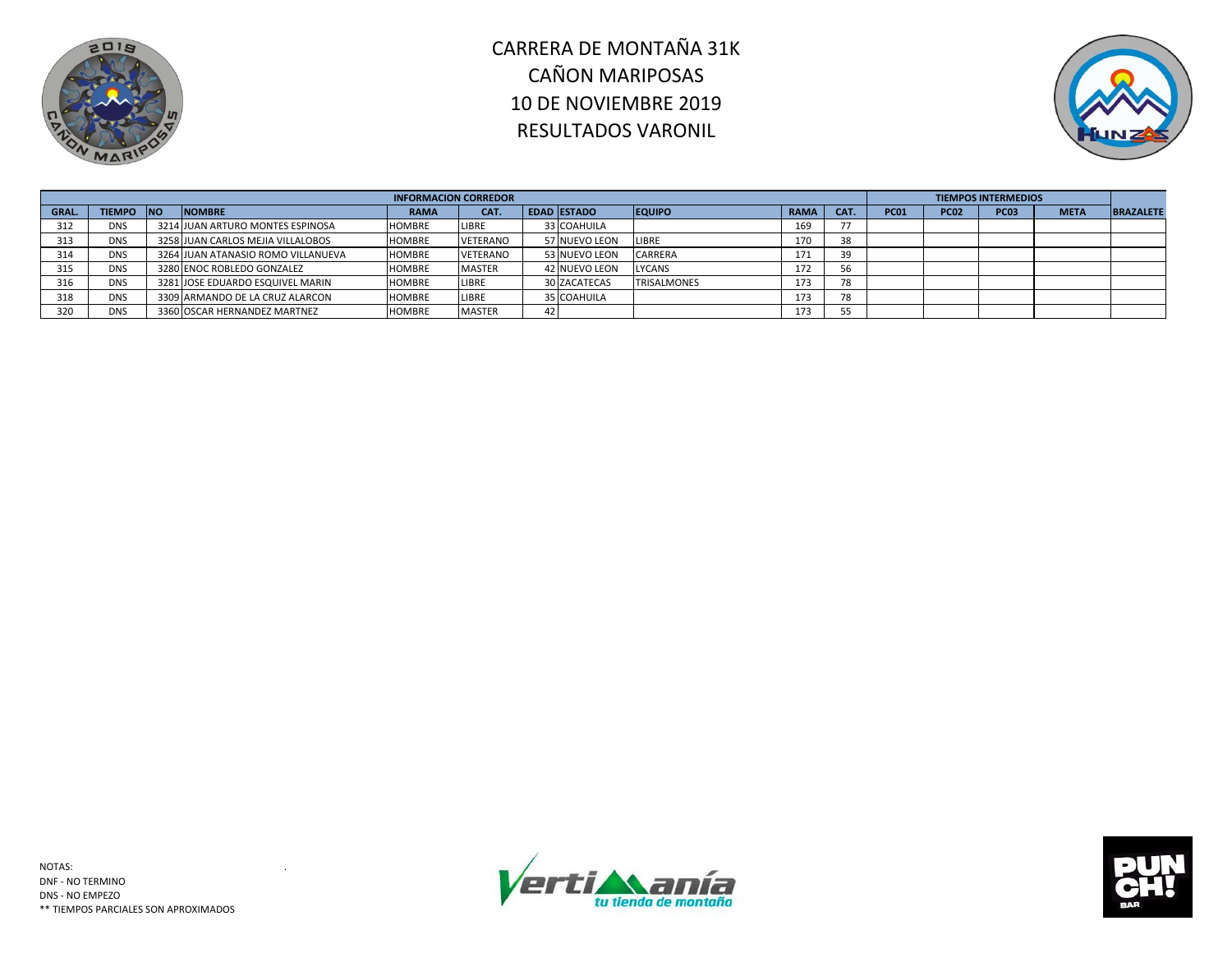



|       |               |                                          | <b>INFORMACION CORREDOR</b> |              |    |                          |                              |                |                |             |             | <b>TIEMPOS INTERMEDIOS</b> |             |                  |
|-------|---------------|------------------------------------------|-----------------------------|--------------|----|--------------------------|------------------------------|----------------|----------------|-------------|-------------|----------------------------|-------------|------------------|
| GRAL. | <b>TIEMPO</b> | <b>NO</b><br><b>NOMBRE</b>               | <b>RAMA</b>                 | CAT.         |    | <b>EDAD ESTADO</b>       | <b>EQUIPO</b>                | <b>RAMA</b>    | CAT.           | <b>PC01</b> | <b>PC02</b> | <b>PC03</b>                | <b>META</b> | <b>BRAZALETE</b> |
| 4     | 02:50:17      | 3001 NOHEMI GUZMAN GUTIERREZ             | <b>MUJER</b>                | <b>LIBRE</b> |    | 35 JALISCO               | <b>VERTIMANIA</b>            | 1              | 1              | 00:50:23    |             | 01:28:50                   | 02:50:17    |                  |
| 28    | 03:34:44      | 3038 JESSICA CASTILLO CABALLERO          | <b>MUJER</b>                | LIBRE        |    | 33 NUEVO LEON            | <b>LILI FIGUEROA</b>         | 3              | $\overline{2}$ | 01:01:58    | 1:17:47     | 01:50:31                   | 03:34:44    |                  |
| 35    | 03:42:25      | 3287 ZELZIN AKETZALLI CERDENO RAMOS      | <b>MUJER</b>                | LIBRE        |    | 25 NUEVO LEON            | VERTIMANIA                   | $\overline{4}$ | 3              | 00:59:21    | 1:29:27     | 01:47:18                   | 03:42:25    |                  |
| 37    | 03:42:37      | 3286 KARLA MARTINEZ NEVAREZ              | MUJER                       | LIBRE        |    | 21 NUEVO LEON            | VERTIMANIA                   | 5              | $\overline{a}$ | 01:02:57    |             | 01:53:23                   | 03:42:37    |                  |
| 38    | 03:43:45      | 3199 JESSICA RENEE CONDE                 | <b>MUJER</b>                | LIBRE        |    | 36 TAMAULIPAS            | <b>SPARTAN TEAM</b>          | 6              | 5              | 01:07:49    | 1:25:14     | 01:59:51                   | 03:43:45    |                  |
| 50    | 03:52:51      | 3352 ALMA BURCIAGA GONZALEZ              | <b>MUJER</b>                | LIBRE        |    | 35 MORELOS               | <b>MOUNTAIN NAVY</b>         | 10             | 6              | 01:05:17    |             | 01:54:45                   | 03:52:51    |                  |
| 51    | 03:52:57      | 3012 PORFIRIA RUIZ FERNANDEZ             | <b>MUJER</b>                | LIBRE        | 39 |                          |                              | 11             | $\overline{7}$ | 01:17:12    | 1:34:39     | 02:07:05                   | 03:52:57    |                  |
| 54    | 03:54:57      | 3245 CARMINA CASTELLANOS CANTU           | MUJER                       | LIBRE        |    | 38 NUEVO LEON            | <b>CKB</b>                   | 13             | -8             | 01:07:47    | 1:26:27     | 02:01:29                   | 03:54:57    |                  |
| 64    | 03:58:34      | 3267 CRISTINA TEJADA MORALES             | <b>MUJER</b>                | LIBRE        |    | 26 NUEVO LEON            |                              | 15             | 9              | 01:11:33    | 1:29:11     | 02:04:42                   | 03:58:34    |                  |
| 65    | 03:59:10      | 3272<br>KAREN IVONE AGUILERA REYES       | <b>MUJER</b>                | LIBRE        |    | 26 COAHUILA              | <b>ENOVI MOUNTAIN</b>        | 16             | 10             | 01:07:34    | 1:26:39     | 02:02:39                   | 03:59:10    |                  |
| 67    | 03:59:19      | 3246 SOFIA BALDERAS VILLARREAL           | MUJER                       | LIBRE        |    | 21 NUEVO LEON            | <b>NINGUNO</b>               | 17             | 11             | 01:08:42    |             | 02:04:28                   | 03:59:19    |                  |
| 68    | 04:01:28      | 3354 CINTHIA NEIRA                       | <b>MUJER</b>                | LIBRE        |    | 30 NUEVO LEON            | <b>GUEPARDOS TRAIL</b>       | 18             | 12             | 01:12:38    |             | 02:02:55                   | 04:01:28    |                  |
| 76    | 04:07:26      | 3006 DAMARIS SARAHI OLLIVARY TREVINO     | <b>MUJER</b>                | LIBRE        | 39 |                          |                              | 21             | 13             | 01:06:39    | 1:22:48     | 01:58:46                   | 04:07:26    |                  |
| 78    | 04:07:31      | 3294 ALMA YARELI SANCHEZ MORALES         | MUJER                       | LIBRE        |    | 32 ESTADO DE MEX 3 XTREM |                              | 23             | 14             | 01:09:51    | 1:27:35     | 02:02:32                   | 04:07:31    |                  |
| 80    | 04:07:57      | 3185 ANA KAREN REYES CARRANCO            | MUJER                       | LIBRE        |    | 24 NUEVO LEON            | <b>SPARTANS ZONE</b>         | 24             | 15             | 01:20:25    | 1:43:29     | 02:42:08                   | 04:07:57    |                  |
| 87    | 04:12:17      | 3005 EVELYN CORONADO RAMIREZ             | <b>MUJER</b>                | LIBRE        | 32 |                          |                              | 26             | 16             | 01:06:00    | 1:23:38     | 01:57:20                   | 04:12:17    |                  |
| 89    | 04:12:53      | 3163 LIDIA AZUCENA CARO HERNANDEZ ALONZO | <b>MUJER</b>                | LIBRE        |    | 31 NUEVO LEON            |                              | 27             | 17             | 01:16:57    | 1:34:30     | 02:09:59                   | 04:12:53    |                  |
| 93    | 04:14:26      | 3357 CECILIA OLGUIN ROMERO               | MUJER                       | LIBRE        |    | 29 COAHUILA              |                              | 28             | 18             | 01:10:25    |             | 02:04:05                   | 04:14:26    |                  |
| 113   | 04:26:18      | 3064 LUZ ELENA GONZALEZ BARRON           | <b>MUJER</b>                | LIBRE        |    | 35 NUEVO LEON            | <b>CORREDORES DEL SUR</b>    | 34             | 19             | 01:12:16    | 1:32:55     | 02:13:01                   | 04:26:18    |                  |
| 116   | 04:26:33      | 3172 MARIAN SALAZAR GARZA                | MUJER                       | LIBRE        |    | 37 NUEVO LEON            | <b>TRAINER</b>               | 36             | 20             | 01:20:29    | 1:41:07     | 02:21:11                   | 04:26:33    |                  |
| 122   | 04:31:48      | 3146 DELIA LETICIA RENTERIA CUEVAS       | MUJER                       | LIBRE        |    | 31 NUEVO LEON            |                              | 38             | 21             | 01:19:00    | 1:38:53     | 02:18:18                   | 04:31:48    |                  |
| 125   | 04:32:22      | 3166 JESSICA SAUCEDO FABELA              | MUJER                       | LIBRE        |    | 33 NUEVO LEON            | DE ACERO                     | 40             | 22             | 01:10:51    |             | 02:05:03                   | 04:32:22    |                  |
| 128   | 04:36:52      | 3027 RUTH HERNANDEZ GARCIA               | <b>MUJER</b>                | LIBRE        |    | 30 NUEVO LEON            |                              | 41             | 23             | 01:12:41    | 1:32:53     | 02:11:04                   | 04:36:52    |                  |
| 132   | 04:37:24      | 3014 MICHELLE HERNANDEZ LEAL             | MUJER                       | LIBRE        | 27 |                          |                              | 45             | 24             | 01:26:33    | 1:46:52     | 02:24:02                   | 04:37:24    |                  |
| 135   | 04:37:34      | 3022 AZUCENA RIVAS RIOS                  | MUJER                       | LIBRE        |    | 37 TAMAULIPAS            | CANGREJOS WONG DE REYNOSA    | 46             | 25             | 01:14:47    | 1:33:54     | 02:15:06                   | 04:37:34    |                  |
| 140   | 04:39:02      | 3192 LORENA CASTRO VASQUEZ               | <b>MUJER</b>                | LIBRE        |    | <b>36 TAMAULIPAS</b>     | <b>GUERRERAS RUNNERS</b>     | 49             | 26             | 01:19:18    | 1:39:54     | 02:18:52                   | 04:39:02    |                  |
| 159   | 04:47:43      | 3292 MINE YARA ESTRADA LARTIGUE          | <b>MUJER</b>                | LIBRE        |    | 29 NUEVO LEON            | <b>ODR TEAM</b>              | 54             | 27             | 01:22:21    | 2:13:22     | 02:25:00                   | 04:47:43    |                  |
| 165   | 04:51:00      | 3193 KEILA FACUSSEH FACUSSEH CEJA        | MUJER                       | LIBRE        |    | <b>32 TAMAULIPAS</b>     | <b>GUERRERAS RUNNERS</b>     | 56             | 28             | 01:21:35    | 1:42:02     | 02:23:40                   | 04:51:00    |                  |
| 167   | 04:51:14      | 3173 POLET YAZMIN PEQUENO PEREZ          | <b>MUJER</b>                | LIBRE        |    | 31 NUEVO LEON            | RIBERAS RUNNERS SABINAS HID. | 57             | 29             | 01:27:30    | 1:46:50     | 02:24:21                   | 04:51:14    |                  |
| 171   | 04:52:17      | 3181 KARLA GARCIA SALAS                  | <b>MUJER</b>                | LIBRE        |    | 33 NUEVO LEON            | <b>JARRUN</b>                | 58             | 30             | 01:14:34    | 1:43:41     | 02:11:28                   | 04:52:17    |                  |
| 177   | 04:54:37      | 3204 MARIA MAGDALENA OLVERA ESTRADA      | <b>MUJER</b>                | LIBRE        |    | 23 NUEVO LEON            | <b>TRAINERS</b>              | 64             | 31             | 01:27:37    | 1:49:18     | 02:30:56                   | 04:54:37    |                  |
| 182   | 04:57:45      | 3263 SELMA CAROLINA PEREZ BERNAL         | MUJER                       | LIBRE        |    | 29 COAHUILA              |                              | 67             | 32             | 01:22:44    | 1:44:46     | 02:26:25                   | 04:57:45    |                  |
| 193   | 05:03:50      | 3268 MARICELA DE LA FUENTE RAMOS         | <b>MUJER</b>                | LIBRE        |    | <b>36 TAMAULIPAS</b>     | <b>COYOTES</b>               | 75             | 33             | 01:27:02    | 1:49:35     | 02:33:52                   | 05:03:50    |                  |
| 195   | 05:06:29      | 3295 LEYDY DAYAMA ORREGO BETANCOURT      | <b>MUJER</b>                | LIBRE        |    | 38 NUEVO LEON            | 3 XTREM                      | 76             | 34             | 01:24:53    | 1:48:31     | 02:29:11                   | 05:06:29    |                  |
| 200   | 05:09:59      | 3247 GRETCHEL ERHARD SANDOVAL            | <b>MUJER</b>                | LIBRE        |    | 36 NUEVO LEON            | <b>CORREDORES DEL SUR</b>    | 79             | 35             | 01:35:06    | 1:55:13     | 02:33:03                   | 05:09:59    |                  |
| 212   | 05:21:22      | 3217 KATIA ALEJANDRA ELIZONDO RAMIREZ    | <b>MUJER</b>                | LIBRE        |    | 29 NUEVO LEON            |                              | 86             | 36             | 01:42:54    |             | 02:49:46                   | 05:21:22    |                  |
| 213   | 05:21:22      | 3305<br>KARLA NELLY BARRON KIDDER        | <b>MUJER</b>                | LIBRE        |    | 37 NUEVO LEON            | <b>WE ADVANCE</b>            | 87             | 37             | 01:42:47    | 2:06:49     | 02:49:44                   | 05:21:22    |                  |
| 221   | 05:26:58      | 3284 MARCELA PEREZ ACOSTA                | MUJER                       | LIBRE        |    | 37 NUEVO LEON            | ------                       | 89             | 38             | 01:34:02    | 1:56:21     | 02:42:51                   | 05:26:58    |                  |
| 222   | 05:27:01      | 3134 TANNIA PAOLA ESPINOZA GALVAN        | <b>MUJER</b>                | LIBRE        |    | 31 NUEVO LEON            |                              | 90             | 39             | 01:27:18    | 1:48:39     | 02:34:36                   | 05:27:01    |                  |
| 225   | 05:27:51      | 3262 GABRIELA ALEXANDRA BRICENO RUIZ     | <b>MUJER</b>                | LIBRE        |    | 35 COAHUILA              |                              | 92             | 40             | 01:21:27    | 1:45:25     | 02:37:35                   | 05:27:51    |                  |
| 232   | 05:30:28      | 3073 ARELY KARINA MENDOZA GARCIA         | MUJER                       | LIBRE        |    | <b>32 TAMAULIPAS</b>     | <b>EDH</b>                   | 97             | 41             | 01:32:47    |             | 02:45:34                   | 05:30:28    |                  |
| 233   | 05:31:08      | 3304 ANA LAURA DAMIAN SERNA              | <b>MUJER</b>                | LIBRE        |    | 29 TAMAULIPAS            | <b>RAPTORS RUNNERS</b>       | 98             | 42             | 01:39:58    | 2:03:31     | 02:50:19                   | 05:31:08    |                  |
|       |               |                                          |                             |              |    |                          |                              |                |                |             |             |                            |             |                  |



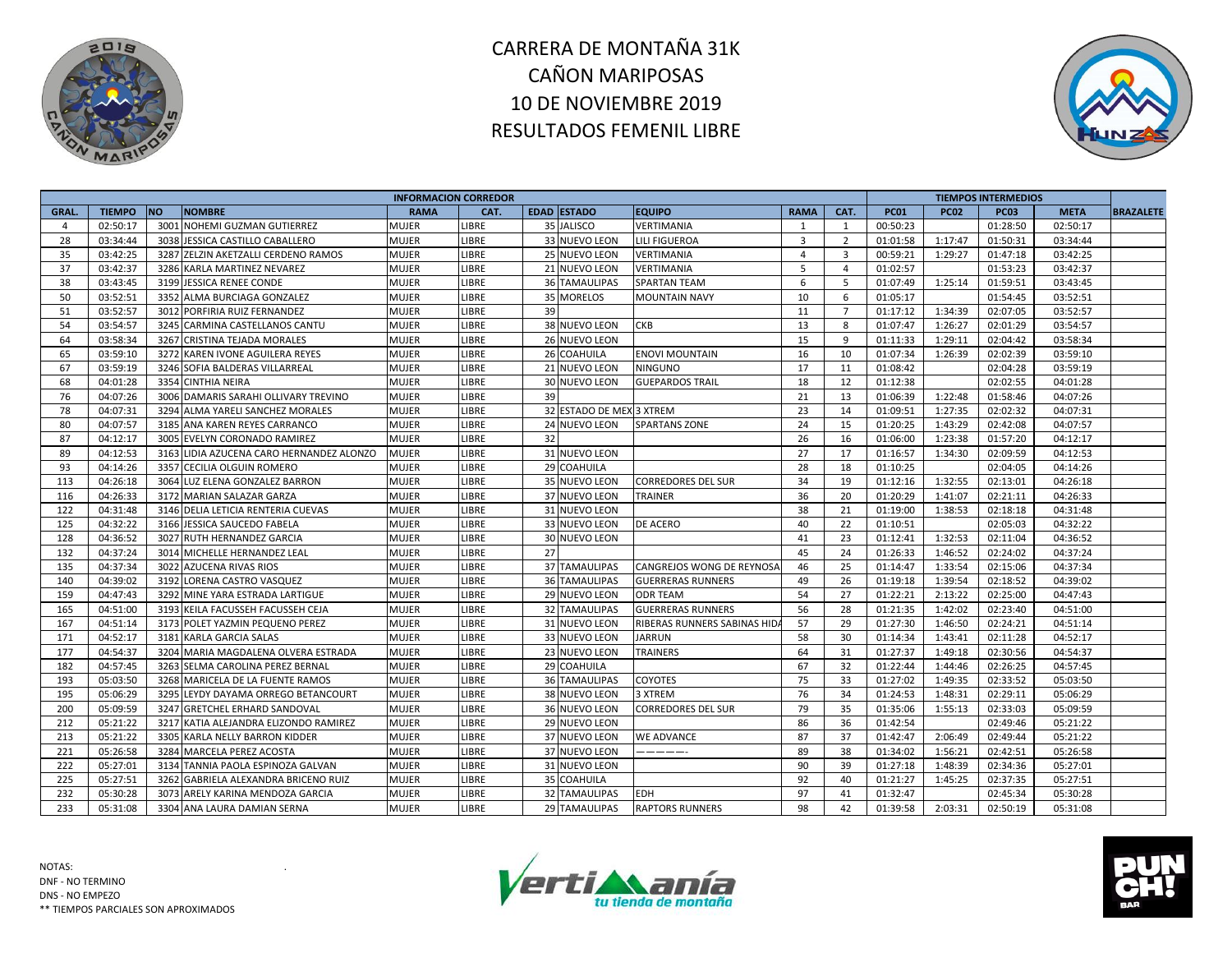



|       |               |           |                                           | <b>INFORMACION CORREDOR</b> |              |                      |                               |             |      |             |             | <b>TIEMPOS INTERMEDIOS</b> |             |                  |
|-------|---------------|-----------|-------------------------------------------|-----------------------------|--------------|----------------------|-------------------------------|-------------|------|-------------|-------------|----------------------------|-------------|------------------|
| GRAL. | <b>TIEMPO</b> | <b>NO</b> | <b>NOMBRE</b>                             | <b>RAMA</b>                 | CAT.         | EDAD ESTADO          | <b>EQUIPO</b>                 | <b>RAMA</b> | CAT. | <b>PC01</b> | <b>PC02</b> | <b>PC03</b>                | <b>META</b> | <b>BRAZALETE</b> |
| 242   | 05:37:45      |           | 3210 SANDRA IVONNE GARCIA SANCHEZ         | <b>MUJER</b>                | <b>LIBRE</b> | <b>36 TAMAULIPAS</b> | PEOPLES GYM                   | 102         | 43   | 01:31:32    | 1:53:12     | 02:39:28                   | 05:37:45    |                  |
| 243   | 05:38:44      |           | 3196 IZDARELI CONTRERAS MACIAS            | <b>MUJER</b>                | LIBRE        | <b>32 TAMAULIPAS</b> | <b>GUERRERAS RUNNERS</b>      | 103         | 44   | 01:34:02    | 1:59:11     | 02:46:23                   | 05:38:44    |                  |
| 244   | 05:40:43      |           | 3062 JEANDELINE IRASEMA BARRIENTOS SILVA  | <b>MUJER</b>                | LIBRE        | 37 COLIMA            | <b>REYNOSA RUNNERS</b>        | 104         | 45   | 01:28:05    | 1:50:53     | 02:43:44                   | 05:40:43    |                  |
| 249   | 05:43:10      |           | 3249 MARTHA SUSANA VIDAURRI PUENTE        | <b>MUJER</b>                | <b>LIBRE</b> | 35 TAMAULIPAS        | <b>CORREMANIA</b>             | 108         | 46   | 01:37:04    |             | 02:51:48                   | 05:43:10    |                  |
| 253   | 05:46:30      |           | 3082 ANA KAREN RODRIGUEZ ESCAMILLA        | <b>MUJER</b>                | LIBRE        | 27 NUEVO LEON        | <b>RIBERAS RUNNERS</b>        | 111         | 47   | 01:44:41    | 2:10:45     | 02:53:14                   | 05:46:30    |                  |
| 258   | 05:52:04      |           | 3219 MARIA DE LOS ANGELES PIMENTEL CASTRO | <b>MUJER</b>                | LIBRE        | <b>35 TAMAULIPAS</b> | <b>PEOPLES GYM</b>            | 115         | 48   | 01:40:19    | 2:06:31     | 02:57:48                   | 05:52:04    |                  |
| 261   | 05:55:52      |           | 3036 GABRIELA GALVAN                      | <b>MUJER</b>                | LIBRE        | 33 TAMAULIPAS        | <b>HABANEROS RUNNING TEAM</b> | 116         | 49   | 01:41:32    |             | 02:58:48                   | 05:55:52    |                  |
| 263   | 05:57:21      |           | 3145 DANIELA MARIA RODRIGUEZ RODRIGUEZ    | <b>MUJER</b>                | LIBRE        | 38 COAHUILA          |                               | 118         | 50   | 01:41:48    | 2:08:24     | 02:51:20                   | 05:57:21    |                  |
| 270   | 06:10:58      |           | 3259 MARIA LOURDES PEREZ GOMEZ            | <b>MUJER</b>                | LIBRE        | 36 COAHUILA          | <b>NINGUNO</b>                | 122         | 51   | 01:34:28    | 2:00:59     | 02:52:34                   | 06:10:58    |                  |
| 275   | 06:16:55      |           | 3023 CAROLINA FUENTES SALAS               | <b>MUJER</b>                | LIBRE        | 30 NUEVO LEON        |                               | 125         | 52   | 01:47:20    | 2:13:32     | 03:04:38                   | 06:16:55    |                  |
| 282   | 06:30:59      |           | 3253 SASHA CAROLINA SOLORZANO OJEDA       | MUJER                       | <b>LIBRE</b> | 35 COAHUILA          | MONTAÑEROS COAHUIKA           | 128         | 53   | 01:52:48    | 2:22:00     | 03:12:31                   | 06:30:59    |                  |
| 285   | 06:46:46      |           | 3233 DULCE DANIELA MARTINEZ DE LEON       | <b>MUJER</b>                | LIBRE        | <b>37 TAMAULIPAS</b> | <b>CORREMANIA</b>             | 130         | 54   | 01:44:54    | 2:15:24     | 03:11:55                   | 06:46:46    |                  |
| 286   | 06:46:47      |           | 3283 SAIRA JOHANNA SAUCEDO CHAIREZ        | <b>MUJER</b>                | LIBRE        | 24 TAMAULIPAS        | CORREMANIA                    | 131         | 55   | 01:44:56    | 2:15:21     | 03:12:40                   | 06:46:47    |                  |
| 288   | <b>DNF</b>    |           | 3080 HEIDY JANETH RAMIREZ RODRIGUEZ       | <b>MUJER</b>                | LIBRE        | 39 NUEVO LEON        | <b>COACH KARI BAILON</b>      | 132         | 56   | 01:38:38    | 2:05:54     | 02:56:34                   |             |                  |
| 289   | <b>DNF</b>    |           | 3090 TANIA GAMBOA VAZQUEZ                 | <b>MUJER</b>                | LIBRE        | 28 TAMAULIPAS        | <b>MUÑECOS</b>                | 133         | 57   | 01:44:45    | 2:14:33     | 03:17:10                   |             |                  |
| 292   | <b>DNF</b>    |           | 3215 KARLA CATALINA DE LA ROSA RODRIGUEZ  | <b>MUJER</b>                | <b>LIBRE</b> | 37 COAHUILA          | <b>TEAM BESOS Y ASI</b>       | 133         | 57   |             |             |                            |             |                  |
| 295   | <b>DNS</b>    |           | 3034 MARIA LUISA RUIZ                     | <b>MUJER</b>                | LIBRE        | 35 NUEVO LEON        | <b>RR</b>                     | 136         | 59   |             |             |                            |             |                  |
| 300   | <b>DNS</b>    |           | 3072 ELISA LOPEZ                          | MUJER                       | LIBRE        | <b>38 TAMAULIPAS</b> | <b>RRUNNERS</b>               | 138         | 60   |             |             |                            |             |                  |
| 310   | <b>DNS</b>    |           | 3162 POULLETTE GONZALEZ GARZA             | <b>MUJER</b>                | LIBRE        | 28 NUEVO LEON        | <b>RIBERAS RUNNERS</b>        | 143         | 61   |             |             |                            |             |                  |
| 317   | <b>DNS</b>    |           | 3308 ELISA ALEJANDRA MARTINEZ LOZANO      | <b>MUJER</b>                | LIBRE        | 28 COAHUILA          |                               | 144         | 62   |             |             |                            |             |                  |



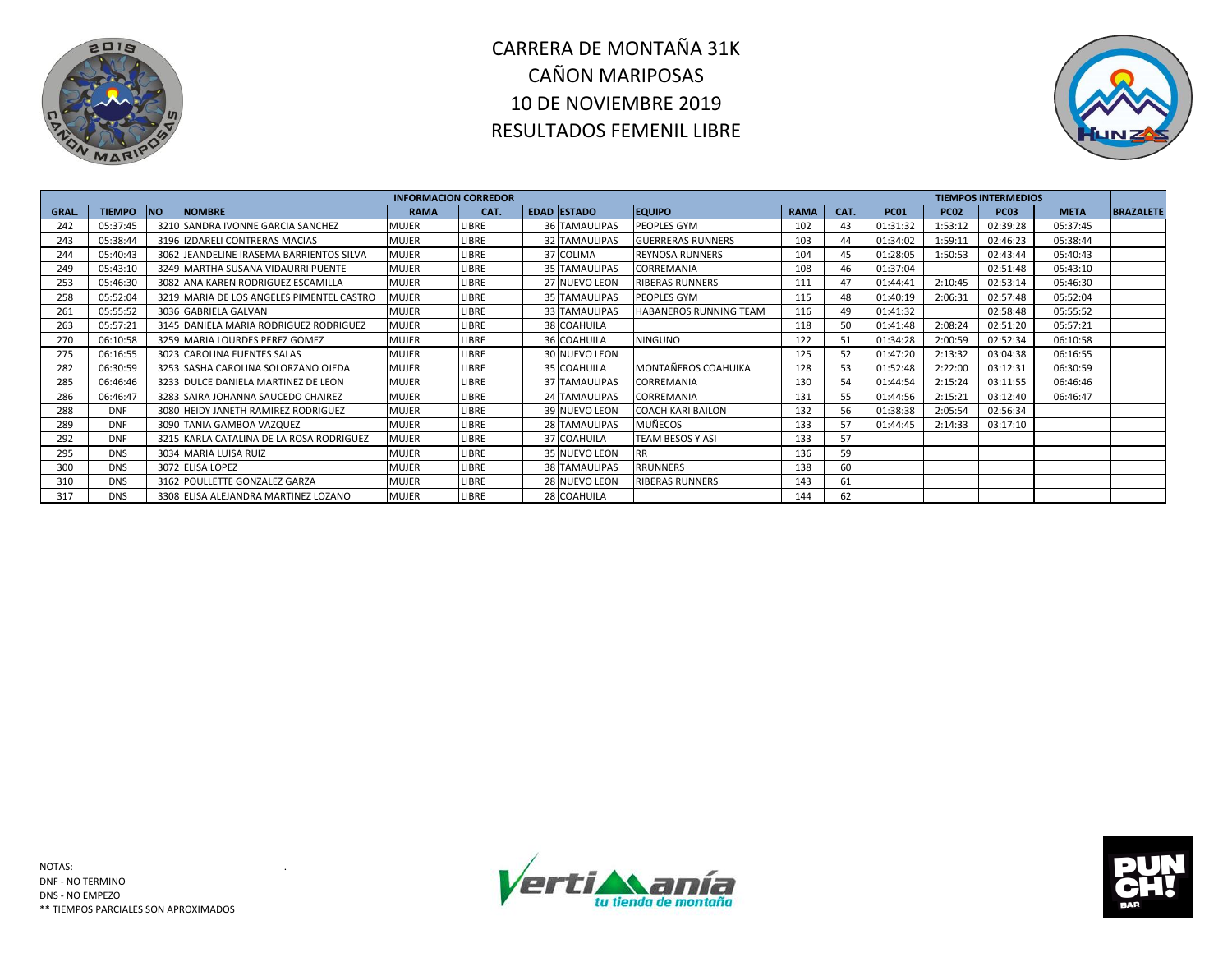



|       |               |           |                                          | <b>INFORMACION CORREDOR</b> |               |    |                      |                             |                |                |             |             | <b>TIEMPOS INTERMEDIOS</b> |             |                  |
|-------|---------------|-----------|------------------------------------------|-----------------------------|---------------|----|----------------------|-----------------------------|----------------|----------------|-------------|-------------|----------------------------|-------------|------------------|
| GRAL. | <b>TIEMPO</b> | <b>NO</b> | <b>NOMBRE</b>                            | <b>RAMA</b>                 | CAT.          |    | <b>EDAD ESTADO</b>   | <b>EQUIPO</b>               | <b>RAMA</b>    | CAT.           | <b>PC01</b> | <b>PC02</b> | <b>PC03</b>                | <b>META</b> | <b>BRAZALETE</b> |
| 43    | 03:48:45      | 3084      | NOHEMI HERNANDEZ OLIVA                   | <b>MUJER</b>                | <b>MASTER</b> |    | 40 COAHUILA          | <b>RAMOS RUNNING</b>        | $\overline{7}$ | 1              | 01:06:00    | 1:22:45     | 01:59:01                   | 03:48:45    |                  |
| 47    | 03:50:27      | 3007      | BRENDA PATRICIA FERNANDEZ LEDEZMA        | <b>MUJER</b>                | <b>MASTER</b> | 47 |                      |                             | 8              | $\overline{2}$ | 01:07:28    | 1:24:35     | 01:57:02                   | 03:50:27    |                  |
| 48    | 03:52:35      |           | 3175 DINORAH TREVINO GAMEZ               | <b>MUJER</b>                | MASTER        |    | <b>48 NUEVO LEON</b> | <b>LIBRE</b>                | 9              | $\overline{3}$ | 01:10:30    |             | 02:02:31                   | 03:52:35    |                  |
| 52    | 03:53:20      |           | 3303 ISABEL BALDERRABANO MENESES         | <b>MUJER</b>                | MASTER        |    | 44 NUEVO LEON        | <b>SLOW MOTION TEAM</b>     | 12             | $\overline{4}$ | 01:14:14    | 1:31:55     | 02:04:28                   | 03:53:20    |                  |
| 62    | 03:58:00      |           | 3223 ANA BERTHA GUEVARA CORONADO         | <b>MUJER</b>                | <b>MASTER</b> |    | <b>44 TAMAULIPAS</b> | <b>NINGUNO</b>              | 14             | - 5            | 01:10:52    | 1:28:34     | 02:02:33                   | 03:58:00    |                  |
| 73    | 04:03:44      |           | 3351 ADRIANA PEDRAZA PAYDON              | <b>MUJER</b>                | MASTER        |    | 43 NUEVO LEON        | <b>HUNZAS</b>               | 19             | 6              | 01:06:59    |             | 01:57:03                   | 04:03:44    |                  |
| 74    | 04:04:07      |           | 3129 MARIA GRACIELA HERNANDEZ MARTINEZ   | <b>MUJER</b>                | MASTER        |    | <b>45 COAHUILA</b>   | <b>GATO ARAIZA RUNNERS</b>  | 20             | $\overline{7}$ | 01:21:03    | 1:39:05     | 02:15:09                   | 04:04:07    |                  |
| 77    | 04:07:29      |           | 3266 MARISA ORTEGA CASANOVA              | <b>MUJER</b>                | MASTER        |    | <b>46 TAMAULIPAS</b> | <b>PANTERAS RUNNERS</b>     | 22             | 8              | 01:07:44    | 1:25:57     | 02:02:03                   | 04:07:29    |                  |
| 81    | 04:09:33      |           | 3296 MARIA JIMENEZ HERNANDEZ             | <b>MUJER</b>                | <b>MASTER</b> |    | <b>45 COAHUILA</b>   | <b>CCDL</b>                 | 25             | 9              | 01:17:53    | 1:36:25     | 02:11:27                   | 04:09:33    |                  |
| 102   | 04:23:10      |           | 3021 MARIA AURORA RODRIGUEZ GARCIA       | <b>MUJER</b>                | MASTER        |    | 44 NUEVO LEON        | <b>MONARCH BUTTERFLIES</b>  | 30             | 10             | 01:16:04    | 1:36:04     | 02:12:27                   | 04:23:10    |                  |
| 114   | 04:26:24      |           | 3049 ELISA SANTIAGO DEL ANGEL            | <b>MUJER</b>                | MASTER        |    | 40 NUEVO LEON        | <b>ESCOBEDO RUNNERS</b>     | 35             | 11             | 01:25:21    |             | 02:21:40                   | 04:26:24    |                  |
| 120   | 04:29:31      |           | 3207 BEATRIZ ADRIANA INTERIAL MARTINEZ   | <b>MUJER</b>                | <b>MASTER</b> |    | <b>40 COAHUILA</b>   | <b>CHUY ROSALES</b>         | 37             | 12             | 02:26:47    | 1:31:09     | 03:59:51                   | 04:29:31    |                  |
| 123   | 04:31:53      |           | 3122 NORA ADRIANA GARCIA MUNOZ           | <b>MUJER</b>                | <b>MASTER</b> |    | 48 NUEVO LEON        | <b>POBLANO</b>              | 39             | 13             | 01:22:33    | 1:42:39     | 02:18:39                   | 04:31:53    |                  |
| 129   | 04:36:54      |           | 3142 LYLIA CRYSTINA RODRIGUEZ AGUILAR    | <b>MUJER</b>                | MASTER        |    | 45 NUEVO LEON        | <b>CIRCULO MERCANTIL</b>    | 42             | 14             | 01:11:56    | 1:31:47     | 02:10:36                   | 04:36:54    |                  |
| 130   | 04:37:01      |           | 3046 ANA ISABEL RIVERA CHAVEZ            | <b>MUJER</b>                | <b>MASTER</b> |    | 46 NUEVO LEON        | POBLANO SPORT               | 43             | 15             | 01:26:20    | 1:47:17     | 02:25:35                   | 04:37:01    |                  |
| 131   | 04:37:23      |           | 3144 ESMERALDA OROZCO OROZCO             | <b>MUJER</b>                | MASTER        |    | 45 NUEVO LEON        | <b>TEAM TRAINER</b>         | 44             | 16             | 01:17:01    | 1:35:56     | 02:14:20                   | 04:37:23    |                  |
| 136   | 04:37:43      |           | 3277 EVA ADRIANA LOA ALMAGUER            | <b>MUJER</b>                | <b>MASTER</b> |    | 43 NUEVO LEON        | <b>GUEPARDOS</b>            | 47             | 17             | 01:20:21    | 1:41:51     | 02:21:24                   | 04:37:43    |                  |
| 144   | 04:40:21      |           | 3116 YOLANDA AGUILAR LUCIO               | <b>MUJER</b>                | MASTER        |    | 43 NUEVO LEON        |                             | 50             | 18             | 01:24:45    | 1:44:30     | 02:20:33                   | 04:40:21    |                  |
| 154   | 04:47:00      |           | 3179 MARIA MONCERRATH CORNEJO GARCIA     | <b>MUJER</b>                | <b>MASTER</b> |    | <b>45 TAMAULIPAS</b> | CANGREJOS WONG              | 52             | 19             | 01:20:28    | 1:41:41     | 02:22:08                   | 04:47:00    |                  |
| 155   | 04:47:05      |           | 3290 MARTHA EUGENIA RODRIGUEZ CORNEJO    | <b>MUJER</b>                | MASTER        |    | 41 NUEVO LEON        | <b>TERNIUM</b>              | 53             | 20             | 01:21:33    | 1:42:07     | 02:23:37                   | 04:47:05    |                  |
| 162   | 04:49:41      |           | 3299 PATRICIA COLIN RIVERA               | <b>MUJER</b>                | MASTER        |    | 46 N/A               | TRI SALMONES                | 55             | 21             | 01:30:27    | 1:52:45     | 02:30:53                   | 04:49:41    |                  |
| 173   | 04:53:00      |           | 3275 LOURDES PATRICIA ROBLEDO DORBECKER  | <b>MUJER</b>                | <b>MASTER</b> |    | 47 COAHUILA          | <b>GATO ARAIZA</b>          | 60             | 22             | 01:27:19    | 1:48:04     | 02:29:34                   | 04:53:00    |                  |
| 174   | 04:53:04      |           | 3117 LIZANIA GODINA YOUNG                | <b>MUJER</b>                | MASTER        |    | 41 COAHUILA          | <b>BBYA</b>                 | 61             | 23             | 01:23:11    | 1:44:04     | 02:22:17                   | 04:53:04    |                  |
| 175   | 04:53:14      |           | 3171 MILY RUIZ MARTELL                   | <b>MUJER</b>                | <b>MASTER</b> |    | 40 NUEVO LEON        | <b>RIBERAS RUNNERS</b>      | 62             | 24             | 01:27:31    |             | 02:27:34                   | 04:53:14    |                  |
| 176   | 04:54:37      |           | 3203 ALICIA COTA CASTILLO                | <b>MUJER</b>                | MASTER        |    | <b>48 NUEVO LEON</b> | N/A                         | 63             | 25             | 01:11:59    | 1:33:24     | 02:14:24                   | 04:54:37    |                  |
| 180   | 04:55:59      |           | 3237 ROSALINDA RAMOS GARZA               | <b>MUJER</b>                | <b>MASTER</b> |    | 47 NUEVO LEON        | <b>TRAINER</b>              | 66             | 26             | 01:28:00    |             | 02:32:06                   | 04:55:59    |                  |
| 187   | 04:59:59      |           | 3182 BLANCA ROSALIA CARRANCO CARRANCO    | <b>MUJER</b>                | MASTER        |    | <b>45 NUEVO LEON</b> | <b>SPARTANS ZONE</b>        | 69             | 27             | 01:28:06    | 1:50:10     | 02:33:12                   | 04:59:59    |                  |
| 188   | 05:00:29      |           | 3052 MARIA DE LOS ANGELES ARTEAGA GRACIA | <b>MUJER</b>                | MASTER        |    | <b>49 TAMAULIPAS</b> |                             | 70             | 28             | 01:30:36    | 1:52:39     | 02:31:24                   | 05:00:29    |                  |
| 189   | 05:02:43      |           | 3156 MARIA REYNA ESPINOZA BAZALDUA       | <b>MUJER</b>                | <b>MASTER</b> |    | 41 COAHUILA          | <b>GATO ARAIZA</b>          | 71             | 29             | 01:27:07    | 1:50:44     | 02:31:08                   | 05:02:43    |                  |
| 190   | 05:03:29      |           | 3095 ELSA PATRICIA ALVARADO RAMIREZ      | <b>MUJER</b>                | MASTER        |    | 40 COAHUILA          | <b>GATO ARAIZA</b>          | 72             | 30             | 01:26:52    | 1:50:40     | 02:31:09                   | 05:03:29    |                  |
| 191   | 05:03:39      |           | 3194 NORMA CHARLES GARCIA                | <b>MUJER</b>                | <b>MASTER</b> |    | <b>47 TAMAULIPAS</b> | <b>GUERRERAS RUNNERS</b>    | 73             | 31             | 01:25:09    | 1:46:43     | 02:29:29                   | 05:03:39    |                  |
| 197   | 05:07:38      |           | 3159 MYRIAM ANTONIETA VILLARREAL PEREZ   | <b>MUJER</b>                | MASTER        |    | 44 NUEVO LEON        | <b>RIBERAS RUNNERS</b>      | 77             | 32             | 01:29:09    | 1:51:07     | 02:32:41                   | 05:07:38    |                  |
| 201   | 05:10:17      |           | 3076 ABGAIL LARA VARGAS                  | <b>MUJER</b>                | <b>MASTER</b> |    | 45 NUEVO LEON        | CKB COACH KARI BAILON       | 80             | 33             | 01:23:21    | 1:45:52     | 02:30:04                   | 05:10:17    |                  |
| 202   | 05:10:41      |           | 3097 NORA PATRICIA GARCIA RODRIGUEZ      | <b>MUJER</b>                | MASTER        |    | <b>44 TAMAULIPAS</b> | LIBRE                       | 81             | 34             | 01:27:24    | 1:51:50     | 02:39:53                   | 05:10:41    |                  |
| 206   | 05:18:41      |           | 3068 JESSICA JAZMIN TORRES TAMEZ         | <b>MUJER</b>                | <b>MASTER</b> |    | 47 NUEVO LEON        |                             | 82             | 35             | 01:22:04    | 1:44:27     | 02:25:35                   | 05:18:41    |                  |
| 207   | 05:18:57      |           | 3184 MARTHA RAQUEL CARRANCO GARCIA       | <b>MUJER</b>                | <b>MASTER</b> |    | 47 NUEVO LEON        | <b>SPARTANS ZONE</b>        | 83             | 36             | 01:37:22    | 2:03:04     | 02:50:07                   | 05:18:57    |                  |
| 209   | 05:19:38      |           | 3230 MONICA GRACIA CRUZ                  | <b>MUJER</b>                | MASTER        |    | 40 TAMAULIPAS        | RAPTORS RUNNERS A.C.        | 84             | 37             | 01:38:10    | 2:01:02     | 02:44:34                   | 05:19:38    |                  |
| 223   | 05:27:20      |           | 3202 BRENDA DEYANIRA VILLANUEVA MONTES   | <b>MUJER</b>                | <b>MASTER</b> |    | <b>45 NUEVO LEON</b> | <b>SPARTANS ZONE</b>        | 91             | 38             | 01:33:32    | 2:00:33     | 02:43:10                   | 05:27:20    |                  |
| 227   | 05:28:44      |           | 3150 KARLA ELIZABETH SANCHEZ CARMONA     | <b>MUJER</b>                | MASTER        |    | 41 NUEVO LEON        | N/A                         | 93             | 39             | 01:41:53    | 2:07:59     | 02:50:45                   | 05:28:44    |                  |
| 228   | 05:29:11      |           | 3186 LESLIE RUBI ARIZPE DEL VALLE        | <b>MUJER</b>                | <b>MASTER</b> |    | 44 NUEVO LEON        | <b>SPARTANS ZONE</b>        | 94             | 40             | 01:33:42    | 2:00:43     | 02:44:22                   | 05:29:11    |                  |
| 230   | 05:30:27      |           | 3055 SAN JUANA GUADALUPE RAMIREZ NAVARRO | <b>MUJER</b>                | MASTER        |    | <b>42 NUEVO LEON</b> | PEDAL XTREME                | 95             | 41             | 01:38:35    | 2:01:44     | 02:44:49                   | 05:30:27    |                  |
| 235   | 05:32:47      |           | 3229 MARIA DE LOURDES VAZQUEZ HERNANDEZ  | <b>MUJER</b>                | <b>MASTER</b> |    | <b>48 TAMAULIPAS</b> | <b>RAPTORS RUNNERS A.C.</b> | 99             | 42             | 01:38:11    |             | 02:44:45                   | 05:32:47    |                  |



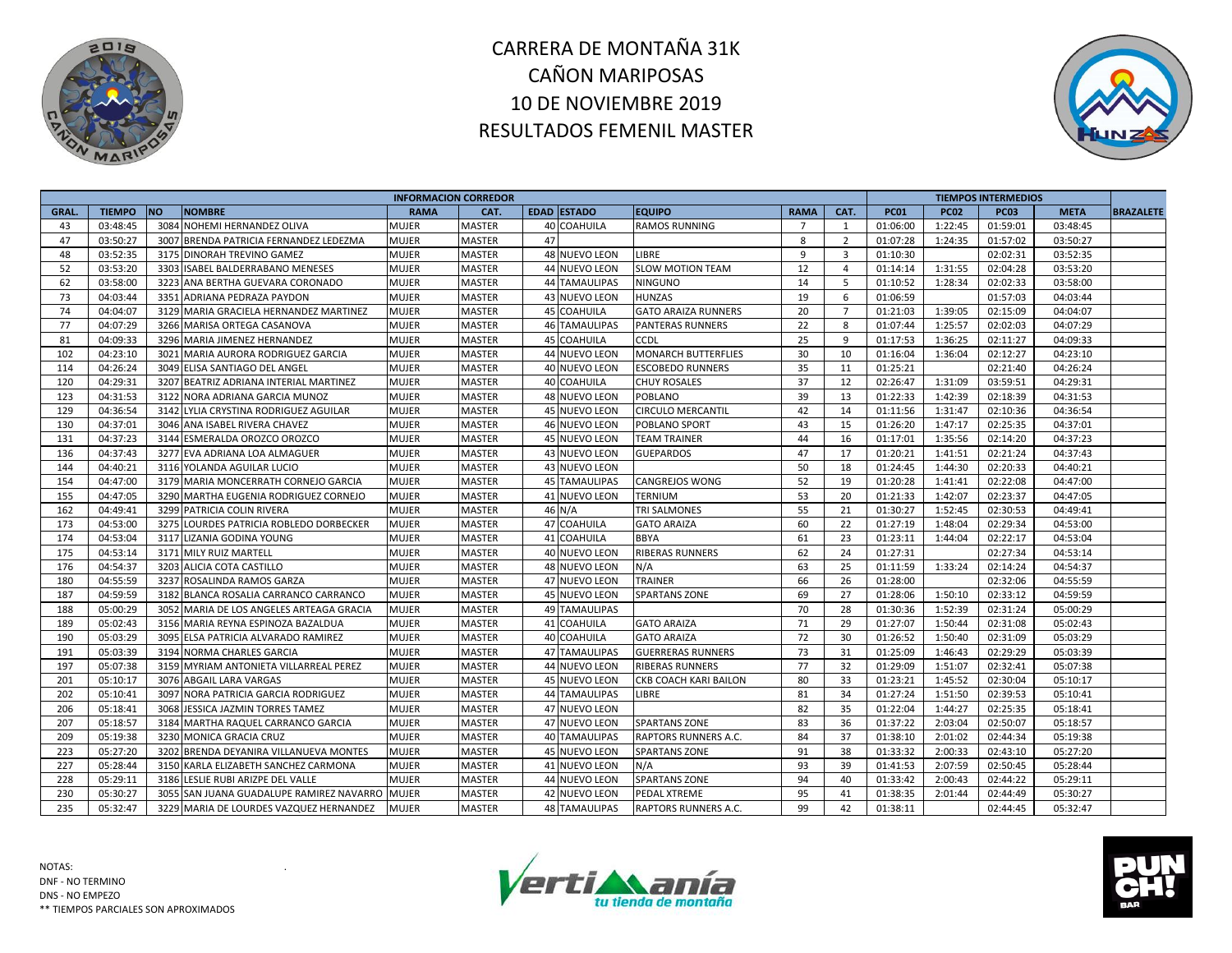



|       |               |           |                                       | <b>INFORMACION CORREDOR</b> |               |                      |                           |             |      |             |             | <b>TIEMPOS INTERMEDIOS</b> |             |                  |
|-------|---------------|-----------|---------------------------------------|-----------------------------|---------------|----------------------|---------------------------|-------------|------|-------------|-------------|----------------------------|-------------|------------------|
| GRAL. | <b>TIEMPO</b> | <b>NO</b> | <b>NOMBRE</b>                         | <b>RAMA</b>                 | CAT.          | EDAD ESTADO          | <b>EQUIPO</b>             | <b>RAMA</b> | CAT. | <b>PC01</b> | <b>PC02</b> | <b>PC03</b>                | <b>META</b> | <b>BRAZALETE</b> |
| 241   | 05:35:14      |           | 3032 ERIKA MORALES                    | MUJER                       | <b>MASTER</b> | 41 COAHUILA          | TEAM BESOS Y ASÍ          | 101         | 43   | 01:40:43    | 2:03:09     | 02:48:37                   | 05:35:14    |                  |
| 247   | 05:42:54      |           | 3127 MARIA DEL SOCORRO VALLEJO FLORES | MUJER                       | MASTER        | 48 NUEVO LEON        | <b>TLALOC</b>             | 106         | 44   | 01:34:50    | 2:09:59     | 02:43:40                   | 05:42:54    |                  |
| 248   | 05:42:54      |           | 3227 SILVIA CORONADO RIOS             | MUJER                       | MASTER        | 44 NUEVO LEON        | LIBRE                     | 107         | 45   | 01:34:49    | 2:01:10     | 02:43:40                   | 05:42:54    |                  |
| 250   | 05:44:44      |           | 3195 CONSUELO MENDEZ GARCIA           | MUJER                       | MASTER        | <b>43 TAMAULIPAS</b> | <b>GUERRERAS RUNNERS</b>  | 109         | 46   | 01:32:56    | 1:56:21     | 02:44:19                   | 05:44:44    |                  |
| 251   | 05:45:50      |           | 3113 BRENDA GIL VILLARREAL            | MUJER                       | MASTER        | 41 TAMAULIPAS        | <b>TORTUGAS</b>           | 110         | 47   | 01:41:05    | 2:05:44     | 02:52:44                   | 05:45:50    |                  |
| 254   | 05:49:05      |           | 3222 CLAUDIA INES ALMEIDA FLORES      | MUJER                       | MASTER        | 46 NUEVO LEON        | N/A                       | 112         | 48   | 01:46:13    | 2:14:09     | 02:57:24                   | 05:49:05    |                  |
| 255   | 05:49:15      |           | 3015 VERONICA ROSAS ALEMAN            | MUJER                       | MASTER        |                      |                           | 113         | 49   | 01:35:02    | 1:59:58     | 02:52:48                   | 05:49:15    |                  |
| 256   | 05:49:25      |           | 3221 MARIA GONZALEZ MOYA              | MUJER                       | MASTER        | 42 NUEVO LEON        | N/A                       | 114         | 50   | 01:46:22    | 2:14:14     | 02:57:28                   | 05:49:25    |                  |
| 262   | 05:56:43      |           | 3254 LAURA ESTHER GARZA RAMIREZ       | MUJER                       | <b>MASTER</b> | 44 NUEVO LEON        | <b>ODR TEAM</b>           | 117         | 51   | 01:48:39    |             | 03:04:38                   | 05:56:43    |                  |
| 264   | 05:57:25      |           | 3118 ANA CECILIA MATA RDZ.            | MUJER                       | <b>MASTER</b> | 49 COAHUILA          |                           | 119         | 52   | 01:41:45    | 2:08:28     | 02:50:38                   | 05:57:25    |                  |
| 266   | 05:58:45      |           | 3153 MARIA MAYELA FIGUEROA VELAZQUEZ  | <b>MUJER</b>                | MASTER        | <b>43 TAMAULIPAS</b> | <b>GUERRERAS RUNNERS.</b> | 121         | 53   | 01:46:41    | 2:15:12     | 03:01:19                   | 05:58:45    |                  |
| 273   | 06:16:02      |           | 3307 CLAUDIA MARTINEZ URBANO          | MUJER                       | MASTER        | 47 NUEVO LEON        | N/A                       | 124         | 54   | 01:50:11    | 2:15:56     | 03:05:20                   | 06:16:02    |                  |
| 278   | 06:21:17      |           | 3088 IVETTE HERNANDEZ MARTINEZ        | MUJER                       | MASTER        | 46 NUEVO LEON        | <b>KAKTUS MONTERREY</b>   | 126         | 55   | 02:04:04    | 2:42:14     | 04:01:52                   | 06:21:17    |                  |
| 279   | 06:22:11      |           | 3040 NORA ISABEL JAUREGUI NINO        | MUJER                       | MASTER        | 45 NUEVO LEON        | <b>ESCOBEDO RUNNERS</b>   | 127         | 56   | 01:52:24    | 2:19:55     | 03:12:31                   | 06:22:11    |                  |
| 284   | 06:39:02      |           | 3094 BLANCA ISELA TOVAR               | MUJER                       | MASTER        | <b>41 TAMAULIPAS</b> | LIBRE                     | 129         | 57   | 01:40:21    | 2:06:59     | 02:59:57                   | 06:39:02    |                  |
| 291   | <b>DNF</b>    |           | 3189 MARISOL ARAMBULA TORRES          | MUJER                       | MASTER        | 40 NUEVO LEON        | <b>JARRUN</b>             | 134         | 58   |             |             |                            |             |                  |
| 303   | <b>DNS</b>    |           | 3087 GABRIELA RECIO                   | MUJER                       | <b>MASTER</b> | 42 COAHUILA          | <b>GATO ARRAIGA</b>       | 139         | 59   |             |             |                            |             |                  |
| 304   | <b>DNS</b>    |           | 3103 MARY JUAREZ                      | MUJER                       | MASTER        | 41 NUEVO LEON        | <b>HOME DEPOT</b>         | 140         | 60   |             |             |                            |             |                  |
| 305   | <b>DNS</b>    |           | 3106 LILIANA ALEXANDRA PEREZ GRIJALVA | MUJER                       | MASTER        | 47 COAHUILA          | INDEPENDIENTE             | 141         | 61   |             |             |                            |             |                  |
| 309   | <b>DNS</b>    |           | 3148 FLOR RODRIGUEZ RODRIGUEZ         | MUJER                       | MASTER        | 49 NUEVO LEON        |                           | 142         | 62   |             |             |                            |             |                  |
| 319   | <b>DNS</b>    |           | 3311 BLANCA MARTINEZ CEPEDA           | MUJER                       | MASTER        | 41 COAHUILA          | <b>RAPPORT</b>            | 143         | 61   |             |             |                            |             |                  |



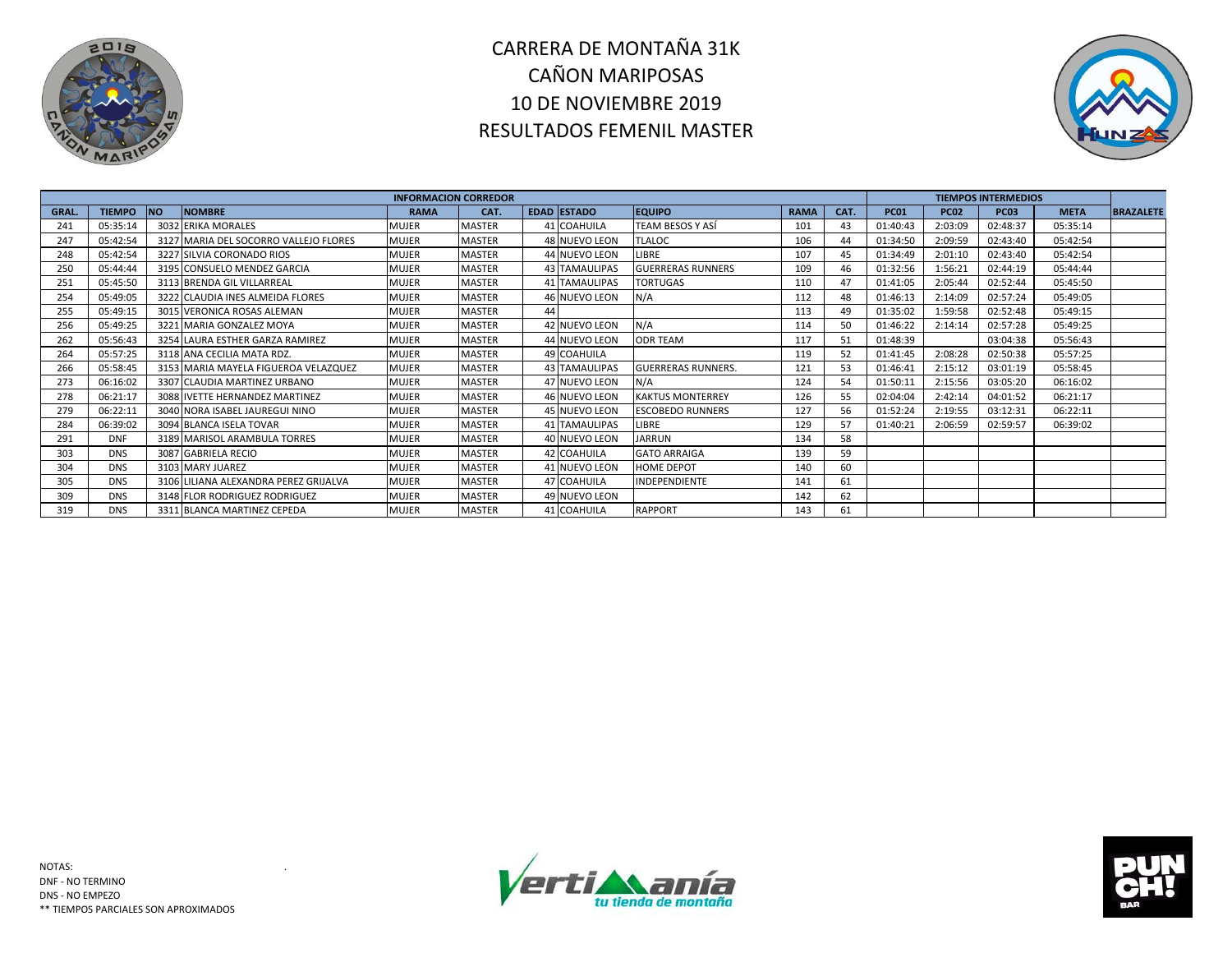



|       |               |            |                                        | <b>INFORMACION CORREDOR</b> |                 |     |                    |                         |             |      |             |             | <b>TIEMPOS INTERMEDIOS</b> |             |                  |
|-------|---------------|------------|----------------------------------------|-----------------------------|-----------------|-----|--------------------|-------------------------|-------------|------|-------------|-------------|----------------------------|-------------|------------------|
| GRAL. | <b>TIEMPO</b> | <b>INO</b> | <b>NOMBRE</b>                          | <b>RAMA</b>                 | CAT.            |     | <b>EDAD ESTADO</b> | <b>EQUIPO</b>           | <b>RAMA</b> | CAT. | <b>PC01</b> | <b>PC02</b> | <b>PC03</b>                | <b>META</b> | <b>BRAZALETE</b> |
| 20    | 03:18:52      |            | 3077 GRACIELA TORRES GARZA             | MUJER                       | VETERANO        |     | 55 NUEVO LEON      | <b>LILI FIGUEROA</b>    |             |      | 01:04:01    | 1:19:16     | 01:47:20                   | 03:18:52    |                  |
| 98    | 04:22:02      |            | 3285 CATALINA GALINDO RODRIGUEZ        | MUJER                       | <b>VETERANO</b> |     | 53 NUEVO LEON      | NATALIA'S TEAM.         | 29          |      | 01:13:07    | 1:33:04     | 02:08:48                   | 04:22:02    |                  |
| 103   | 04:23:12      |            | 3028 NORA FAJARDO                      | MUJER                       | VETERANO        |     | 51 TAMAULIPAS      | LIBRE                   | 31          |      | 01:36:33    | 2:04:49     | 03:01:57                   | 04:23:12    |                  |
| 104   | 04:23:13      |            | 3363 MARIA SOLEDAD RODRIGUEZ VAZQUEZ   | <b>MUJER</b>                | VETERANO        | 53  |                    |                         | 32          |      | 01:45:52    |             | 03:01:43                   | 04:23:13    |                  |
| 109   | 04:25:25      |            | 3238 ANA ISABEL RAMIREZ MARTINEZ       | MUJER                       | VETERANO        |     | 50 NUEVO LEON      | <b>TRAINER</b>          | 33          |      | 01:20:33    | 1:41:03     | 02:21:16                   | 04:25:25    |                  |
| 137   | 04:38:02      |            | 3282 OLGA LIDIA NOYOLA GUTIERREZ       | MUJER                       | VETERANO        |     | 51 TAMAULIPAS      | CC <sub>2</sub> L       | 48          |      | 01:22:52    | 1:43:16     | 02:20:24                   | 04:38:02    |                  |
| 152   | 04:44:46      |            | 3126 ALICIA AVINIGA SALAZAR            | MUJER                       | VETERANO        |     | 54 NUEVO LEON      | <b>GUSANITO RUNNERS</b> | 51          |      | 01:19:17    | 1:39:58     | 02:18:17                   | 04:44:46    |                  |
| 172   | 04:52:48      |            | 3143 NORMA NAJERA HOLGUIN              | MUJER                       | VETERANO        |     | 50 CHIHUAHUA       | <b>VESPA RUNNERS</b>    | 59          |      | 01:14:43    | 1:33:38     | 02:11:48                   | 04:52:48    |                  |
| 178   | 04:55:36      |            | 3361 MA. REBECA MARTINEZ DURAN         | MUJER                       | VETERANO        | 53. |                    |                         | 65          |      | 01:30:39    |             | 02:29:42                   | 04:55:36    |                  |
| 186   | 04:59:59      |            | 3056 GABRIELA LOPEZ CRUZ               | MUJER                       | VETERANO        |     | 50 TAMAULIPAS      |                         | 68          | 10   | 01:27:51    | 1:38:21     | 02:39:06                   | 04:59:59    |                  |
| 192   | 05:03:43      |            | 3033 ADRIANA CRUZ TORRES               | MUJER                       | VETERANO        |     | 56 NUEVO LEON      | <b>TEAM TRAINER</b>     | 74          | 11   | 01:28:37    | 1:52:50     | 02:31:54                   | 05:03:43    |                  |
| 199   | 05:08:45      |            | 3218 MARIA OLGA ROSALES VALDES         | MUJER                       | VETERANO        |     | 50 COAHUILA        | <b>CHUY ROSALES</b>     | 78          | 12   | 01:24:04    | 1:48:23     | 02:26:24                   | 05:08:45    |                  |
| 211   | 05:21:22      |            | 3135 MARY LARA                         | MUJER                       | VETERANO        |     | 50 NUEVO LEON      |                         | 85          | 13   | 01:28:30    | 1:48:06     | 02:27:20                   | 05:21:22    |                  |
| 214   | 05:22:11      |            | 3013 MARIA DEL CARMEN VEGA RAMIREZ     | MUJER                       | VETERANO        | 54  |                    |                         | 88          | 14   | 01:41:56    | 2:07:54     | 02:50:44                   | 05:22:11    |                  |
| 231   | 05:30:27      |            | 3225 ARACELY COLUNGA BRIONES           | MUJER                       | VETERANO        |     | 50 NUEVO LEON      | PEDAL XTREME            | 96          | 15   | 01:29:55    | 1:52:05     | 02:36:20                   | 05:30:27    |                  |
| 236   | 05:33:58      |            | 3009 MARIA GUADALUPE TREVINO HERNANDEZ | MUJER                       | VETERANO        |     |                    |                         | 100         | 16   | 01:29:33    | 1:55:02     | 02:39:40                   | 05:33:58    |                  |
| 245   | 05:40:44      |            | 3058 ANA LAURA LOPEZ CRUZ              | MUJER                       | VETERANO        |     | 54 TAMAULIPAS      |                         | 105         | 17   | 01:27:50    | 1:48:43     | 02:43:52                   | 05:40:44    |                  |
| 265   | 05:58:34      |            | 3089 MARTHA GARZA GARCIA               | MUJER                       | VETERANO        |     | 54 NUEVO LEON      | <b>INDEPENDIENTE</b>    | 120         | 18   | 01:38:52    | 2:04:02     | 02:51:34                   | 05:58:34    |                  |
| 272   | 06:15:58      |            | 3243 REYNA CARRETERO GONZALEZ          | MUJER                       | VETERANO        |     | 55 NUEVO LEON      | <b>ODR</b>              | 123         | 19   | 01:47:09    | 2:13:11     | 03:03:25                   | 06:15:58    |                  |
| 297   | <b>DNS</b>    |            | 3060 SONIA JUAREZ QUIJADA              | MUJER                       | VETERANO        |     | 51 NUEVO LEON      |                         | 137         | 20   |             |             |                            |             |                  |



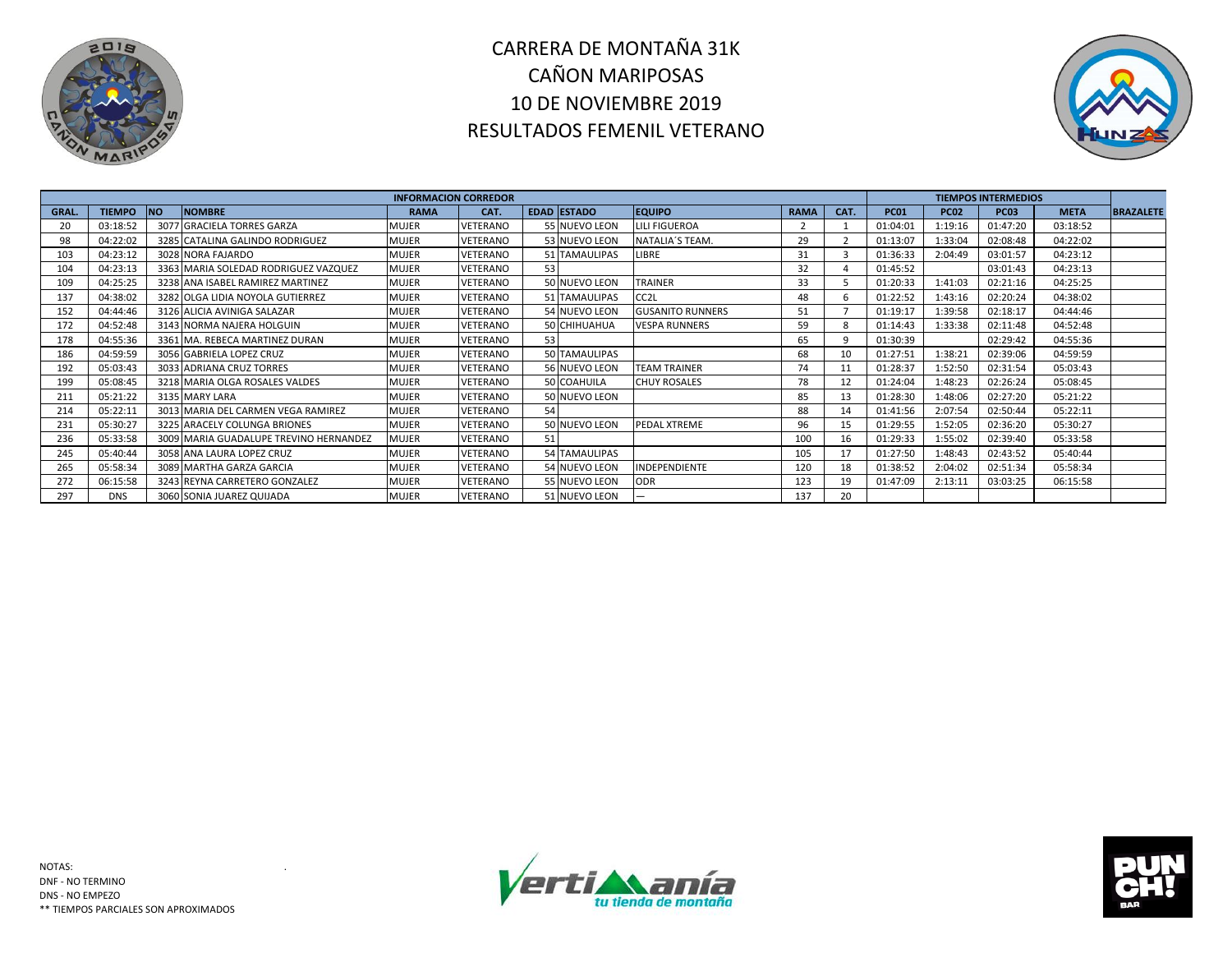



| <b>EDAD ESTADO</b><br><b>TIEMPO</b><br><b>NO</b><br><b>NOMBRE</b><br><b>EQUIPO</b><br><b>RAMA</b><br>GRAL.<br><b>RAMA</b><br>CAT.                   | CAT.           | <b>PC01</b> |             |             |             |                  |
|-----------------------------------------------------------------------------------------------------------------------------------------------------|----------------|-------------|-------------|-------------|-------------|------------------|
|                                                                                                                                                     |                |             | <b>PC02</b> | <b>PC03</b> | <b>META</b> | <b>BRAZALETE</b> |
| 3003<br>27 JALISCO<br>02:34:19<br>FERNANDO AZAEL MEJIA GONZALEZ<br><b>LIBRE</b><br><b>VERTIMANIA</b><br>$\overline{2}$<br>2<br><b>HOMBRE</b>        | $\overline{1}$ | 00:41:58    | 0:54:29     | 01:16:09    | 02:34:19    |                  |
| 02:49:32<br>$\overline{3}$<br>$\overline{3}$<br>3288 JESUS HUERTA<br><b>HOMBRE</b><br>LIBRE<br>31 NUEVO LEON<br><b>DOPAMINA</b>                     | $\overline{2}$ | 00:47:54    | 1:44:41     | 01:25:34    | 02:49:32    |                  |
| 5<br>02:53:06<br>JESUS ENRIQUE VALERIO MARTINEZ<br>3002<br><b>LIBRE</b><br>35 NUEVO LEON<br><b>CRAZY RUNNERS</b><br>$\overline{4}$<br><b>HOMBRE</b> | $\overline{3}$ | 00:46:34    | 1:00:17     | 01:25:05    | 02:53:06    |                  |
| 6<br>02:55:23<br>3164 OSCAR ERNESTO ROJAS HERNANDEZ<br>LIBRE<br>32 NUEVO LEON<br>5<br><b>HOMBRE</b>                                                 | $\overline{4}$ | 00:52:40    |             | 01:31:47    | 02:55:23    |                  |
| 9<br>03:00:53<br>3300 AGUSTIN VILLARREAL<br><b>HOMBRE</b><br><b>LIBRE</b><br>28 NUEVO LEON<br>8                                                     | - 5            | 00:52:09    | 1:08:10     | 01:32:42    | 03:00:53    |                  |
| 03:00:53<br>3306<br>9<br>10<br>NATANAEL VILLARREAL POHLENZ<br>LIBRE<br>25 NUEVO LEON<br><b>HOMBRE</b>                                               | 6              | 00:52:10    | 1:08:14     | 01:32:34    | 03:00:53    |                  |
| 10<br>11<br>03:01:12<br>3004 HOUSTON GUTIERREZ<br><b>LIBRE</b><br>37 NUEVO LEON<br><b>HUNZAS</b><br><b>HOMBRE</b>                                   | $\overline{7}$ | 00:54:53    | 1:33:14     | 01:35:51    | 03:01:12    |                  |
| 12<br>03:04:00<br>3201<br>LIBRE<br>24 TAMAULIPAS<br><b>SPARTAN TEAM</b><br>11<br><b>ENRIQUE GARCIA RUBIO</b><br><b>HOMBRE</b>                       | 8              | 00:52:19    |             | 01:32:52    | 03:04:00    |                  |
| 16<br>3037 JAVIER PENA<br>15<br>03:11:10<br><b>LIBRE</b><br>37 NUEVO LEON<br><b>NINGUNO</b><br><b>HOMBRE</b>                                        | 9              | 00:57:50    | 1:13:17     | 01:40:47    | 03:11:10    |                  |
| 17<br>03:13:03<br>3017 MARTIN CRUZ MENDOZA<br>LIBRE<br>25<br>16<br><b>HOMBRE</b>                                                                    | 10             | 00:52:15    |             | 01:35:15    | 03:13:03    |                  |
| 18<br>17<br>03:13:09<br>3301 EDUARDO CANIZALES RAMIREZ<br><b>LIBRE</b><br>35 NUEVO LEON<br><b>HOMBRE</b><br>LOS RUDOS DE GARCÍA                     | 11             | 00:53:36    | 1:09:12     | 01:37:36    | 03:13:09    |                  |
| 03:18:49<br>18<br>19<br>3248 FELIPE NERY CRUZ BAEZ<br><b>HOMBRE</b><br><b>LIBRE</b><br><b>37 TAMAULIPAS</b><br><b>FSP RUNNER'S</b>                  | 12             | 00:54:10    | 1:09:40     | 01:38:37    | 03:18:49    |                  |
| 24<br>03:30:57<br>22<br>3110 PEDRO AMADOR<br>LIBRE<br>29 NUEVO LEON<br><b>NA</b><br><b>HOMBRE</b>                                                   | 13             | 01:02:33    | 1:18:38     | 01:50:43    | 03:30:57    |                  |
| 27<br>03:34:27<br>3261<br>25<br>LIBRE<br>36 NUEVO LEON<br><b>CESAR MORALES</b><br><b>WE ADVANCED</b><br>HOMBRE                                      | 14             | 00:59:27    |             | 01:49:09    | 03:34:27    |                  |
| 32<br>03:38:10<br>3291<br>LIBRE<br>29<br>DANIEL ALBERTO IBARRA ROBLEDO<br><b>HOMBRE</b><br><b>35 TAMAULIPAS</b>                                     | 15             | 01:02:13    | 1:19:56     | 01:51:16    | 03:38:10    |                  |
| 33<br>39<br>03:44:06<br>3104 DANIEL GONZALEZ MENDOZA<br><b>HOMBRE</b><br><b>LIBRE</b><br>25 TAMAULIPAS                                              | 16             | 01:03:59    | 1:20:27     | 01:53:19    | 03:44:06    |                  |
| 37<br>44<br>03:49:13<br>3016 BLADIMIR CARRANZA JIMENEZ<br><b>LIBRE</b><br>34<br><b>HOMBRE</b>                                                       | 17             | 01:04:01    | 1:20:10     | 01:52:17    | 03:49:13    |                  |
| 46<br>39<br>03:49:39<br>3136 JUAN ANTONIO CHAVEZ PEREYRA<br><b>LIBRE</b><br>39 NUEVO LEON<br><b>ALFA RUNNERS</b><br><b>HOMBRE</b>                   | 18             | 01:02:24    | 1:19:47     | 01:51:35    | 03:49:39    |                  |
| 53<br>03:54:55<br>41<br>3350 DAVID GOCHICOA<br><b>LIBRE</b><br>29 NUEVO LEON<br><b>HOMBRE</b>                                                       | 19             | 00:59:32    |             | 01:53:30    | 03:54:55    |                  |
| 55<br>03:55:13<br>LIBRE<br>42<br>3133 EDUARDO GARCIA ZUNIGA<br>34 NUEVO LEON<br><b>HOMBRE</b>                                                       | 20             | 01:05:36    | 1:22:11     | 01:55:52    | 03:55:13    |                  |
| 58<br>45<br>03:56:16<br>3158 LORENZO ANTONIO BAUTISTA HERNANDEZ<br>LIBRE<br><b>HOMBRE</b><br><b>36 TAMAULIPAS</b><br>FAMILY RUNNERS REYNOSA         | 21             | 01:03:17    | 1:21:03     | 01:56:11    | 03:56:16    |                  |
| 59<br>03:56:29<br><b>LIBRE</b><br>3270 ANDRY COLMENAREZ<br><b>HOMBRE</b><br>39 NUEVO LEON<br><b>LOMAS RUNNERS</b><br>46                             | 22             | 01:05:52    | 1:22:51     | 01:57:04    | 03:56:29    |                  |
| 03:56:59<br>60<br>3083<br>ARMANDO TREVINO GONZALEZ<br><b>LIBRE</b><br>27 NUEVO LEON<br><b>RIBERAS RUNNERS</b><br>47<br><b>HOMBRE</b>                | 23             | 01:07:22    | 1:25:32     | 02:02:07    | 03:56:59    |                  |
| 48<br>61<br>03:57:49<br>3112 JORGE EDUARDO ZAMBRANO GOMEZ<br><b>LIBRE</b><br>39 NUEVO LEON<br><b>HOMBRE</b>                                         | 24             | 01:07:00    | 1:24:10     | 01:56:04    | 03:57:49    |                  |
| 03:59:13<br>LIBRE<br>30 NUEVO LEON<br>50<br>66<br>3276 EDUARDO JEOVANI MENDEZ JAUREGUI<br><b>GUEPARDOS TRAIL</b><br><b>HOMBRE</b>                   | 25             | 01:04:33    | 1:22:19     | 01:54:56    | 03:59:13    |                  |
| 69<br>04:01:38<br>36 NUEVO LEON<br>51<br>3188 RICARDO FLORES FARIAS<br>LIBRE<br><b>JARRUN</b><br><b>HOMBRE</b>                                      | 26             | 01:02:43    | 1:20:36     | 01:51:35    | 04:01:38    |                  |
| 54<br>72<br>04:03:43<br>3312 IVAN ALEJANDRO MATA DEL RIO<br>LIBRE<br>36 COAHUILA<br><b>PACE RUNNERS</b><br><b>HOMBRE</b>                            | 27             | 01:12:08    | 1:31:42     | 02:04:06    | 04:03:43    |                  |
| 79<br>04:07:41<br>3216 DAVID MORALES REYES<br>LIBRE<br>19 COAHUILA<br>56<br><b>HOMBRE</b><br>MONTAÑISMO TEC SALTILLO                                | 28             | 01:15:11    | 1:34:32     | 02:09:32    | 04:07:41    |                  |
| 58<br>83<br>04:11:07<br>3178 MARCELO LOPEZ CASTRO<br><b>HOMBRE</b><br>LIBRE<br>36 COAHUILA<br><b>RAPPORT</b>                                        | 29             | 01:18:31    | 1:37:57     | 02:12:30    | 04:11:07    |                  |
| 59<br>84<br>04:11:23<br>3232 NOE LOPEZ CANTU<br>LIBRE<br>CORREMANIA<br><b>HOMBRE</b><br><b>37 TAMAULIPAS</b>                                        | 30             | 01:06:51    | 1:22:55     | 01:56:04    | 04:11:23    |                  |
| 60<br>85<br>04:12:02<br>3187 SERGIO IBARRA GONZALEZ<br><b>LIBRE</b><br><b>34 TAMAULIPAS</b><br><b>HOMBRE</b><br><b>CANGREJOS WONG</b>               | 31             | 01:11:11    | 1:36:41     | 02:08:14    | 04:12:02    |                  |
| LIBRE<br>30 COAHUILA<br>66<br>94<br>04:14:26<br>3358 SERGIO GUTIERREZ DE LA FUENTE<br><b>HOMBRE</b>                                                 | 32             | 01:10:18    |             | 02:04:06    | 04:14:26    |                  |
| 04:21:44<br>3269 JAVIER ROCHA<br>68<br>96<br><b>HOMBRE</b><br><b>LIBRE</b><br>23 TAMAULIPAS<br>CORREMANIA                                           | 33             | 01:12:35    | 1:30:14     | 02:04:33    | 04:21:44    |                  |
| 97<br>04:21:57<br>3260 PEDRO AVALOS CASTILLO<br>69<br>LIBRE<br>30 NUEVO LEON<br><b>VRTIKX</b><br><b>HOMBRE</b>                                      | 34             | 01:11:48    | 1:30:33     | 02:07:51    | 04:21:57    |                  |
| 3190 CESAR IVAN VENANCIO LOPEZ<br><b>LIBRE</b><br>70<br>99<br>04:22:32<br>27 NUEVO LEON<br><b>JARRUN</b><br>HOMBRE                                  | 35             | 01:21:44    | 1:39:49     | 02:10:45    | 04:22:32    |                  |
| 04:22:51<br>72<br>101<br>3278 LUIS DANIEL HERNANDEZ AMAYA<br><b>LIBRE</b><br>35 NUEVO LEON<br><b>HOMBRE</b><br><b>GUEPARDOS</b>                     | 36             | 01:04:50    |             | 01:59:55    | 04:22:51    |                  |
| 04:23:59<br>73<br>105<br>3273 EDUARDO JAVIER MACIAS SANCHEZ<br>LIBRE<br>39 NUEVO LEON<br><b>HOMBRE</b><br>LYCANS                                    | 37             | 01:07:01    | 1:28:21     | 02:04:20    | 04:23:59    |                  |
| 79<br>112<br>04:26:17<br>3205 DANIEL CASTILLO TORRES<br>LIBRE<br><b>FAMILY RUNNERS</b><br><b>30 TAMAULIPAS</b><br>HOMBRE                            | 38             | 01:13:19    | 1:31:30     | 02:09:50    | 04:26:17    |                  |
| 115<br>04:26:25<br>3100 MIGUEL ANGEL BANDA BELMARES<br><b>HOMBRE</b><br>LIBRE<br><b>37 TAMAULIPAS</b><br><b>FAMILY RUNNERS REYNOSA</b><br>80        | 39             | 01:10:32    | 1:28:15     | 02:04:25    | 04:26:25    |                  |
| 117<br>04:26:48<br>3298 RUBEN ALBERTO JURADO<br>LIBRE<br>$23$ N/A<br><b>TRI SALMONES</b><br>81<br><b>HOMBRE</b>                                     | 40             | 01:14:24    | 1:32:31     | 02:10:57    | 04:26:48    |                  |
| 121<br>04:31:33<br>LIBRE<br>35 NUEVO LEON<br>ALPHA&OMEGA<br>84<br>3131 ALEJANDRO IGNACIO PEREYRA GARZA<br><b>HOMBRE</b>                             | 41             | 01:13:12    | 1:33:45     | 02:13:22    | 04:31:33    |                  |
| 126<br>3224 ROBERTO OCHOA ALVARADO<br>31 NUEVO LEON<br>86<br>04:33:33<br><b>HOMBRE</b><br>LIBRE                                                     | 42             | 01:22:50    | 1:42:34     | 02:18:21    | 04:33:33    |                  |



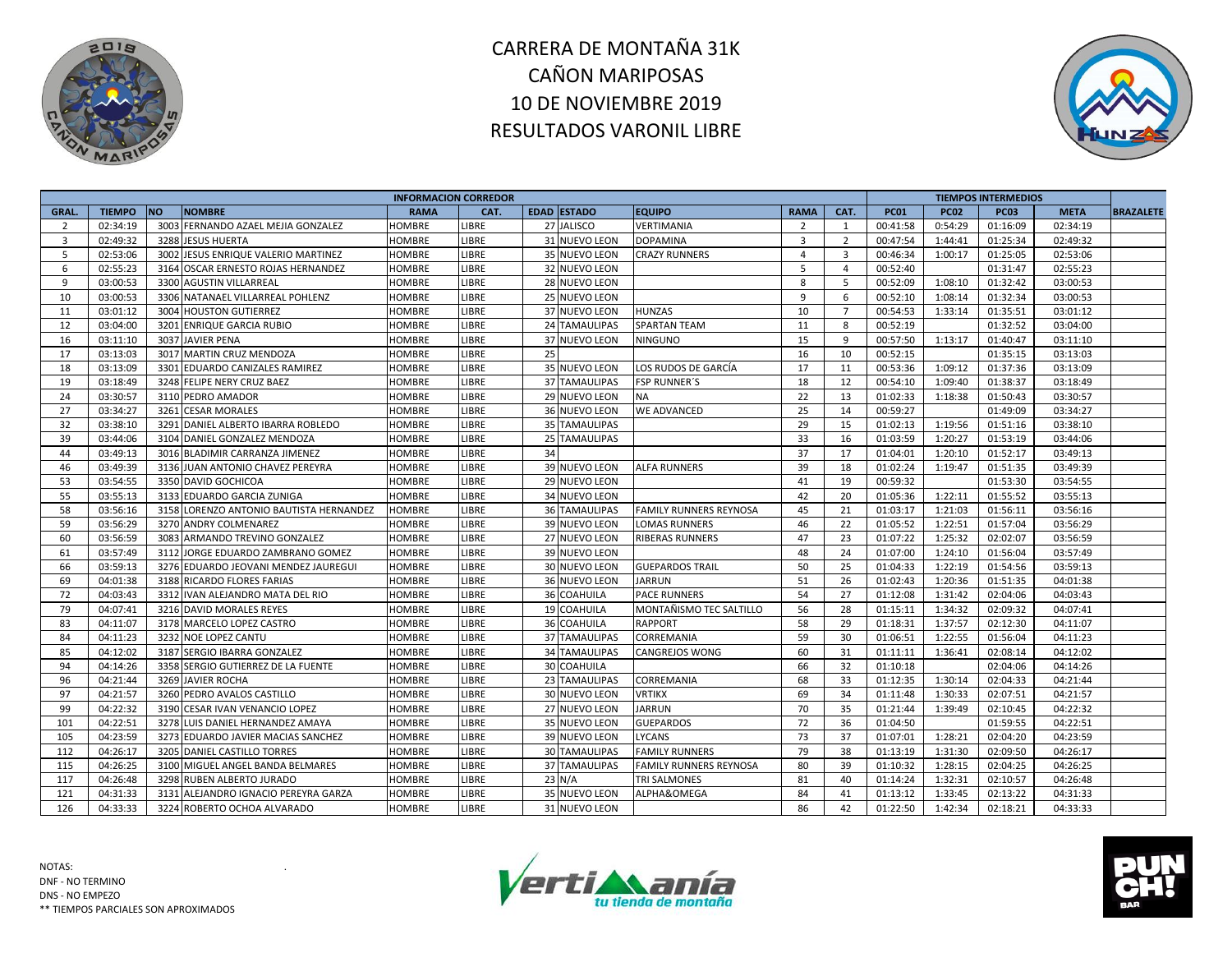



|             |               |                                            | <b>INFORMACION CORREDOR</b> |              |    |                      |                             |             |      |             |             | <b>TIEMPOS INTERMEDIOS</b> |             |                  |
|-------------|---------------|--------------------------------------------|-----------------------------|--------------|----|----------------------|-----------------------------|-------------|------|-------------|-------------|----------------------------|-------------|------------------|
| <b>GRAL</b> | <b>TIEMPO</b> | <b>NO</b><br><b>NOMBRE</b>                 | <b>RAMA</b>                 | CAT.         |    | EDAD ESTADO          | <b>EQUIPO</b>               | <b>RAMA</b> | CAT. | <b>PC01</b> | <b>PC02</b> | <b>PC03</b>                | <b>META</b> | <b>BRAZALETE</b> |
| 134         | 04:37:32      | 3067<br><b>REYMONTE DAVID LOPEZ AVALOS</b> | HOMBRE                      | LIBRE        |    | 37 NUEVO LEON        |                             | 89          | 43   | 01:28:02    | 1:49:03     | 02:24:44                   | 04:37:32    |                  |
| 138         | 04:38:22      | 3053<br><b>OBED RETA CAPISTRAN</b>         | <b>HOMBRE</b>               | LIBRE        |    | 33 TAMAULIPAS        | <b>FORREST FAST TEAM</b>    | 90          | 44   | 01:19:20    | 1:38:11     | 02:15:56                   | 04:38:22    |                  |
| 146         | 04:41:42      | 3024 RUBEN AZIEL RENDON GARCIA             | HOMBRE                      | <b>LIBRE</b> |    | 37 NUEVO LEON        | <b>SCHNEIDER ELECTRIC</b>   | 96          | 45   | 01:22:33    | 1:43:04     | 02:20:53                   | 04:41:42    |                  |
| 148         | 04:43:03      | 3256 JUAN ANTONIO JIMENEZ VILLARREAL       | HOMBRE                      | LIBRE        |    | <b>36 TAMAULIPAS</b> | <b>REPTILIANOS</b>          | 98          | 46   | 01:17:44    | 1:39:09     | 02:19:41                   | 04:43:03    |                  |
| 153         | 04:46:11      | 3026 ESTEBAN MIGUEL CANSECO VIVEROS        | HOMBRE                      | LIBRE        |    | 37 NUEVO LEON        |                             | 102         | 47   | 01:14:48    | 1:36:14     | 02:17:03                   | 04:46:11    |                  |
| 157         | 04:47:20      | 3165 JORGE LUIS MEXICANO CAMARGO           | HOMBRE                      | LIBRE        |    | 30 NUEVO LEON        | DE ACERO                    | 104         | 48   | 01:22:00    | 1:41:36     | 02:17:42                   | 04:47:20    |                  |
| 158         | 04:47:37      | 3079 ROBERTO YANKARLO REYES TEJADA         | <b>HOMBRE</b>               | LIBRE        |    | 39 TAMAULIPAS        |                             | 105         | 49   | 01:16:50    | 1:36:19     | 02:14:23                   | 04:47:37    |                  |
| 160         | 04:48:25      | 3050 DANIEL ALEJANDRO SIFUENTES CAMARILLO  | <b>HOMBRE</b>               | LIBRE        |    | 28 NUEVO LEON        | <b>SYMRISE RUNNERS</b>      | 106         | 50   | 01:02:30    | 1:19:51     | 01:58:37                   | 04:48:25    |                  |
| 163         | 04:50:20      | 3200 EDUARDO GABRIEL URBINA PENA           | <b>HOMBRE</b>               | LIBRE        |    | 22 TAMAULIPAS        | <b>SPARTAN TEAM</b>         | 108         | 51   | 01:02:48    | 1:20:41     | 01:56:24                   | 04:50:20    |                  |
| 164         | 04:50:59      | 3043 MARTIN ESTEBAN TORRES ARIAS           | <b>HOMBRE</b>               | LIBRE        |    | 31 NUEVO LEON        |                             | 109         | 52   | 01:15:43    | 1:33:49     | 02:15:16                   | 04:50:59    |                  |
| 170         | 04:51:38      | 3206 PABLO RAMIREZ MARTINEZ                | <b>HOMBRE</b>               | LIBRE        |    | <b>30 TAMAULIPAS</b> | <b>FAMILY RUNNERS</b>       | 113         | 53   | 01:14:49    | 1:35:43     | 02:19:55                   | 04:51:38    |                  |
| 184         | 04:59:33      | 3054 LUIS JESUS CASTILLO RUIZ              | <b>HOMBRE</b>               | LIBRE        |    | 23 TAMAULIPAS        | <b>FORREST FAST TEAM</b>    | 117         | 54   | 01:19:21    |             | 02:16:04                   | 04:59:33    |                  |
| 185         | 04:59:52      | 3239 JUAN CARLOS RAMIREZ MENDOZA           | <b>HOMBRE</b>               | LIBRE        |    | 29 COAHUILA          | <b>TEAM BESOS Y ASÍ</b>     | 118         | 55   | 01:18:13    | 1:36:36     | 02:17:14                   | 04:59:52    |                  |
| 198         | 05:08:05      | 3130 JUVENTINO HERNANDEZ DE LA CRUZ        | HOMBRE                      | LIBRE        |    | <b>35 TAMAULIPAS</b> | <b>WOLVES JAN</b>           | 121         | 56   | 01:21:17    | 1:43:25     | 02:25:33                   | 05:08:05    |                  |
| 208         | 05:19:15      | 3274 LUIS FERNANDO CRUZ CASTILLO           | <b>HOMBRE</b>               | LIBRE        |    | 29 TAMAULIPAS        | PEOPLE'S GYM                | 125         | 57   | 01:31:32    | 1:52:23     | 02:35:15                   | 05:19:15    |                  |
| 210         | 05:20:44      | 3114 OSCAR ESCUDERO                        | HOMBRE                      | LIBRE        |    | 19 NUEVO LEON        |                             | 126         | 58   | 01:29:59    | 1:48:10     | 02:28:11                   | 05:20:44    |                  |
| 215         | 05:22:15      | 3154 OSCAR ATAYDE GONZALEZ                 | <b>HOMBRE</b>               | LIBRE        |    | 35 COAHUILA          | N/A                         | 127         | 59   | 01:24:59    | 1:46:10     | 02:24:12                   | 05:22:15    |                  |
| 216         | 05:22:24      | 3250 MANUEL ALEJANDRO VAZQUEZ SAUCEDA      | HOMBRE                      | LIBRE        |    | <b>30 TAMAULIPAS</b> | <b>RUNNERS PEOPLE'S GYM</b> | 128         | 60   | 01:31:31    | 1:53:30     | 02:39:24                   | 05:22:24    |                  |
| 218         | 05:24:09      | 3310 VICTOR ERIC BAZAN BERRONES            | HOMBRE                      | <b>LIBRE</b> |    | 30 TAMAULIPAS        | LIBRE                       | 130         | 61   | 01:36:15    | 2:08:09     | 03:59:24                   | 05:24:09    |                  |
| 219         | 05:25:22      | 3111 JAVIER ARTURO HERNANDEZ MEZA          | HOMBRE                      | LIBRE        |    | 32 COAHUILA          | <b>TEAM BESOS Y ASÍ</b>     | 131         | 62   | 01:40:38    | 1:59:55     | 02:35:59                   | 05:25:22    |                  |
| 220         | 05:26:45      | 3031 HECTOR ALEJANDRO ROJAS ORTIZ          | <b>HOMBRE</b>               | LIBRE        |    | 34 NUEVO LEON        |                             | 132         | 63   | 01:33:38    | 1:55:55     | 02:37:19                   | 05:26:45    |                  |
| 224         | 05:27:43      | 3020 AARON NEFTALI RAMIREZ HERNANDEZ       | HOMBRE                      | LIBRE        | 25 |                      |                             | 133         | 64   | 01:23:18    | 1:44:22     | 02:30:32                   | 05:27:43    |                  |
| 229         | 05:29:23      | 3169 RICARDO SOLIS ORTEGA                  | HOMBRE                      | LIBRE        |    | 36 NUEVO LEON        | <b>DE ACERO</b>             | 135         | 65   | 01:21:21    | 1:45:02     | 02:24:37                   | 05:29:23    |                  |
| 234         | 05:32:43      | 3208 ERIK CARBAJAL TAGARA                  | <b>HOMBRE</b>               | <b>LIBRE</b> |    | 26 TAMAULIPAS        | <b>PEOPLES GYM</b>          | 136         | 66   | 01:36:36    | 2:00:09     | 02:42:01                   | 05:32:43    |                  |
| 238         | 05:34:42      | 3071 JUAN EMANUEL HERNANDEZ GONZALEZ       | <b>HOMBRE</b>               | <b>LIBRE</b> |    | 27 TAMAULIPAS        | <b>EDH</b>                  | 138         | 67   | 01:29:39    | 1:54:47     | 02:45:32                   | 05:34:42    |                  |
| 260         | 05:55:07      | 3228 LUIS DANIEL REYES TREVINO             | HOMBRE                      | LIBRE        |    | 25 TAMAULIPAS        | <b>RAPTORS RUNNERS A.C.</b> | 145         | 68   | 01:34:28    | 2:00:14     | 02:51:03                   | 05:55:07    |                  |
| 271         | 06:13:14      | 3096 DARIO RODRIGUEZ RODRIGUEZ             | HOMBRE                      | LIBRE        |    | 30 NUEVO LEON        | <b>ODR</b>                  | 149         | 69   | 01:20:06    | 1:43:30     | 02:19:52                   | 06:13:14    |                  |
| 274         | 06:16:13      | 3063 RUBEN ALEJANDRO MARTINEZ              | HOMBRE                      | LIBRE        |    | 39 NUEVO LEON        | ANFIBIOS JACARANDOSOS       | 150         | 70   | 01:37:14    |             | 03:05:19                   | 06:16:13    |                  |
| 290         | <b>DNF</b>    | 3231 LUIS ALEJANDRO FLORES ESPINOZA        | HOMBRE                      | <b>LIBRE</b> |    | 32 COAHUILA          |                             | 157         | 71   | 01:18:59    | 1:38:13     |                            |             |                  |
| 294         | <b>DNS</b>    | 3030 CARLOS ALEJANDRO URIBE GARCIA         | HOMBRE                      | LIBRE        |    | 26 NUEVO LEON        |                             | 159         | 72   |             |             |                            |             |                  |
| 299         | <b>DNS</b>    | 3065 JOSE ANGEL REYES ORTIZ                | HOMBRE                      | LIBRE        |    | 37 NUEVO LEON        |                             | 162         | 73   |             |             |                            |             |                  |
| 302         | <b>DNS</b>    | 3078 SERGIO GARCIA FLORES                  | HOMBRE                      | LIBRE        |    | 29 NUEVO LEON        | <b>RISKOP</b>               | 164         | 74   |             |             |                            |             |                  |
| 307         | <b>DNS</b>    | 3140 CESAR EMMANUEL LOZANO ALVAREZ         | <b>HOMBRE</b>               | LIBRE        |    | 33 COAHUILA          | <b>CROSSFIT SUR</b>         | 166         | 75   |             |             |                            |             |                  |
| 311         | <b>DNS</b>    | 3170 FRANCISCO ADRIAN MORALES GONZALEZ     | <b>HOMBRE</b>               | LIBRE        |    | 26 NUEVO LEON        | DE ACERO                    | 168         | 76   |             |             |                            |             |                  |
| 312         | <b>DNS</b>    | 3214 JUAN ARTURO MONTES ESPINOSA           | <b>HOMBRE</b>               | LIBRE        |    | 33 COAHUILA          |                             | 169         | 77   |             |             |                            |             |                  |
| 316         | <b>DNS</b>    | 3281 JOSE EDUARDO ESQUIVEL MARIN           | <b>HOMBRE</b>               | LIBRE        |    | 30 ZACATECAS         | <b>TRISALMONES</b>          | 173         | 78   |             |             |                            |             |                  |
| 318         | <b>DNS</b>    | 3309 ARMANDO DE LA CRUZ ALARCON            | <b>HOMBRE</b>               | LIBRE        |    | 35 COAHUILA          |                             | 173         | 78   |             |             |                            |             |                  |



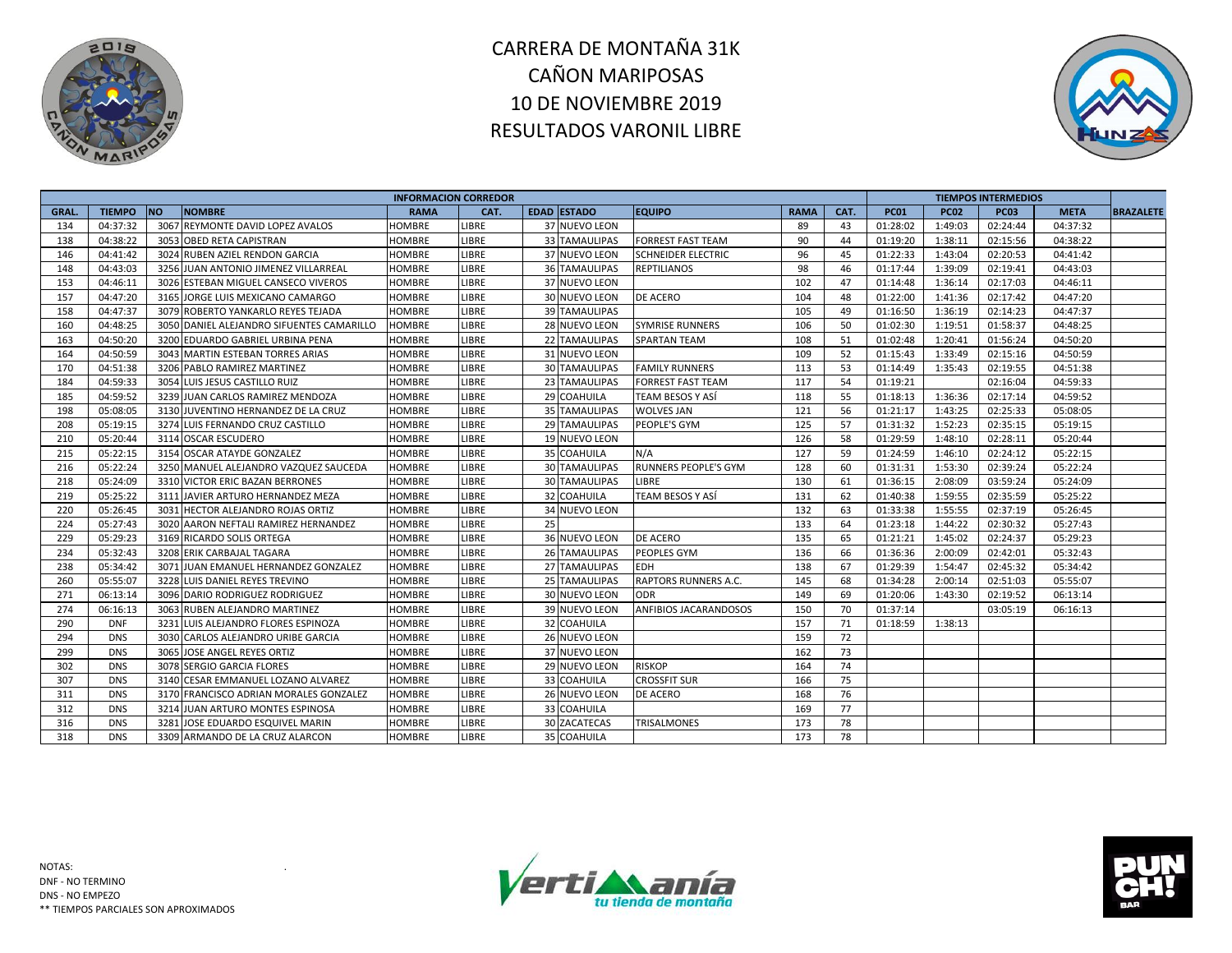



| <b>INFORMACION CORREDOR</b> |               |           |                                        |               |               |    |                      |                               |                |                | <b>TIEMPOS INTERMEDIOS</b> |             |             |             |                  |
|-----------------------------|---------------|-----------|----------------------------------------|---------------|---------------|----|----------------------|-------------------------------|----------------|----------------|----------------------------|-------------|-------------|-------------|------------------|
| <b>GRAL</b>                 | <b>TIEMPO</b> | <b>NO</b> | <b>NOMBRE</b>                          | <b>RAMA</b>   | CAT.          |    | <b>EDAD ESTADO</b>   | <b>EQUIPO</b>                 | <b>RAMA</b>    | CAT.           | <b>PC01</b>                | <b>PC02</b> | <b>PC03</b> | <b>META</b> | <b>BRAZALETE</b> |
| 8                           | 02:58:47      |           | 3289 JORGE GOMEZ PEREZ                 | <b>HOMBRE</b> | <b>MASTER</b> |    | 49 NUEVO LEON        | <b>VESUVIUS</b>               | $\overline{7}$ | 1              | 00:47:39                   | 1:00:22     | 01:25:16    | 02:58:47    |                  |
| 13                          | 03:04:49      | 3293      | JONATHAN SOLANO ROJAS                  | HOMBRE        | <b>MASTER</b> |    | 42 NUEVO LEON        | <b>FUERZA CIVIL</b>           | 12             | $\overline{2}$ | 00:53:33                   |             | 01:31:54    | 03:04:49    |                  |
| 14                          | 03:08:33      | 3157      | JOSE VILLAGOMEZ FLORES                 | HOMBRE        | <b>MASTER</b> |    | <b>49 TAMAULIPAS</b> | LIBRE                         | 13             | $\overline{3}$ | 00:57:09                   | 1:11:25     | 01:38:57    | 03:08:33    |                  |
| 15                          | 03:09:45      |           | 3212 EDUARDO LIRA                      | HOMBRE        | <b>MASTER</b> |    | 43 NUEVO LEON        |                               | 14             | $\overline{4}$ | 01:16:17                   | 1:09:57     | 02:15:02    | 03:09:45    |                  |
| 21                          | 03:22:30      |           | 3120 GILBERTO JAVIER MATA RODRIGUEZ    | HOMBRE        | <b>MASTER</b> |    | 45 NUEVO LEON        | <b>NA</b>                     | 19             | 5              | 00:57:38                   | 1:13:03     | 01:40:41    | 03:22:30    |                  |
| 22                          | 03:30:24      | 3211      | HECTOR VILLNUEVA GOMEZ                 | HOMBRE        | <b>MASTER</b> |    | 43 NUEVO LEON        | <b>LILI FIGUEROA</b>          | 20             | 6              | 01:06:44                   | 1:22:45     | 01:52:57    | 03:30:24    |                  |
| 23                          | 03:30:45      | 3025      | RUSBETL AQUINO GARCIA                  | <b>HOMBRE</b> | <b>MASTER</b> |    | 43 NUEVO LEON        |                               | 21             | $\overline{7}$ | 00:57:18                   | 1:13:58     | 01:43:10    | 03:30:45    |                  |
| 25                          | 03:31:49      | 3244      | JORGE ANDRES GARZA BACCO               | HOMBRE        | <b>MASTER</b> |    | 41 NUEVO LEON        | <b>CKB</b>                    | 23             | 8              | 00:56:18                   | 1:12:17     | 01:43:18    | 03:31:49    |                  |
| 26                          | 03:32:33      | 3257      | <b>HUGO AGUILERA GARCIA</b>            | HOMBRE        | <b>MASTER</b> |    | 46 NUEVO LEON        | <b>TRISALMON</b>              | 24             | 9              | 01:00:56                   | 1:17:07     | 01:49:26    | 03:32:33    |                  |
| 29                          | 03:36:53      |           | 3139 CATARINO ZAVALA ESPINOZA          | HOMBRE        | <b>MASTER</b> |    | <b>46 COAHUILA</b>   | <b>GATO ARAIZA</b>            | 26             | 10             | 00:59:33                   |             | 01:49:21    | 03:36:53    |                  |
| 31                          | 03:38:05      |           | 3149 SANTIAGO ALBERTO LUGO             | HOMBRE        | <b>MASTER</b> |    | <b>45 TAMAULIPAS</b> | <b>BRONCOS DE REYNOSA</b>     | 28             | 11             | 00:57:53                   | 1:17:19     | 01:49:49    | 03:38:05    |                  |
| 33                          | 03:38:32      |           | 3138 ADALBERTO GAYTAN VALDEZ           | HOMBRE        | <b>MASTER</b> |    | 41 NUEVO LEON        | LYCANS                        | 30             | 12             | 01:04:01                   | 1:20:55     | 01:51:44    | 03:38:32    |                  |
| 36                          | 03:42:37      |           | 3086 JOSE HENRIQUE DE SOUZA            | HOMBRE        | <b>MASTER</b> |    | <b>48 TAMAULIPAS</b> |                               | 32             | 13             | 01:03:28                   | 1:20:47     | 01:51:56    | 03:42:37    |                  |
| 41                          | 03:45:43      |           | 3252 JUAN RICARDO RIVERA ROSALES       | <b>HOMBRE</b> | <b>MASTER</b> |    | 44 COAHUILA          | <b>ULTRA BESTIAS SALVAJES</b> | 35             | 14             | 00:59:52                   | 1:16:09     | 01:50:04    | 03:45:43    |                  |
| 42                          | 03:45:55      | 3093      | JOSE MARIA MARTINEZ CHAVEZ             | HOMBRE        | <b>MASTER</b> |    | 49 NUEVO LEON        | <b>NA</b>                     | 36             | 15             | 01:06:51                   | 1:23:34     | 01:56:55    | 03:45:55    |                  |
| 49                          | 03:52:35      |           | 3176 EDUARDO RODRIGUEZ FLORES          | <b>HOMBRE</b> | <b>MASTER</b> |    | 43 NUEVO LEON        | LIBRE                         | 40             | 16             | 01:10:28                   | 1:30:09     | 02:00:28    | 03:52:35    |                  |
| 56                          | 03:55:38      |           | 3168 JOSE GUMARO MARQUEZ DAVILA        | HOMBRE        | <b>MASTER</b> |    | 45 NUEVO LEON        | DE ACERO                      | 43             | 17             | 01:09:26                   |             | 02:00:15    | 03:55:38    |                  |
| 57                          | 03:55:49      |           | 3147 ALFONSO GARCIA ARCE               | HOMBRE        | <b>MASTER</b> |    | 42 NUEVO LEON        | <b>ODR TEAM</b>               | 44             | 18             | 01:10:08                   | 1:27:25     | 01:58:44    | 03:55:49    |                  |
| 63                          | 03:58:03      |           | 3101 FELIX FERNANDO CHAVEZ MARTINEZ    | HOMBRE        | <b>MASTER</b> |    | 40 TAMAULIPAS        | <b>FAMILY RUNNERS REYNOSA</b> | 49             | 19             | 01:07:41                   | 1:26:07     | 01:59:09    | 03:58:03    |                  |
| 71                          | 04:03:15      |           | 3128 FRANCISCO JAVIER GARCIA HERNANDEZ | HOMBRE        | <b>MASTER</b> |    | 46 COAHUILA          | <b>GATO ARAIZA RUNNERS</b>    | 53             | 20             | 01:06:35                   | 1:23:17     | 01:55:55    | 04:03:15    |                  |
| 82                          | 04:10:36      |           | 3359 ALEJANDRO GRANADOS JUAREZ         | HOMBRE        | <b>MASTER</b> |    | 41 NUEVO LEON        | <b>GRANA2 RUNNERS</b>         | 57             | 21             | 01:06:26                   |             | 01:53:25    | 04:10:36    |                  |
| 90                          | 04:12:55      | 3011      | <b>GERARDO GARCES GARCIA</b>           | HOMBRE        | <b>MASTER</b> | 48 |                      |                               | 63             | 22             | 01:11:16                   | 1:29:56     | 02:04:58    | 04:12:55    |                  |
| 95                          | 04:15:55      |           | 3123 JESUS TORRES ZAPATA               | <b>HOMBRE</b> | <b>MASTER</b> |    | <b>47 TAMAULIPAS</b> | <b>FAMILY RUNNERS REYNOSA</b> | 67             | 23             | 01:42:04                   | 2:09:02     | 03:02:00    | 04:15:55    |                  |
| 100                         | 04:22:34      |           | 3174 DAVID REYNALDO SIFUENTES ENRIQUEZ | HOMBRE        | <b>MASTER</b> |    | 42 NUEVO LEON        | <b>LYCANS</b>                 | 71             | 24             | 01:18:16                   | 1:36:42     | 02:11:09    | 04:22:34    |                  |
| 106                         | 04:24:30      | 3271      | JOSE ELIAS CANTU GARZA                 | HOMBRE        | <b>MASTER</b> |    | 45 NUEVO LEON        | <b>GUEPARDOS</b>              | 74             | 25             | 00:59:51                   | 1:16:24     | 01:53:58    | 04:24:30    |                  |
| 107                         | 04:24:54      |           | 3109 MIGUEL ANGEL GRANADOS SALINAS     | HOMBRE        | <b>MASTER</b> |    | <b>41 TAMAULIPAS</b> | <b>SIN LIMITES</b>            | 75             | 26             | 01:19:48                   | 1:38:17     | 02:15:59    | 04:24:54    |                  |
| 110                         | 04:25:57      | 3059      | LEONARDO IGNACIO RIOS MANCILLA         | <b>HOMBRE</b> | <b>MASTER</b> |    | <b>42 TAMAULIPAS</b> | <b>RAPTORS RUNNERS</b>        | 77             | 27             | 01:09:52                   | 1:29:46     | 02:10:27    | 04:25:57    |                  |
| 111                         | 04:26:08      |           | 3297 JOSUE ACOSTA CABELLO              | HOMBRE        | <b>MASTER</b> |    | 47 NUEVO LEON        | LYCANS                        | 78             | 28             | 01:07:21                   | 1:25:06     | 02:02:03    | 04:26:08    |                  |
| 143                         | 04:40:21      |           | 3115 ABEL VEGA ESCALANTE               | HOMBRE        | <b>MASTER</b> |    | 40 NUEVO LEON        |                               | 94             | 29             | 01:24:46                   | 1:45:38     | 02:20:33    | 04:40:21    |                  |
| 147                         | 04:41:51      |           | 3102 ANTONIO IBARRA                    | HOMBRE        | <b>MASTER</b> |    | 46 NUEVO LEON        | HOME DEPOT                    | 97             | 30             | 01:10:56                   | 1:29:08     | 02:06:12    | 04:41:51    |                  |
| 150                         | 04:44:11      | 3265      | ALEJANDRO MONSIVAIS RODRIGUEZ          | HOMBRE        | <b>MASTER</b> |    | 41 NUEVO LEON        | N/A                           | 100            | 31             | 01:30:29                   | 2:01:38     | 02:50:03    | 04:44:11    |                  |
| 151                         | 04:44:18      |           | 3019 ALBERTO SAENZ MARTINEZ            | HOMBRE        | <b>MASTER</b> | 48 |                      |                               | 101            | 32             | 01:13:06                   | 1:33:20     | 02:12:19    | 04:44:18    |                  |
| 161                         | 04:49:21      |           | 3132 ALFREDO VIVAR                     | <b>HOMBRE</b> | <b>MASTER</b> |    | 41 NUEVO LEON        | <b>SNOOPY TEAM</b>            | 107            | 33             | 01:31:41                   | 1:52:54     | 02:29:01    | 04:49:21    |                  |
| 166                         | 04:51:13      | 3161      | FRANCISCO JAVIER LAZCANO GONZALEZ      | <b>HOMBRE</b> | <b>MASTER</b> |    | 45 NUEVO LEON        | <b>RIBERAS RUNNERS</b>        | 110            | 34             | 01:27:53                   | 1:47:12     | 02:24:20    | 04:51:13    |                  |
| 168                         | 04:51:15      |           | 3180 RODOLFO HERNANDEZ VAZQUEZ         | HOMBRE        | <b>MASTER</b> |    | <b>41 TAMAULIPAS</b> | <b>CANGREJOS WONG</b>         | 111            | 35             | 01:20:34                   | 1:41:17     | 02:22:08    | 04:51:15    |                  |
| 169                         | 04:51:19      |           | 3137 FRANCISCO DE JESUS PERALES ALFARO | HOMBRE        | <b>MASTER</b> |    | 46 COAHUILA          | <b>TEAM BESOS Y ASI</b>       | 112            | 36             | 01:18:33                   | 1:36:23     | 02:17:19    | 04:51:19    |                  |
| 194                         | 05:04:38      | 3183      | <b>RENATO REYES VERA</b>               | HOMBRE        | <b>MASTER</b> |    | 48 NUEVO LEON        | <b>SPARTANS ZONE</b>          | 119            | 37             | 01:27:59                   | 1:46:48     | 02:29:16    | 05:04:38    |                  |
| 203                         | 05:11:32      |           | 3121 SERGIO MAGDIEL FLORES GARCIA      | <b>HOMBRE</b> | <b>MASTER</b> |    | 40 NUEVO LEON        | <b>RIBERAS RUNNERS</b>        | 122            | 38             | 01:29:42                   | 1:53:04     | 02:33:59    | 05:11:32    |                  |
| 204                         | 05:13:08      | 3251      | JOSE MIGUEL BAHENA GARCIA              | HOMBRE        | <b>MASTER</b> |    | 49 COAHUILA          | RUN TIME                      | 123            | 39             | 01:26:21                   | 1:46:32     | 02:24:43    | 05:13:08    |                  |
| 217                         | 05:22:26      |           | 3070 ZELUIS GOMEZ CHAVEZ               | HOMBRE        | <b>MASTER</b> |    | 40 COAHUILA          | <b>NINGUNO</b>                | 129            | 40             | 01:18:08                   | 1:39:19     | 02:21:04    | 05:22:26    |                  |
| 226                         | 05:28:32      | 3167      | DAGOBERTO RIVAS DURAN                  | HOMBRE        | <b>MASTER</b> |    | 47 NUEVO LEON        | DE ACERO                      | 134            | 41             | 01:24:56                   | 1:45:44     | 02:26:33    | 05:28:32    |                  |
| 237                         | 05:33:59      |           | 3008 GILBERTO GARZA GARZA              | HOMBRE        | <b>MASTER</b> | 47 |                      |                               | 137            | 42             | 01:29:36                   | 1:55:05     | 02:40:05    | 05:33:59    |                  |



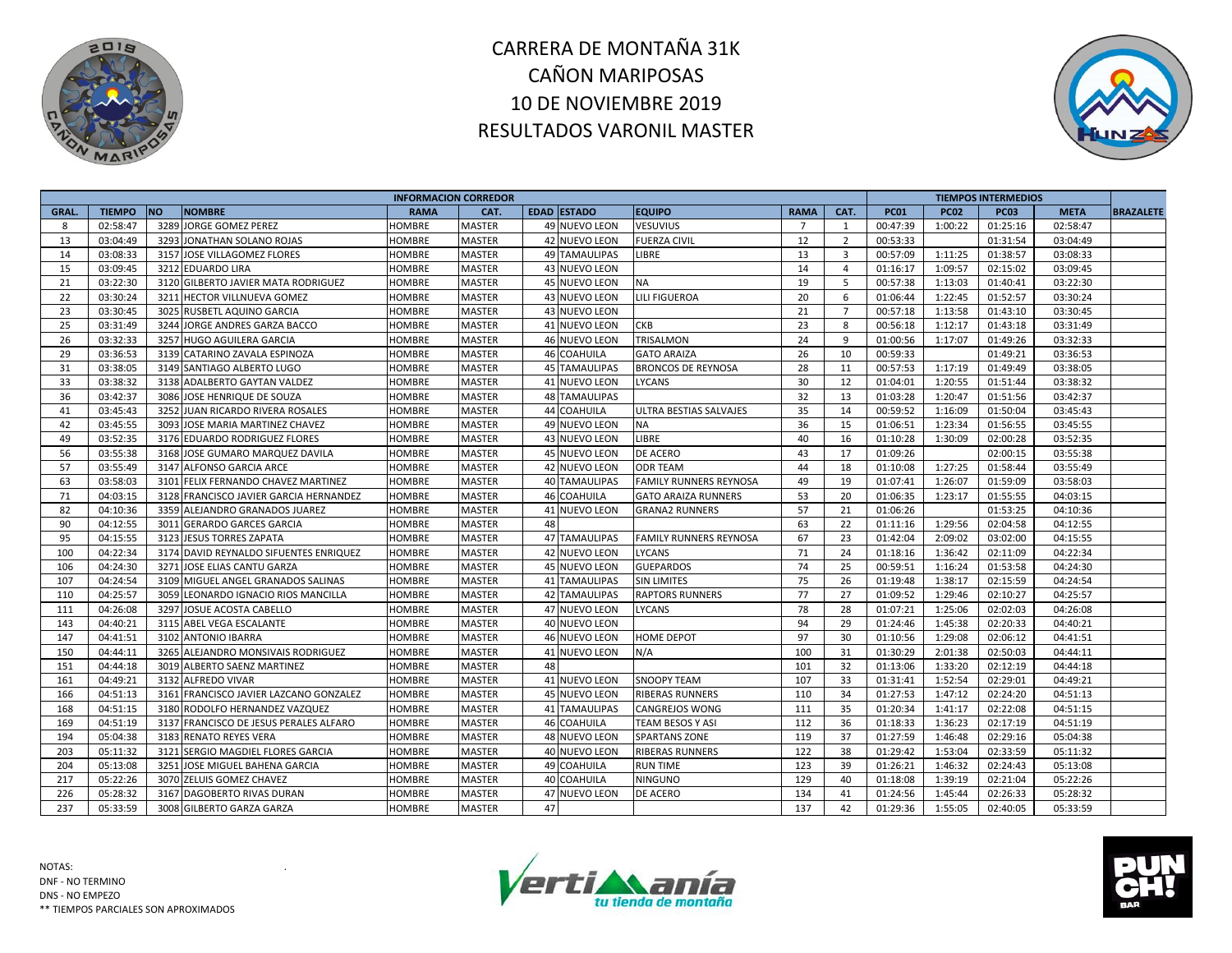



| <b>INFORMACION CORREDOR</b> |               |            |                                  |               |               |     |                      |                           |             |      |             |             |             |             |                  |
|-----------------------------|---------------|------------|----------------------------------|---------------|---------------|-----|----------------------|---------------------------|-------------|------|-------------|-------------|-------------|-------------|------------------|
| GRAL.                       | <b>TIEMPO</b> | <b>INO</b> | <b>NOMBRE</b>                    | <b>RAMA</b>   | CAT.          |     | <b>EDAD ESTADO</b>   | <b>EQUIPO</b>             | <b>RAMA</b> | CAT. | <b>PC01</b> | <b>PC02</b> | <b>PC03</b> | <b>META</b> | <b>BRAZALETE</b> |
| 239                         | 05:35:09      |            | 3051 RENE ROJAS ESPARZA          | <b>HOMBRE</b> | MASTER        |     | 49 NUEVO LEON        | <b>ANDARES RUNNING UP</b> | 139         | 43   | 01:27:05    | 1:47:02     | 02:28:44    | 05:35:09    |                  |
| 246                         | 05:41:43      |            | 3085 JORGE LUIS SANTES JUAREZ    | HOMBRE        | <b>MASTER</b> |     | <b>46 TAMAULIPAS</b> | <b>FAMILY RUNNERS</b>     | 141         | 44   | 01:20:45    | 1:42:45     | 02:30:39    | 05:41:43    |                  |
| 252                         | 05:46:24      |            | 3241 JOSE RODRIGUEZ              | HOMBRE        | <b>MASTER</b> |     | <b>49 TAMAULIPAS</b> | LIBRE                     | 142         | 45   | 01:35:14    | 2:03:40     | 02:57:50    | 05:46:24    |                  |
| 267                         | 06:04:19      |            | 3041 CHRISTIAN PANTOJA GUTIERREZ | HOMBRE        | MASTER        |     | 40 NUEVO LEON        | <b>NEGROCONGO</b>         | 146         | 46   | 01:38:12    | 2:10:55     | 02:51:49    | 06:04:19    |                  |
| 268                         | 06:07:32      |            | 3105 FERNANDO NAVARRO MATA       | HOMBRE        | MASTER        |     | 47 NUEVO LEON        | <b>CABRAS REALES</b>      | 147         | 47   | 01:43:17    | 2:10:27     | 02:56:19    | 06:07:32    |                  |
| 269                         | 06:10:56      |            | 3255 ALEJANDRO RODRIGUEZ LARA    | HOMBRE        | <b>MASTER</b> |     | 45 NUEVO LEON        | <b>TLALOC</b>             | 148         | 48   | 01:34:25    | 2:00:54     | 02:52:35    | 06:10:56    |                  |
| 277                         | 06:21:05      |            | 3081 RUBEN RAMIREZ TREJO         | HOMBRE        | MASTER        |     | <b>44 TAMAULIPAS</b> | HABANEROS RUNNING TEAM    | 152         | 49   | 01:43:51    | 2:11:40     | 03:06:53    | 06:21:05    |                  |
| 280                         | 06:26:26      |            | 3099 RODRIGUEZ GARCIA            | HOMBRE        | <b>MASTER</b> |     | 40 NUEVO LEON        | APODACA RUNNERS           | 153         | 50   | 01:40:06    | 2:06:24     | 02:58:37    | 06:26:26    |                  |
| 281                         | 06:30:26      |            | 3177 EDI MORALES TOVAR           | HOMBRE        | <b>MASTER</b> |     | 46 NUEVO LEON        | JARRUN                    | 154         | 51   | 01:27:22    | 1:51:45     | 02:56:09    | 06:30:26    |                  |
| 283                         | 06:39:01      |            | 3209 MARCO ANTONIO YEE CHAN      | <b>HOMBRE</b> | MASTER        |     | <b>49 TAMAULIPAS</b> | PEOPLES GYM               | 155         | 52   | 01:46:47    | 2:15:00     | 03:01:05    | 06:39:01    |                  |
| 287                         | <b>DNF</b>    |            | 3098 MAURO MANUEL SEGURA CHAVEZ  | HOMBRE        | MASTER        |     | 40 NUEVO LEON        |                           | 156         | 53   | 01:34:05    | 2:01:23     | 03:13:24    | 07:15:17    |                  |
| 293                         | <b>DNF</b>    |            | 3355 ENRIQUE ECHAVEZ             | <b>HOMBRE</b> | <b>MASTER</b> |     | 49 CHIHUAHUA         | <b>PERROS MTB</b>         | 157         | 53   |             |             |             |             |                  |
| 308                         | <b>DNS</b>    |            | 3141 JAVIER IVAN SAGAON TELLEZ   | HOMBRE        | <b>MASTER</b> |     | 42 COAHUILA          | <b>CROSSFIT SUR</b>       | 167         | 55   |             |             |             |             |                  |
| 315                         | <b>DNS</b>    |            | 3280 ENOC ROBLEDO GONZALEZ       | HOMBRE        | MASTER        |     | 42 NUEVO LEON        | LYCANS                    | 172         | 56   |             |             |             |             |                  |
| 320                         | <b>DNS</b>    |            | 3360 OSCAR HERNANDEZ MARTNEZ     | HOMBRE        | <b>MASTER</b> | 421 |                      |                           | 173         | 55   |             |             |             |             |                  |